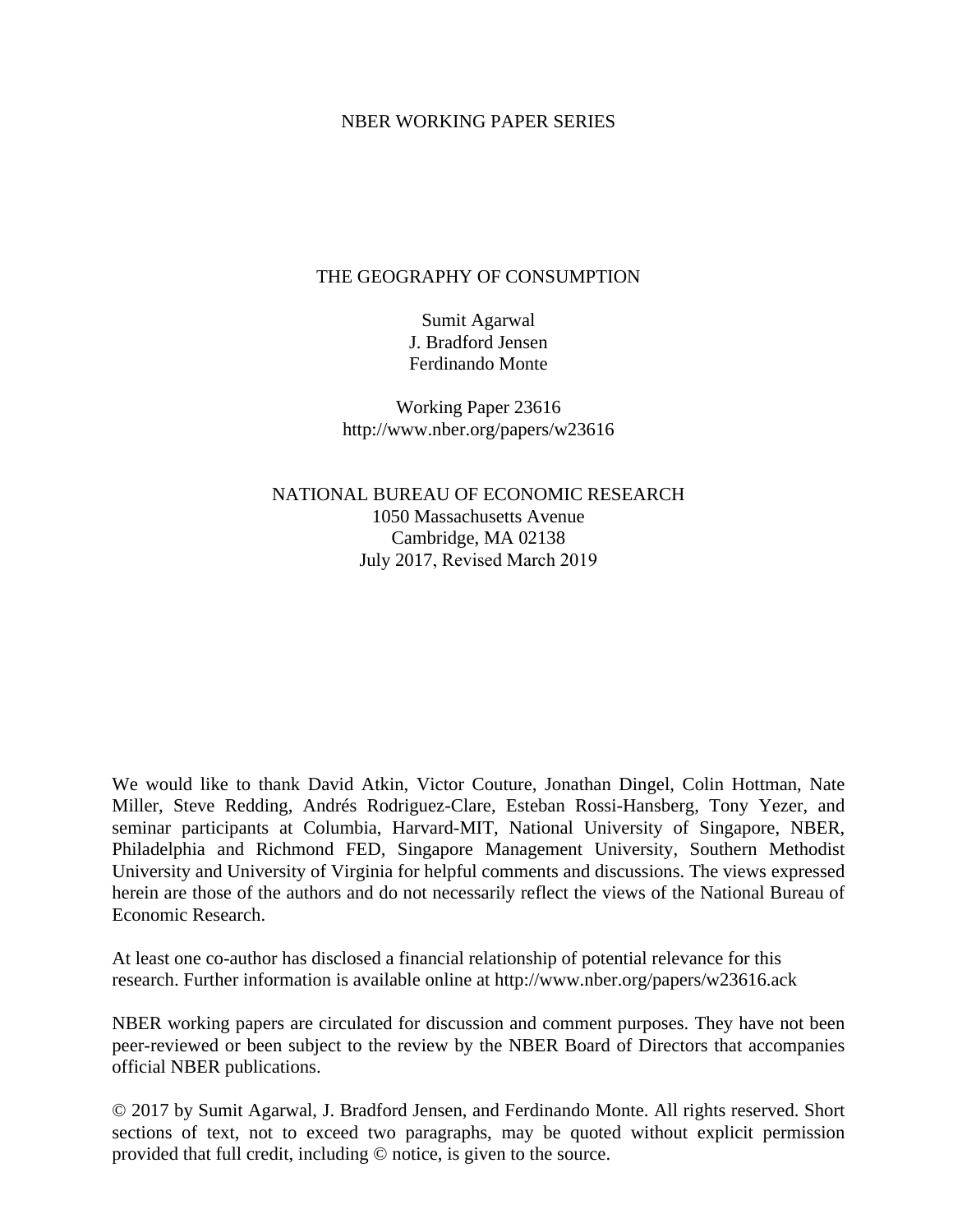The Geography of Consumption Sumit Agarwal, J. Bradford Jensen, and Ferdinando Monte NBER Working Paper No. 23616 July 2017, Revised March 2019 JEL No. F1,F14,L8,R1,R2

### **ABSTRACT**

This paper examines the interaction between consumers' willingness to travel and producers' choices for a broad range of industries that supply final consumption and account for a large fraction of employment in the United States. Using detailed credit card data, we present evidence that consumers actively manage the spatial dimension of their purchases. Further, the data exhibit considerable variation in expenditure gravity across sectors. We develop a simple theory of how a sector characteristic, the durability/storability of the sector's output, affects consumer and producer behavior. We present empirical evidence that durability/storability appears to influence local employment, producer density, and establishment size differentially across sectors in U.S. counties. Our results have implications for a broad range of issues, including the consequences of local shocks, the impact of place-based policies, and the geographic market definition in the assessment of horizontal mergers.

Sumit Agarwal National University of Singapore Mochtar Raidy Building 15 Kent Ridge Drive Singapore ushakri@yahoo.com

Ferdinando Monte Georgetown University McDonough School of Business 37th & O Streets, NW Washington, DC 20057 ferdinando.monte@georgetown.edu

J. Bradford Jensen McDonough School of Business Georgetown University Washington, DC 20057 and Peterson Institute for International Economics and also NBER jbj24@georgetown.edu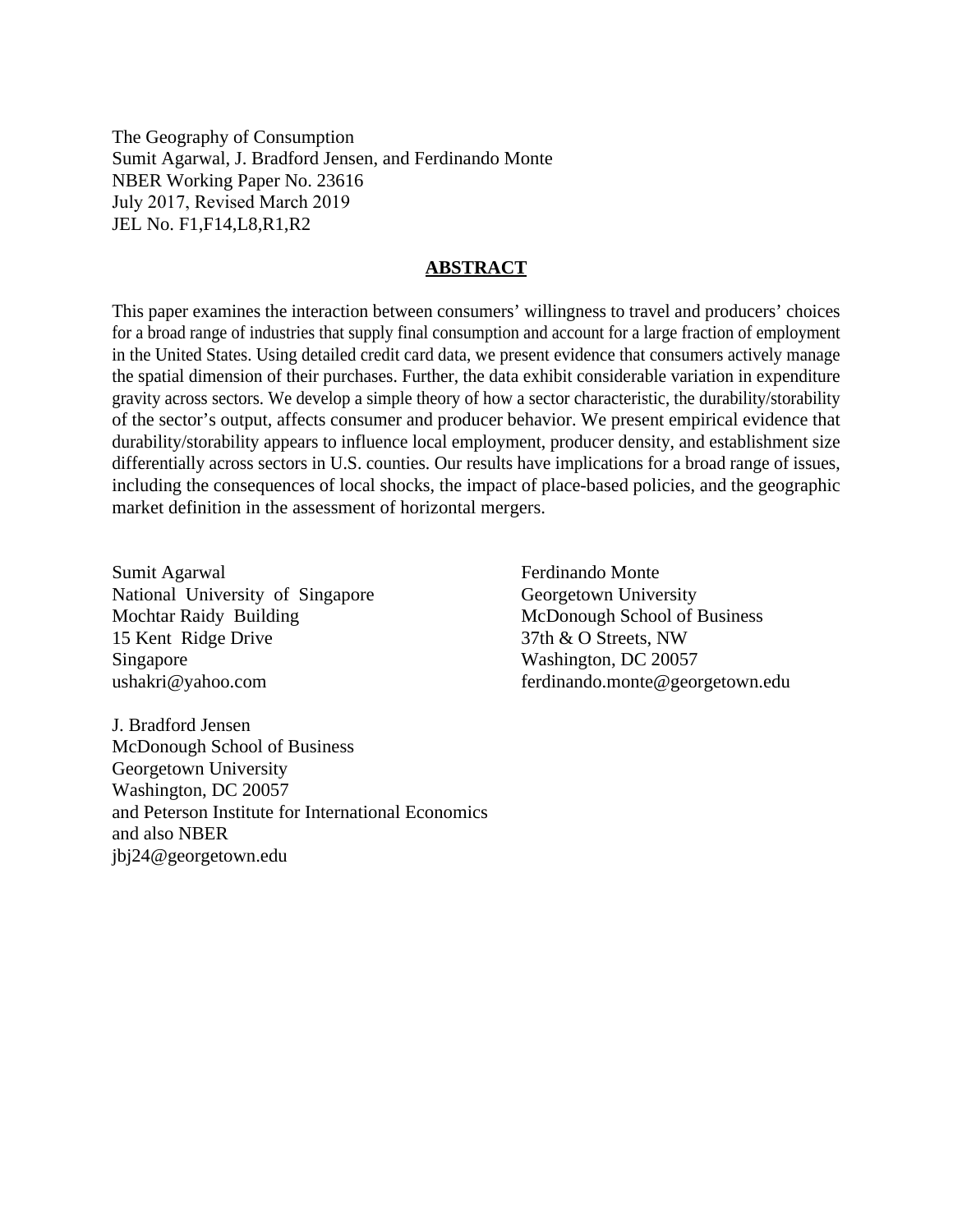# 1 Introduction

In spite of the importance of consumers' willingness to travel to the location and production decisions of many Örms, surprisingly little is known about general features of consumer mobility, their variation across sectors, and their equilibrium impact on producers' choices. This paper documents considerable variation in gravity across sectors, identifies a sector characteristic that provides a plausible explanation for the variation, and presents evidence that local employment, producer density, and establishment size in the sector are likely influenced by this attribute.

Characterizing the geographic scope of local consumption markets has far-reaching implications for our understanding of a broad range of policy-relevant questions. Around 40% of employment in modern economies, from apparel stores to gasoline stations to restaurants, is involved in the delivery of final consumption, and is therefore influenced by consumer mobility; the geographic definition of a market is a central element in the evaluation of the competitive consequences of horizontal mergers; local transportation policies change the relative accessibility of different areas, and this may matter for local employment differentially across sectors; and the elasticity of local sales tax revenues to tax rates depends in part on the geographic substitutability of alternative sellers in the eyes of consumers.

In this paper, we provide the Örst large-scale, cross-sectoral description of geographical consumption markets, using more than 1.7 million credit card transactions by 70 thousand individual American consumers. We present evidence that consumers actively manage the spatial dimension of their purchases and introduce a simple framework motivating why consumers' optimal inventory and travel behavior may have implications for local equilibrium outcomes. We suggest durability/storability of a sector's output as a new characteristic that affects consumers' decisions, firms' responses, and observed gravity for a significant portion of economic activity. We propose the sector's average frequency of transactions as a proxy for this new characteristic. Using a separate data source, we then present evidence that consumer mobility influences local employment, establishment density, and average establishment size differentially across sectors.

We start by exploring overall consumer mobility and find it very limited: agents typically source purchases from just a few of the many locations available to them. Moreover, as broadly documented for merchandise trade both at international and intranational levels, gravity is a first-order feature of the data. Comparing consumers' behavior in their town of residence vs. outside ("at-home" vs. "out-of-home"), we find large drops in expenditures at very short distances: for the median sector, the expenditure in the average out-of-home location is only 34% of the expenditure in the home location. Comparing out-of-home expenditure at different distances, we find gravity present but weaker than other phenomena affected by spatial frictions: for the median sector, a  $1\%$  increase in distance decreases total expenditure by  $0.4\%$ , and elasticity substantially smaller than firm-to-firm intranational trade  $(-1.3\%)$  or commuting flows  $(-4.4\%)$ .<sup>1</sup>

To understand the sources of the decline in expenditure with distance, we decompose total expenditure into contributions from 1) the total number of accounts (an "account" extensive margin), 2) the average number of transactions per account (a "frequency" extensive margin), and 3) the average value of a

<sup>&</sup>lt;sup>1</sup>See for example Hillberry and Hummels (2007), and Monte, Redding and Rossi-Hansberg (2018).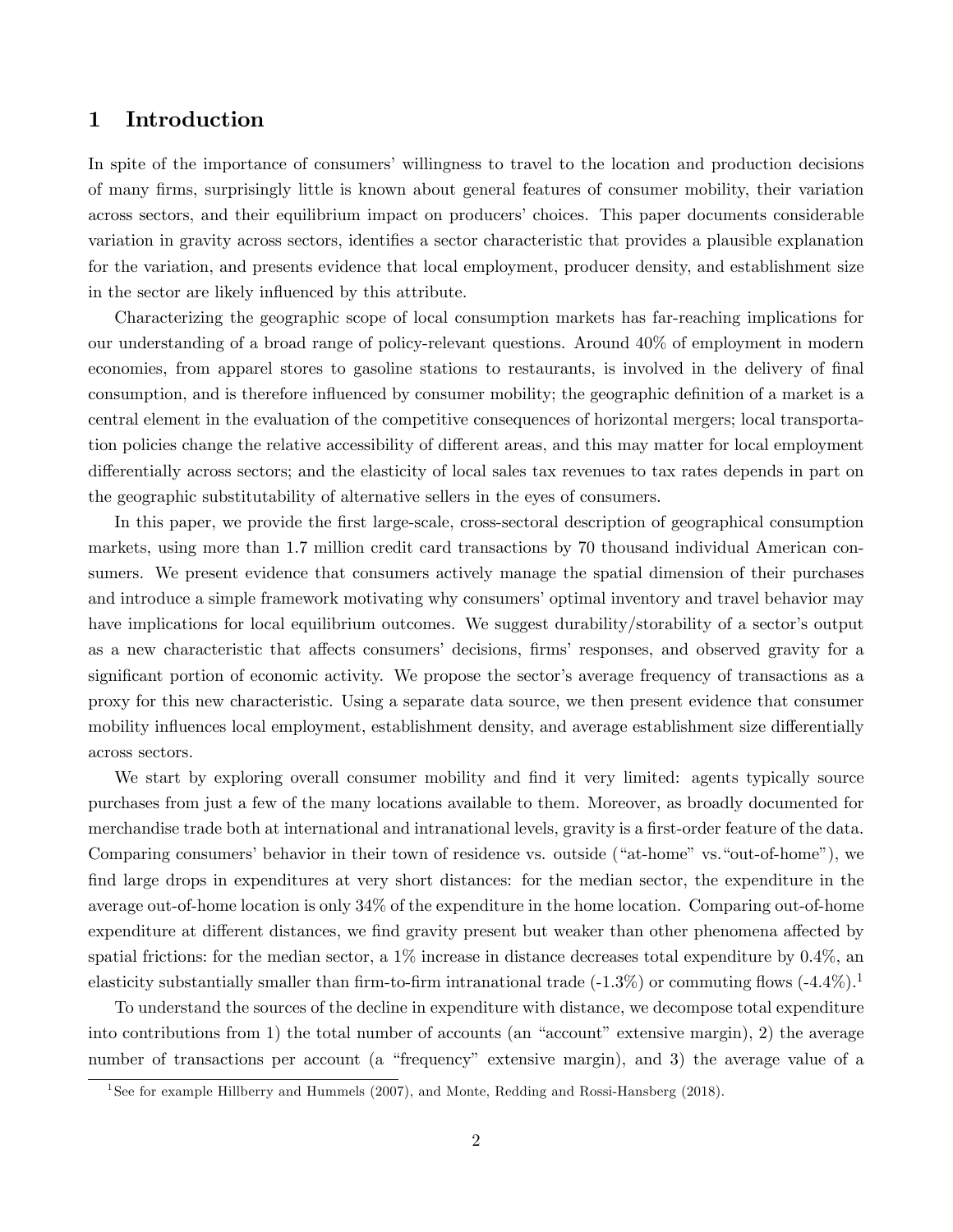transaction (a "batch size" intensive margin). We analyze the spatial decay of each component separately and by sector. In all cases, the extensive margin accounts for almost the totality of the declines. We find significant heterogeneity across industries in the overall impact of distance, that largely reflects the importance of the frequency margin. Moreover, we Önd stronger gravity in an industry correlated with a higher average frequency of transactions.

The correlation between gravity and frequency makes economic sense. If the cost of a person's trip is independent from the volume purchased, differences in the durability (or storability) of goods and services plausibly produce differences in spatial purchasing patterns across sectors: when goods are less storable/durable, consumers will want to buy smaller batches per trip, and buy more frequently; since travel is expensive, they will also buy closer to home. We think of storability/durability as a general characteristic of the sector, capturing the length of time over which a good or service can deliver its utility áow. For perishable items this concept is intuitive: fruit, for example, will depreciate if not eaten quickly. For durable goods, this concept may reflect depreciation due to use: consumers can store shirts for future use, and those shirts can deliver a utility flow for longer periods of time. For services, we think of storability/durability in a more general sense: while a consumer cannot buy two haircuts and store one for future use, she also does not visit the hairdresser multiple times a day; a haircut will "depreciate" over time more or less slowly as other goods do. While economists have long studied how exogenous characteristics of an industry (input-intensity or the weight-to-value ratio) have ináuenced trade patterns, most research has implicitly assumed a binary representation of durability/storability: goods are durable/storable and services are not; thus, goods are tradable and services are not. By examining expenditure patterns at a small geographical scale, we are able to uncover a more nuanced picture of tradeability. Hereafter, when we refer to "storability" and "storage costs" for brevity, we keep this more general interpretation in mind.

The fact that expenditure declines faster with distance in sectors that are transacted more frequently is suggestive of an active consumer role in determining local outcomes. However, other supply-side characteristics, like sectoral variation in producers' fixed costs, might influence store density in equilibrium, thereby affecting both how far consumers have to travel and how frequently they do so. To provide more direct evidence about consumer choice, we turn to two analyses at the consumer-account level. First, we show that higher-income consumers tend to have relatively fewer out-of-home transactions in sectors that are purchased more frequently at the national level. These findings hold even when we control for residence and individual, unobserved, time-invariant characteristics. If, as we argue below, the average frequency of transactions is a proxy for the durability/storability of a sector, this finding suggests that high-income individuals choose to travel shorter distances for the same sector. Second, we compare the behavior of the same individual under two potentially different travel-cost regimes using exogenous variation induced by rainfall. We assemble daily precipitation data from thousands of weather stations across the United States to examine patterns of the spatial distribution of transactions across sectors on rainy vs. non-rainy days. If consumers don't choose how far and how frequently to travel, then a change in travel costs common across sectors might impact the overall number of transactions, but would be less likely to affect their spatial distribution. For a given consumer, however, we find that rain affects the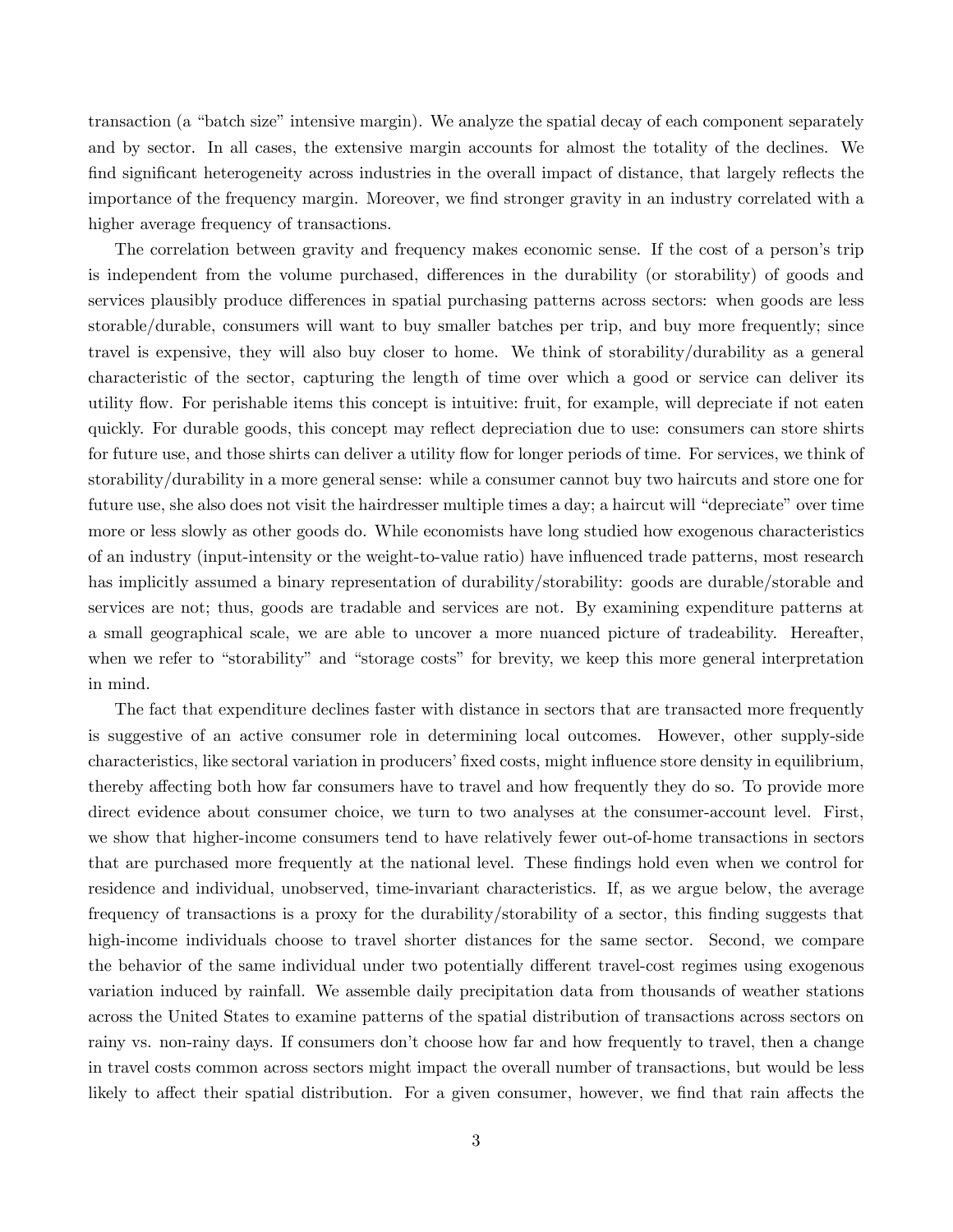spatial distribution of transactions relatively less in sectors where the average frequency of transactions is higher. Since the supply network is fixed in the two travel-cost regimes, the difference is likely to come from an active choice by consumers, either via intertemporal substitution of trips, or via a choice of where to travel.

If consumers actively choose how far and how frequently to travel, and this choice is at least partially related to the storability/durability characteristics a sector's output, it is natural to expect that merchant employment and location choices take those consumer decisions into account. We then examine whether the spatial distribution of economic activity is affected by consumers' spatial choices in cross-sections of county data. First, we build a stylized model of shopping in space. Consumers are heterogeneous in travel costs, live on a point, consume a fixed quantity of a good per unit of time, and choose where to purchase it on a line. The good is consumed every instant at a constant rate, so consumers must hold an inventory to avoid infinitely frequent trips. Both travel and inventory holdings are expensive: hence, agents choose how frequently to buy the good, how much to buy per trip, and at which distance. For a given schedule describing price as a function of distance, consumer optimization delivers a spatial distribution of demand. Production can occur at any point on the line. Firms use land  $-$  a fixed factor – and labor. Perfect competition and free entry imply that at any location, the price is equal to the marginal cost of production, and all profits accrue to (absentee) landlords. A given price schedule implies a profit-maximizing spatial distribution of supply. The equilibrium price function makes supply and demand equal at every point, and determines a marginal plot of land where production no longer occurs.

Our simple model suggests that the frequency of transactions should be a proxy for storage costs, and generates a negative relation between gravity and frequency: when storability or durability is lower, consumers want to take more frequent trips, but want to travel closer to home; hence, expenditure in equilibrium declines faster in sectors where consumers take more frequent trips. If population increases, firms must proportionately increase output. Since travel is expensive, however, firms have an incentive to limit the expansion of the marginal plot of land used, and increase output per plot of land instead. When storage costs are large, this incentive intensifies: in response to the same increase in population, employment grows faster and the average distance between consumers and output grows more slowly in sectors with higher storage costs.

We explore these ideas empirically using the average observed frequency of transactions as a simple proxy for storage costs. We use the underlying geological composition of a county<sup>2</sup> to circumvent the endogeneity problem arising from regressing county-sector outcomes on population within the county. We find that in sectors where storage costs are higher, local employment grows faster in response to (exogenous) differences in population; moreover, the differential growth in employment is driven by the addition of establishments at a faster rate (i.e., increase in density), while employment per establishment grows at a slower rate. Our stylized model does not have explicit predictions for store density vs. employeestore size; however, our empirical findings are consistent with a more geographically concentrated demand arising from the need to save on travel time, and supply responding with a relative reduction in the

<sup>&</sup>lt;sup>2</sup>See Burchfield, Overman, Puga and Turner (2006) and Duranton and Turner (2017), and our discussion in Section [6.](#page-28-0)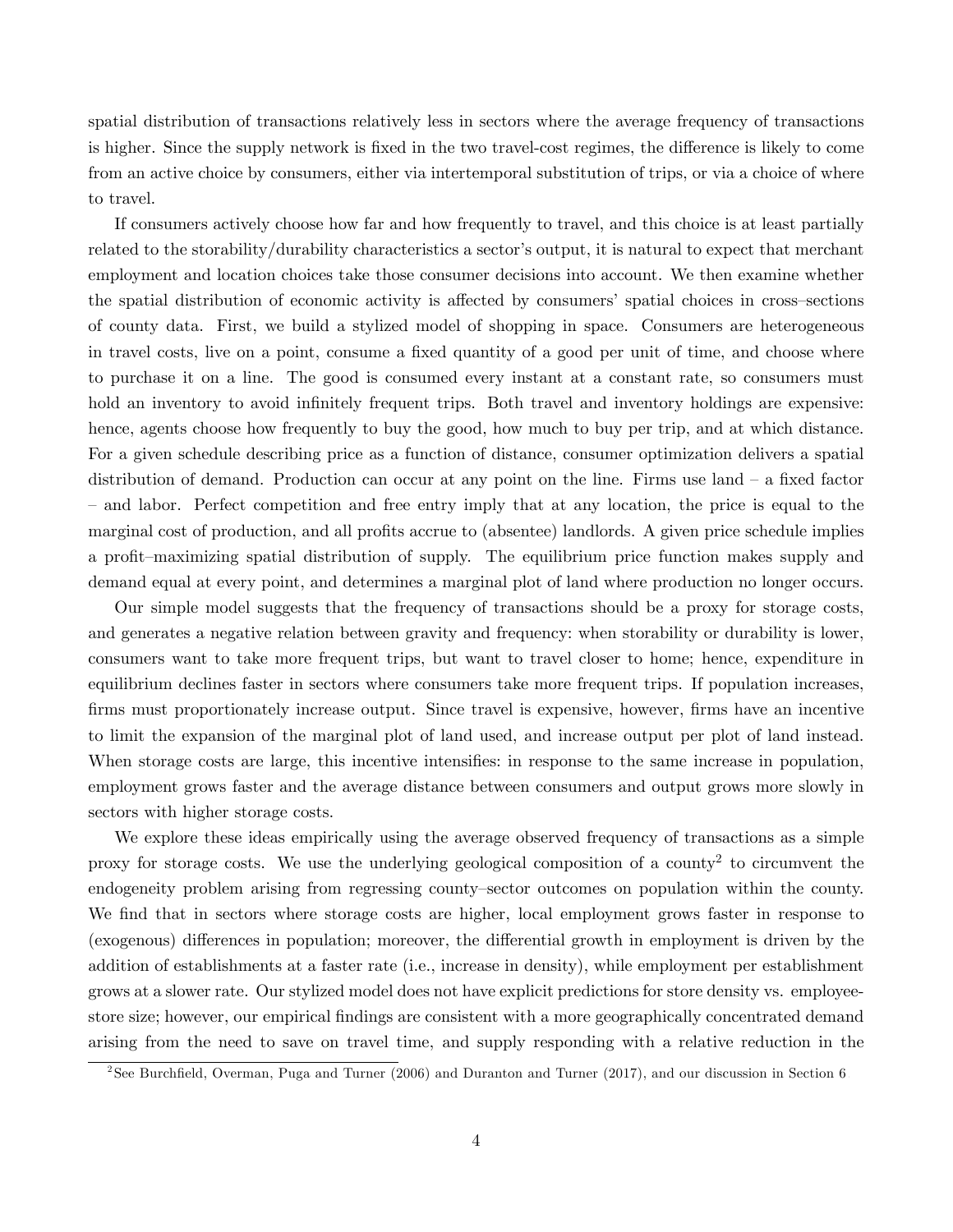average distance between consumers and stores. Our results appear robust to a number of considerations, including among others the presence of labor supply feedbacks and shopping-near-work arising from commuting flows.

The rest of the paper is organized as follows. We relate our results to the existing literature in Section [2.](#page-5-0) Section [3](#page-7-0) presents a set of cross-sectoral stylized facts. Section [4](#page-16-0) presents evidence on individual behavior as a function of demographic characteristics and travel costs shocks. Section [5](#page-22-0) introduces a highly stylized model to describe local equilibrium implications of differences in sectoral storage costs. Section [6](#page-28-0) leverages those intuitions and presents evidence that consumer behavior matters for local equilibrium outcomes. Section [7](#page-37-0) offers robustness analysis and comments on limitations of our analysis. Section [8](#page-42-0) concludes.

# <span id="page-5-0"></span>2 Related Literature and Contributions

We relate our paper mainly to three areas of research and policy: spatial frictions in consumption, mergers' evaluation, and the role of transactions technology; we conclude the section with a discussion of other relevant literature.

Spatial frictions in consumption. While spatial analyses of the manufacturing sector abound, they carry limited information about final consumer behavior: intranational surveys typically record only firm-to-firm transactions, and only of merchandise. By focusing on final consumers, our work borrows from and complements the vast literature on spatial frictions (Anderson, 1979; Anderson and Van Wincoop, 2003; Eaton and Kortum, 2003; Hummels and Klenow, 2005; Hillberry and Hummels, 2008; Karádi and Koren, 2017, Gervais and Jensen, 2018).

The limited-but-growing literature on spatial consumption markets mostly focuses on specific industries, like restaurants (Couture, 2016, Davis, Dingel, Monras and Morales, 2018), food distribution (Handbury, Rahkovsky and Schnell, 2018), gasoline (Houde, 2012), health care (Raval and Rosenbaum, 2018) or movie theaters (Davis, 2006); studies focusing on consumption across cities, with less focus on consumer mobility, include for example Glaeser, Kolko and Saiz (2000), and Schiff (2015). Overall, we contribute to this literature by providing evidence on the nature and consequences of consumer mobility which are comparable across industries. We also extend the set of industries for which we can assess consumer mobility, and exploit cross-industry variation to argue that the storability of a sector's output is effectively a determinant of gravity and of local outcomes.

Our findings relate to a large portion of economic activity: final consumption accounted for around 70% of GDP in 2015 in the United States, and the service industries involved in its delivery accounted for around 40% of employment, and almost one-fourth of total value added. Understanding the nature of spatial patterns of consumption is essential for a wide spectrum of issues including the degree of spatial competition between firms; the determination of local and aggregate productivity and factors' income; the consequences of local labor demand shocks, local taxes and regulation; and the impact of investment in transportation infrastructure and of other "place-based" policies (Kline and Moretti, 2014). Our paper also provides useful information to evaluate the local employment consequences of the liberalization of international trade and investment in services: Örms entering a foreign market decide the number and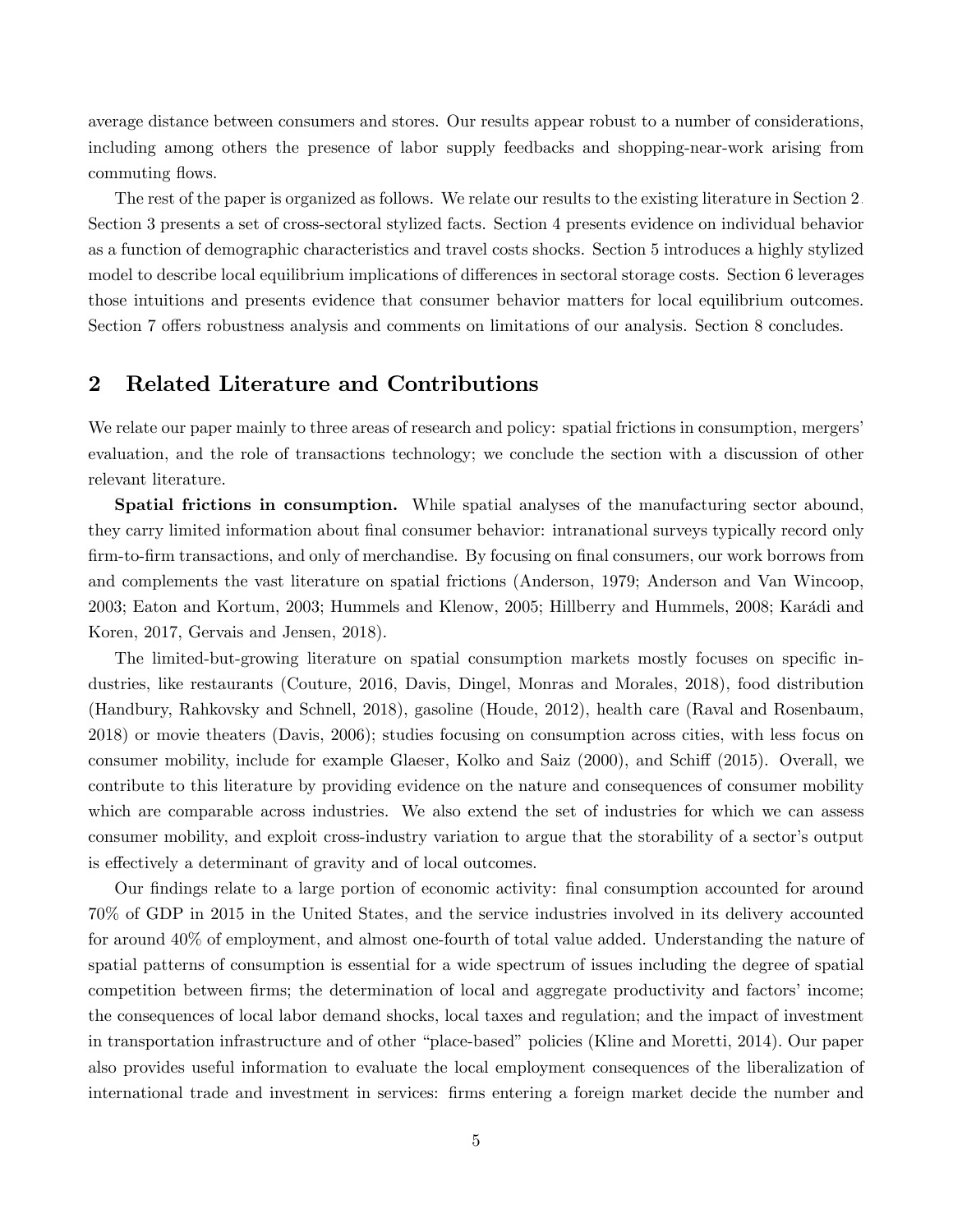location of establishments based, among other things, on the strength of consumers' spatial frictions.

The geographic scope of a market. Our findings suggest a local empirical analogue of the classic proximity–concentration tradeof (PCT) in foreign direct investment (FDI) (see for example Horstmann and Markusen, 1992; Brainard, 1997). Firms in a location choose whether to serve customers in a neighboring location by expecting them to travel ("export" in  $PCT$ ) or by opening a new establishment closer to them ("FDI" in PCT); in sectors with high storage costs (high "transportation costs" in PCT), demand is more localized, and opening a new establishment, i.e. the "FDI" option, becomes more attractive.

In this sense, our results relate to the techniques and types of evidence on which the Department of Justice (DoJ) and the Federal Trade Commission (FTC) rely in assessing the competitive consequences of horizontal mergers (DoJ, 2010). The definition of a market plays a central role in the Horizontal Merger Guidelines of the U.S. DoJ and FTC: the market definition, among other things, "helps specify the section of the country where the competitive concern arises" and allows "to identify market participants and measure market shares and market concentration" (DoJ 2010, p. 13). The market definition always has a geographic component.

Our evidence is in line with these Agenciesí indication that the geographic dimension of a market should account for spatial frictions that impede customers' travel. Further, we identify a particular sectoral characteristic, durability/storability, that interacts with consumers' mobility frictions to seemingly influence the spatial distribution of demand and the suppliers' endogenous geographical response. Our results may therefore provide future insights into key components of the evaluation of potential mergers indicated in DoJ (2010), like the identification of locations which are potential substitutes to two merging firms' sales, the related construction of market shares, and the assessment of a consumers' reaction to price increases.

Our findings also suggest that infrastructure and transportation policies, by modifying spatial frictions, may have heterogeneous consequences on current local competitive landscapes (Rossi-Hansberg, Sartre and Trachter, 2018); further, these policies arguably influence the desirability of future mergers in a way that is shaped by storability/durability.

Transaction technology. Our analysis relates to the role and consequences of transactions technology. The practical importance of direct sales from manufacturers to consumers, while fast growing, is still minor: for example, e-commerce sales (which include sales from a company's website and indirect sales from other distributors) account for only 6.4% of total retail sales in 2014, and only 0.9% in 2000, which is closer to our sample period, 2003 (Hortaçsu and Syverson, 2015). The literature about on-line transactions is growing and includes for example papers on the role of taxes in determining sales of on-line versus traditional retailers (Ellison and Ellison, 2009), the importance of distance and the persistence of home bias in on-line auctions (Hortaçsu, Martínez-Jerez and Douglas, 2009), or the gains from e-commerce (Einav et al., 2017). Our paper offers a detailed description of the nature and extent of spatial frictions that on-line commerce is trying to address; thus, it may provide intuitions on the exposure of different sectors to increased e-commerce presence.

Our work also implies that the purchasing technology available to optimizing consumers (the cost of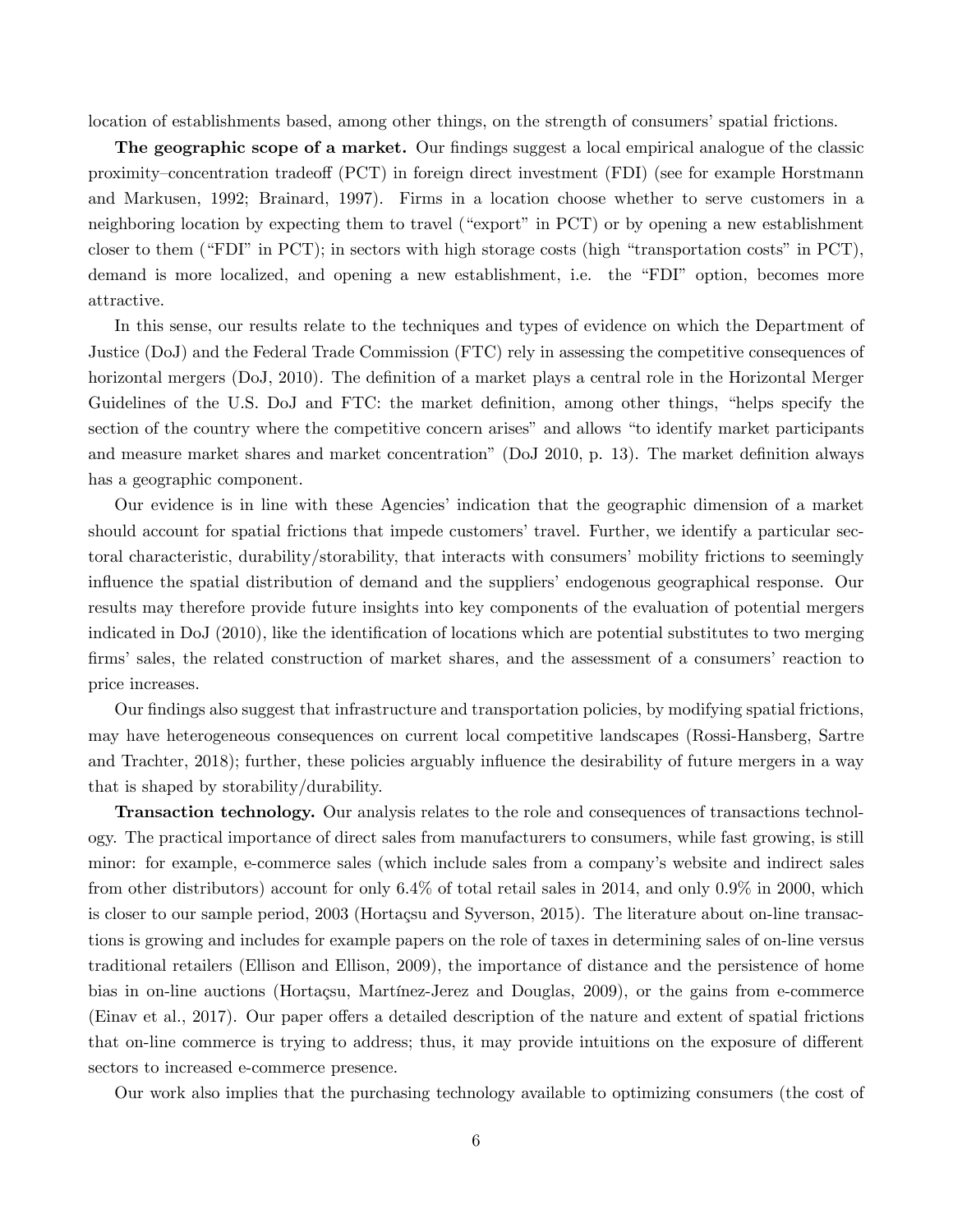a trip increasing in distance but fixed with respect to transaction size) may interact with heterogeneity in storage costs to generate measurable differences in local outcomes across sectors. In this sense, our analysis relates to Alessandria, Kaboski and Midrigan (2010), who show that the microstructure of firms' transaction technology has aggregate consequences on the level of trade, and to the broader literature on trade and storage costs (e.g. Williams and Wright, 1991, Coleman, 2009) and the demand for durable goods (e.g. Hendel and Nevo 2006a,b).

Other relevant literature. This paper is also related to several other strands of research.

First, our results are reminiscent of intuitions that can be traced back to Von Thunen's model of rural land use.<sup>3</sup> In his theory, a central city is surrounded by (concentric circles of) rural land with different possible uses. The transportation costs to the central market and perishability of different agricultural products determine how far from the city different products are produced: more perishable products like dairy (which may have higher storage costs) should be produced closer to the market.<sup>4</sup>

We complement and generalize some of the findings of the literature on cross-border consumption behavior (Chandra, Head, and Tappata, 2014, Agarwal, Marwell and McGranahan, 2017, Baker, Johnson and Kueng 2018); in particular, we study one source of cross-sectoral differences in the strength of gravity and its relationship to the frequency of transactions in the determination of consumer mobility and its employment consequences.

Part of the supply side in our analysis, the retail sector, is also subject of a growing literature: Jarmin, Klimek and Miranda  $(2005)$  and Hortaçsu and Syverson  $(2015)$  present some overall trends in the industry; Nakamura (2008) illustrates the role of the retail sector in price determination. Our work complements this literature by emphasizing the nature on consequences of spatial frictions in determining local demand.

Finally, Mian and Sufi (2014) study the response of broad tradeable and non-tradeable employment across U.S. counties to household balance sheets' shocks during the Great Recession; as a complement, we look at how employment in narrower sectors responds in the long run to sectoral differences in consumer mobility.

# <span id="page-7-0"></span>3 The Geography of Consumption

### 3.1 Data Description

We use a large proprietary dataset containing a sample of credit card transactions from a major financial institution. These transactions occurred roughly between March and October 2003. A transaction record contains, among other things, an exact date, an account ID, the amount spent, a Merchant Category Code  $(MCC - we will refer to it as a "sector") and information (to be processed) on the location of the merchant.$ In addition to all distinct transactions, we have information on the account itself, including the associated

 $3$ See for example Von Thunen (1966) for his 1826 model. Karádi and Koren (2017) explore a more modern version of the same argument. For an empirical test of the Von Thunen model, see for example Fafchamps and Shilpi (2003) about Nepal.

<sup>4</sup>Our work also relates to Central Place Theory (e.g. Christaller, 1933), that suggests a relation between city size and number of varieties available in a market. Our interest here is on consumer mobility and its impact across sectors, and we see our paper as complementary to this strand of literature. For an empirical test of Central Place Theory, see Schiff (2015).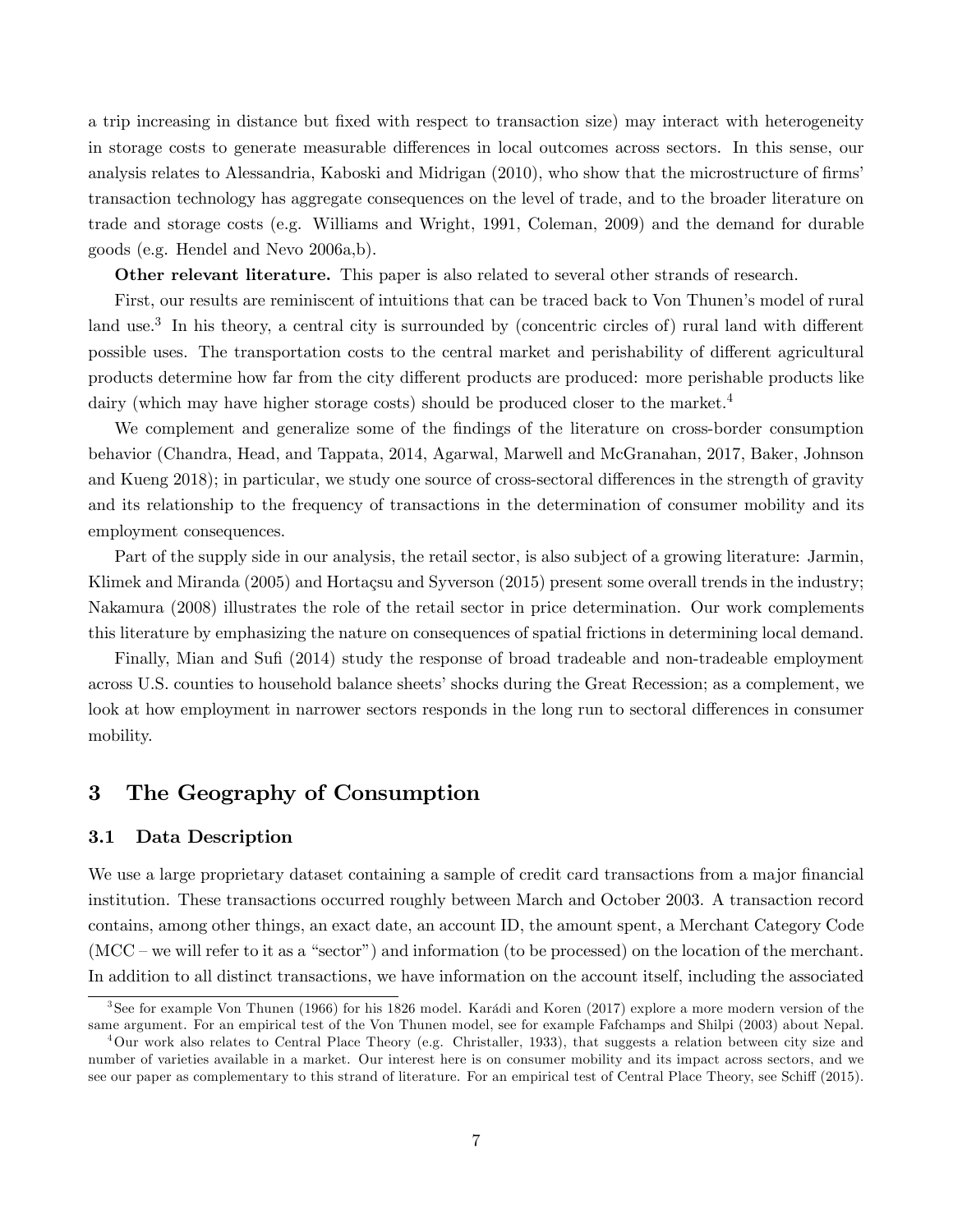ZIP code.<sup>5</sup> [A](#page-48-0)fter cleaning the data, we have 1,722,873 transactions for 71,377 accounts (see Appendix A for a complete description of data cleaning and processing). The average transaction is 68 dollars, and total purchases amount to around \$116 million. Table [1](#page-8-0) gives a breakdown by 21 broad categories. The largest categories in terms of observations are Gasoline Services, Food Stores, Miscellaneous Retail, and Eating and Drinking Places.<sup>6</sup>

In the remainder of this section we show that distance affects consumer mobility heterogeneously across sectors, and that this heterogeneity is associated with how frequently the typical consumer makes a purchase. In the following section, we will present evidence that this association is driven at least in part by individual-level behavior.

| <b>Broad Category</b>               | Median | Mean | St. Dev. | <b>Sum</b>  | $\mathbf N$ |
|-------------------------------------|--------|------|----------|-------------|-------------|
| Agricultural Services               | 83     | 136  | 212      | 1,307,616   | 9,615       |
| Amusement, Rec. Serv.               | 45     | 89   | 169      | 1,771,086   | 19,897      |
| Apparel                             | 49     | 75   | 114      | 6,112,646   | 81,778      |
| Auto Repair/Service/Parking         | 41     | 151  | 325      | 3,464,626   | 22,990      |
| Auto and Truck Sales/Service/Parts  | 66     | 198  | 423      | 6,624,392   | 33,473      |
| Building Mat./Hardware/Garden Supp. | 42     | 101  | 258      | 9,658,412   | 95,568      |
| Communications                      | 53     | 91   | 122      | 559,201     | 6,113       |
| Durable Goods                       | 68     | 209  | 521      | 837,246     | 4,004       |
| Eating and Drinking Places          | 26     | 39   | 73       | 8,770,958   | 227,715     |
| Food Stores                         | 30     | 46   | 59       | 12,116,604  | 265,828     |
| Furniture, Home Furnishings, Equip. | 60     | 194  | 430      | 10,853,963  | 55,917      |
| Gasoline Services                   | 19     | 22   | 31       | 6,934,785   | 312,670     |
| General Merchandise Stores          | 43     | 67   | 122      | 13,963,544  | 207,866     |
| <b>Health Services</b>              | 71     | 164  | 375      | 4,487,799   | 27,381      |
| Hospitality                         | 96     | 170  | 308      | 6,430,175   | 37,934      |
| Misc. Retail                        | 32     | 65   | 182      | 16,100,792  | 248,069     |
| Misc. Services                      | 95     | 316  | 703      | 1,870,560   | 5,919       |
| Motion Pictures                     | 14     | 19   | 44       | 272,948     | 14,048      |
| NonDurable Goods                    | 38     | 78   | 175      | 640,203     | 8,246       |
| Other Vehicles Sales/Service/Parts  | 76     | 259  | 746      | 1,366,449   | 5,279       |
| Personal Services                   | 37     | 74   | 210      | 2,406,679   | 32,563      |
| Total                               | 30     | 68   | 188      | 116,550,684 | 1,722,873   |

<span id="page-8-0"></span>Table 1: Summary of transaction amounts (in USD), by sector

#### <span id="page-8-1"></span>3.2 Consumers Visit Few Locations

We start our exploration by considering how far consumers travel across locations for purchases. A "location" in the data is identified at the level of Census incorporated place or county subdivision. In the

<sup>&</sup>lt;sup>5</sup>The same original source data was used in Agarwal, Marwell, and McGranahan (2017).

 $6$ Table [C.1](#page-58-0) in the Appendix (page [58\)](#page-58-0) shows summary statistics by state of purchase. The largest number of transactions are reported in New York, California, and Massachusetts.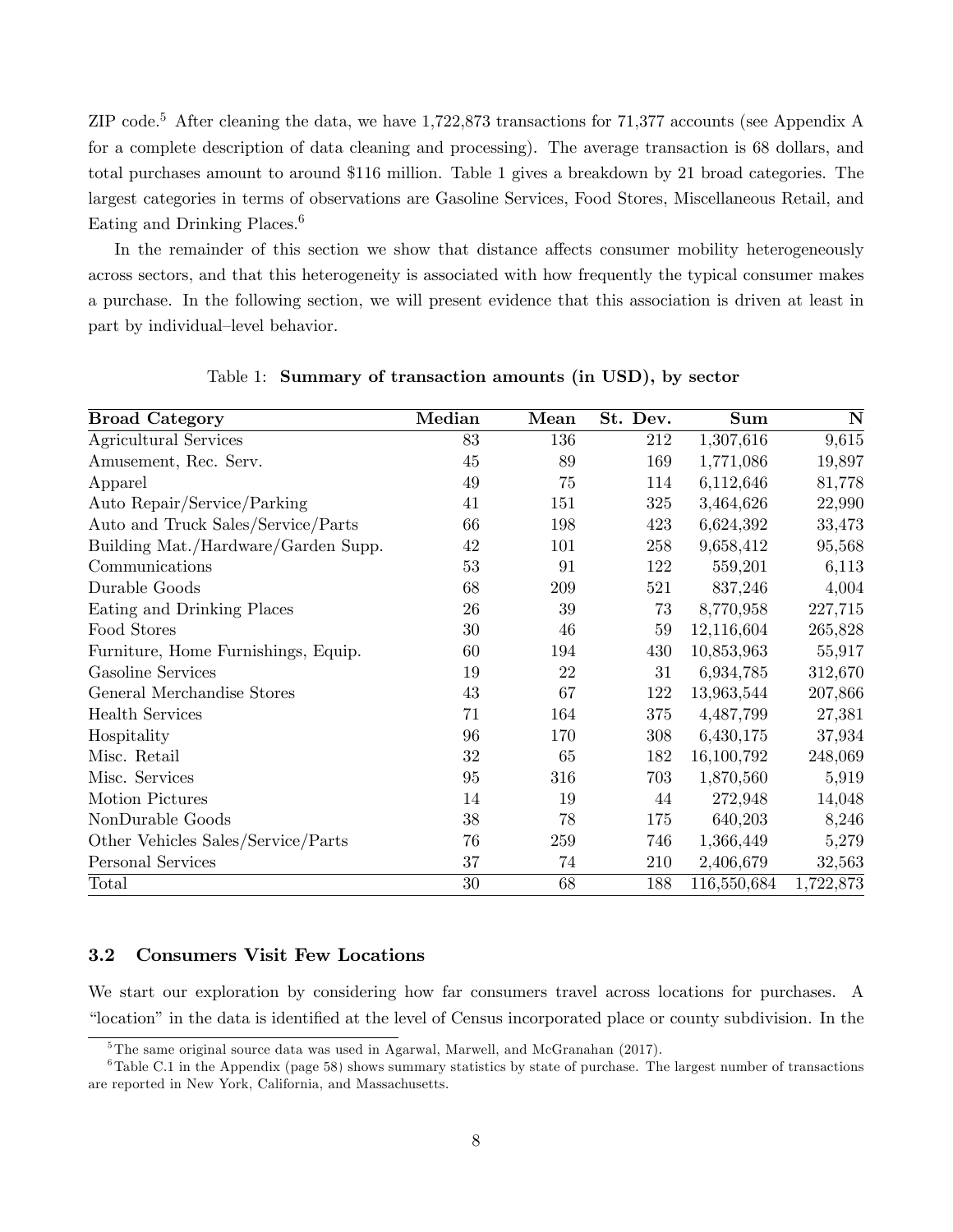raw data with all transactions  $\overline{\phantom{a}}$ -including those of tourists living in one place and spending in another, potentially far away place – we count expenditure flows between  $17,535$  unique locations (11,454 unique residence and 14,962 unique sale locations). The data records transactions among 232,927 unique pairs. There are 7.4 transactions per pair, and the median pair has 1 transaction. Naturally, it is unrealistic to assume that very long distances reflect day-to-day consumption behavior: for example, only about 4.3 million potential location pairs (1.4% of all potential pairs) in our data have distance below 120 km.<sup>7</sup> Among those pairs, around 1.5 million transactions are recorded between only 120,783 pairs, or 2.8% of the possible pairs, with 12.3 transactions per pair on average, and 2 transactions for the median pair. Overall, the matrix of residence-sales location purchases is sparse.

To dig deeper into this low mobility, we focus in Table [2](#page-9-0) on all transactions occurring within 120 km and construct a residence location–level dataset. For each residence, we compute the total number of locations visited by all consumers living in that residence, and the total number of locations in the data within 120 km. We also compute the average distance from the residence location to these locations. Table [2](#page-9-0) shows summary statistics on the distribution of locations visited. The first row shows that consumers in the median residence visit only 7 distinct sales locations during the sample period (11.2 sales locations on average). One might think that this low number is simply a consequence of the absence of close-by options, but this is not the case: the second row in the table shows that consumers living in the median residence have 192 sales locations within 120 km. The third row shows that there is indeed a large variation in the average distance of different residence locations relative to their shopping options. The overall fraction of available locations where purchases actually occur (fourth row) is very small.

<span id="page-9-0"></span>

|  |  |  |  |  |  | Table 2: Summary statistics across residence locations (transactions within 120km) |  |  |
|--|--|--|--|--|--|------------------------------------------------------------------------------------|--|--|
|--|--|--|--|--|--|------------------------------------------------------------------------------------|--|--|

| variable                          | min              | $\mathbf{D}10$ | $\mathbf{D}25$ | p50  | p75  | p90  |      | max mean               | $\mathbf N$ |
|-----------------------------------|------------------|----------------|----------------|------|------|------|------|------------------------|-------------|
| Sales locations visited           |                  |                |                |      | 14   | 27   |      | 445 11.17 9,479        |             |
| Sales locations available         |                  | 66             | 112            | 192  | 338  |      |      | 646 1,115 271.82 9,479 |             |
| Mean distance to sales locations  | 16.8             | 63.1           | 69.7           | 76.1 | 80.6 |      |      | 83.6 97.2 74.41 9,479  |             |
| Share available locations visited | $\left( \right)$ | 0.01           | 0.02           | 0.04 | 0.07 | 0.12 | 0.67 | 0.05 9.479             |             |

In Table [3](#page-10-0) , we ask what accounts for this low mobility. In column 1 of Table [3](#page-10-0) we regress the log of number of sales locations visited on the log of number of sales locations available and find an elasticity of 0.55: overall, the number of visited locations grows at about half the pace of the available locations. Distance, on the other hand, has a stronger role: controlling for the number of available sales locations, a 1% increase in average distance to those locations is accompanied by a 2.4-2.6% decrease in the number of locations visited (columns 2 and 3).<sup>8</sup> These results suggest a central role of distance on consumer

<sup>7</sup>Distance is always computed between the centroids of two locations using the Haversine formula. When looking at the impact of distance on flows below, we will also restrict our attention to transactions with distance up to 120km. Monte, Redding, and Rossi-Hansberg (2018) find this threshold to be one where gravity in home-to-work commuting flows has a change in slope, so it is a natural cutoff.

<sup>&</sup>lt;sup>8</sup>In Tables [C.2](#page-8-1) and [C.3](#page-59-1) of Appendix C.2 (page [57\)](#page-8-1), we repeat this analysis using a sample of users with at least one transaction every two days. The fraction of locations visited has a similar distribution. In a regression analysis, distance has twice the impact of number of available locations on the total number of locations visited.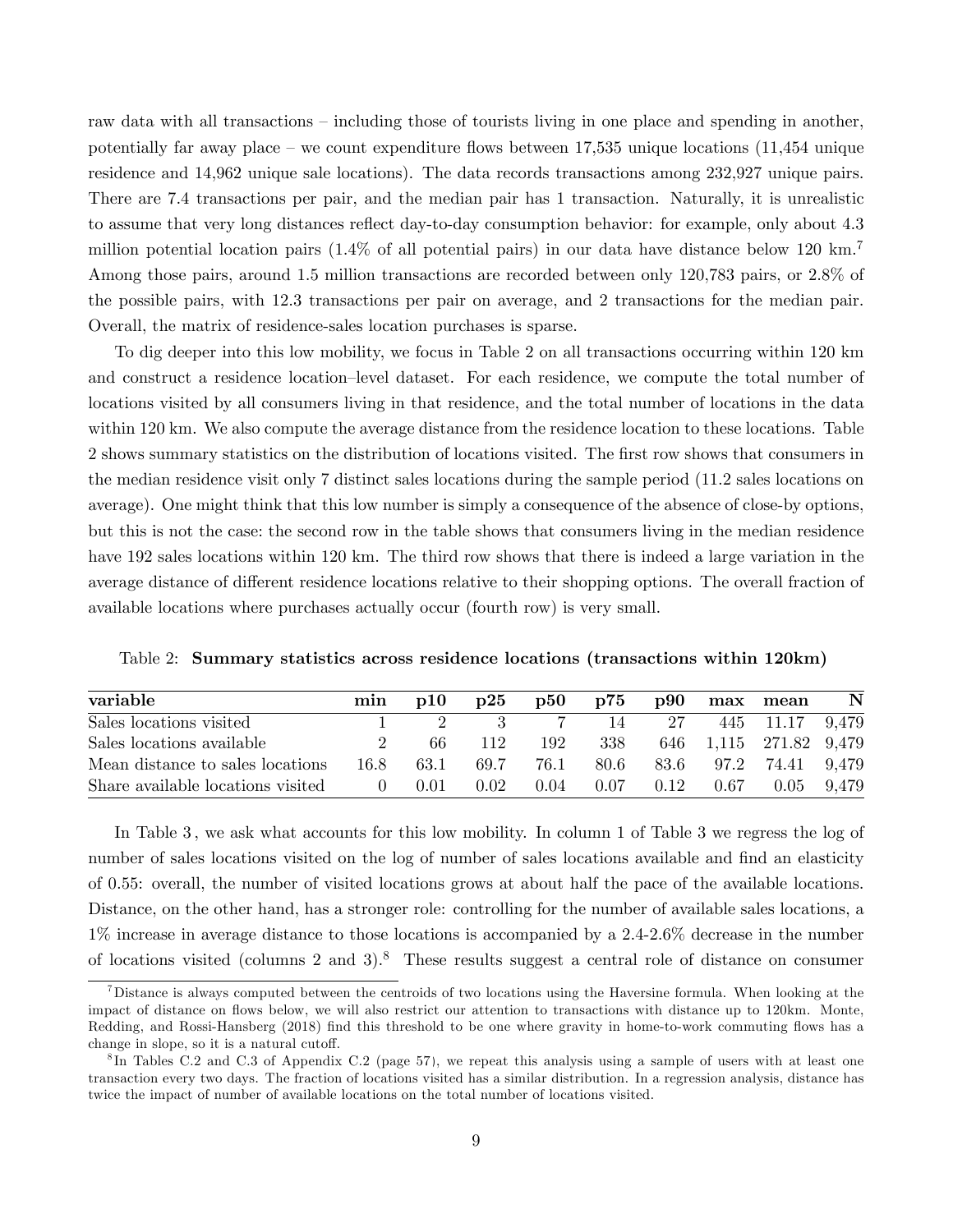expenditure. We explore this aspect next.

| Dependent variable:                                   | Log of number of sales locations visited |               |                   |  |  |
|-------------------------------------------------------|------------------------------------------|---------------|-------------------|--|--|
|                                                       | (1)                                      | $^{\prime}2)$ | $\left( 3\right)$ |  |  |
| Sales locations within 120km, log                     | $0.548***$                               |               | $0.568***$        |  |  |
|                                                       | (0.010)                                  |               | (0.010)           |  |  |
| Average distance to sales locations within 120km, log |                                          | $-2.374***$   | $-2.594***$       |  |  |
|                                                       |                                          | (0.125)       | (0.090)           |  |  |
| Constant                                              | $-0.988***$                              | 12.096***     | $10.061***$       |  |  |
|                                                       | (0.052)                                  | (0.539)       | (0.399)           |  |  |
| $R^2$                                                 | 0.22                                     | 0.09          | 0.32              |  |  |
| N                                                     | 9,479                                    | 9,479         | 9,479             |  |  |

<span id="page-10-0"></span>Table 3: Locations available and locations visited

Robust standard errors in parentheses. \*  $p < 0.1$ ; \*\*  $p < 0.05$ ; \*\*\*  $p < 0.01$ 

### 3.3 The Distance Traveled Varies by Sector

This first snapshot paints a picture where consumers have many options but choose to shop only in a limited number of locations, and a strong role is played by distance. How far, then, do people travel for their purchases?

The median transaction in the data occurs about 9 km from home. There is large dispersion around this typical value: the Örst 25% of transactions occur within the same place, while the third quartile is around 30 km. A long right tail of high distances is likely due to account holders traveling outside town for work or tourism.<sup>9</sup> While these and other details are relegated to the Appendix, we show in Figure [1](#page-11-0) select percentiles of the distances at which transactions occur, by sector.<sup>10</sup> The heterogeneity in distance traveled is very significant: moving from a sector at the 10th percentile to a sector at the 90th, the median distance traveled goes up by a factor of around 7. The patterns make sense overall: the median transaction occurs at 4 km for staple items like Food Stores, and around 12 km for Eating and Drinking Places; it is, however, above 20 km for Durable Goods and 33 km for Amusement and Recreational Services, which are likely purchased less frequently.<sup>11</sup>

 $9$ Online transactions have been eliminated as much as possible. See the Data Processing section in the Appendix for more details.

 $10$ Tables [C.4](#page-60-0) and [C.5,](#page-61-0) in pages [60](#page-60-0) and [61](#page-61-0) respectively, show percentiles in the distribution of transaction distances by sector in the raw data and weighted by value of the transaction. The typical dollar is spent farther than where the typical transaction occurs, as reflected in right-ward shifts in the value-weighted distributions.

 $11$  Interestingly, Davis (2006) finds that larger population within 10 miles increases demand to a movie theater, and that the geographical market of a theater extends for at most 15 miles around it: we find for the same industry that 75% of the transactions occur in fact within (around) 11 miles.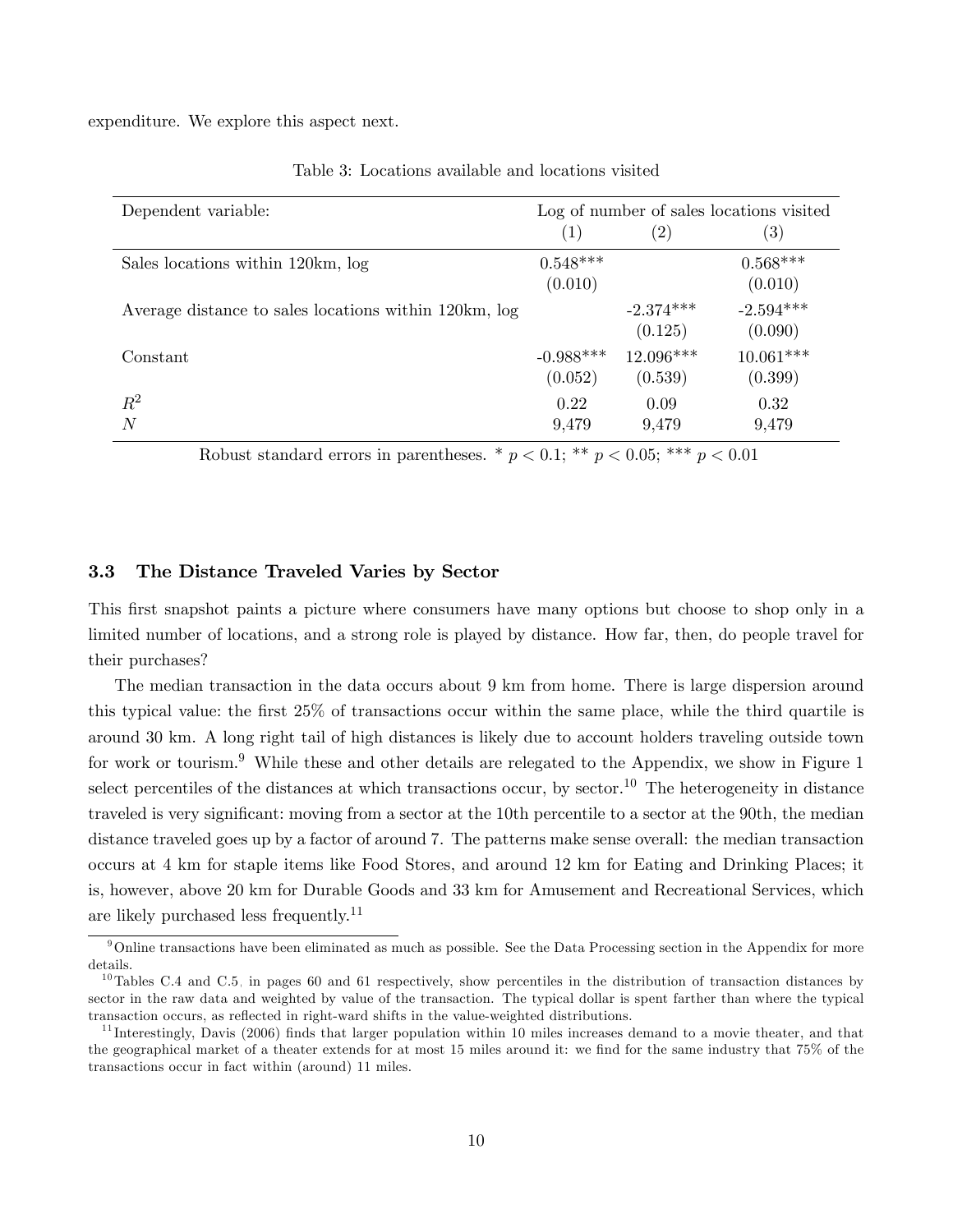

<span id="page-11-0"></span>Notes: Sorted by median distance; a dot is absent for percentiles equal to zero.

Figure 1: Distances traveled by sector (select percentiles)

Obviously, the distance traveled by consumers is a combination of their willingness to travel (as mediated by their optimal shopping behavior) and supply conditions like the density of producers. We will return to this distinction later. For now, we emphasize that the spatial dimension of consumer behavior is actively moving in the data: consumers visit just a few locations among the many available, but the typical distance traveled varies broadly across sectors. To understand more the local nature of different consumption markets, we need to explore further the determinants of the relation between total purchases and distance. We move to this task next.

### <span id="page-11-1"></span>3.4 Gravity in Consumer Expenditure

Gravity is an almost universal feature of spatial relationships. While a substantial amount of literature has documented the decay of goods' trade flows with distance at international and intranational levels,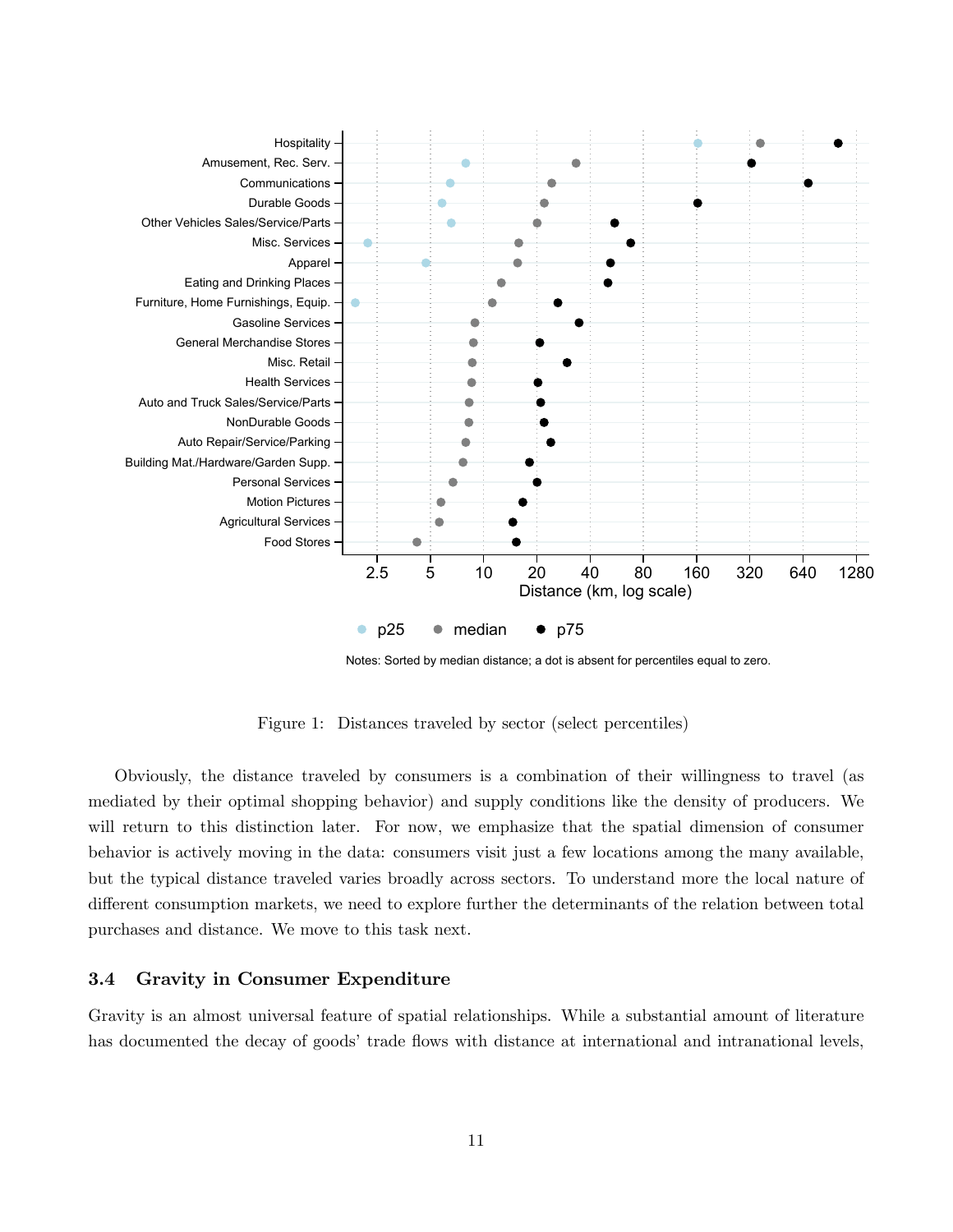little is known about the spatial behavior of final consumers.<sup>12</sup> We fill this gap in two steps.

First, we document that gravity also holds for consumers' behavior.<sup>13</sup> We make full use of the information available in the data comparing  $1$ ) expenditure inside vs. outside one's place of residence, and  $2$ ) the decline in expenditure across merchants at different distances from the residence location.

We then analyze the margins of this decline, decomposing the total decay into the number of accounts transacting (an extensive "accounts" margin), the number of transactions per account (a "frequency" margin), and the average expenditure per transaction (a "batch size" intensive margin).

#### 3.4.1 Expenditure patterns display gravity

We start our exploration of gravity by investigating how quickly total expenditure decays with distance. A large empirical literature has documented that merchandise trade flows decay with distance both across countries (e.g., Disdier and Head 2008) and within countries (e.g., Hillberry and Hummels 2007). Since final consumers buy goods directly from producers in relatively few cases, our knowledge of gravity in final consumption is extremely limited. Moreover, virtually all the literature deals with merchandise shipments, ignoring the service sector altogether. Here, we fill these important gaps.

For a given sector, we denote with  $X_{hs}$  the total expenditure of accounts residing in location h on merchants selling in location s. Except where noted otherwise, from now on we restrict the data and use only transactions occurring at distances up to 120 km. We initially relate the expenditure  $X_{hs}$  to the distance between residence and merchant locations in two ways. First, we simply estimate the change in expenditure associated with shopping out of the home residence ("out-of-home"):

<span id="page-12-0"></span>
$$
\log X_{hs} = \alpha + \gamma^{(h)} + \gamma^{(s)} + \eta \times \mathbf{1}_{(h \neq s)} + \varepsilon_{hs} \tag{1}
$$

where  $\mathbf{1}_{(h\neq s)}$  is an indicator function assuming the value of 1 if  $h \neq s$  and zero otherwise; in this regression, the expenditure of residents on their home location,  $X_{hh}$ , is included. Second, we follow the gravity literature and estimate the impact of distance on trade flows with a regression of the form

<span id="page-12-1"></span>
$$
\log X_{hs} = \alpha + \gamma^{(h)} + \gamma^{(s)} + \delta \log dist_{hs} + \varepsilon_{hs}
$$
\n(2)

In this equation,  $\alpha$  is a constant, and  $dist_{hs}$  is the distance between the centroids of h and s; this regression includes only pairs where  $h \neq s$ , since  $dist_{hh} = 0$ . In both equations,  $\alpha$  is a constant, and a set of origin and destination fixed effects,  $\gamma^{(h)}$  and  $\gamma^{(s)}$ , controls for unobserved differences in size, productivity and intensity of competition (Anderson and Van Wincoop, 2003). These two approaches highlight complementary features of the data. The coefficient  $\eta$  in Equation [\(1\)](#page-12-0) measures the expenditure drop associated with visiting the average out-of-home location; hence, it shows the importance of very

 $12$  International flows of goods are only measured at the country level, thus ignoring the travel dimension of consumers' purchases. Intranational flows of goods typically record firm-to-firm transactions.

 $13\,\text{T}$  our knowledge, the first formulation of a gravity law for final consumers was proposed by Reilly (1931): "Two cities attract retail trade from any intermediate city or town in the vicinity of the breaking point, approximately in direct proportion to the populations of the two cities and in inverse proportion to the square of the distance from these two cities to the intermediate town."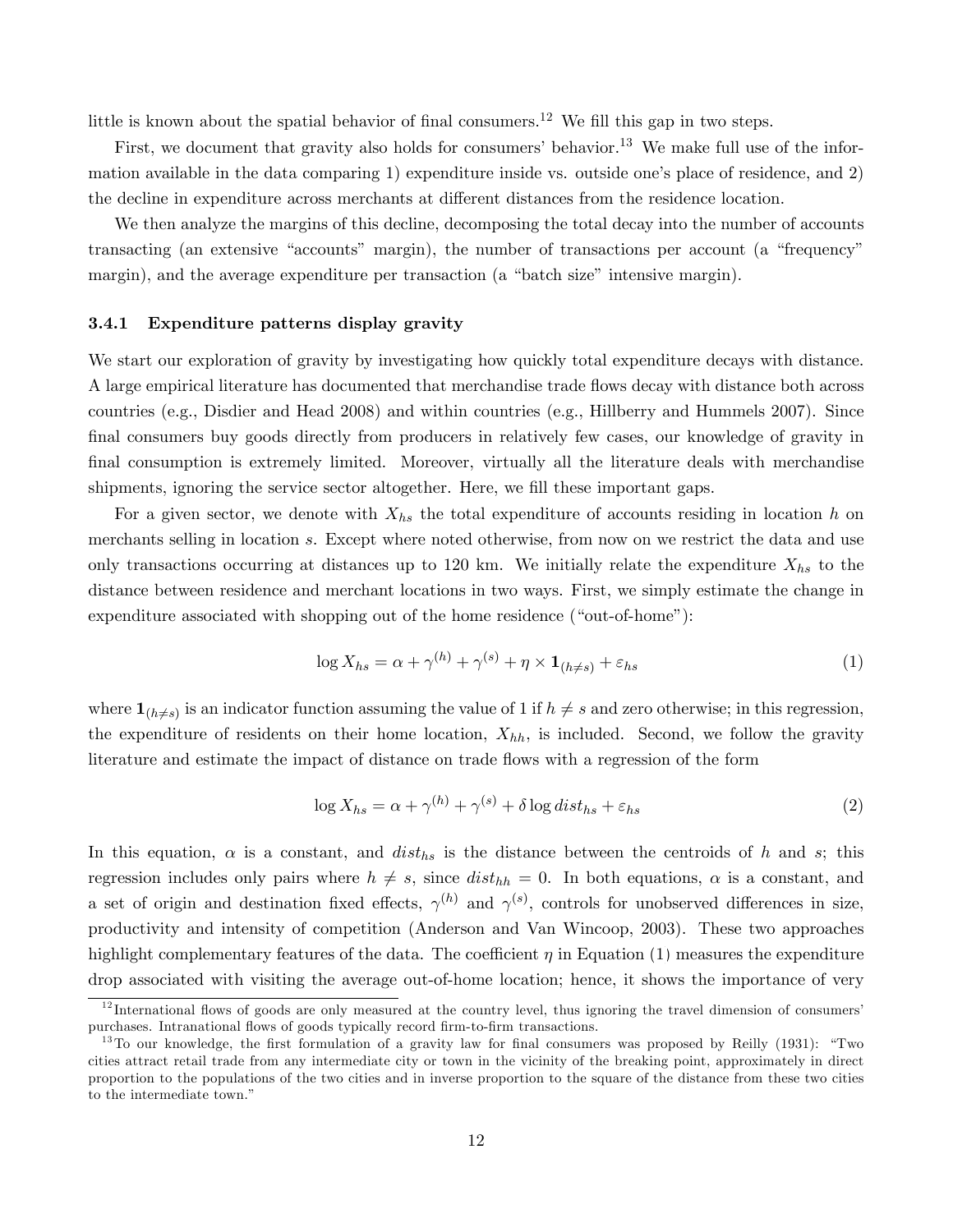short trips, for which distance is poorly measured. The coefficient  $\delta$  in Equation [\(2\)](#page-12-1) shows the elasticity of expenditure to distance considering only out-of-home expenditure flows, in which case distance can be measured.

We first estimate Equations  $(1)$  and  $(2)$  across all sectors. We find, unsurprisingly, very clear distance effects. Estimating  $(1)$ , the expenditure in the average location out-of-home is only about 8.8% of the average expenditure at home  $(\eta = -2.435,$  robust s.e. 0.021).<sup>14</sup> When we estimate [\(2\)](#page-12-1), we find a slope of  $-1.051$  (robust s.e. of 0.006), in line with estimates in the trade literature.<sup>15</sup> A comparison of these two coefficients shows that a large decay already appears at very short distances.

These pooled estimates mask large differences across sectors. Table [4](#page-14-0) shows the coefficients of  $\eta$ (column 1) and  $\delta$  (column 4) when we estimate Equations [\(1\)](#page-12-0) and [\(2\)](#page-12-1) by sector.<sup>16</sup> Sectors in this table are ordered by the out-of-home dummy in column 1 (this ordering will be kept throughout the paper for ease of reference). The strong decay at short distances is pervasive across sectors. However, the decay is heterogeneous: in sectors like Food Stores, the expenditure in the average location out-of-home is around 9% of the expenditure at home; this fraction grows to 20% for Eating and Drinking Places, 38% for Personal Services, and at 91% for Durable Goods.

The impact of distance as measured by estimates of [\(2\)](#page-12-1) is consistent with this picture: the correlation between the two sets of coefficients across sectors is 0.68. However the much smaller distance coefficients in these estimates are notable: for the typical sector, a  $1\%$  increase in distance is associated with a  $0.41\%$ decrease in expenditure, and almost all coefficients are below the benchmark value of approximately 1 for international trade. We conclude that most of the decline in expenditure happens at short distances as measured in [\(1\)](#page-12-0), which we will focus on for much of the remaining analysis.

The final column of Table [4](#page-14-0) reports, for each sector, the simple average of the number of purchases per account in the transaction data. We note for now the tendency of sectors with stronger gravity to be purchased more frequently. We will return to this in more detail after we have a better understanding of the margins of decay accounting for the expenditure drop over space.

#### 3.4.2 Margins of adjustment

Why does expenditure decay with space? As distance increases, there may be fewer people traveling out-of-residence; moreover, those who are traveling may do so less frequently, or spend a different amount per transaction. These margins map into simple decompositions in the spirit of Hummels and Klenow (2005) and Hillberry and Hummels (2007). In any given sector, we express total expenditure of consumers in h falling on merchants in s as

<sup>&</sup>lt;sup>14</sup>Using all data, we find  $\eta = -2.545$  (robust s.e. 0.0223).

 $15$ This slope is not particularly sensitive to changes in the cutoff. See Appendix [C.4,](#page-11-1) page [62,](#page-11-1) for further discussion.

 $16$ All p-values are computed using heteroskedasticity–robust standard errors. The number of observations reported excludes ìsingletonsî, i.e. those observations that would be absorbed by Öxed e§ects and do not contribute to the estimation.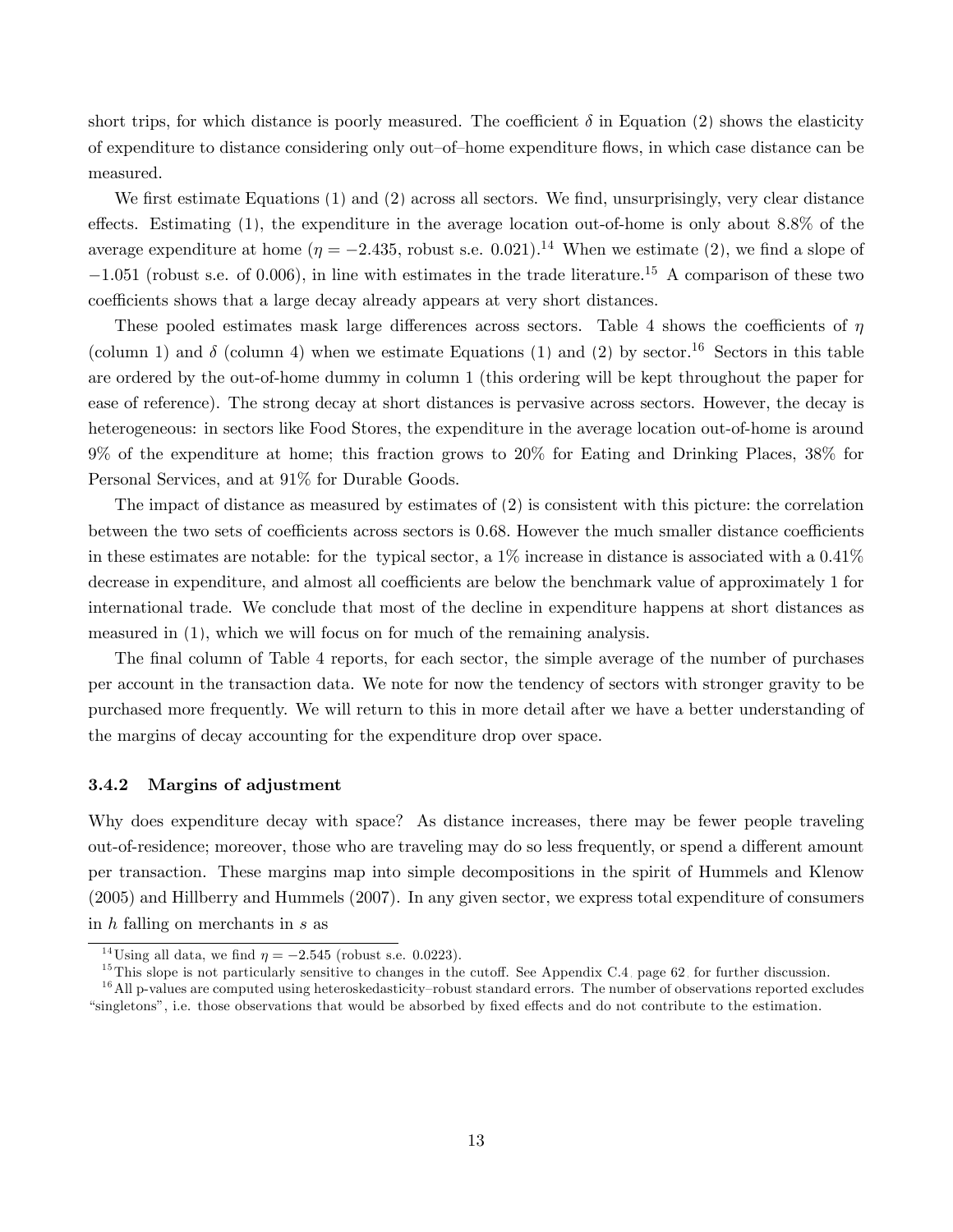|                                     |                  | Out of Home |        |                  | Gravity                | Frequency of |              |
|-------------------------------------|------------------|-------------|--------|------------------|------------------------|--------------|--------------|
| Category                            | $\mathrm{coeff}$ | pv          | obs.   | $\mathrm{coeff}$ | $\mathbf{p}\mathbf{v}$ | obs.         | transactions |
|                                     | (1)              | (2)         | (3)    | (4)              | (5)                    | (6)          | (7)          |
| Food Stores                         | $-2.23$          | 0.00        | 22,649 | $-0.85$          | 0.00                   | 18,632       | 7.53         |
| Gasoline Services                   | $-2.08$          | 0.00        | 39,666 | $-0.60$          | 0.00                   | 34,615       | 8.86         |
| General Merchandise Stores          | $-1.78$          | 0.00        | 26,837 | $-0.93$          | 0.00                   | 23,932       | 5.14         |
| Misc. Retail                        | $-1.70$          | 0.00        | 34,052 | $-0.65$          | 0.00                   | 30,042       | $5.25\,$     |
| Eating and Drinking Places          | $-1.57$          | 0.00        | 34,504 | $-0.56$          | 0.00                   | 31,022       | 5.93         |
| Building Mat./Hardware/Garden Supp. | $-1.40$          | 0.00        | 14,185 | $-0.73$          | 0.00                   | 11,604       | 4.15         |
| Auto Repair/Service/Parking         | $-1.25$          | 0.00        | 4,414  | $-0.40$          | 0.00                   | 3,013        | 1.83         |
| NonDurable Goods                    | $-1.16$          | 0.00        | 978    | $-0.65$          | 0.00                   | 758          | 1.68         |
| <b>Health Services</b>              | $-1.12$          | 0.00        | 5,134  | $-0.33$          | 0.00                   | 3,910        | $2.16\,$     |
| Apparel                             | $-1.10$          | 0.00        | 15,918 | $-0.53$          | 0.00                   | 14,066       | 2.91         |
| Furniture, Home Furnishings, Equip. | $-1.07$          | 0.00        | 12,286 | $-0.57$          | 0.00                   | 10,734       | 2.33         |
| Auto and Truck Sales/Service/Parts  | $-1.04$          | 0.00        | 7,298  | $-0.33$          | 0.00                   | 5,508        | 1.98         |
| Motion Pictures                     | $-1.04$          | 0.00        | 1,922  | $-0.34$          | 0.00                   | 1,248        | 2.16         |
| Amusement, Rec. Serv.               | $-1.03$          | 0.00        | 2,958  | $-0.23$          | 0.00                   | 2,329        | 2.03         |
| Personal Services                   | $-0.96$          | 0.00        | 5,203  | $-0.31$          | 0.00                   | 3,760        | 2.46         |
| Misc. Services                      | $-0.92$          | 0.06        | 220    | 0.91             | 0.02                   | 116          | 1.57         |
| Communications                      | $-0.89$          | 0.00        | 424    | $-0.41$          | 0.01                   | 263          | 1.36         |
| Agricultural Services               | $-0.88$          | 0.00        | 552    | 0.42             | 0.11                   | 190          | 1.86         |
| Other Vehicles Sales/Service/Parts  | $-0.68$          | 0.41        | 257    | $-0.59$          | 0.08                   | 128          | 1.64         |
| Hospitality                         | $-0.64$          | 0.01        | 1,392  | $-0.14$          | 0.08                   | 1,158        | 1.53         |
| Durable Goods                       | $-0.09$          | 0.90        | 79     | 1.11             | 0.67                   | 15           | 1.64         |

<span id="page-14-0"></span>Table 4: Decline in expenditure

<span id="page-14-1"></span>
$$
X_{hs} = \underbrace{N_{hs}}_{\text{account margin}} \times \underbrace{\bar{x}_{hs}}_{\text{expenditure margin}} = (3)
$$

$$
= \underbrace{N_{hs}}_{\text{account margin}} \times \underbrace{f_{hs}}_{\text{frequency margin}} \times \underbrace{\bar{x}_{hs}/f_{hs}}_{\text{batch size margin}} \tag{4}
$$

Equation [\(3\)](#page-14-1) says that as distance increases, expenditure can decrease either because the number of agents traveling decreases (the extensive "account" margin) or because agents spend less on average. In turn [\(4\)](#page-14-1) suggests that lower expenditure per account on average can arise either because each transaction is smaller (the "batch size" margin) or because consumers transact less often (the "frequency" margin). When we re-estimate Equation  $(1)$  with the left side being each of these three terms, the coefficients on the out-of-home dummy add up to the overall coefficient  $\eta$  reported in column 1 of Table [4](#page-14-0) (and similarly for Equation  $(2)$ ).<sup>17</sup>

 $17A$  further angle of this decomposition could relate to the Alchian and Allen (1964) conjecture: consumers should be willing to travel more for higher quality goods and services when travel costs do not vary with quality. Hence, there should be a positive relation between average value of a transaction and distance. Unfortunately, our data does not allow a precise measurement of unit values and hence cannot be used to speak to this conjecture. For related work on international trade, see Hummels and Skiba (2004).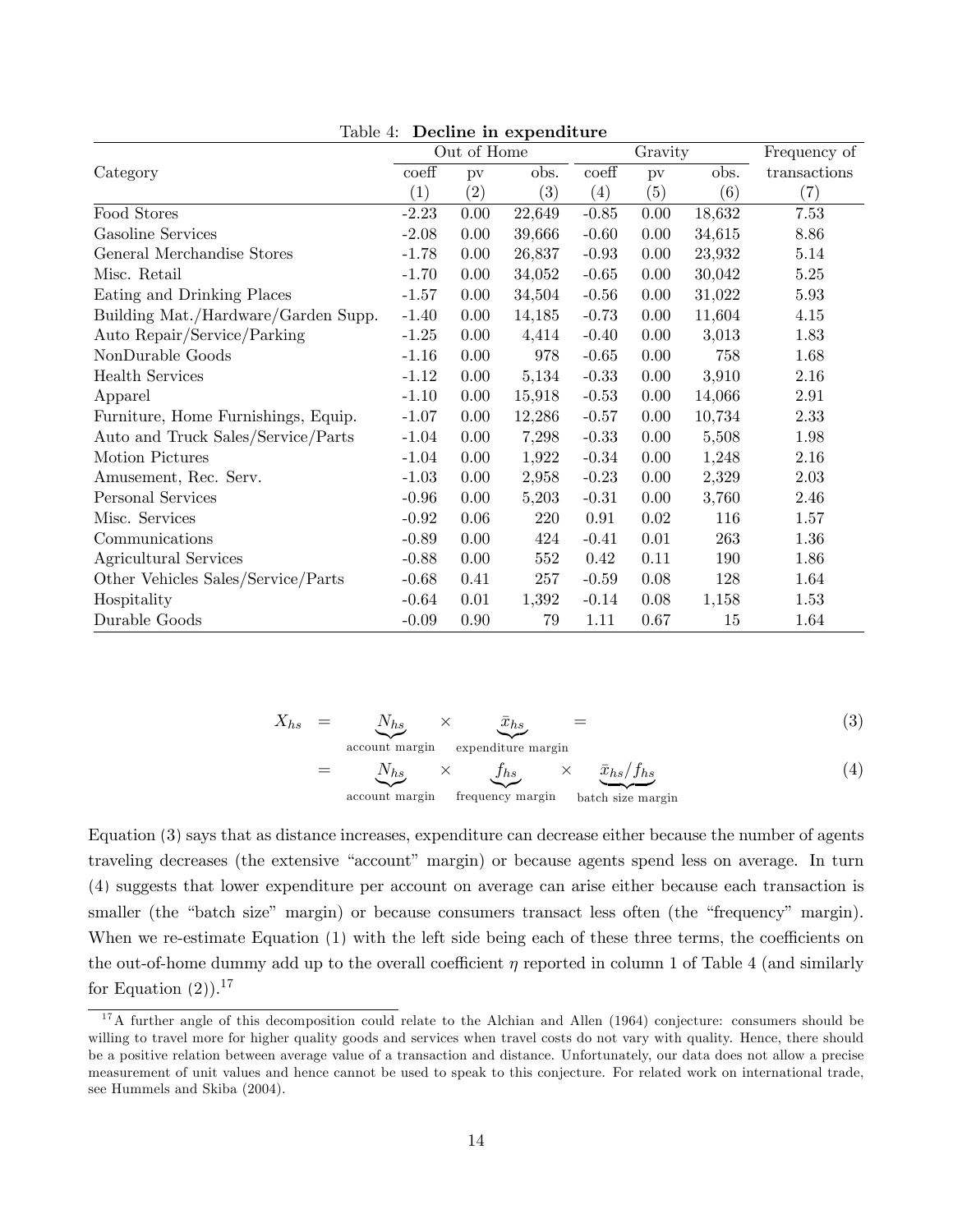Figure [2](#page-16-1) shows the results of this decomposition for [\(1\)](#page-12-0). The length of each bar corresponds to column 1 in Table [4.](#page-14-0) We find two broad messages.

First, most of the decline in expenditure over space is due to fewer people traveling outside, or people taking less frequent trips. The blue bar measures the contribution of the "account" margin. For the typical sector, 72% of the drop in out-of-home expenditure is associated with fewer people traveling outside, rather than to people spending less on average for out-of-home transactions.<sup>18</sup> As a benchmark, Hillberry and Hummels (2007) find, for firm-to-firm shipments within U.S., that for short distances the extensive margin explains almost the totality of the decay.

The remaining part of each bar measures the decline due to lower average expenditure per account. The gray section indicates that the average expenditure per account drops outside of home almost exclusively because of the "frequency" margin: consumers spend less on average out-of-home because they choose to travel outside less frequently, not because they spend less per transaction. The drop in the average transaction value (the "batch size" margin) has a limited role in most cases. Tables [C.8](#page-64-0) and [C.9](#page-65-0) in the Appendix (p.  $64$ ) show that the combination of the "account" and "frequency" margins typically contributes 90%-95% of the decline in expenditure.

Second, Figure [2](#page-16-1) suggests that a large part of the heterogeneity in gravity seems associated with heterogeneity in the frequency margin and not associated with the "batch size" margin  $-$  i.e., the length of the bar varies because of variation in the gray section.<sup>19</sup> This is very apparent when we plot the out-ofhome expenditure as a share of home expenditure  $\exp(\eta)$  (using column 1 in Table [4\)](#page-14-0) against the average number of transactions per account in the sector from the data. Figure [3](#page-17-0) shows this relation for the sectors where the out-of-home dummy is statistically significant from zero at  $10\%$  level. A simple regression line through this data has a slope of -.69 (robust s.e. 0.07) and an  $R^2$  of 0.86.<sup>20</sup> When customers choose more visits, gravity is more important. Note that since the average number of transactions has not been used directly to compute the out-of-home dummy, there is nothing mechanical about this empirical relation.

Our stylized model below will provide a possible explanation for this correlation, based on heterogeneity in the storability/durability of the sector. When storage costs are high, consumers want to reduce the average inventory held. To do so, they need to purchase smaller batches, but more frequently. Since travel is expensive, however, a higher frequency can only be optimal with reduced distances. Hence, across sectors, if storage costs are higher, the frequency of purchase should grow but the expenditure should decline faster with space. This behavior generates a negative correlation between the strength of gravity and frequency of transactions, as present in Figure [3.](#page-17-0)

These results provide the first piece of (somewhat indirect) evidence that demand conditions may

 $18$ Tables [C.6](#page-63-0) and [C.7,](#page-64-1) in the Appendix (p. [63\)](#page-63-0), show the actual values of the "account" and "expenditure" margins with associated p-values for both Equations [\(1\)](#page-12-0) and [\(2\)](#page-12-1).

 $19A$  simple regression of the out-of-home dummy on each of the "account", "frequency", and "batch size" margin coefficients separately has  $R^2$  of 75%, 87%, and 7% respectively.

<sup>&</sup>lt;sup>20</sup>The figure excludes Durable Goods and Other Vehicles Sales/Service/Parts, an outlier. Using all estimates, the regression line would have a slope of -0.77 (robust s.e. 0.09), with  $R^2 = 0.78$ . Figures [C.2](#page-66-0) and [C.3](#page-67-0) in the Appendix, starting at page [66,](#page-66-0) replicate this Ögure for all the sectors and for the impact of distance using eq. [\(2\)](#page-12-1). We have also experimented with an alternative measure of frequency that gives more weight to users which spends more overall in the data, with very similar results.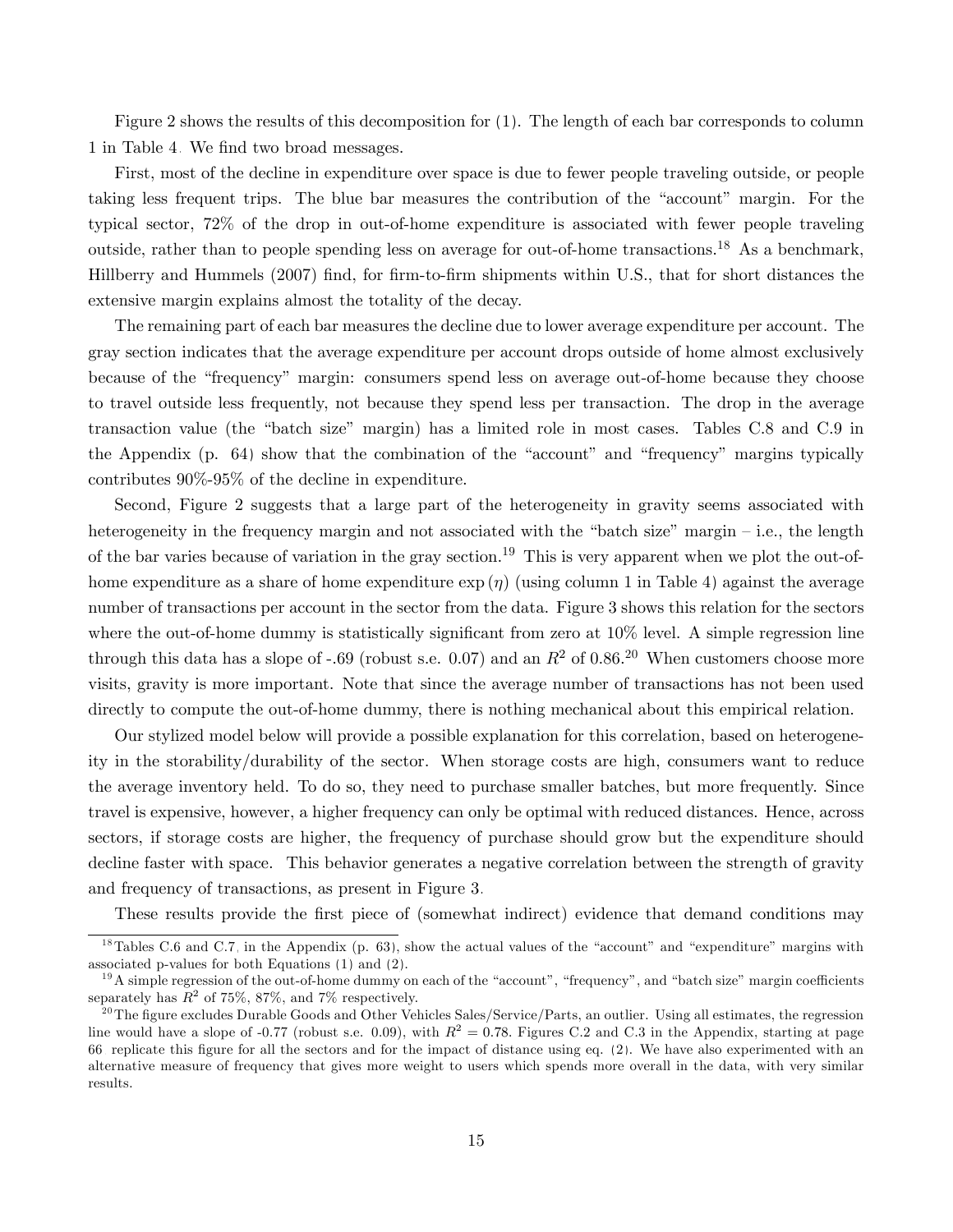

<span id="page-16-1"></span>Figure 2: Margins in the out-of-home expenditure drop

matter in determining local equilibrium outcomes. In sectors where storage costs are high, consumer demand declines faster with distance and demand is more spatially concentrated. Hence, suppliers should be willing to increase production in larger markets by conserving consumer travel time.

In the remainder of the paper, we develop these arguments in more detail. We first show that the crosssectional relation in Figure [2](#page-16-1) is not purely driven by unobserved heterogeneity in supply characteristics. We then develop a simple partial equilibrium model to clarify how consumers' purchasing behavior can impact local equilibrium outcomes. Finally, we present reduced-form evidence that the average frequency of transactions, a proxy for storage costs, is related to heterogeneity in employment and store density across sectors in a way that is consistent with the mechanism we have described.

# <span id="page-16-0"></span>4 Individual Level Responses

The analysis up to now has shown that consumers' typical travel ranges are limited, expenditure declines with distance, and the combination of "account" and "frequency" margins are the main reasons for the decline. We have also shown that the strength of gravity varies by sector with the frequency of travel,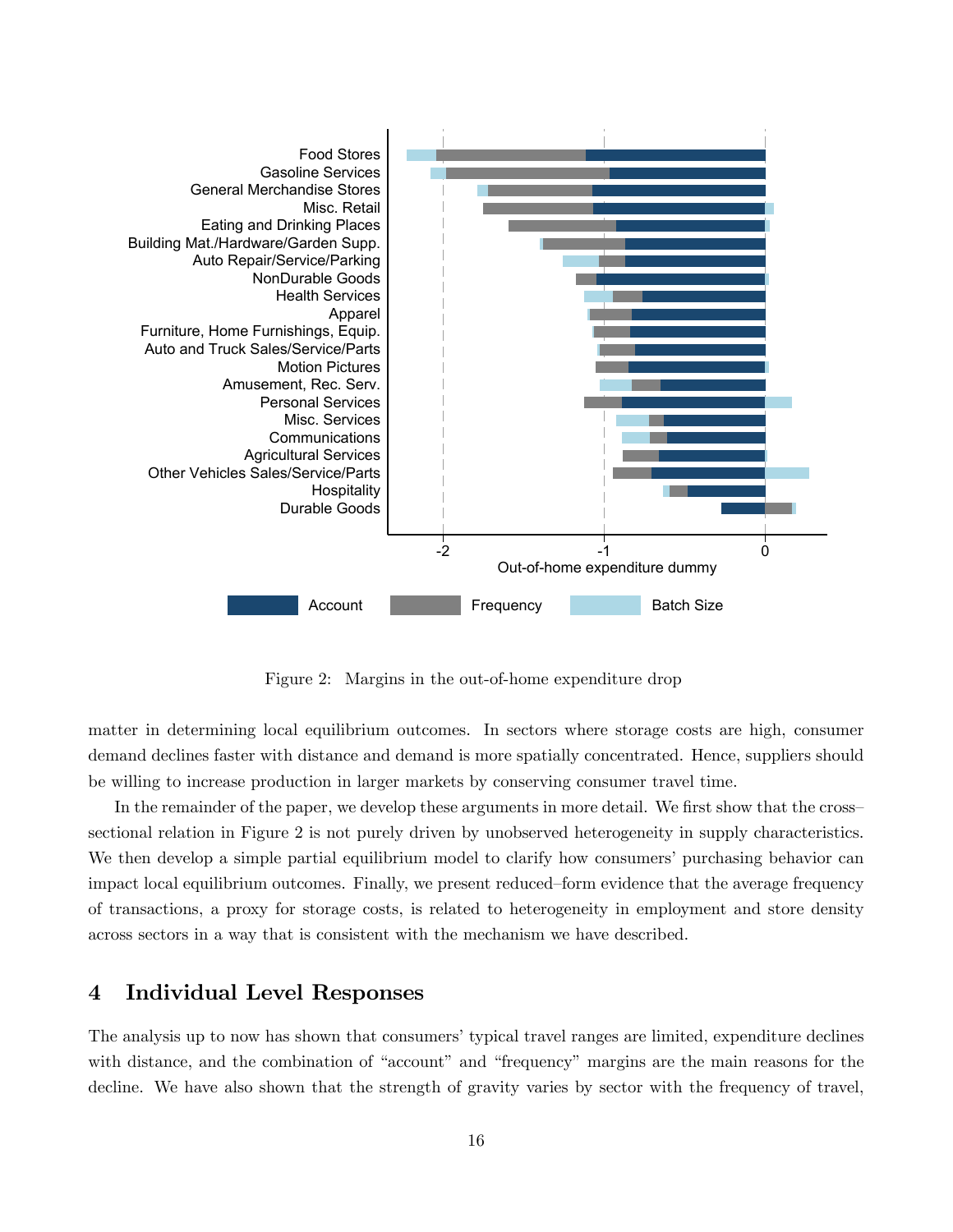

<span id="page-17-0"></span>Figure 3: Drop in expenditure out of home

which we interpret as related to sector-level characteristics like storability and durability.

While certainly suggestive, these facts by themselves do not show that the consumer is actively managing the spatial dimension of consumption, that is, how far to travel; some sector-level characteristics on the supply side may bring producers and consumers closer to each other, so that the observed distance traveled is shorter. One such characteristic could be the Öxed costs of operating a store, which can in principle affect the density of stores in equilibrium. Suppose, for example, that food stores have a low fixed cost of operation, so they are more densely distributed over the territory than, say, apparel stores. Suppose now that consumers do not choose how far to shop, but simply buy whenever they are close enough to a store. If consumers are more likely to take short trips than long trips, then we would observe more frequent transactions in food stores than in apparel stores, everything else equal, since food store are denser; as a consequence, gravity will also be stronger for food stores because expenditure will be closer to the consumer's residence than for apparel stores. This mechanism would replicate the correlation in Figure [3](#page-17-0) without consumers choosing how far to travel for their purchases.

To make progress on this issue, we exploit individual-level variation in our data. Since our data comprises a relatively short time span, we can assume that the supply network is fixed. In a first exercise,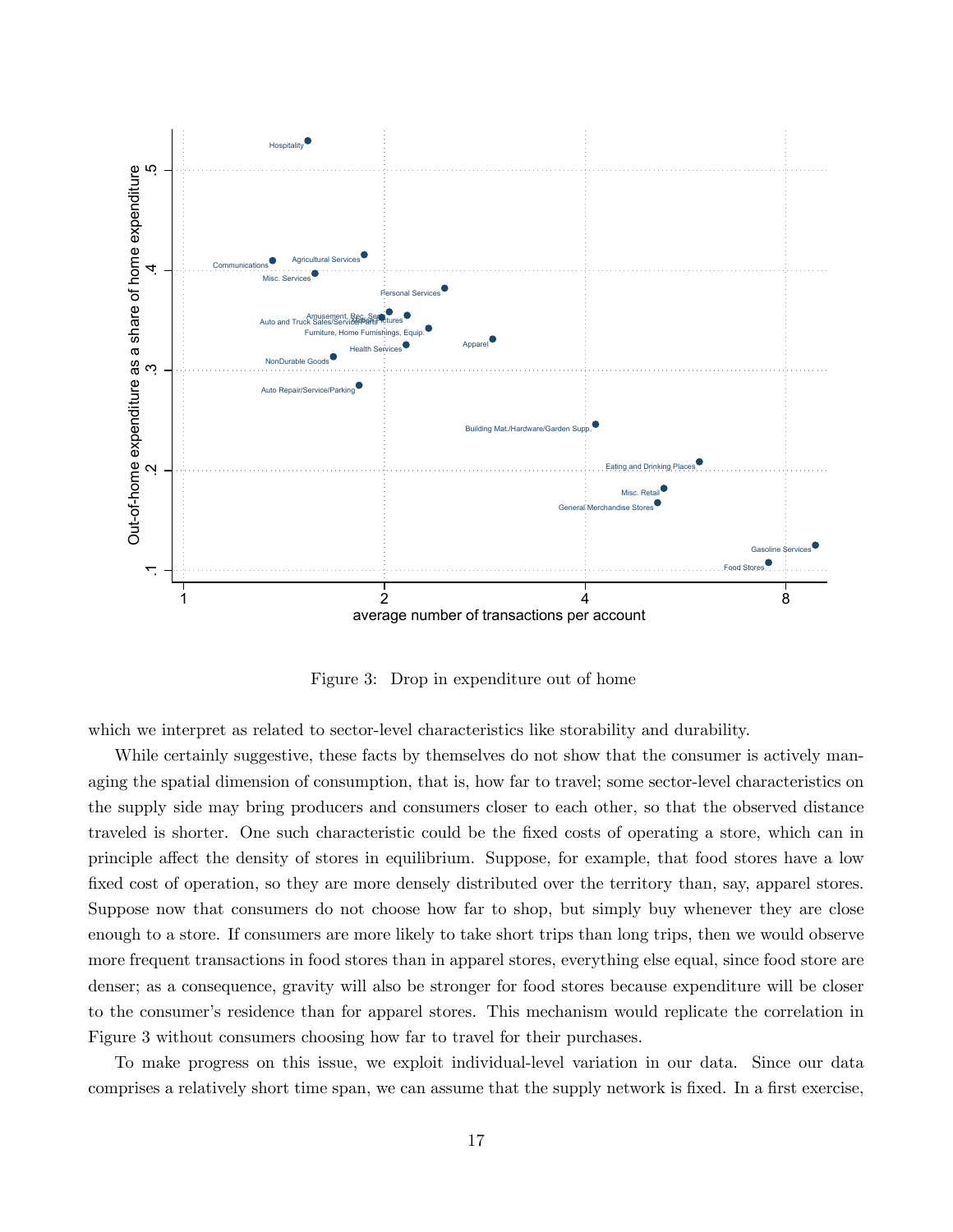we show that after accounting for individual-level heterogeneity, the propensity of individuals to travel out-of-residence for different sectors varies systematically with individual-level characteristics like income: as we move from low- to high-purchase frequency sectors, richer individuals tend to have relatively fewer transactions out-of-residence. In a second exercise, we identify for each consumer two different travel costs regimes by recovering whether it was raining or not on the day of a particular transaction. We find that while rain makes a given consumer less likely to travel out-of-residence for his purchases on average, this effect is relatively more muted for frequently purchased sectors. These two results suggest that for fixed supply network, consumers are actively choosing how far to travel.

### 4.1 The Role of Individual Characteristics

We are interested in whether the travel behavior of consumers in the same shopping environment varies across sectors with demographic characteristics. Since the number of transactions comes in integer values, a Poisson model is an appropriate starting point. In particular, we will estimate Poisson models where the mean number of out-of-residence transactions for individual i in sector s,  $out_{i,s}$ , takes the form:

<span id="page-18-0"></span>
$$
E\left[\text{out}_{i,s}|x_i,\bar{f}_s,\delta^i,\delta^s\right] = \exp\left\{\alpha + \beta_0 \cdot n_{i,s} + \beta_1'\delta_i + \gamma_0 \cdot \delta^s + \gamma_1'\left(\bar{f}_s \cdot x_i\right)\right\} \tag{5}
$$

In this expression,  $n_{i,s}$  is the total number of transactions for account i in sector s;  $\delta^i$  and  $\delta^s$  are either individual i (sector s) characteristics or individual (sector) dummies;  $x_i$  are individual characteristics;  $\bar{f}_s$ is the average frequency of transactions for sector s in the overall data. Since we are controlling for the total number of transactions, we are effectively examining the response of the geographical composition of purchase to different covariates. Moreover, the spatial aggregation of the geographical units of aggregation play a more limited role since our dependent variable sums across all locations other than the residence location. Econometrically, our coefficients of interest are the interactions of demographic characteristics with the average frequency of transactions.

Table [5](#page-19-0) shows the results of this estimation.<sup>21</sup> In all specifications, we cluster standard errors at the individual level to allow for correlation among observations pertaining to the same individual.<sup>22</sup> All the models include sector-fixed effects. Column  $(1)$  shows the baseline elements of our regression. The expected number of transactions out-of-residence in the sample period increases by 1.6 percentage points for an individual with one additional transaction;<sup>23</sup> a  $10\%$  higher income increases the number

 $^{21}$ To ensure our results are a faithful representation of individual behavior, we limit the analysis to "frequent users," i.e., users with at least 120 transactions in our sample. We further require these accounts to have valid (self-reported) income and age. These individual-level analyses are based on about 1,400 individual accounts. Since we have 21 sectors, our data comprises roughly 29 thousand observations.

 $^{22}$ In other words, standard errors are immune to the equidispersion assumption in a strict Poisson maximum–likelihood estimation. In Appendix [C.7](#page-66-1) we report estimation results for a negative binomial model where overdispersion is explicitly taken into account, and discuss potential drawbacks of such an alternative. We have also experimented with alternative clusterings of the stadard errors: for example, we have split individuals in 5 income quintiles and 5 age quintiles; we then have formed indicators for the 525 combinations of age group times income group time sector and clustered our standard errors using this alternative categorization. The estimates of the interaction coefficients maintain the same patterns of significance.

 $^{23}$ In these models, the total number of transactions appears in levels to keep all observations with zero transactions in the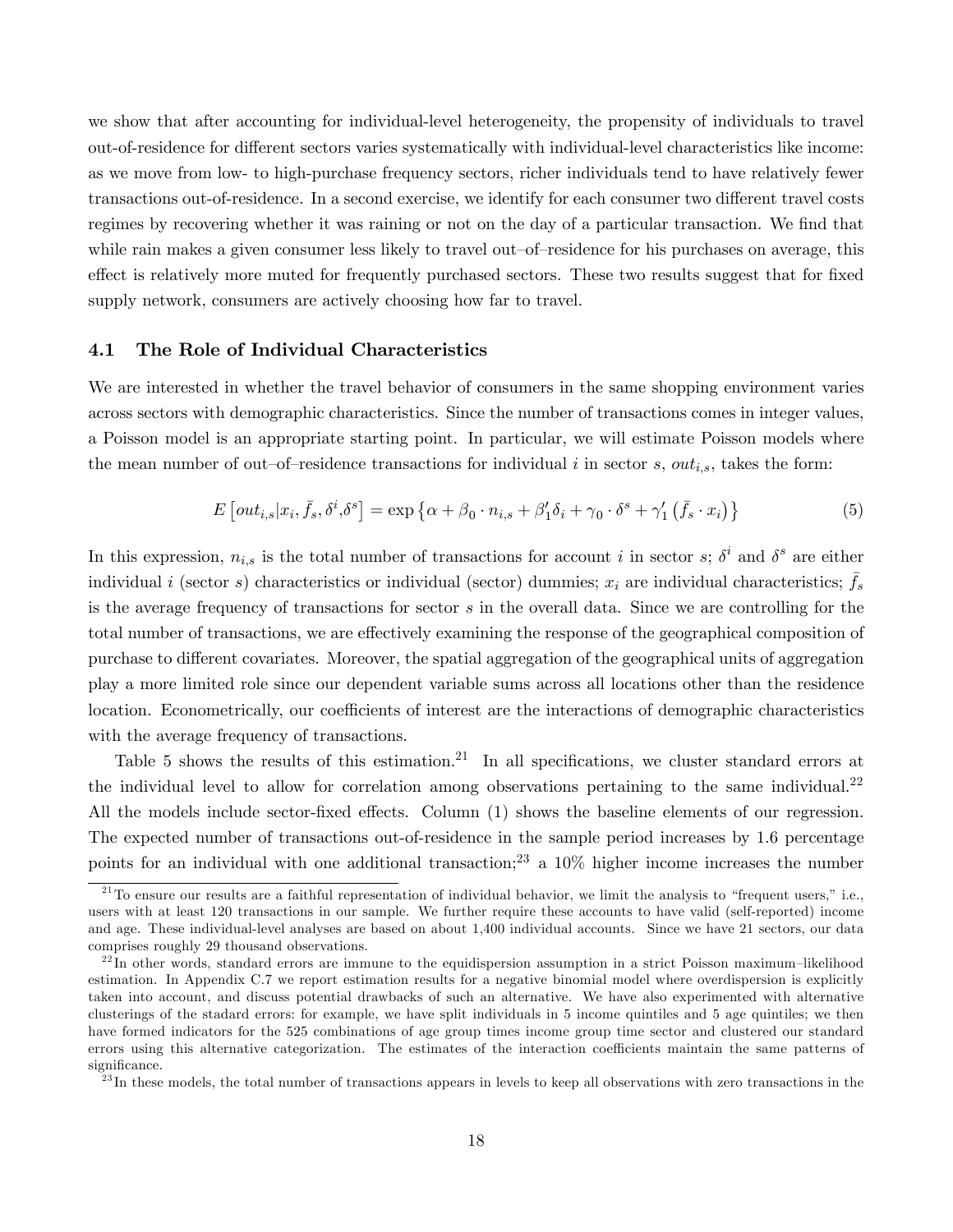of transactions out-of-residence by  $1.39\%$  on average.<sup>24</sup> The consequences of a higher income are not surprising: while higher income individuals have a higher opportunity cost of time, they also likely have access to better means of transportation. Age of the individual per se does not seem to affect the frequency of transactions out-of-residence.

<span id="page-19-0"></span>

| Table 5: The role of individual heterogeneity     |            |                                         |                |                   |  |  |  |  |
|---------------------------------------------------|------------|-----------------------------------------|----------------|-------------------|--|--|--|--|
|                                                   | (1)        | (2)                                     | (3)            | $\left( 4\right)$ |  |  |  |  |
| Dependent Variable:                               |            | Number of transactions out of residence |                |                   |  |  |  |  |
|                                                   |            |                                         |                |                   |  |  |  |  |
| Number of transactions                            | $0.016***$ | $0.016***$                              | $0.022***$     |                   |  |  |  |  |
|                                                   | (0.001)    | (0.001)                                 | (0.001)        |                   |  |  |  |  |
| Log age                                           | $-0.026$   | 0.053                                   | 0.057          |                   |  |  |  |  |
|                                                   | (0.059)    | (0.108)                                 | (0.125)        |                   |  |  |  |  |
| Log income                                        | $0.139***$ | $0.477***$                              | $0.255***$     |                   |  |  |  |  |
|                                                   | (0.029)    | (0.048)                                 | (0.057)        |                   |  |  |  |  |
| Log age $\times$ log frequency of transactions    |            | $-0.045$                                | $-0.061$       | $-0.043$          |  |  |  |  |
|                                                   |            | (0.060)                                 | (0.056)        | (0.074)           |  |  |  |  |
| Log income $\times$ log frequency of transactions |            | $-0.202***$                             | $-0.196***$    | $-0.276***$       |  |  |  |  |
|                                                   |            | (0.029)                                 | (0.025)        | (0.031)           |  |  |  |  |
| Observations                                      | 28,959     | 28,959                                  | 28,959         | 28,959            |  |  |  |  |
| Sector fixed effects                              | Yes        | Yes                                     | Yes            | Yes               |  |  |  |  |
| ZIP code fixed effects                            | $\rm No$   | $\rm No$                                | Yes            | $\rm No$          |  |  |  |  |
| Individual fixed effects                          | $\rm No$   | No                                      | N <sub>o</sub> | Yes               |  |  |  |  |
| Pseudo R-Square                                   | .61        | .61                                     | .74            | .64               |  |  |  |  |

Standard errors clustered at account level in parentheses.

\*\*\* p<0.01, \*\* p<0.05, \* p<0.1

In the second column, we interact log age and log income with the average frequency of transaction in a sector. We find that higher-income individuals are relatively less likely to travel out-of-residence for more frequently purchased goods: fixing the total number of transactions, a 10% richer individual transacts 2% less out-of-residence for every one-point increase in the log-frequency of transactions. For example, the same movement from a low-frequency sector like Durable Goods (20th percentile of frequency, about 1.6 transactions in the sample on average), to a high-frequency sector like Miscellaneous Retail (80th percentile of frequency, about 5.3 transactions) reduces the number of transactions out-of-residence by  $2.02 \cdot \ln(5.3/1.6) = 2.42\%$  more for a 10% richer individual, compared to a poorer one. Age is still statistically insignificantly associated to our dependent variable and stays so throughout this table.<sup>25</sup>

estimation sample.

 $^{24}$ In models where the mean function is exponential and the dependent variable in levels, the coefficient on a regressor in levels is interpreted as a semi-elasticity and the coefficient on a regressor in logs as an elasticity.

 $^{25}$ In all tables in Appendix [C.7,](#page-66-1) we also control for interactions between economy-wide log average number of employees per store (a proxy for sector-level fixed costs) and log age and income to limit as much as possible the role of supply-side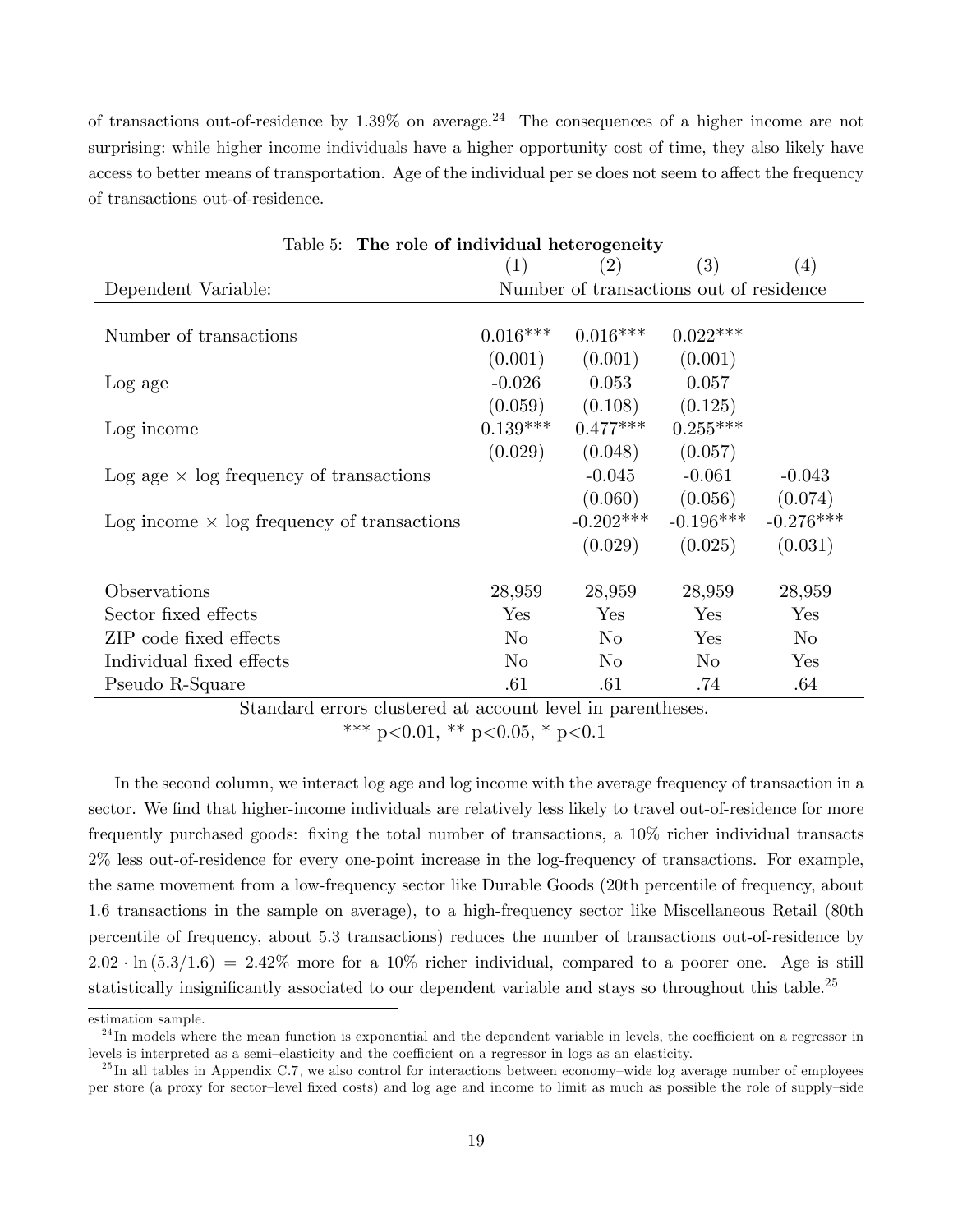The remaining two columns control for progressively more detailed sources of unobserved heterogeneity. In column  $(3)$ , we introduce fixed-effects for the zip code residence location of the account-holder. This allows us to fix the shopping environment and in practice compare two individuals living in the same narrow area. The last column uses individual-fixed effects: here, we control for all time-invariant individual characteristics (e.g., wealth, education, precise residence location, overall use of credit cards).<sup>26</sup> It is always the case that, controlling for the overall number of transactions, higher-income individuals transact relatively more locally for frequently purchased sectors.

These results show that differences in purchasing behavior are significantly associated with individual characteristics like income: high-income individuals tend to shop relatively more locally in sectors which are purchased more frequently. This is consistent with a situation where prices close to home are higher than farther away, particularly in sectors where storage costs are high, and high-income people are relatively more willing to incur these extra costs. In general, these results support the view that agents actively choose how far to travel for their purchases.

The findings in this section are based on the average behavior of individuals over time. In the next section, we examine the response of the average individual to differences in travel cost regimes arising from weather conditions.

### 4.2 The Effect of Rain

In this section, we exploit a different source of plausible variation in individual behavior: weather conditions on the day of the transaction. If individuals are not actively choosing how far to travel for their purchases, then bad weather might impact the overall number of transactions but not individuals' propensity to purchase out-of-residence. Again, we are only interested in the spatial distribution of transactions.

To pursue this line of analysis, we turn to daily data on rainfall precipitation from the National Oceanic and Atmospheric Administration, as described in Menne et al. (2012). For each centroid of a residence location in our data, we find the closest weather station among the roughly twelve thousand disseminated across the United States. In the transaction data, the median distance between a weather station and a residence is 7.3 km (mean 8 km). We use this daily data on rainfall to assign a weather status for each transaction: we create a transaction-level indicator variable that assumes the value of 1 if, during the transaction day, the associated weather station recorded rain in the residence location. During the sample period,  $34\%$  of transactions have a rain episode so defined. A concern could be that most of the variation in this indicator is geographically related, rather than occurring within residence locations over time. This is not the case. A regression of the weather status indicator variable on residence-location fixed effects and transaction-date fixed effects absorbs only 17% of the variation in the transaction level data, leaving ample residual variation to identify movements in the propensity of purchase outside of one's residence.

density. The pattern of significance for our interaction variables remains unchanged. The sector-level correlation between log average frequency and log average number of employees per store is 0.12 (pvalue 0.6).

 $^{26}$ While in general individual–level fixed effects may give rise to an incidental parameters problem, this is not the case for Poisson regressions (see for example Cameron and Trivedi, 2005).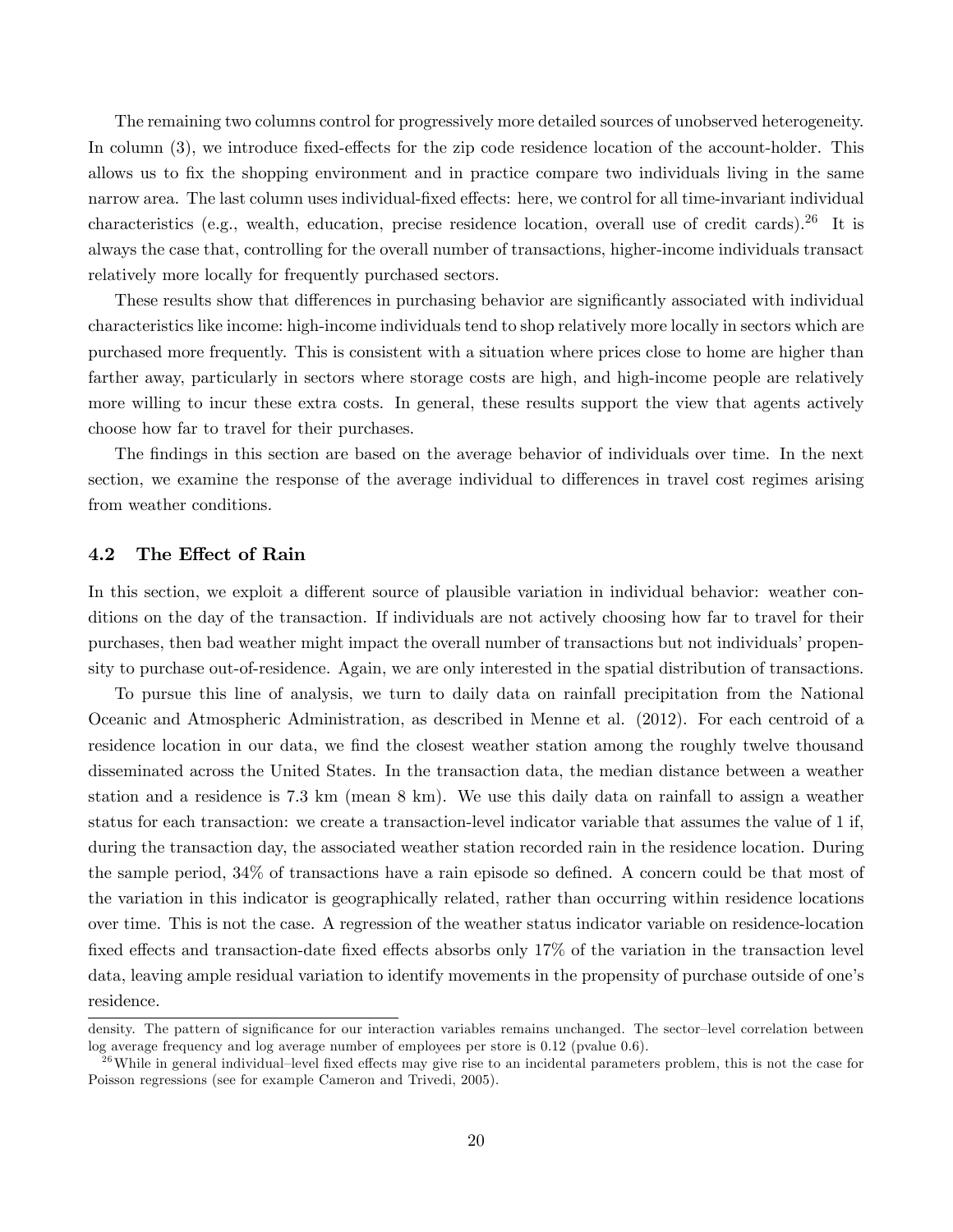We then construct an extended dataset, starting from the analysis in the subsection above, where for each individual we count  $out_{i,s,r}$ , the number of transactions out-of-residence by sector during rainy  $(r = 1)$  and non-rainy days  $(r = 0)$ . Our interest is to understand if, conditioning on the total number of transactions in a sector, visits to out-of-residence stores are systematically related to differences in travel conditions, and whether this relation is heterogeneous across sectors. In particular, in this section we estimate Poisson models where the mean number of out-of-residence transactions for individual  $i$  in sector s under rain conditions r,  $out_{i,s,r}$ , takes the form:

$$
E\left[out_{i,s,r}|x_i,\bar{f}_s,\delta^i,\delta^s,\delta^r\right] = \exp\left\{\alpha + \beta_0 \cdot n_{i,s,r} + \beta_1'\delta_i + \gamma_0 \cdot \delta^s + \gamma_1'\left(\bar{f}_s \cdot x_i\right) + \eta_0 \cdot \delta^r + \eta_1 \cdot \delta^r \bar{f}_s\right\}
$$

In this expression,  $n_{i,s,r}$  is the total number of transactions recorded for account i by sector s and weather status  $r$ ;  $\delta^r$  is a dummy equal to 1 for observations pertaining to rainy days and zero otherwise; and all the remaining notation follows Equation [\(5\)](#page-18-0) above. The results of this analysis are reported in Table [6,](#page-21-0) which broadly mimics the structure of Table [5](#page-19-0) above. Again, all standard errors are clustered at individual  $level.<sup>27</sup>$ 

<span id="page-21-0"></span>

|                                                            | Table 6: The effect of rain             |             |             |             |             |  |  |  |
|------------------------------------------------------------|-----------------------------------------|-------------|-------------|-------------|-------------|--|--|--|
|                                                            | (1)                                     | (2)         | (3)         | (4)         | (5)         |  |  |  |
| Dependent Variable:                                        | Number of transactions out of residence |             |             |             |             |  |  |  |
|                                                            |                                         |             |             |             |             |  |  |  |
| Number of transactions                                     | $0.023***$                              | $0.023***$  | $0.023***$  | $0.035***$  | $0.036***$  |  |  |  |
|                                                            | (0.001)                                 | (0.001)     | (0.001)     | (0.002)     | (0.002)     |  |  |  |
| Log age                                                    | $-0.020$                                | $-0.019$    | 0.079       |             |             |  |  |  |
|                                                            | (0.066)                                 | (0.066)     | (0.113)     |             |             |  |  |  |
| Log income                                                 | $0.115***$                              | $0.115***$  | $0.513***$  |             |             |  |  |  |
|                                                            | (0.032)                                 | (0.032)     | (0.052)     |             |             |  |  |  |
| Rain dummy                                                 | $-0.314***$                             | $-0.816***$ | $-0.815***$ | $-0.909***$ | $-0.910***$ |  |  |  |
|                                                            | (0.019)                                 | (0.038)     | (0.038)     | (0.040)     | (0.041)     |  |  |  |
| Rain dummy $\times$ log frequency of transactions          |                                         | $0.302***$  | $0.302***$  | $0.419***$  | $0.421***$  |  |  |  |
|                                                            |                                         | (0.026)     | (0.026)     | (0.031)     | (0.033)     |  |  |  |
| Log age $\times$ log frequency of transactions             |                                         |             | $-0.055$    | $-0.063$    | $-0.062$    |  |  |  |
|                                                            |                                         |             | (0.067)     | (0.057)     | (0.057)     |  |  |  |
| Log income $\times$ log frequency of transactions          |                                         |             | $-0.237***$ | $-0.206***$ | $-0.202***$ |  |  |  |
|                                                            |                                         |             | (0.036)     | (0.025)     | (0.025)     |  |  |  |
| Observations                                               | 57,918                                  | 57,918      | 57,918      | 57,918      | 57,918      |  |  |  |
| Sector fixed effects                                       | $_{\rm Yes}$                            | Yes         | Yes         | Yes         | Yes         |  |  |  |
| ZIP code fixed effects                                     | No                                      | No          | No          | Yes         | No          |  |  |  |
| Individual fixed effects                                   | No                                      | No          | No          | No          | Yes         |  |  |  |
| Pseudo R-Square                                            | .56                                     | .56         | .56         | .68         | .69         |  |  |  |
| Standard errors clustered at account level in parentheses. |                                         |             |             |             |             |  |  |  |

\*\*\* p<0.01, \*\* p<0.05, \* p<0.1

 $27$ Again, we have experimented with clustering our standard errors at the rain dummy - sector level, without changes in the pattern of significance.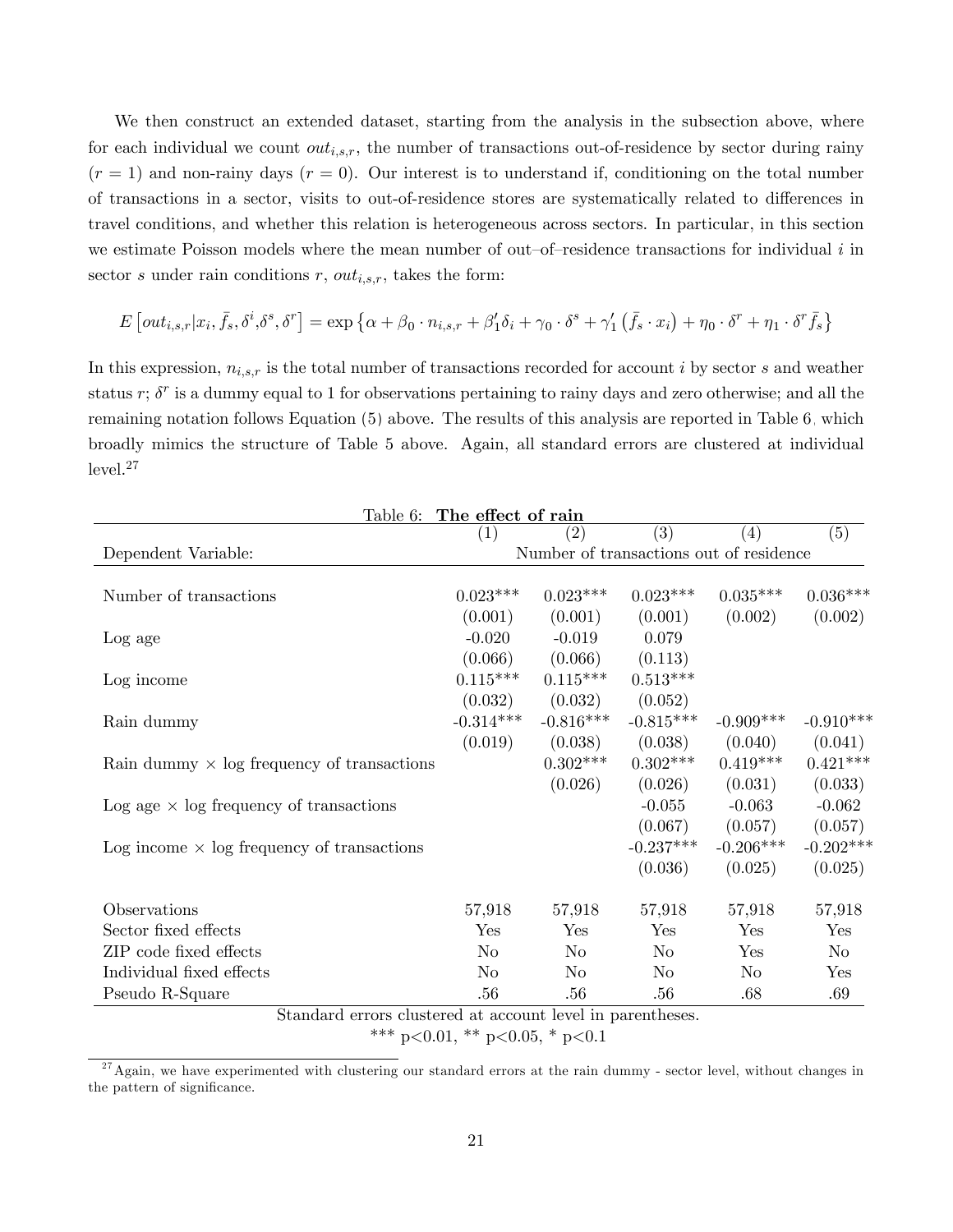Column (1) reports the baseline model estimated without interactions, but including the dummy for transactions on rainy days. The dummy is negative and statistically significant: the average number of transactions out-of-residence on rainy days is  $\exp\{-0.314\} = 0.73$  times the number of transactions outof-residence on non-rainy days, for a given total number of transactions of the account-holder (and given demographic characteristics): intuitively, transactions are relatively more local when it rains. Column (2) shows, however, that the degree to which transactions become more local varies by sector. The interaction between the rain dummy and the frequency of transactions is large, positive and statistically significant: for example, the out-of-residence transactions on rainy days decline to  $51\%$  of the value on non-rainy days for durable goods, but only to 73% for miscellaneous retail; for gasoline, the most frequently purchased, the same number is  $85\%$ . The prevalence of local trips changes differentially across sectors. Column  $(3)$ again introduces interactions of log age and income. The coefficient on the rain  $\times$  frequency does not change (up to rounding), and the coefficients for the interactions of income and age are very similar to those in Table [5](#page-19-0) above.<sup>28</sup> Columns (4) and (5) add, progressively, residence—and account level fixed effects. As we do so, the heterogeneous impact of rain becomes stronger. In the most restrictive specification of column  $(5)$ , for a given number of transactions, the frequency of out-of-residence transactions on rainy days declines to 50% of the value on non-rainy days for durable goods, but it is 81% of the non-rainy days value for miscellaneous retail and it is unchanged for gasoline.<sup>29</sup>

Taken together, the results of this section are consistent with the spatial distribution of transactions being an active margin of consumer choice. Conditioning on the shopping environment that an agent has available, this distribution varies with individual characteristics. Moreover, when the same consumer is exposed to different travel cost regimes the spatial distribution of transactions varies differentially across sectors with the frequency of transactions, a measure that we associate to characteristics of storability or durability of the sector itself.

While this exercise points to an active role of consumers, it is not designed to identify any long-run causal effect: hence, we cannot use it to understand whether optimal consumer behavior has an overall impact on local equilibrium outcomes. We tackle this broader question in Section [6.](#page-28-0) Before doing that, we develop a more formal association between frequency of transactions and storability, formalize why storability can drive a negative association between gravity and the frequency of transactions, and develop a simple intuition for the relation between storage costs and equilibrium outcomes.

# <span id="page-22-0"></span>5 A Simple Model of Shopping

We observed in Section [4](#page-16-0) that consumers actively manage the spatial distribution of their transactions. However, an important question remains: is consumers' spatial consumption behavior important to local

<sup>&</sup>lt;sup>28</sup>This is simply a consequence that individual characteristics are uncorrelated with the rain indicator. In Appendix Table [C.12,](#page-70-0) we further explore triple interactions between rain and frequency of transactions with log income and with log age. As in the main table, higher income makes transactions relatively more local in high frequency sectors; additionally, we find evidence that this effect is stronger during rainy days, i.e., the triple interaction with log income is negative.

 $^{29}$ In Appendix Table [C.13,](#page-71-0) we replicate the analysis in this section estimating a negative binomial model, again with very similar results.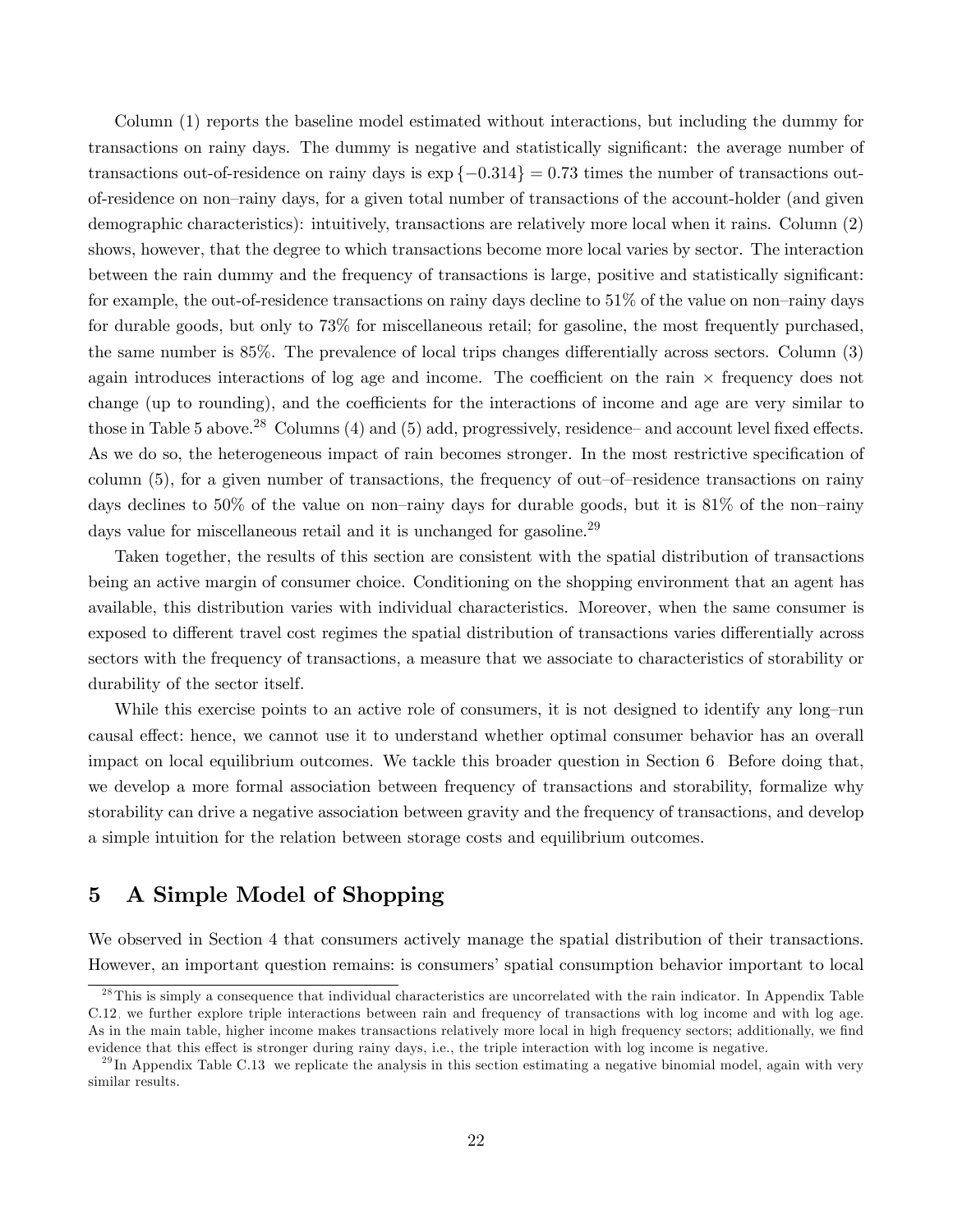economic activity equilibrium? One way to answer this question is to study the impact of differences in local population size on local sectoral employment, as a function of demand-related sector characteristics. In this section, we present a highly stylized model that will help frame the discussion for the empirical analysis that follows. Our purpose here is not to provide a fully-estimable framework, but to highlight the key mechanisms that can drive heterogeneous employment responses to population increases. Hence, the model needs to abstract from the specifics of different sectors and focus on the moderating impact of a single sector characteristic, which we have called durability/storability.

Our framework is essentially the mirror-image of a monocentric city model: all agents live in a single place, and they choose where to shop. Since they want to consume at a constant rate over time, but travel is costly, an inventory problem emerges. We generalize ideas present in  $\mathrm{Oi}$  (1992) – but dating back at least to Baumol  $(1952)$  – to a setting where consumers with heterogeneous travel costs choose 1) how far to travel for their purchases, 2) how frequently to do so, and 3) the purchase size per trip. A storage cost g will regulate the shape of the spatial distribution of demand for a given schedule describing the price as a function of distance. Profit-maximizing producers using a fixed factor (land) and labor will shape the spatial distribution of supply, again for a given price function. In equilibrium, a price function makes demand and supply identical point-wise and determines the marginal plot of land used.

### 5.1 Producers

There is one sector with productivity A. Producers operate in perfect competition and are potentially active in any location  $j \in [0, +\infty)$ . Each location j is endowed with a fixed amount of land  $\overline{D}$ . A firm located in j uses land and labor  $L(i)$  to produce goods:

$$
Q(j) = A\bar{D}^{1-\beta}L(j)^{\beta} \tag{6}
$$

Firms located in  $j$  will choose labor to maximize profits:

$$
\pi(j) = p(j) A \overline{D}^{1-\beta} L(j)^{\beta} - w L(j) - R(j) \overline{D}
$$

where  $p(j)$  and  $R(j)$  are the output price and the rental rate of land at j; w is the wage, which we assume fixed and determined in an outside sector. The optimal quantity of labor is given by

<span id="page-23-1"></span>
$$
L(j) = \bar{D} \left(\frac{A_i \beta}{w}\right)^{1/(1-\beta)} p(j)^{1/(1-\beta)} \tag{7}
$$

and output as a function of the price, that is, the supply curve at  $j$ , is given by

<span id="page-23-0"></span>
$$
Q(j) = A^{1/(1-\beta)} \bar{D} \left(\frac{\beta}{w}\right)^{\beta/(1-\beta)} p(j)^{\beta/(1-\beta)}
$$
\n(8)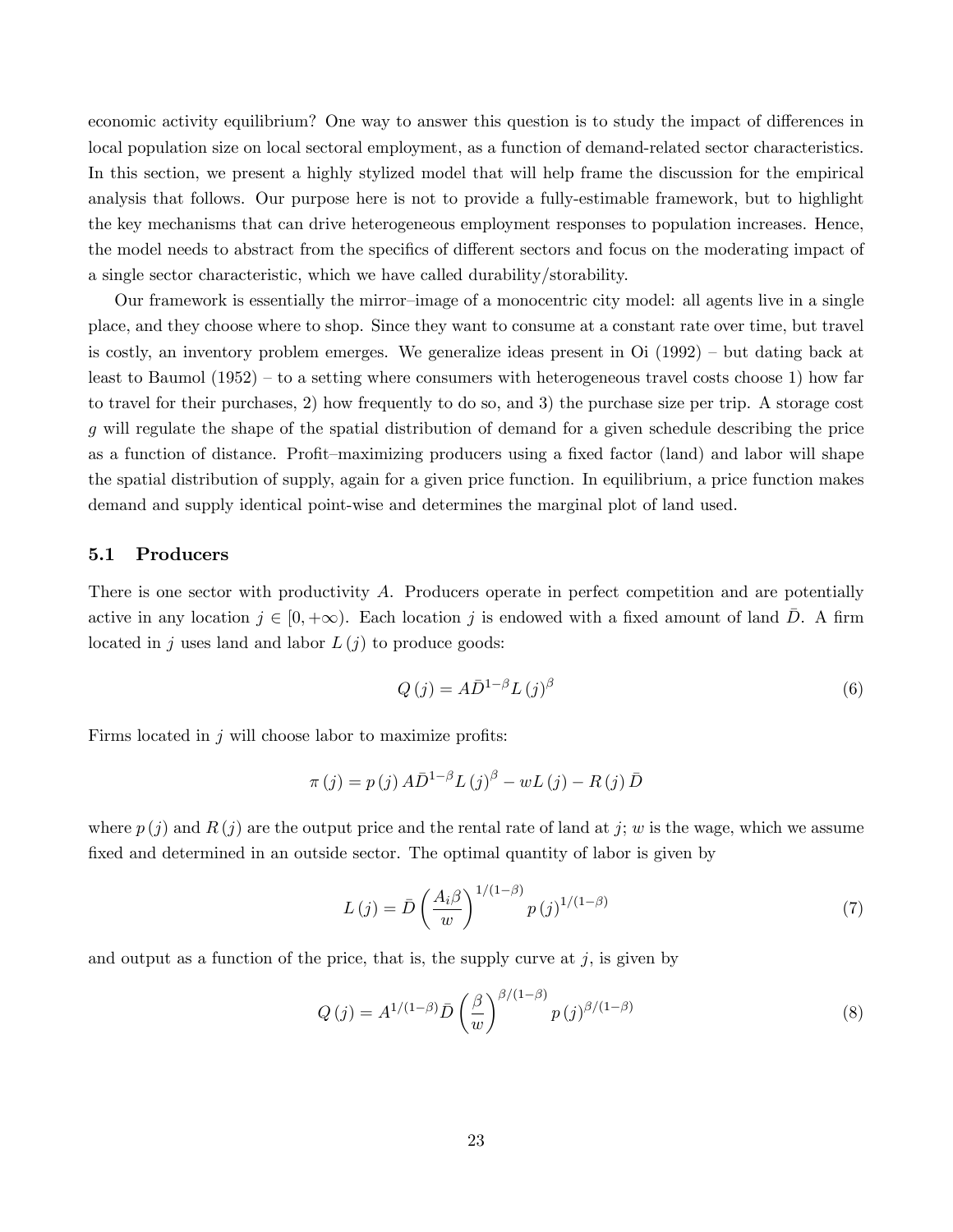Absentee landlords will rent their land to the highest price. Under free entry, positive profits in a location will bid up these land prices; in equilibrium, the price of land is

$$
R(j) = \bar{R} \cdot p(j)^{1/(1-\beta)} \tag{9}
$$

and profits are zero everywhere. $30$ 

### 5.2 Consumers

A measure N of consumers is heterogeneous in t, an increasing index of individual travel costs. All consumers (exogenously) live in location 0. Each agent wants to consume a fixed quantity  $\bar{q}$  of the good over one unit of time: in particular, in a fraction  $di$  of the unit time, the consumer eats a fixed quantity  $1 \times di$  of the good. The assumption of a fixed quantity consumed will allow us to emphasize the role of the price function  $p(j)$  in allocating consumers across distances.

A consumer with travel cost t wants to minimize the total cost of consuming  $\bar{q}$  units of the good per unit of time,  $c(t)$ .<sup>31</sup> In particular, the consumer takes as given  $p(j)$  and solves:

<span id="page-24-0"></span>
$$
c(t) = \min_{j,z} p(j)\overline{q} + \kappa(j;t)\frac{\overline{q}}{z} + g\frac{z}{2}
$$
\n(10)

In this expression,  $\kappa(j;t)$  is the cost per trip for a consumer t traveling to j, with  $\kappa(j;t) \geq 0, \kappa_j > 0$ ,  $\kappa_t > 0$ ,  $\kappa_{jt} > 0$ . The consumer chooses the distance traveled j and how much to buy every trip (the "batch size") z. A batch size z implies average inventory holdings of  $z/2$ , and hence total inventory costs of  $gz/2$ ; a batch size z also implies  $\bar{q}/z$  trips per period (ignoring integer constraints) and hence  $\kappa(j;t)\bar{q}/z$ travel costs. For a given distance traveled j, the consumer balances inventory costs (increasing in  $z$ ) and travel costs (decreasing in  $z$ ). This is just the classic trade-off in optimal inventory models, and delivers an optimal batch size of

<span id="page-24-1"></span>
$$
z(j;t) = \left(\frac{2\bar{q}\kappa(j;t)}{g}\right)^{1/2} \tag{11}
$$

Consumers will buy more per trip when the travel costs are high (to economize on the number of trips) or when the storage costs are low (to take advantage of the durability of the good). Using this expression in [\(10\)](#page-24-0), the cost minimization problem becomes

$$
c(t) = \min_{j} p(j) \bar{q} + \kappa (j; t)^{1/2} (2\bar{q}g)^{1/2}
$$
 (12)

where  $\kappa(j;t)^{1/2} (2qg)^{1/2}$  is the total travel and storage cost associated to a given distance j under the

<sup>&</sup>lt;sup>30</sup>In this equation,  $\bar{R} \equiv w^{-\beta/(1-\beta)} (1-\beta) \beta^{\beta/(1-\beta)} A^{1/(1-\beta)}$  is a constant independent of our parameters of interest.

 $31$ We can think of this as part of a more general problem where consumers have a (large enough) income spent on this sector and on an outside good left out of the analysis.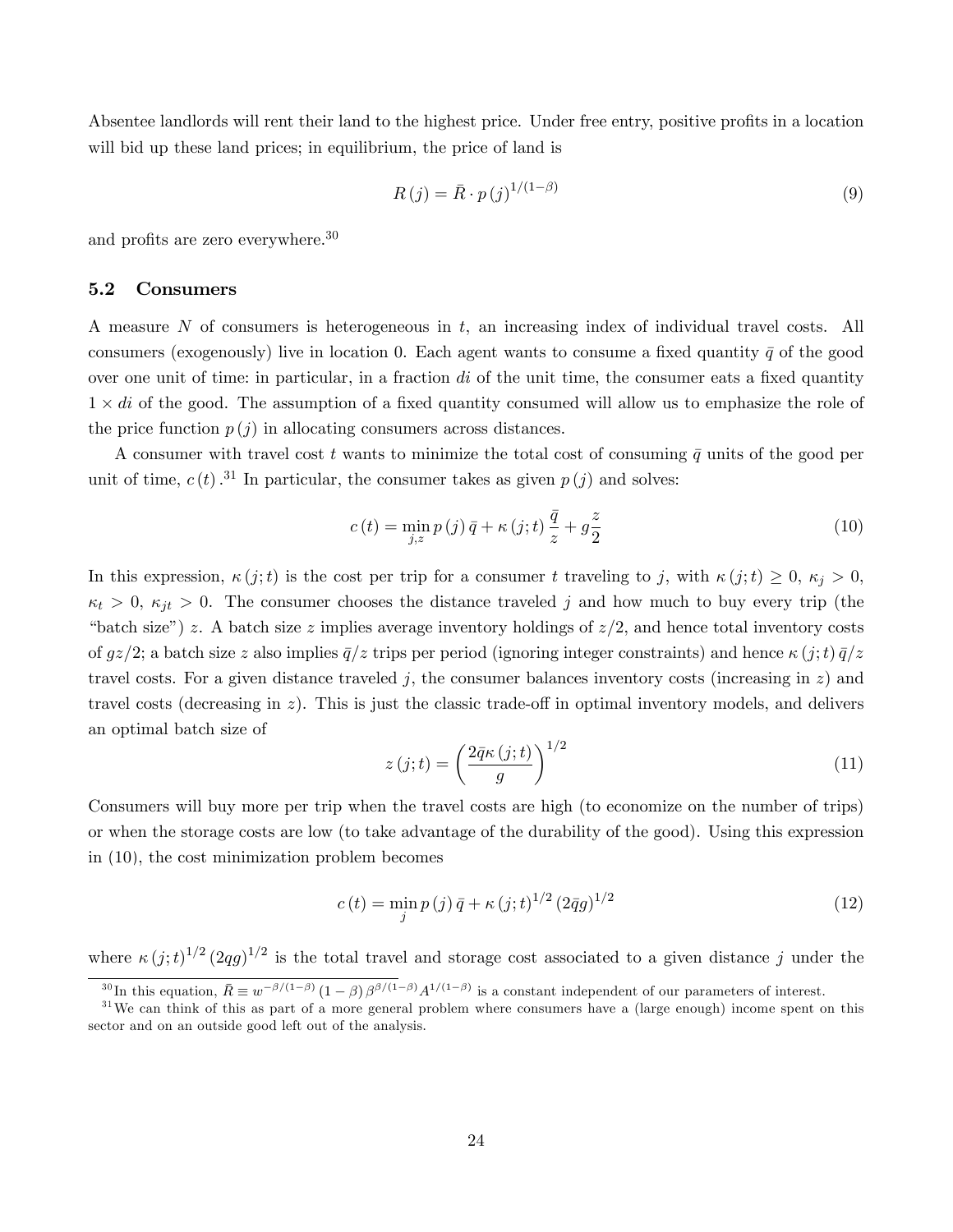optimal batch policy. The optimal distance traveled will satisfy

<span id="page-25-0"></span>
$$
\frac{1}{2}\kappa(j;t)^{-1/2}\kappa_j(j;t)(2\bar{q}g)^{1/2} = -p'(j)\bar{q}
$$
\n(13)

A marginally longer trip makes consumers save  $-p'(j)$  per unit purchased;<sup>32</sup> however, consumers pay more in travel costs and inventory costs (since they optimally buy larger batches).

Note that a higher storage cost g lowers the optimal batch size (from  $(11)$ ), increases the required number of trips  $\bar{q}/z$ , and so raises the marginal cost of distance in [\(13\)](#page-25-0): naturally, consumers are willing to travel less for high storage cost/low durability items than for low storage costs/high durability ones, everything else equal.

### 5.3 Equilibrium price

We now solve for the equilibrium price function and the associated spatial distribution of production.<sup>33</sup> Since the price function will be the solution to a second order differential equation, we make three assumptions that allow for analytic results (and point out where they are helpful): we specialize the travel cost function to  $\kappa(j;t) = (jt)^2$ , we assume that  $t \sim Uniform[1,2]$ , and set  $\beta = 1/2$  in the production function.

Our first assumption lets us write the first order condition for a consumer  $t$  as,

<span id="page-25-1"></span>
$$
t = -p'(j)\left(\frac{\bar{q}}{2g}\right)^{1/2} \tag{14}
$$

This equation explicitly assigns to each distance j a unique consumer type  $t(j)$  that chooses to travel there. For a given (monotonically decreasing and convex) price function  $p(j)$ , this equation also implicitly assigns a unique location  $j(t)$  to any consumer type t, with  $j'(t) < 0$ . The economy is effectively solving an assignment problem where the equilibrium matching function  $j(t)$  determines a distance for any consumer type.

In equilibrium, demand for goods is equal to the supply of goods in any location where consumers choose to travel. Using  $(14)$  and the distributional assumptions on t,

$$
\Pr\left\{j < \bar{J}\right\} = \Pr\left\{t \ge -p'\left(j\right)\left(\frac{\bar{q}}{2g}\right)^{1/2}\right\} = 2 + p'\left(j\right)\left(\frac{\bar{q}}{2g}\right)^{1/2}
$$

Hence, the density of those who travel to  $j$  is given by

<span id="page-25-2"></span>
$$
n(j) \equiv p''(j) \left(\frac{\bar{q}}{2g}\right)^{1/2} \tag{15}
$$

Since each of these agents demands  $\bar{q}$  units, and the population measure is N, quantity demanded at j is

 $32 \text{ In equilibrium, price will in fact decrease over } j.$ 

<sup>&</sup>lt;sup>33</sup> All necessary derivations in this subsection and the next are reported in Appendix [B,](#page-52-0) p. [52.](#page-52-0)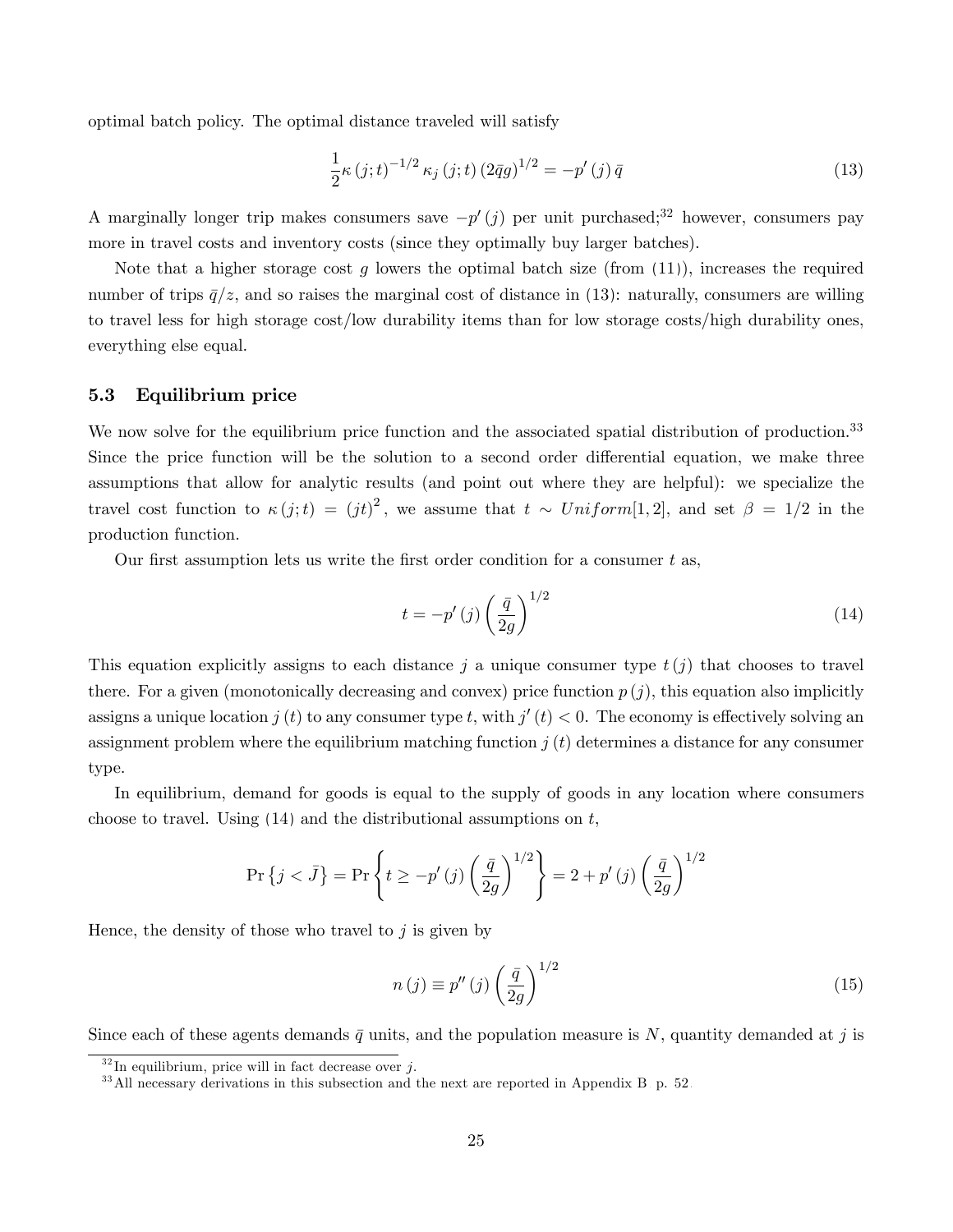$N\bar{q} \cdot n(j)$ . Equating this demand to supply [\(8\)](#page-23-0), equilibrium in good is market in location j requires

<span id="page-26-0"></span>
$$
p''(j) = \alpha^2 p(j), \text{ with } \alpha \equiv \alpha_0 \frac{g^{1/4}}{\bar{q}^{3/4} N^{1/2}},\tag{16}
$$

where  $\alpha_0$  depends on parameters.<sup>34</sup> This condition must hold for any location j where i is produced. Hence, [\(16\)](#page-26-0) is a second order differential equation in the price function  $p(j)$ .

**Definition 1** An equilibrium is a price function  $p(j)$  and a cutoff allocation of land j<sub>max</sub> such that a) producers maximize profits, b) the marginal land owner obtains zero rents, c) consumers optimally choose distance, and d) demand and supply of goods are the same at every point j.

The generic solution to [\(16\)](#page-26-0) is

<span id="page-26-2"></span>
$$
p(j) = c_1 \exp\{\alpha j\} + c_2 \exp\{-\alpha j\}
$$
\n<sup>(17)</sup>

Using [\(14\)](#page-25-1), the distance  $j(t)$  chosen by any agent t implicitly solves

<span id="page-26-1"></span>
$$
\left(\frac{2g}{\bar{q}}\right)^{1/2} \frac{t}{\alpha} = c_2 \exp\{-\alpha j\} - c_1 \exp\{\alpha j\}
$$
\n(18)

We pin down the constants of integration using implications of our conjectured land allocation. In particular, since j (t) is decreasing, the person with the lowest travel cost  $(t = 1)$  will travel the maximum distance,  $j_{\text{max}} \equiv j(1)$ . We use this fact in [\(18\)](#page-26-1). We also impose in [\(17\)](#page-26-2) that, at  $j = j_{\text{max}}$ , the price of the product will have to be zero (otherwise, rents  $R(j)$  would be positive, and some firms would have an incentive to enter slightly farther, paying zero rent). These steps give us two equations in the two unknown constants, and deliver

<span id="page-26-3"></span>
$$
p(j) = \frac{1}{2^{1/2}\alpha_0} \cdot \bar{q}^{1/4} g^{1/4} N^{1/2} \cdot \left[ \exp\left\{ \alpha \left( j_{\text{max}} - j \right) \right\} - \exp\left\{ -\alpha \left( j_{\text{max}} - j \right) \right\} \right] \tag{19}
$$

The value of  $j_{\text{max}}$  is uniquely pinned down by imposing in [\(18\)](#page-26-1) that the person with the highest travel cost travels as little as possible. The value  $j_{\text{max}}$  is an implicit function of  $\alpha$ . However, we show that

<span id="page-26-4"></span>
$$
j_{\max}(\alpha) : \frac{\alpha}{j_{\max}} \frac{dj_{\max}}{d\alpha} = -1
$$
\n(20)

Note that this implies that  $\alpha \cdot j_{\text{max}}(\alpha)$  is constant with  $\alpha$ . Also,  $p'(j) < 0$  for  $j \in [0, j_{\text{max}}]$ .

#### 5.4 Aggregate Implications

We now explore the equilibrium interactions between population size and storage costs. Note that output, employment and demand density in a location,  $(7)$ ,  $(8)$  and  $(15)$ , are all functions of the price at the same

<sup>&</sup>lt;sup>34</sup>In particular,  $\alpha_0 \equiv 2^{-1/4} A (\bar{D}/w)^{1/2}$ . Our third assumption of  $\beta = 1/2$  allows us to write this differential equation as linear in  $p(j)$ .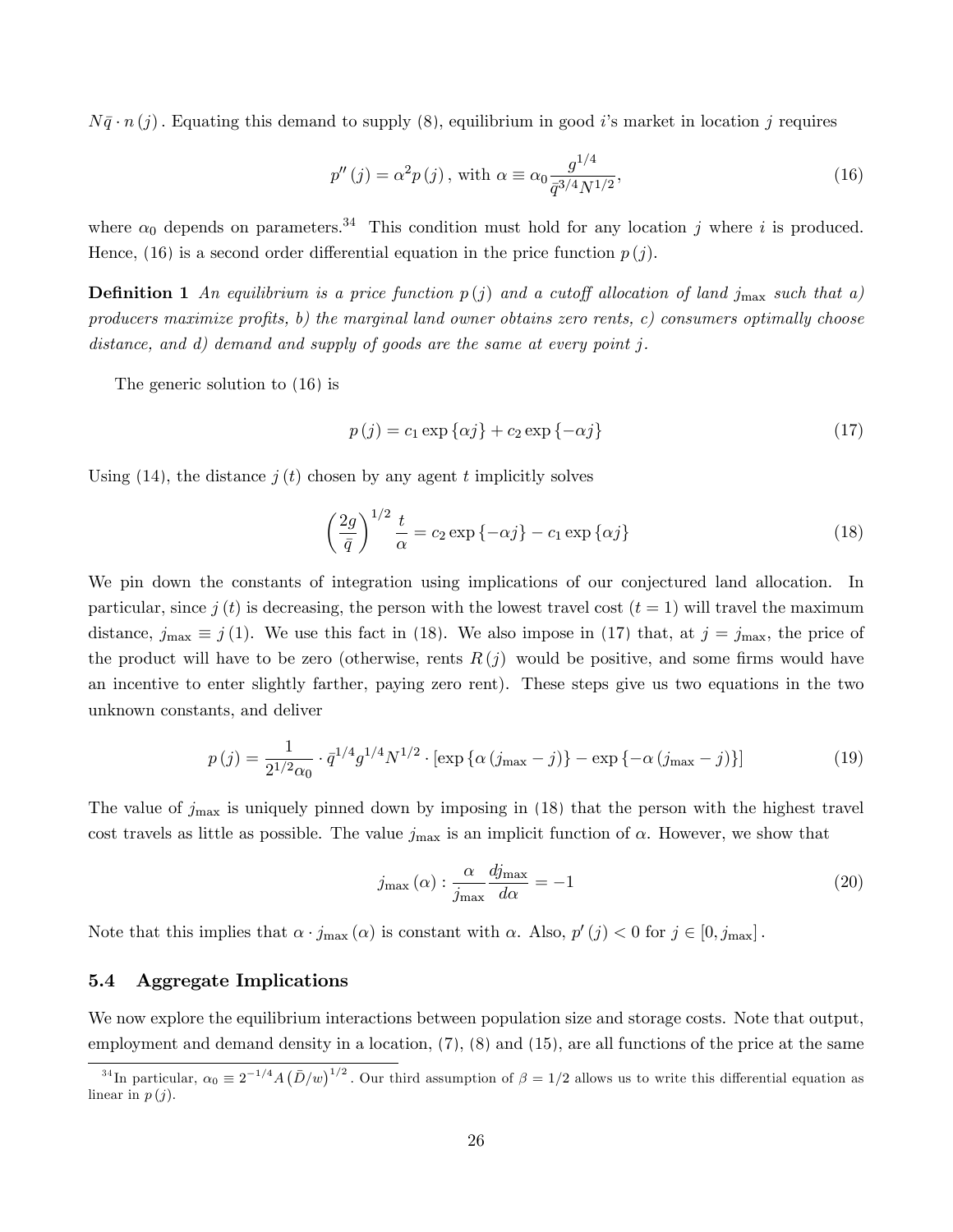location, for which we have an expression from [\(19\)](#page-26-3)-[\(20\)](#page-26-4).

We start from gravity. Expenditure at a given place  $j$  is given by

$$
X(j) \equiv Nn(j) \cdot \bar{q}p(j) = \bar{x} \cdot p(j)^{2}
$$

where the last equality uses [\(15\)](#page-25-2) and [\(16\)](#page-26-0).<sup>35</sup> Since the price is decreasing in j, expenditure decreases with distance and gravity holds. Similar to continuous types-labor market models of assignment (e.g. Sattinger, 1979; Costinot and Vogel, 2010; Monte, 2011), the model delivers a non-linear value of different locations that depends on the complementarity between j and t, and on the distribution of  $t^{0.36}$ 

Not only does gravity hold, but it is steeper in sectors with high storage costs. Consider the simple slope  $[X(j_{\text{max}}) - X(0)]/j_{\text{max}} = -X(0)/j_{\text{max}}$ . When g is higher, the marginal cost of distance for all consumers grows and the willingness to take long trips shrinks. This implies that the marginal plot of land is no longer viable, and  $j_{\text{max}}$  falls.<sup>37</sup> Since output is still fixed at Nq but there is less land, more demand must be concentrated at shorter distances, in particular at  $j = 0$ , so that  $p(0)$  grows.<sup>38</sup> The average slope of the expenditure is then higher when g grows.<sup>39</sup>

Higher storage costs also induce each consumer to buy more frequently. To see this, it is sufficient to consider the expression for the optimal batch size z in [\(11\)](#page-24-1): as g grows, a consumer will reduce z for any distance traveled. She will also reduce the distance traveled  $j(t)$ , since the marginal cost of distance is higher. Hence, z unambiguously drops, and the frequency  $q/z$  unambiguously rises.<sup>40</sup> These arguments show that the model generates a negative relation between frequency and gravity as in Figure [\(3\)](#page-17-0).

How does the spatial distribution of output and employment respond to a bigger population? We start by noting that if population N increases, total output  $N\bar{q}$  increases in the same proportion, by assumption of fixed  $\bar{q}$ . The expansion in demand and production requires more inputs. The total amount of land used  $j_{\text{max}}(\alpha)$  also increases, but more slowly than 1-for-1 (in particular, with elasticity 1/2). Hence, in response to an increase in market size, output density  $N\bar{q}/j_{\rm max}$  must grow: intuitively, since consumer travel is expensive, firms try to increase output per unit of land, not just total land used.

Given that the marginal plot of land used is farther away, the growth in population increases the

<sup>37</sup>Recall that  $j_{\text{max}}$  decreases with  $\alpha$ , and  $\alpha$  increases with g.

<sup>&</sup>lt;sup>35</sup>In this expression,  $\bar{x} = 2^{-1/2} \alpha_0^2$  is a function of parameters not involving g or N.

 $36$ A related setting is studied in Karádi and Koren (2017): they focus on the general equilibrium implications of sectoral location choice (our model is partial equilibrium in that we only study equilibrium in one product market), where, however, the impact of distance is modeled as a classic iceberg decay; hence, expenditure declines log-linearly with distance. In this sense, this framework is related to demand-side non-linear pricing models in international trade: for example, Fieler (2011) or Fajgelbaum, Grossman and Helpman (2011). See Sattinger (1993) for a discussion of the role of linear vs. non-linear pricing on income distribution in assignment models. Our framework also generates a non-constant distance elasticity; for an explanation of why the distance elasticity in international trade is constant and close to -1, see Chaney (2018).

<sup>&</sup>lt;sup>38</sup>Using [\(19\)](#page-26-3), it's easy to see that  $p(0) \propto g^{1/4} [\exp{\{\alpha j_{\text{max}}\}} - \exp{\{-\alpha j_{\text{max}}\}}]$ , which increases with g since  $\alpha j_{\text{max}}$  is constant.  $39$  Since the equilibrium expenditure function has a varying elasticity over j, it is difficult to prove that the slope becomes steeper at every j. However, Lemma [2](#page-53-0) shows that over  $j \in [0, j_{\text{max}}]$  1) the unweighted average slope  $X'(j)$ , 2) the average slope X'(j) weighted by the number of agents  $n(j)$ , and 3) the average slope of X'(j) weighted by the expenditure at j,  $X(j)$ , all become more negative as g grows.

 $40$ See Lemma [3](#page-54-0) on p. [54](#page-54-0) for a proof.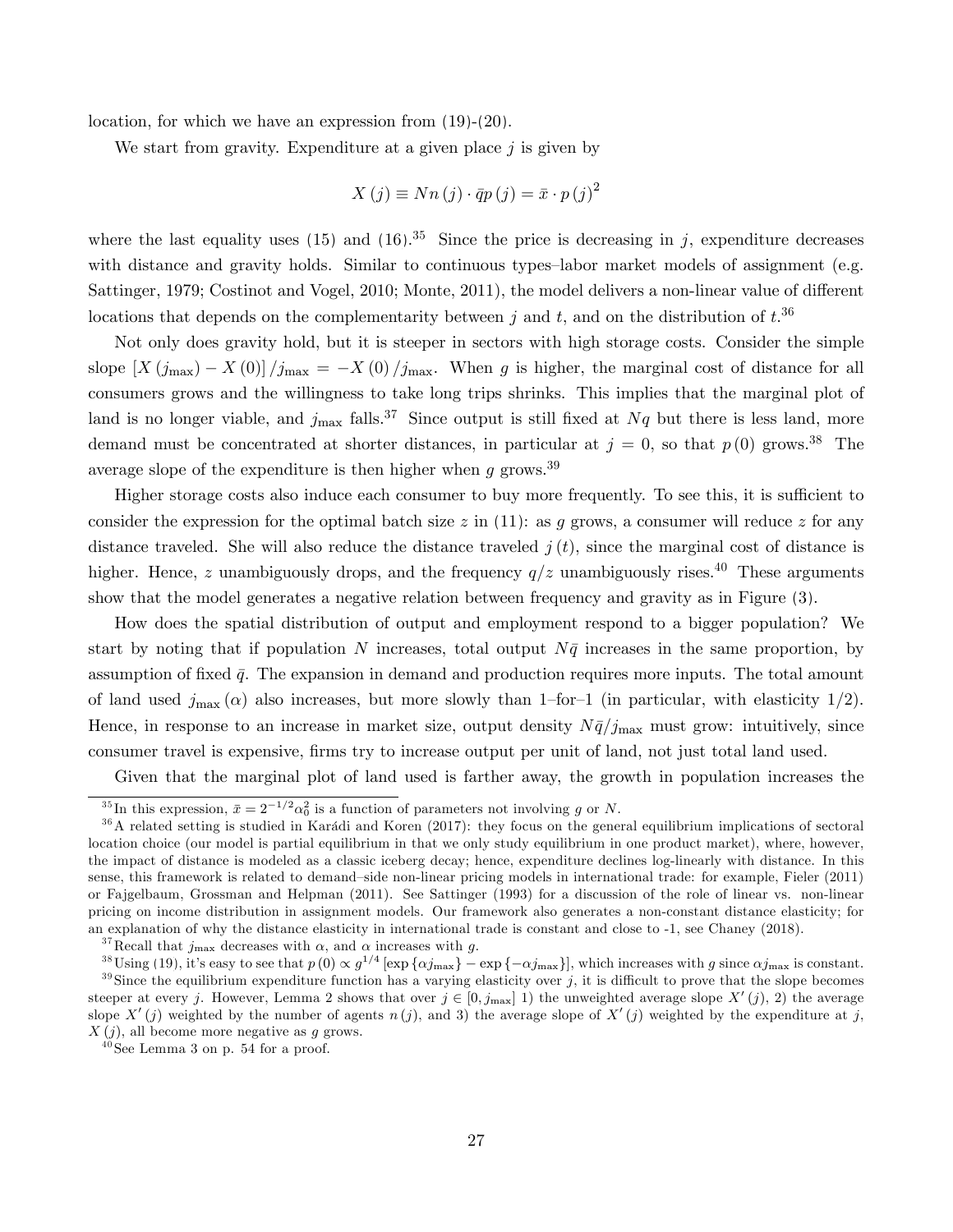average distance of output to consumers:

<span id="page-28-1"></span>
$$
\frac{\int_0^{j_{\text{max}}} jQ\left(j\right)dj}{Nq} \equiv \bar{d} \cdot \frac{N^{1/2}}{g^{1/4}},\tag{21}
$$

where  $\bar{d}$  depend on parameters others than g and  $N^{41}$ . However, travel is more expensive for high storage-cost sectors: hence, the average distance increases less when  $q$  is higher.

Given that land per location is fixed, the increase in output density must be generated via changes in employment density. Using [\(7\)](#page-23-1), total employment in the sector is given by

<span id="page-28-2"></span>
$$
L_{eq} = \int_0^{j_{\text{max}}} L(j) \, dj = \frac{\bar{L}}{Aw^{1/2}} \cdot g^{1/4} N^{3/2} \tag{22}
$$

where  $\bar{L}$  depends on parameters. This expression is intuitive. As population increases, employment must grow more than 1-for-1 to limit the increase in  $j_{\text{max}}$  and economize on travel costs. This increase in employment is larger when storage is more expensive, that is when  $g$  is high, because the need to economize on travel is stronger. Armed with these intuitions, we turn to an empirical exploration of consumer demand on local outcomes.

### <span id="page-28-0"></span>6 Consumers Demand and Local Equilibrium Outcomes

We have provided above an intuitive reason for why higher storage costs make demand more "local": consumers would rather buy smaller batches with more frequent trips; since travel is expensive, however, consumers will optimally choose to take shorter trips. Hence, in response to a larger local population, we might expect to see local employment in high storage-cost sectors grow relatively faster than employment in sectors with low storage costs: Örms are trying to economize on consumer travel time by limiting the amount of distant land used, and to do so they substitute land with labor. In addition, if savings in travel time are at the root of this behavior, we might expect to see employment growth driven by a higher density of stores (that is, a reduced average distance between consumers and stores), rather than more employees per store.

In this section, we study the impact of differences in population on county–sector employment as a function of the sector's average number of transactions, our simple proxy for storage costs. We emphasize that we see this exercise as guided by, but not strictly testing, our simple model. We use our stylized framework as an organizational device that lacks many of the general equilibrium links, but that can be useful in organizing our thinking around the consequences of consumer mobility. We see the forces we describe playing out in a long run equilibrium, after the entry-exit margin of new establishments has been allowed to adjust. Hence, our main empirical examination will leverage cross-sectional differences across space and sectors.

To explore the heterogeneous response of local sectoral outcomes to local population we estimate

 $\frac{41}{4}$ See Lemmas [4](#page-55-0) and [5](#page-55-1) on pp. [55](#page-55-0) and following for a proof of eq. [\(21\)](#page-28-1) and [\(22\)](#page-28-2).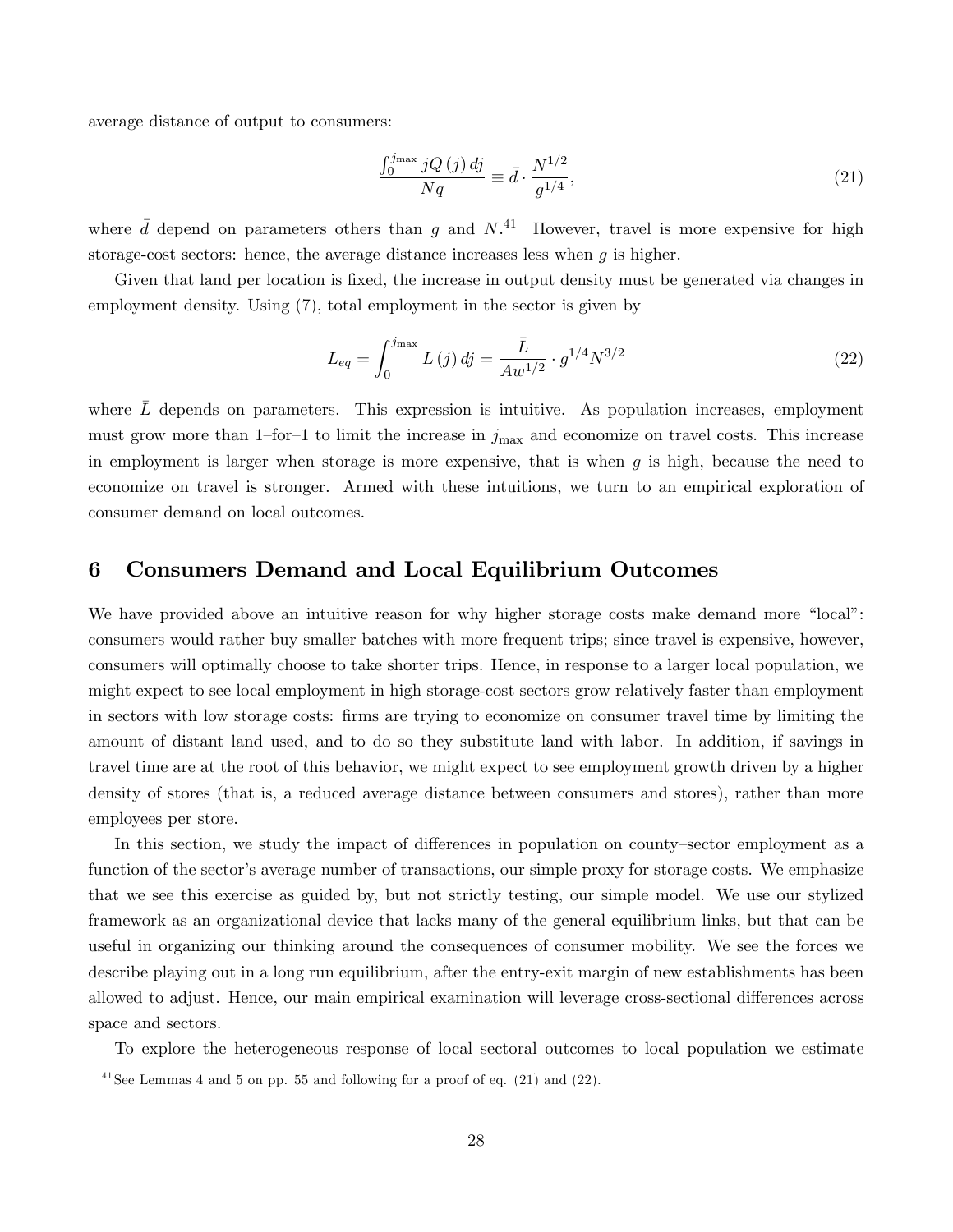regressions of the form

<span id="page-29-0"></span>
$$
\ln y_{sct} = \alpha + \beta \ln pop_{ct} + \gamma \ln freq_s \times \ln pop_{ct} + \eta_0 \ln i_{ct} + \eta_1 \ln size_c + FE + \varepsilon_{sct} \tag{23}
$$

In this regression, s indexes MCC sectors, c indexes counties, and t denotes calendar year ( $t = 2007$  and 1998). The regressor  $\ln y_{sct}$  may assume three values. We first use log employment in s, c, t: to construct it, we have started with data in the relevant years from County Business Patterns, and have developed a correspondence between NAICS 6 digits and MCC codes. Always using County Business Pattern data, we also explore the response of the number of local establishments  $\ln y_{sct} = \ln n_{sct}$ , and employees per establishment ln  $y_{sct}=\ln{(emp_{sct}/n_{sct})}$ ; the regressor ln  $freq_s$  is the log average frequency of transactions in sector s across all accounts in the credit card data;  $\ln pop_{ct}$  and  $\ln i_{ct}$  are the county log population and average personal income per capita, from the County Economic Profile of the Bureau of Economic Analysis; ln  $size_c$  is the county land area; FE is a set of fixed effects, varying across regressions (sector fixed effects are always included and absorb the regressor  $\ln freq_s$  in levels); and  $\varepsilon_{sct}$  is a stochastic unobserved term.

Table [7](#page-30-0) reports OLS estimates of Equation [\(23\)](#page-29-0) jointly for 1998 and 2007. In the first two columns, the dependent variable is county-sector log employment; columns (3) and (4) use total number of establishments, and columns (5) and (6) use the average number of employees per establishment. Each group of two columns differ by the set of fixed effects used: columns  $(1)$ ,  $(3)$  and  $(5)$  use sector fixed effects and year fixed effects; columns  $(2)$ ,  $(4)$  and  $(6)$  allow for county-year and sector-year dummies, i.e., control for heterogeneous time trends within sectors and within counties.

As one might expect, and as our previous intuition suggests, population enters positively. Moreover, conditional on observables, sectoral employment grows less with population in sectors that are transacted more frequently. Columns (3)-(6) indicate that this slower employment growth occurs for about two thirds via smaller stores, and about one third via fewer stores in the county. Our simple model would suggest, however, that as population grows, sectors whose demand is more spatially concentrated should see relatively faster local employment growth. This disconnect is not necessarily surprising, since our OLS regression does not address the presence of possible endogeneity. In the remainder of this section, we explore theoretically and empirically these factors, and implement an alternative identification strategy.

### 6.1 Limits of OLS and Identification

Two natural features of economic activity that are absent from our stylized model are the fact that population and productivity may be related in equilibrium, and the presence of local labor market equilibrium links. We start by extending our simple model to account for these two features. Let's assume that equilibrium population and productivity are related via  $N = \bar{N}A^{\zeta}$ , where  $\bar{N}$  is an exogenous component and  $\zeta \geq 0$  captures in a reduced-form way the positive relation between local productivity and population. This relation may come via agglomeration externalities or because high productivity reduces the local consumer price index. Also, assume that labor supply has a positive but finite supply elasticity  $\varepsilon > 0$ with respect to wages w, i.e.  $L^s = Nw^{\varepsilon}$ . Equating labor demand  $L^d$  (now described by eq. [\(22\)](#page-28-2)) to labor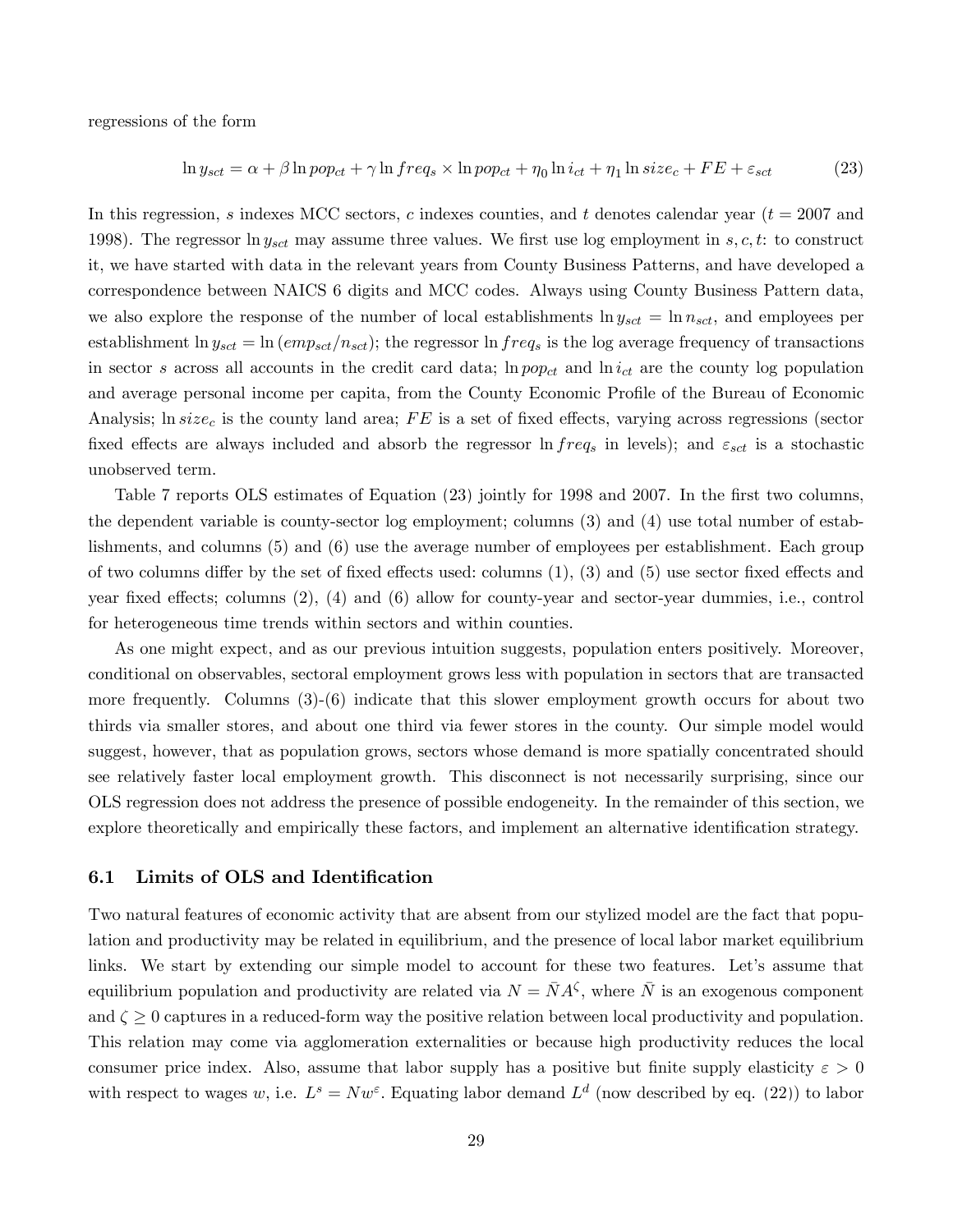| Dependent variable:                   | county-sector log |                |                   | county-sector log | county-sector log    |                |
|---------------------------------------|-------------------|----------------|-------------------|-------------------|----------------------|----------------|
|                                       |                   | employment     |                   | establishments    | employees per estab. |                |
|                                       | $\left( 1\right)$ | (2)            | $\left( 3\right)$ | (4)               | (5)                  | (6)            |
| Log land area                         | $0.125***$        |                | $0.122***$        |                   | 0.003                |                |
|                                       | (0.010)           |                | (0.007)           |                   | (0.006)              |                |
| Log income per capita                 | $1.112***$        |                | $0.934***$        |                   | $0.178***$           |                |
|                                       | (0.035)           |                | (0.025)           |                   | (0.020)              |                |
| Log population                        | $1.216***$        |                | $0.918***$        |                   | $0.298***$           |                |
|                                       | (0.007)           |                | (0.005)           |                   | (0.004)              |                |
| Log population $\times$ log frequency | $-0.064***$       | $-0.070***$    | $-0.021***$       | $-0.021***$       | $-0.043***$          | $-0.050***$    |
|                                       | (0.004)           | (0.004)        | (0.002)           | (0.002)           | (0.003)              | (0.003)        |
| Sector Fixed Effects                  | Yes               | No             | Yes               | No                | Yes                  | No             |
| Year Fixed Effects                    | Yes               | N <sub>o</sub> | Yes               | No                | Yes                  | N <sub>o</sub> |
| Sector-Year Fixed Effects             | N <sub>o</sub>    | Yes            | N <sub>o</sub>    | Yes               | No                   | Yes            |
| County-Year Fixed Effects             | N <sub>o</sub>    | Yes            | $\rm No$          | Yes               | No                   | Yes            |
| R-square                              | 0.84              | 0.88           | 0.89              | 0.92              | 0.52                 | 0.58           |
| N                                     | 121,336           | 121,333        | 121,336           | 121,333           | 121,336              | 121,333        |

<span id="page-30-0"></span>Table 7: Local outcome responses (OLS estimates)

Standard errors clustered at county level in parentheses.

\*  $p < 0.1$ ; \*\*  $p < 0.05$ ; \*\*\*  $p < 0.01$ 

supply with these two extensions,

$$
L^{d} = \bar{L} \cdot g^{1/4} \bar{N}^{3/2} A^{3\zeta/2 - 1} w^{-1/2} = \bar{N} A^{\zeta} w^{\varepsilon}
$$
 (24)

This equation determines an equilibrium wage,  $42$  which we can then substitute in eq. [\(22\)](#page-28-2) to obtain

<span id="page-30-1"></span>
$$
L_{eq} = \hat{L} \cdot g^{\frac{1}{2}\frac{\varepsilon}{(2\varepsilon+1)}} \bar{N}^{\frac{3\varepsilon+1}{2\varepsilon+1}} A^{\frac{(3\varepsilon+1)\zeta-2\varepsilon}{2\varepsilon+1}} \tag{25}
$$

where  $\hat{L}$  is again a function of parameters. An increase in productivity A will increase population, since  $N = \overline{N}A^{\zeta}$ ; when this relation is not too strong (in particular,  $\zeta < \frac{2\varepsilon}{3\varepsilon+1}$ ), an increase in productivity will, quite naturally, reduce equilibrium employment. This intuition will hold as long as labor supply is not perfectly rigid (i.e.,  $\varepsilon > 0$ ). Moreover,

$$
\frac{\partial L_{eq}}{\partial g \partial A} < 0 \tag{26}
$$

In other words, an unobserved productivity increase could generate both higher population (since  $N =$  $\bar{N}A^{\zeta}$  and employment that grows relatively less (or falls relatively more) in high g sectors than in low g sectors, since high g sectors have the largest local employment to begin with.

With this intuition in hand, we inspect the source of the negative sign on the interaction between pop-

<sup>42</sup>In particular, 
$$
w = \left(\bar{L} \cdot g^{1/4} \bar{N}^{1/2} A^{\zeta/2 - 1} \right)^{2/(2\varepsilon + 1)}
$$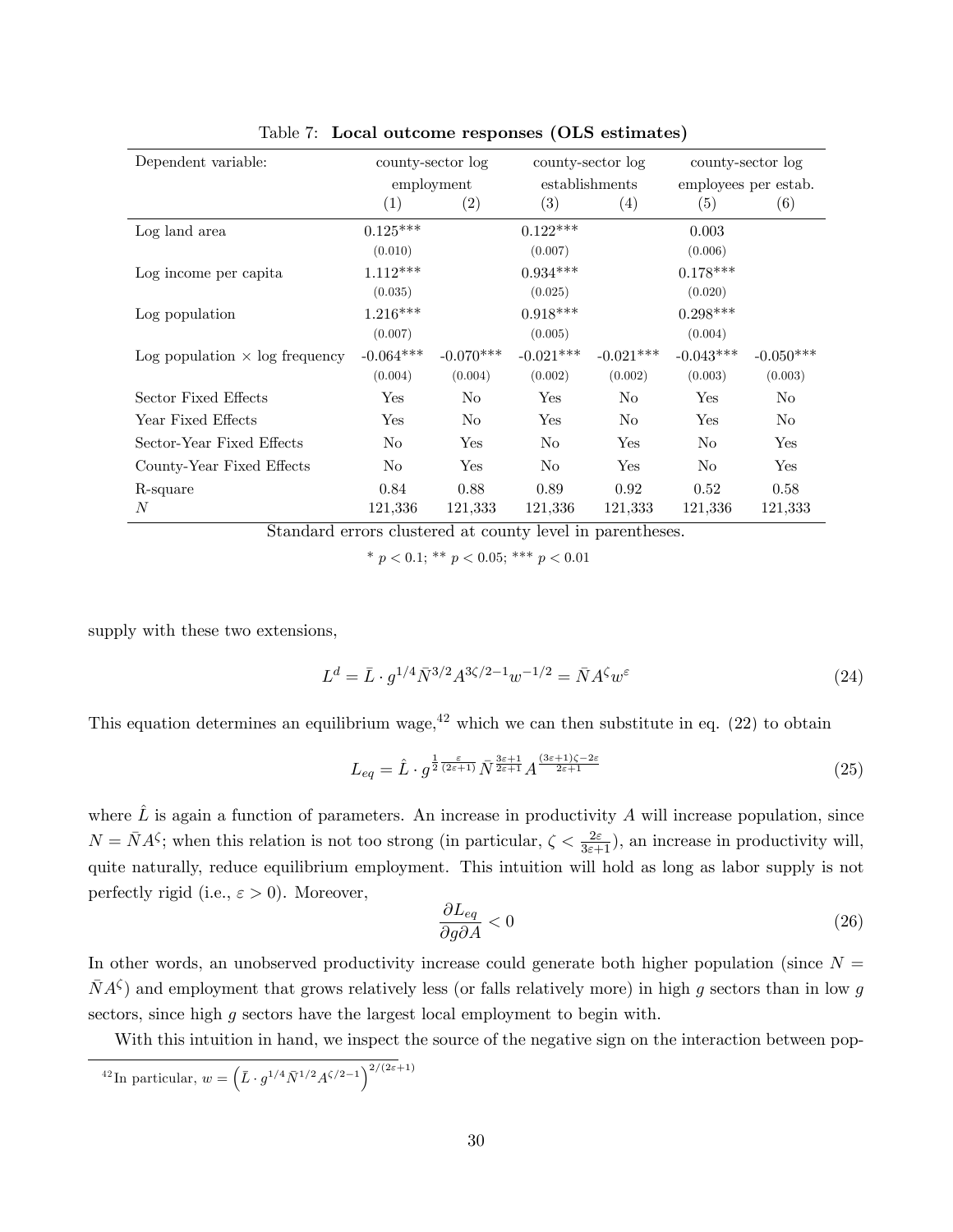ulation and frequency in Table [7](#page-30-0) by examining the behavior of employment across counties with different initial characteristics. In particular, we group counties in 5 bins according to their initial population density in 1998: if county population and density are related to productivity (e.g. Combes et al., 2012), we might expect this coefficient to vary with the set of counties included in the regression.

We then re-estimate columns (2), (4) and (6) in Table [7](#page-30-0) progressively for the set of counties up to and including the  $q^{th}$  quintile, with  $q = 1, ..., 5$ . Our findings conform to this intuition. The left panel of figure [4](#page-31-0) plots the coefficient  $\gamma_q$  on the interaction between population and frequency including progressively more quintiles. The panel shows that in low density counties, a marginal increase in population is associated with larger employment in high frequency compared to low frequency sectors. This larger employment occurs via an increase both in the number of establishments and in the average establishment size. Hence, we find support for the implications of our stylized model on the cross-sectoral behavior of employment in this subset of counties. As we include progressively denser counties, however, the effect becomes smaller and then it reverses. The right panel of Figure [4](#page-31-0) indicates the marginal effects on the two dimensions of number of establishments and establishment size: the reversal occurs via both margins.



<span id="page-31-0"></span>Figure 4: Slope of interaction of population and frequency (OLS)

The analysis of potential sources of endogeneity also suggests a potential alternative strategy. Eq. [\(25\)](#page-30-1) indicates that if we were able to induce exogenous variation in  $\overline{N}$ , we should expect a positive cross partial between population and  $g$ , since:

$$
\frac{\partial L_{eq}}{\partial g \partial \bar{N}} > 0 \tag{27}
$$

Note that this cross-partial derivative should be positive even in presence of labor market equilibrium feedbacks: hence, the intuition of our simple model carries through in a more general data-generating process where equilibrium employment responds to local labor supply and wages.<sup>43</sup>

 $^{43}$ In a later section, we further show the differential behavior of employment when we study the consequences of increases in non-working population only, and increases in population "corrected" for the role of commuting flows.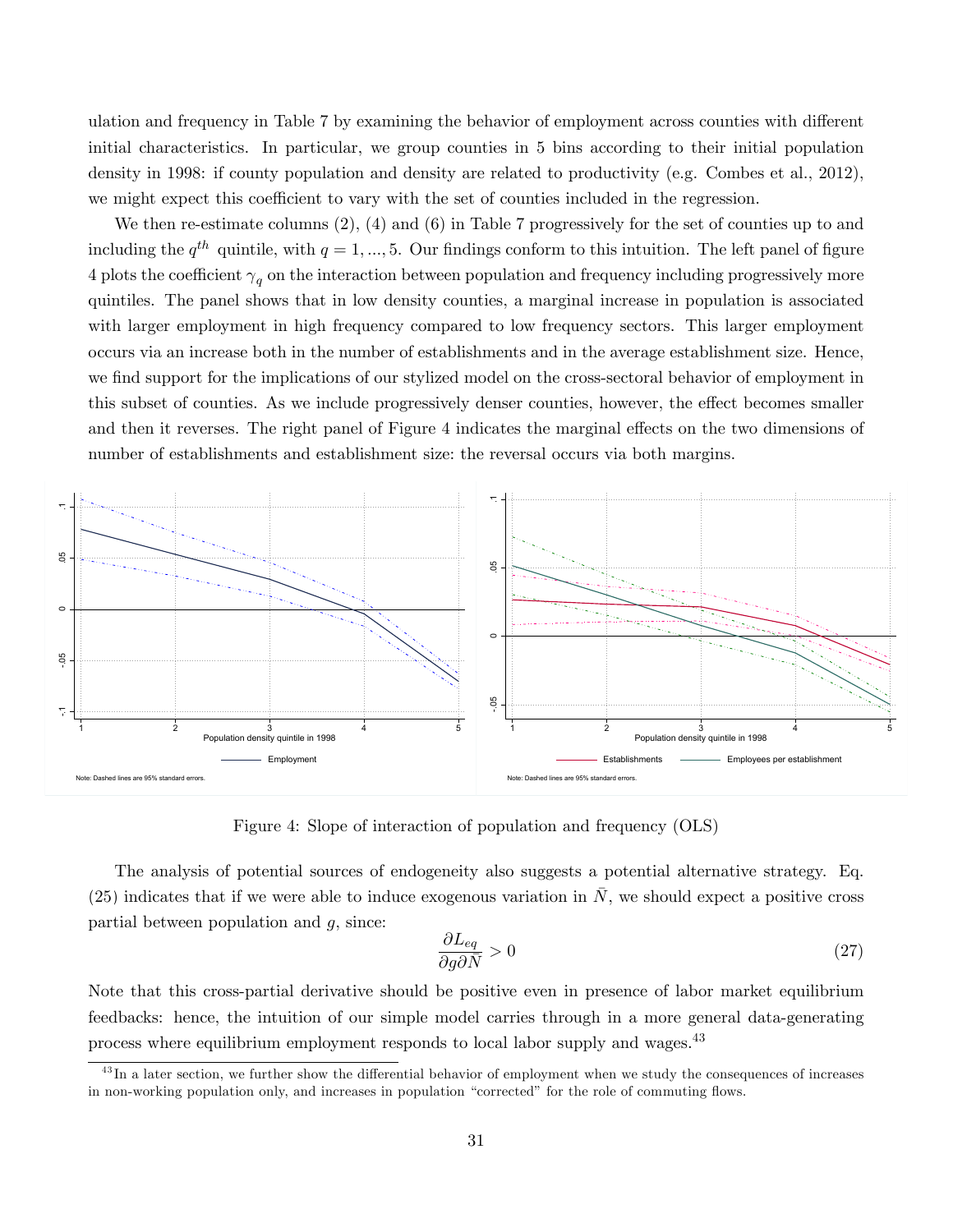To address these concerns, we choose an instrumental variable strategy that exploits the underlying geological composition of a county to induce variation in  $\overline{N}$ . In particular, we borrow an intuition developed in Burchfield, Overman, Puga, and Turner (2006) and Duranton and Turner (2017) and compute the fraction of land of a county laying over consolidated and semiconsolidated aquifers.<sup>44</sup> An aquifer is an underground layer of water-bearing rock, and the presence of different types of aquifers induces quasirandom variation in the population residing over the territory of a county. Hence, we instrument county population with those fractions, and the interaction of population and frequency of transactions with the interaction of the same percentages with the sector-level frequency of transactions.

Since the instrument is time–invariant, it induces quasi-random variation in population across counties over space but not within counties over time: hence, it is consistent with our intention of leveraging crosssectional differences in a long run equilibrium.

Our instrumental variable is valid if aquifers affect employment only through population. For fixed land area, however, the presence of aquifers increases both population and density by construction.<sup>45</sup> Therefore, a possible threat to our identification strategy emerges if density has a differential effect on sectoral employment which is independent from population. For example, one might imagine that people with preferences for high frequency amenities select into cities which tend to be denser and older; in this case, an exogenous increase in density might see an employment change that arises from preferences rather than from purchasing behavior of consumers. We will assuage these concerns by examining how our instrumental strategy performs as we again start from the least dense and progressively include denser counties in our analysis; in robustness checks, we will also allow directly for independent heterogeneous effects of average county income or of density in a regression analysis.

In the next section, we describe the results of implementing this approach.

### 6.2 Instrumental Variables Estimates

We are interested in identifying the causal effect of population on the differential employment growth across sectors. We instrument county population with information on the underlying geological composition of the county. More precisely, we follow Duranton and Turner (2017), compute the fraction of land laying over consolidated and semiconsolidated aquifers and use those percentages as instruments for population; moreover, we instrument the interaction of population and frequency of transactions with the interaction of the same percentages with frequency. In sum, we instrument 2 endogenous variables with 4 instruments. Our main results are reported in Tables [8-](#page-34-0)[10,](#page-36-0) which estimate eq. [\(23\)](#page-29-0) using our instrumental variable approach. In these tables, standard errors are clustered at the county level.

The strategy results in a good first stage across all specifications. Across all tables (see for example the bottom two rows of Table [8\)](#page-34-0) we report the Cragg-Donald (CD) Wald F-statistic for the strength of the first stage identification. This statistic can be evaluated against the Stock and Yogo (2005) critical

<sup>&</sup>lt;sup>44</sup>This geological information comes from the United States Geological Service, Principal Aquifers of the 48 Conterminous United States, Hawaii, Puerto Rico, and the U.S. Virgin Islands. We use standard geoprocessing software to compute the county composition.

 $^{45}$  Indeed, Duranton and Turner (2017) use instruments based on this data as an exogenous shifter for density of population.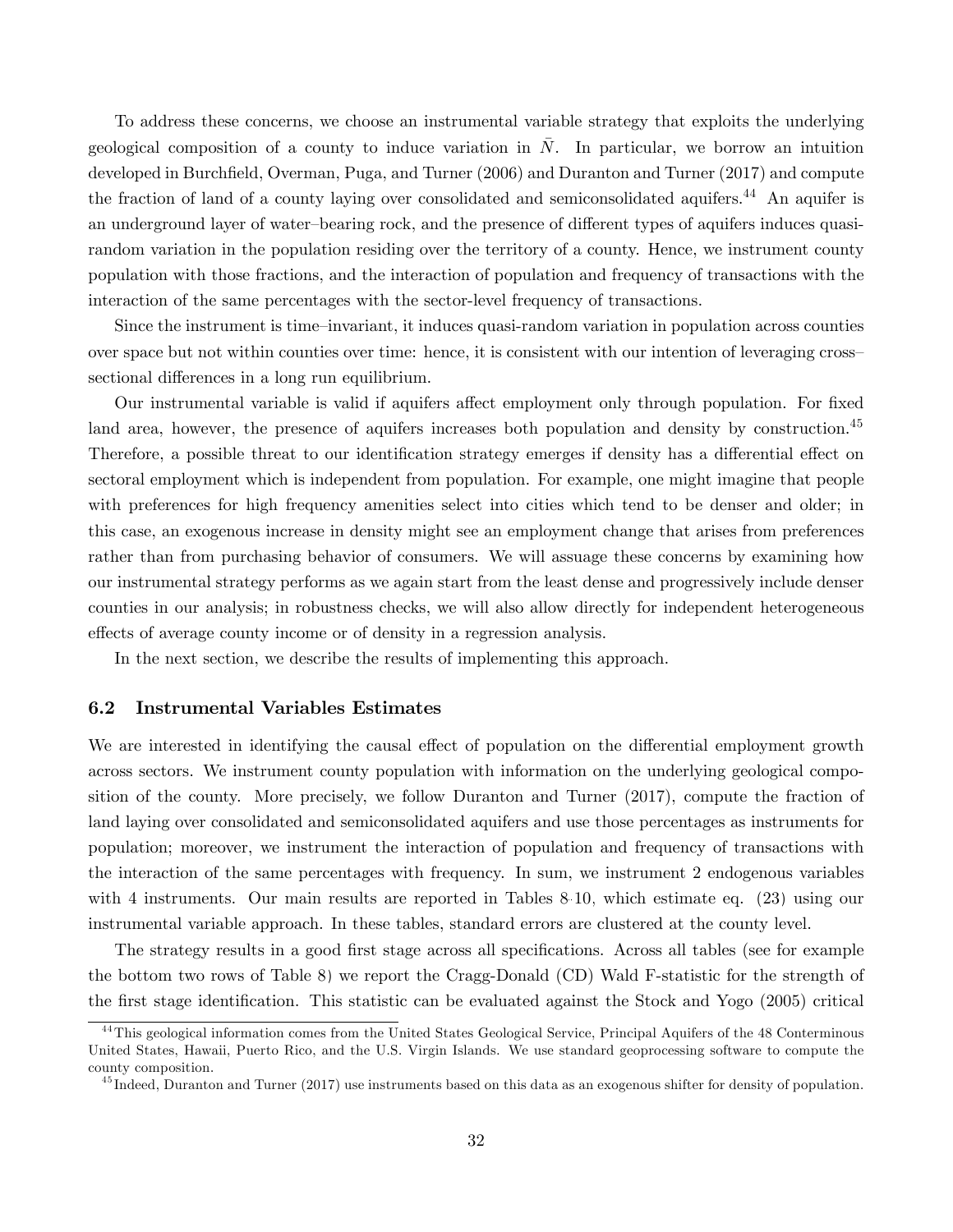values for 2 endogenous variable with 4 instruments.<sup>46</sup>

Column (1) of Table [8](#page-34-0) shows that, after controlling for endogeneity, the sign on the interaction coefficient reverses: in 2007, when the population of a county is larger because of underlying geological reasons, the effect on employment is larger in a sector with high storage costs than in a sector with low storage costs. Moving from the minimum to the maximum average frequency changes the growth in employment by 2.5 percentage points for a  $10\%$  increase in population. This is equivalent to  $100.2.5/7.79$  =  $32\%$  of the estimated baseline increase in employment for the lowest frequency sector.<sup>47</sup> Column (2) and (3) show the same regression run in 1998 and for the stacked sample of two cross-sections with year fixed effects. Obviously, time trends may be operating differentially for different areas and sectors, and this may affect our estimates in the stacked regression. In column  $(4)$  and  $(5)$ , we allow for heterogeneous time trends across sectors (both columns), and across U.S. states (column (4)) or commuting zones (column (5)). As we include more detailed geography fixed effects, the cross-sectional variation that we exploit becomes absorbed to a larger degree. Nonetheless, the coefficient on the interaction term stays positive and significant. In the most restrictive specification, where we only exploit geological differences between counties within the same commuting zone, moving from the smallest to the largest frequency changes the employment response by 1:72 percentage points per 10% increase in population, or 14% of the baseline impact of population. In all cases, the CD statistics are above the Stock-Yogo (2005)  $5\%$  significance critical values for a 5% maximal bias of the 2SLS estimate relative to the OLS (critical value 11.04).<sup>48</sup>

The regressions shown so far indicate that if storage costs are reasonably proxied by the observed frequency of transactions, consumers' spatial choices have relevant consequences on economic outcomes: our model suggests that, in response to larger population, all sectors want their output to grow; however, the desire to economize on distance is stronger (and hence the substitution of land with employment growth is greater) in sectors where storage costs are high. To investigate how this equilibrium impact comes about, we ask next how employment is increasing in the county. In practice, an increase in local sectoral employment may be generated entirely at the intensive margin, i.e., via more employees per store. If time savings are important, however, we might expect that demand in high storage cost sectors is served by a higher density of stores, i.e., via a lower average distance between consumers and stores. Our model does not have a specific prediction about this mechanism, but suggests that the average distance between consumers and output should be smaller (and grow less with population) in high- $g$  sectors (Equation [\(21\)](#page-28-1)); in other words, the county density of stores, an inverse proxy of the distance between consumers and establishments, might be growing faster in high  $g$  than in low  $g$  sectors.

Table [9](#page-35-0) and [10](#page-36-0) show that indeed, the geographical concentration of stores grows relatively faster with population in high storage-cost relative to low storage-cost sectors. In particular, Table [9](#page-35-0) replicates Table [8](#page-34-0) but uses the log number of establishments in a given county-sector-time as a dependent variable.

<sup>&</sup>lt;sup>46</sup>We also report the Kleibergen-Paap Wald F statistic that accounts for clustering in the standard errors. Critical values for this statistic have not been tabulated in the literature.

<sup>&</sup>lt;sup>47</sup>The coefficient  $\beta$  on ln pop<sub>ct</sub> is influenced, in general, by all other general equilibrium effects coming through a larger market. Here and below, we compare the impact of the range in log frequency to the baseline to give a broad sense of the magnitude, but such an effect should be interpreted with caution.

<sup>&</sup>lt;sup>48</sup>Our robustness section discusses alternative ways of exploring the presence of weak instruments.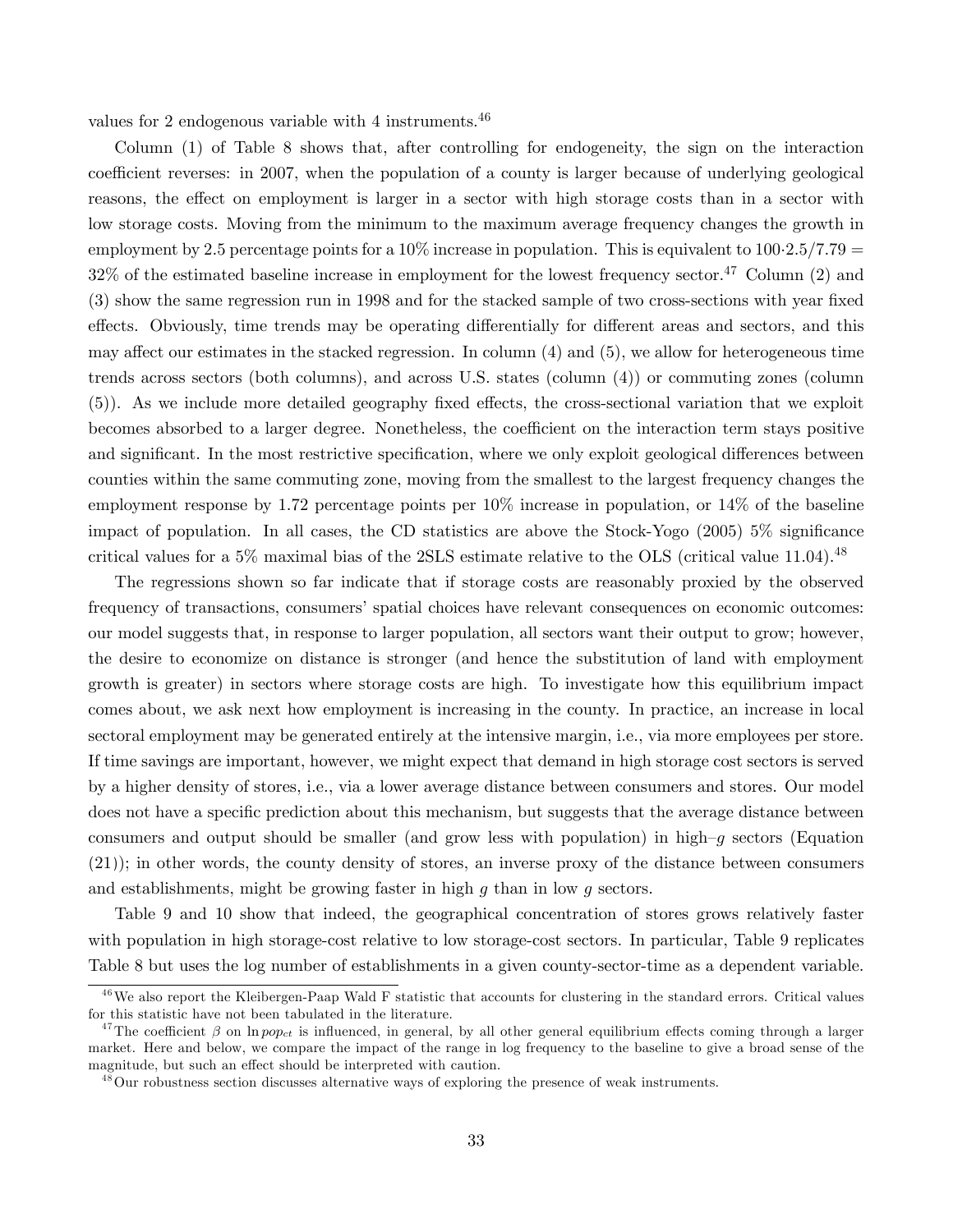|                                       | (1)            | (2)                          | (3)            | (4)            | (5)        |  |  |
|---------------------------------------|----------------|------------------------------|----------------|----------------|------------|--|--|
| Dependent variable:                   |                | county-sector log employment |                |                |            |  |  |
| Sample years :                        | 07             | 98                           | 98,07          | 98,07          | 98,07      |  |  |
| Log population                        | $0.773***$     | $0.905***$                   | $0.835***$     | $0.820***$     | $1.225***$ |  |  |
|                                       | (0.095)        | (0.071)                      | (0.080)        | (0.123)        | (0.084)    |  |  |
| Log population $\times$ log frequency | $0.142***$     | $0.104**$                    | $0.124***$     | $0.114***$     | $0.098***$ |  |  |
|                                       | (0.048)        | (0.042)                      | (0.043)        | (0.042)        | (0.038)    |  |  |
| Log income per capita                 | $1.614***$     | $1.601***$                   | $1.622***$     | $1.766***$     | $1.016***$ |  |  |
|                                       | (0.140)        | (0.136)                      | (0.134)        | (0.295)        | (0.202)    |  |  |
| Log land area                         | $0.104***$     | $0.136***$                   | $0.120***$     | $0.183***$     | $-0.024$   |  |  |
|                                       | (0.012)        | (0.011)                      | (0.011)        | (0.034)        | (0.043)    |  |  |
| Sector Fixed Effects                  | Yes            | Yes                          | Yes            | No             | No         |  |  |
| Year Fixed Effects                    | N <sub>o</sub> | No                           | Yes            | N <sub>o</sub> | $\rm No$   |  |  |
| Sector-Year Fixed Effects             | No             | No                           | N <sub>o</sub> | Yes            | Yes        |  |  |
| State-Year Fixed Effects              | No             | No                           | N <sub>o</sub> | Yes            | No         |  |  |
| Commuting Zone-Year Fixed Effects     | $\rm No$       | $\rm No$                     | $\rm No$       | $\rm No$       | Yes        |  |  |
| R-square                              | 0.82           | 0.84                         | 0.83           | 0.83           | 0.85       |  |  |
| $\boldsymbol{N}$                      | 60,413         | 60,923                       | 121,336        | 121,336        | 121,336    |  |  |
| Cragg-Donald Wald F statistic         | 205.05         | 223.19                       | 435.95         | 233.1          | 346.08     |  |  |
| Kleibergen-Paap rk Wald F statistic   | 23.42          | 21.73                        | 24.93          | 5.68           | 6.15       |  |  |

<span id="page-34-0"></span>Table 8: Local employment and frequency of purchase

Standard errors clustered at county level in parentheses.

\*  $p < 0.1$ ; \*\*  $p < 0.05$ ; \*\*\*  $p < 0.01$ 

Estimates on the interaction coefficient are now two to three times larger and strongly significant. These results are consistent with a situation where, in response to a common increase in population, the increase in demand is more geographically concentrated for high storage costs goods and services, where people desire frequent transactions and shorter trips; the supply side then responds by increasing employment via a relatively denser presence of stores. The most conservative estimates imply that the highest storagecost sector has 2:54 percentage points larger number of establishments relative to the lowest storage-cost sectors, when population increases 10% (about 29% of the baseline impact of population). Table [10](#page-36-0) shows that, if anything, establishments become relatively smaller on average: using estimates in column (5), the size of the average store in the highest storage cost sector grows 0:82 percentage points slower relative to the lowest storage cost sector, when population grows 10% (about -21% of the baseline impact of the population).

To understand more about how the instrument works and how it áips the sign of the interaction, we re-estimate our IV regressions starting from the quintile of counties with lowest density and then progressively including all the others (mimicking the construction of Figure [4](#page-31-0) above). The results are reported in Figure [5.](#page-36-1) The instrument operates by raising the estimated net effect of population times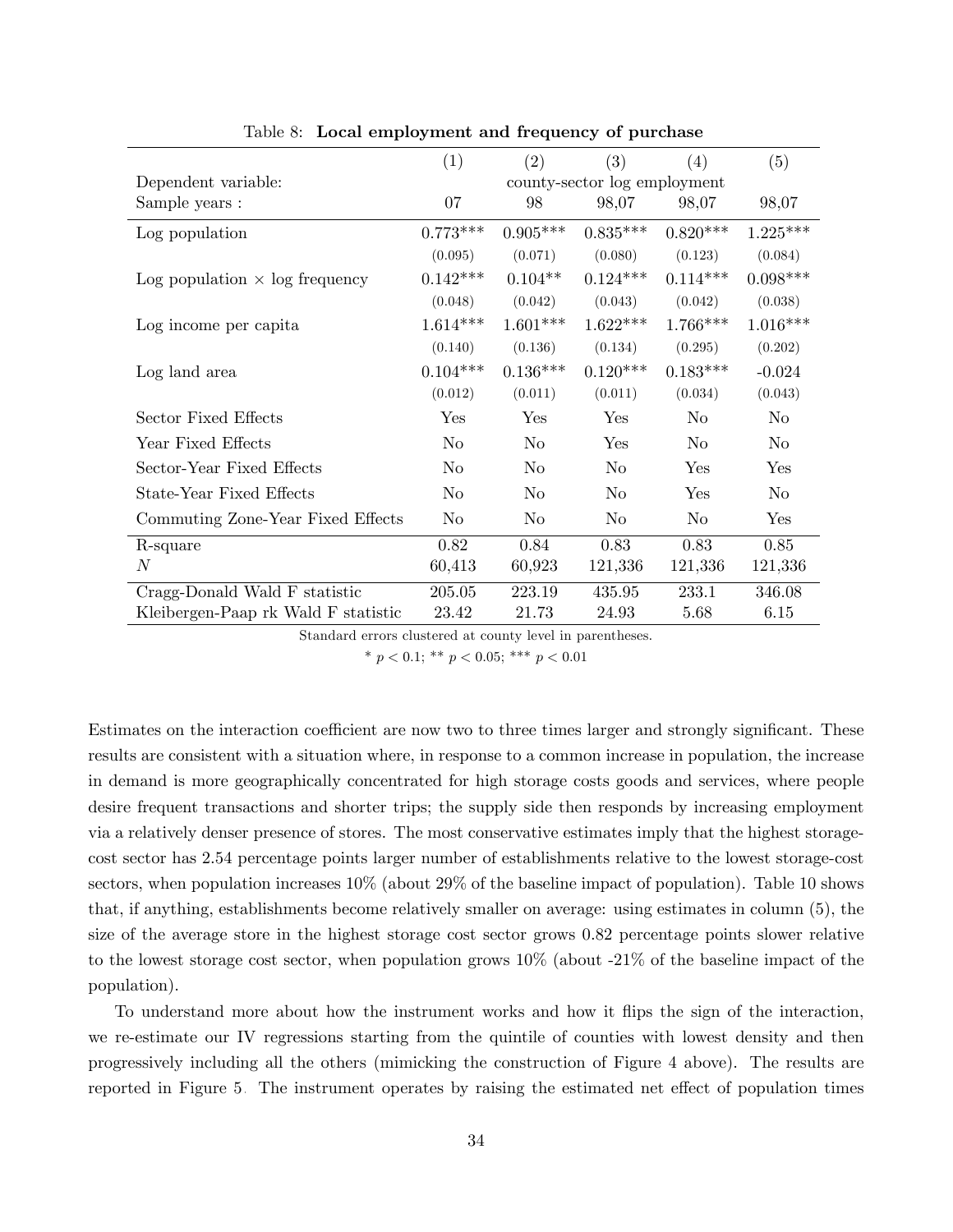|                                       | (1)            | (2)            | (3)        | (4)                                        | (5)        |
|---------------------------------------|----------------|----------------|------------|--------------------------------------------|------------|
| Dependent variable:                   |                |                |            | county-sector log number of establishments |            |
| Sample years :                        | 07             | 98             | 98,07      | 98,07                                      | 98,07      |
| Log population                        | $0.492***$     | $0.606***$     | $0.546***$ | $0.560***$                                 | $0.814***$ |
|                                       | (0.079)        | (0.057)        | (0.066)    | (0.092)                                    | (0.059)    |
| Log population $\times$ log frequency | $0.180***$     | $0.152***$     | $0.167***$ | $0.155***$                                 | $0.145***$ |
|                                       | (0.040)        | (0.036)        | (0.037)    | (0.035)                                    | (0.032)    |
| Log income per capita                 | $1.440***$     | $1.372***$     | $1.418***$ | $1.435***$                                 | $0.939***$ |
|                                       | (0.117)        | (0.101)        | (0.106)    | (0.215)                                    | (0.133)    |
| Log land area                         | $0.100***$     | $0.135***$     | $0.118***$ | $0.160***$                                 | 0.035      |
|                                       | (0.011)        | (0.008)        | (0.009)    | (0.026)                                    | (0.029)    |
| Sector Fixed Effects                  | Yes            | Yes            | Yes        | No                                         | No         |
| Year Fixed Effects                    | N <sub>o</sub> | No             | Yes        | N <sub>o</sub>                             | No         |
| Sector-Year Fixed Effects             | No             | No             | No.        | Yes                                        | Yes        |
| State-Year Fixed Effects              | No             | No             | No         | Yes                                        | No         |
| Commuting Zone-Year Fixed Effects     | N <sub>o</sub> | N <sub>o</sub> | $\rm No$   | No                                         | Yes        |
| R-square                              | 0.86           | 0.88           | 0.87       | 0.87                                       | 0.90       |
| $\,N$                                 | 60,413         | 60,923         | 121,336    | 121,336                                    | 121,336    |
| Cragg-Donald Wald F statistic         | 205.05         | 223.19         | 435.95     | 233.1                                      | 346.08     |
| Kleibergen-Paap rk Wald F statistic   | 23.42          | 21.73          | 24.93      | 5.68                                       | 6.15       |

<span id="page-35-0"></span>Table 9: Number of establishments and frequency of purchase

Standard errors clustered at county level in parentheses.

\*  $p < 0.1$ ; \*\*  $p < 0.05$ ; \*\*\*  $p < 0.01$ 

frequency throughout the range of densities.<sup>49</sup> The sign of the interaction coefficient using the full sample (at quintile 5 in the left panel of Figure [5\)](#page-36-1) switches from negative to positive because the instrumental variable approach estimates a stronger positive effect on the extensive margin of the number of stores, and a weaker negative effect on the store size.

We now return to a consideration of the threats to our identification strategy. For given land area, an increase in population is also, by construction, an increase in density. Hence, in principle we may be comparing a large (and high density) place to a small (and low density) place. It could be the case that density has an independent differential effect across sectors on top of population. One might imagine that aquifers are associated with older cities which are now denser, scarcer in space and where both residential and commercial rents are high; it might be the case that the type of people that sort into these places have a stronger preference for high frequency sectors with respect to people that demand more space and possibly sort into newer and maybe less dense cities. If this is true, places with higher density will attract

 $49$ The coefficients on the interaction terms reported in these figures are estimated using the specification in column 6 of Tables [8](#page-34-0)[-10,](#page-36-0) i.e., including at most commuting zone-year and sector-year fixed effects. Strictly speaking, then, these are not directly comparable with Figure [4](#page-31-0) above, which report the OLS estimates using county-year and sector-year fixed effects. However, if we replicate that Figure [4](#page-31-0) using the OLS version of column 6 of Tables [8](#page-34-0)[-10,](#page-36-0) differences are unnoticeable.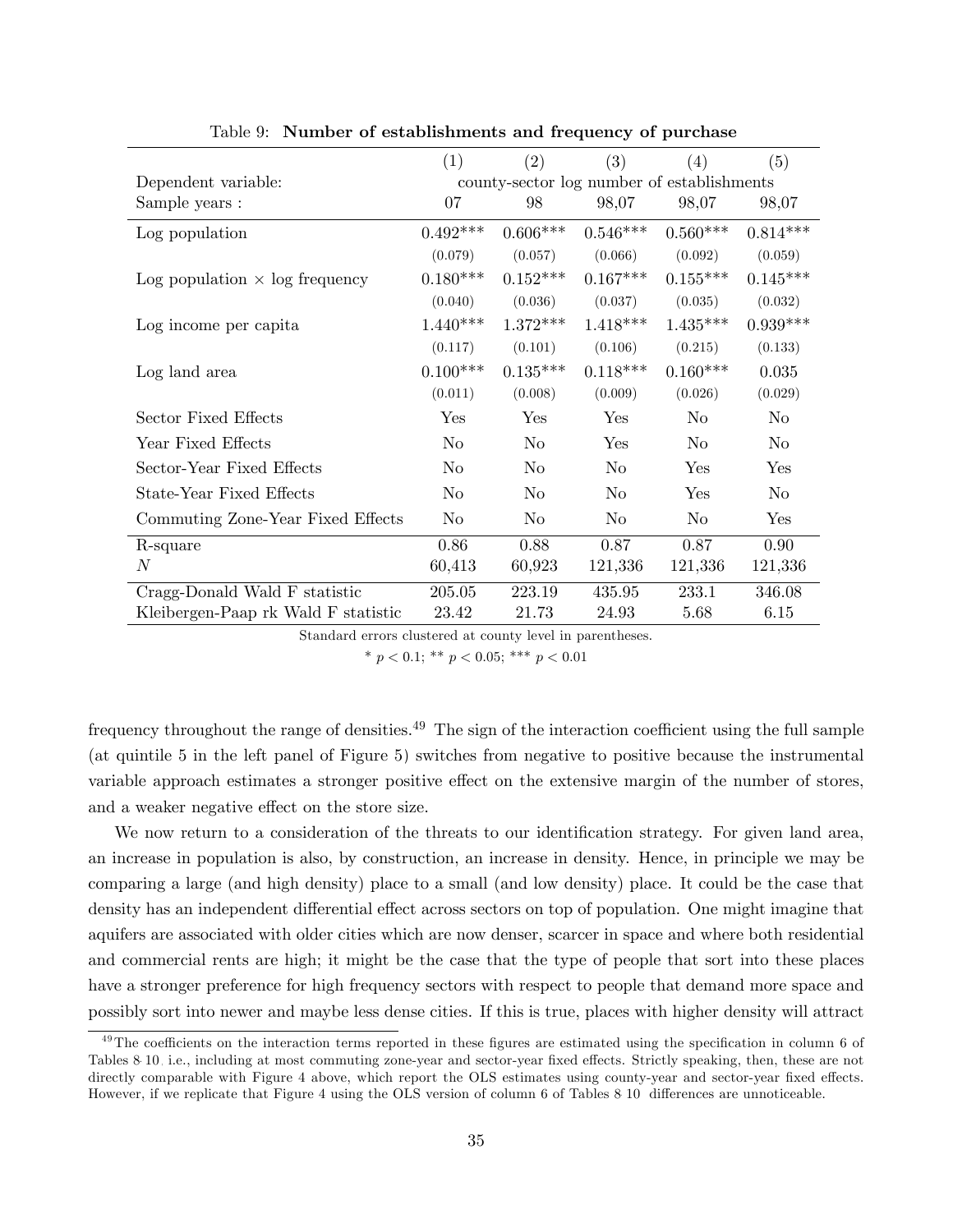|                                       | (1)            | (2)            | (3)            | (4)            | (5)                                                     |
|---------------------------------------|----------------|----------------|----------------|----------------|---------------------------------------------------------|
| Dependent variable:                   |                |                |                |                | county-sector log number of employees per establishment |
| Sample years :                        | 07             | 98             | 98,07          | 98,07          | 98,07                                                   |
| Log population                        | $0.281***$     | $0.299***$     | $0.288***$     | $0.260***$     | $0.411***$                                              |
|                                       | (0.041)        | (0.036)        | (0.035)        | (0.054)        | (0.047)                                                 |
| Log population $\times$ log frequency | $-0.038$       | $-0.048**$     | $-0.043**$     | $-0.040*$      | $-0.047**$                                              |
|                                       | (0.025)        | (0.025)        | (0.022)        | (0.022)        | (0.021)                                                 |
| Log land area                         | 0.004          | 0.002          | 0.002          | 0.023          | $-0.058**$                                              |
|                                       | (0.006)        | (0.006)        | (0.006)        | (0.015)        | (0.026)                                                 |
| Log income per capita                 | $0.174***$     | $0.229***$     | $0.204***$     | $0.331***$     | 0.077                                                   |
|                                       | (0.059)        | (0.064)        | (0.058)        | (0.127)        | (0.117)                                                 |
| Sector Fixed Effects                  | Yes            | Yes            | Yes            | No             | N <sub>o</sub>                                          |
| Year Fixed Effects                    | N <sub>o</sub> | N <sub>o</sub> | Yes            | N <sub>0</sub> | N <sub>0</sub>                                          |
| Sector-Year Fixed Effects             | N <sub>o</sub> | N <sub>o</sub> | N <sub>0</sub> | Yes            | Yes                                                     |
| State-Year Fixed Effects              | N <sub>o</sub> | N <sub>o</sub> | N <sub>o</sub> | Yes            | N <sub>o</sub>                                          |
| Commuting Zone-Year Fixed Effects     | N <sub>o</sub> | N <sub>o</sub> | N <sub>0</sub> | N <sub>o</sub> | Yes                                                     |
| R-square                              | 0.51           | 0.53           | 0.52           | 0.52           | 0.54                                                    |
| $\boldsymbol{N}$                      | 60,413         | 60,923         | 121,336        | 121,336        | 121,336                                                 |
| Cragg-Donald Wald F statistic         | 205.05         | 223.19         | 435.95         | 233.1          | 346.08                                                  |
| Kleibergen-Paap rk Wald F statistic   | 23.42          | 21.73          | 24.93          | 5.68           | 6.15                                                    |

<span id="page-36-0"></span>Table 10: Number of employees per establishment and frequency of purchase

Standard errors clustered at county level in parentheses.

\*  $p < 0.1$ ; \*\*  $p < 0.05$ ; \*\*\*  $p < 0.01$ 



<span id="page-36-1"></span>Figure 5: Slope of interaction of population and frequency (IV)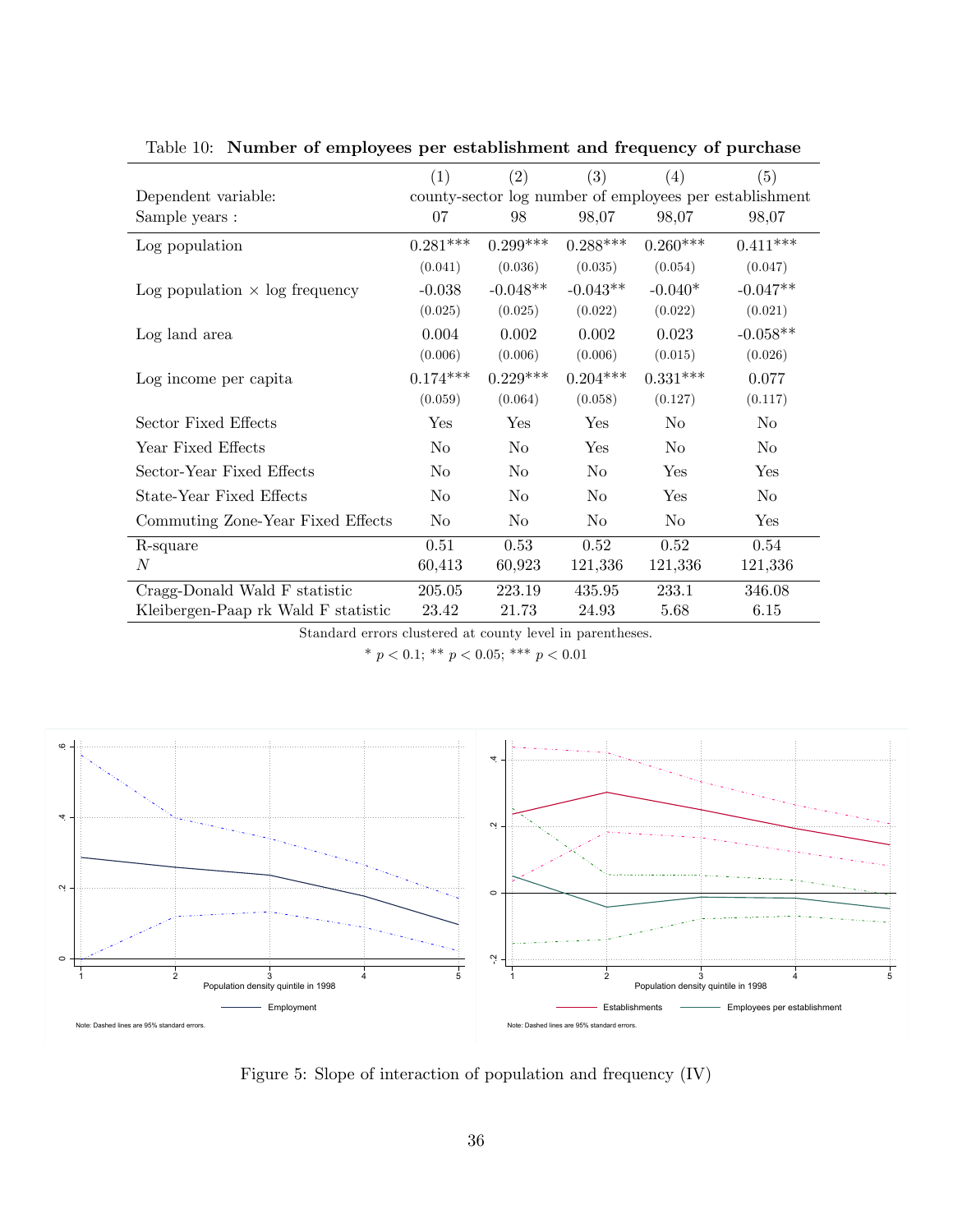high-frequency types of economic activity relatively more.

A series of considerations indicate that these concerns, while obviously valid, may be of more limited practical importance. First, the battery of regressions in Table [8-](#page-34-0)[10](#page-36-0) include a set of increasingly narrow geographic fixed effects: in the strictest specification, we are comparing counties within the same commuting zone, rather than big and dense commuting zones vs. small and sparse ones. Second, if the story we described was empirically relevant, any heterogeneity in the impact of density would let the coefficient on the interaction term to grow as we progressively include denser counties; however, Figure [5](#page-36-1) shows that, if anything, the coefficient becomes smaller. Third, we can run regressions that directly control for a differential effect of income-varying preferences or of density. In Appendix [C.8,](#page-68-0) we report more details about these exercises. As a summary, we first control for an interaction between income per capita and log frequency of transactions to allow for heterogeneity in the role of income on local demand. Table [C.14](#page-72-0) shows that higher income is associated to a relatively smaller employment in high frequency sectors, while the coefficient on population times frequency is little affected. In Table  $C.15$  we then control for density, and its interaction with frequency, directly: hence we are comparing, say, a small sprawling place to a big sprawling place. The interaction between density and frequency is negative, that is, a denser place has relatively less employment in high frequency sectors than in low frequency ones; this negative sign is consistent with the evidence presented in Figure [5,](#page-36-1) that shows a declining slope on the interaction as denser counties are included in the sample. Importantly, the coefficient on the interaction between population and frequency stays positive and significant.

Taken together, these results paint a picture consistent with the importance of consumer mobility for local economic outcomes. In sectors with high storage costs, consumers should be more willing to trade o§ larger batches with frequent trips, but to do so they would choose to travel shorter distances. An implication is that, in response to larger population, firms in high storage-cost sectors face a relatively stronger incentive to increase production by economizing on land; hence, local employment should increase relatively more. We find support for these implications on employment in the data. This support appears present both in a subset of counties where endogeneity concerns may be more muted, and across all counties when an instrumental variable strategy offers a way of addressing such endogeneity. Employment responds via a denser network of local suppliers, which reduces the average distance between consumers and shops. This response is compatible with the importance of time savings for consumers in sectors more frequently transacted. We emphasize that our instrumental strategy is moving population and density together; however, a series of considerations increase our confidence that our results are not driven exclusively by an independent role of density.

We close our empirical work with further robustness and caveats to the interpretation of our results.

## 7 Robustness and limitations

In this section we explore some further robustness checks, and identify some possible shortcomings of our analysis.

Commuting-adjusted population. It is natural to think that commuting may affect spatial spend-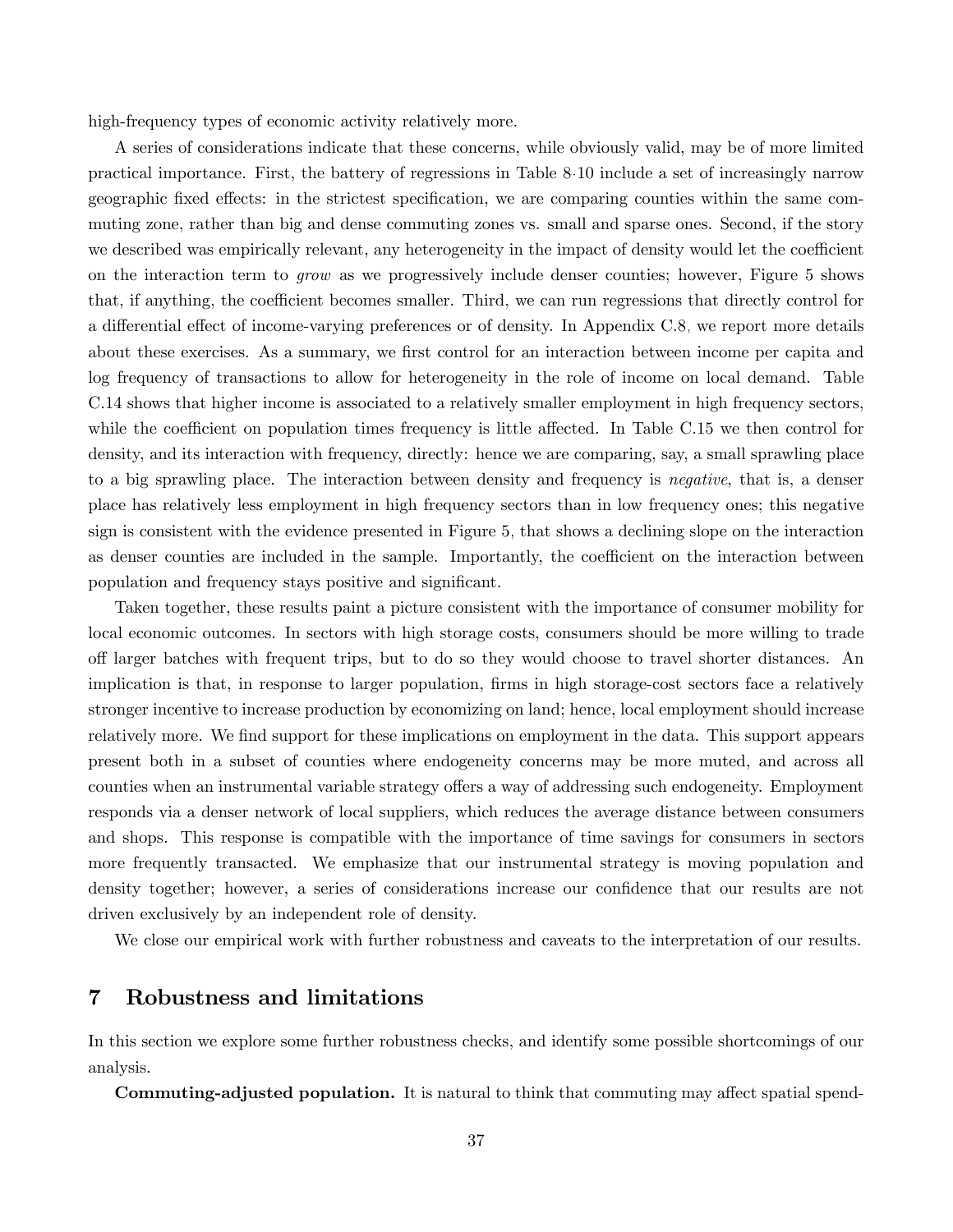ing patterns. Workers may make some of their purchases near their workplace or along their commuting path. Moreover, households overall may become more familiar with shopping options next to the workplace locations of some of their members. Our credit card data contains no information on the workplace location of their account holder. We then try to explore this dimension by constructing a measure of commuting-adjusted population. In particular, we multiply the county population by the share of residents who work in the same county from Monte et al. (2018). Although imperfect, this measure has the advantage of capturing better the heterogeneity across counties in the degree of local expenditure arising from deeper knowledge of local environment, or joint work-shopping decisions. On the other hand, this measure has the disadvantage of introducing a stronger feedback via labor supply linkages. Our measure of "likely pure consumers below" provides a complementary point of view.

Table [11](#page-39-0) reports the results for the total employment response. We start by noting the effect on the baseline employment, which is now around 13 to 20 log points larger in almost all specifications. These findings support our intuition that the commuting-adjusted population measure captures to a larger degree variation induced by home-workplace commuting within counties, and their related labor-supply equilibrium effects.<sup>50</sup> The differential response of employment as a function of frequency is again positive and larger than the corresponding baseline specifications in Table [8](#page-34-0) by 2 to 4 log points. This increase is generated by even denser but smaller stores (Tables [C.16](#page-74-0) and [C.17](#page-75-0) in Appendix [C.9\)](#page-73-1) with respect to the baseline.

Likely pure consumers. A potential concern with our results is that in the data, an increase in population generates both an increase in consumers and an increase in employable workers. The increase in workers, by changing labor supply and hence wages, might affect the incentive of firms to expand; one might further imagine that the expansion is correlated with sectoral characteristics that are in turn correlated with the frequency of transactions. In this case, one could measure a positive interaction between frequency of transactions and population for reasons unrelated to consumer behavior. We have argued that within our stylized model, our identification is robust to labor supply feedbacks; however, other forces outside the model may still be operating in a way that generate the described correlation.

To further address this concern, we construct a measure of "likely pure consumers", that is, population that lives in the county but is not employed anywhere. To compute this value, we subtract a measure of county residential employment (residents of a county working inside or outside the county) from the total county population in a given year. To compute county residential employment we use information contained in a given year in bilateral commuting matrices (see Appendix [C.10](#page-74-1) for more details). This measure of likely pure consumers includes for example young and retired residents, and working-age population out of the labor force.

There are two advantages of using this measure. First, by construction, changes in likely pure consumers are less likely to affect employment via labor supply, and more via changes in demand for products. Second, since likely pure consumers do not work by construction, their consumption is less likely to be

 $50$ A further natural consequence of giving a greater weight to employment-related considerations is that our instrumenting strategy becomes somewhat less appropriate, which is reflected in generally lower Cragg-Donald and Kleinbergen-Paap statistics.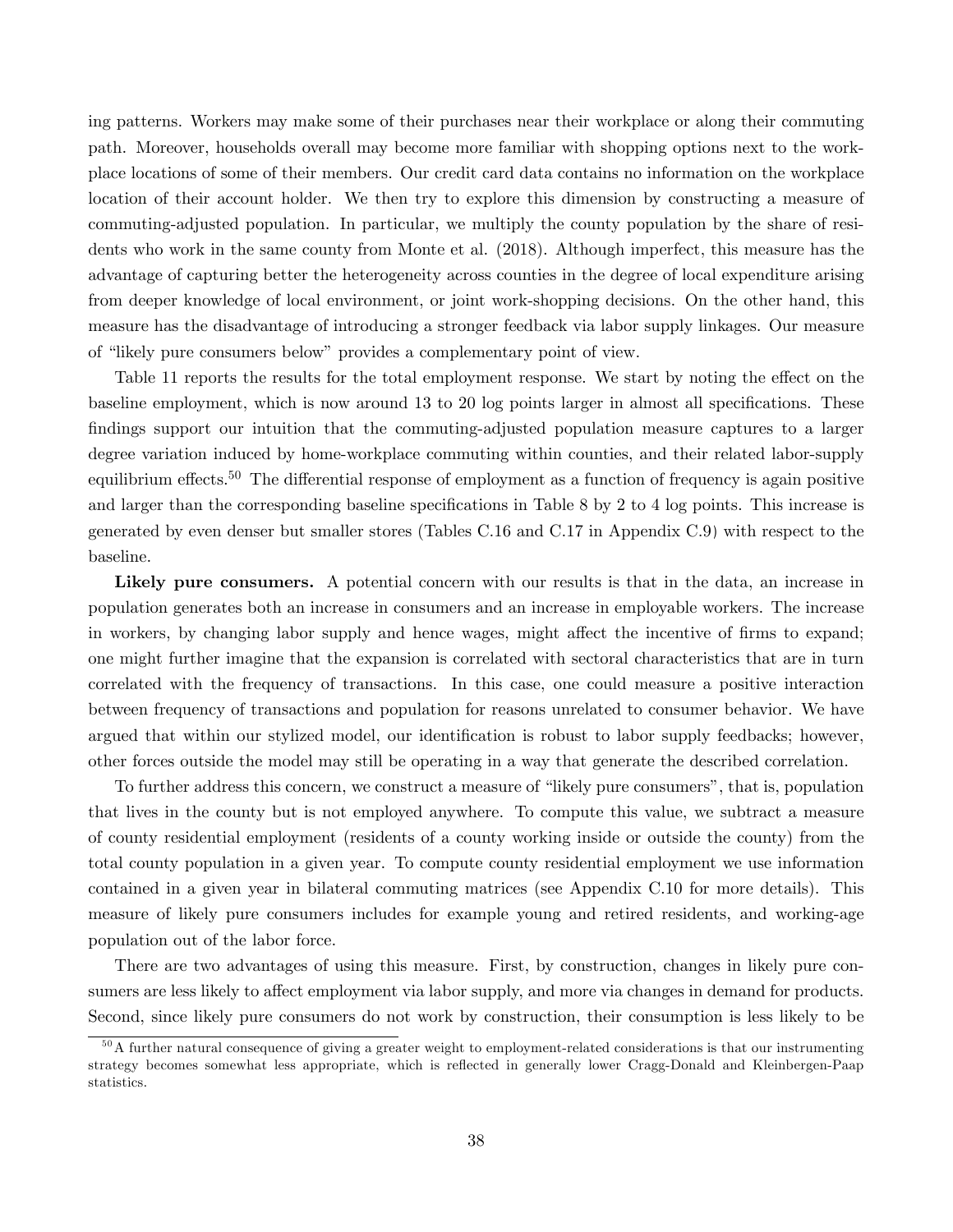|                                                          | (1)         | (2)            | $\left(3\right)$             | (4)            | (5)        |
|----------------------------------------------------------|-------------|----------------|------------------------------|----------------|------------|
| Dependent variable:                                      |             |                | county-sector log employment |                |            |
| Sample years :                                           | 07          | 98             | 98,07                        | 98,07          | 98,07      |
| Log commuting-adjusted Population                        | $0.900***$  | $1.024***$     | $0.958***$                   | $1.108***$     | $1.027***$ |
|                                                          | (0.108)     | (0.086)        | (0.092)                      | (0.115)        | (0.085)    |
| Log commuting-adjusted population $\times$ log frequency | $0.199**$   | $0.143**$      | $0.172**$                    | $0.135**$      | $0.145**$  |
|                                                          | (0.082)     | (0.071)        | (0.073)                      | (0.067)        | (0.068)    |
| Log income per capita                                    | $1.089***$  | $1.029***$     | $1.071***$                   | $0.774***$     | $0.983***$ |
|                                                          | (0.118)     | (0.115)        | (0.111)                      | (0.247)        | (0.155)    |
| Log land area                                            | $-0.099***$ | $-0.091***$    | $-0.094***$                  | $-0.108***$    | $-0.086**$ |
|                                                          | (0.011)     | (0.012)        | (0.011)                      | (0.039)        | (0.036)    |
| Sector Fixed Effects                                     | Yes         | Yes            | Yes                          | No             | No         |
| Year Fixed Effects                                       | No          | No             | Yes                          | N <sub>0</sub> | No         |
| Sector-Year Fixed Effects                                | No          | No             | No                           | Yes            | Yes        |
| State-Year Fixed Effects                                 | No          | N <sub>o</sub> | N <sub>o</sub>               | Yes            | No         |
| Commuting Zone-Year Fixed Effects                        | No          | No             | No                           | No             | Yes        |
| R-square                                                 | 0.84        | 0.85           | 0.85                         | 0.85           | 0.86       |
| $\overline{N}$                                           | 60,413      | 60,923         | 121,336                      | 121,336        | 121,336    |
| Cragg-Donald Wald F statistic                            | 84.43       | 84.22          | 169.16                       | 113.12         | 168.14     |
| Kleibergen-Paap rk Wald F statistic                      | 11.92       | 11.76          | 13.11                        | 2.83           | 4.03       |

#### <span id="page-39-0"></span>Table 11: Local employment and frequency of purchase: Commuting-Adjusted Population (C.a.p.)

Standard errors clustered at county level in parentheses.

\*  $p < 0.1$ ; \*\*  $p < 0.05$ ; \*\*\*  $p < 0.01$ 

driven by possible co-location of workplace and consumption choices. The disadvantage of using this measure is that workers are consumers too, and hence the empirical analysis misses this chunk of the demand. In this sense, this exercise is complementary to our analysis of Ccommuting-adjusted population.

Table [12](#page-40-0) reports the results for the overall employment response, a parallel to Table [8.](#page-34-0) We note first that the baseline level for likely pure consumers is between 1 to 5 log-points lower than the population level: this suggests that indeed focusing on increases in non-working population reduces the significance of equilibrium effects via labor supply. We further find that the differential response of employment as a function of frequency is still positive when we focus on likely pure consumers. Moreover, the slopes of this interaction are around 4-5 log-points larger than the corresponding specifications in Table [8](#page-34-0) above. Comparing the response of number of establishments (Table [C.18](#page-76-0) in Appendix [C.10\)](#page-74-1) and employees per establishment (Table [C.19](#page-77-0) in Appendix [C.10\)](#page-74-1) to the baseline Tables [9](#page-35-0) and [10,](#page-36-0) we find that most of the increase in the interaction term comes from the establishment margin: in other words, when we approximate pure consumers, the importance of the density of stores grows. These findings are consistent with the view that consumer mobility contributes to shape sector-level differences in local equilibrium outcomes in terms of employment and its composition.

Fixed costs. In Tables [8-](#page-34-0)[10,](#page-36-0) we have argued that an exogenous increase in population tends to generate a demand that is more geographically concentrated for high storage-cost sectors than low storage-cost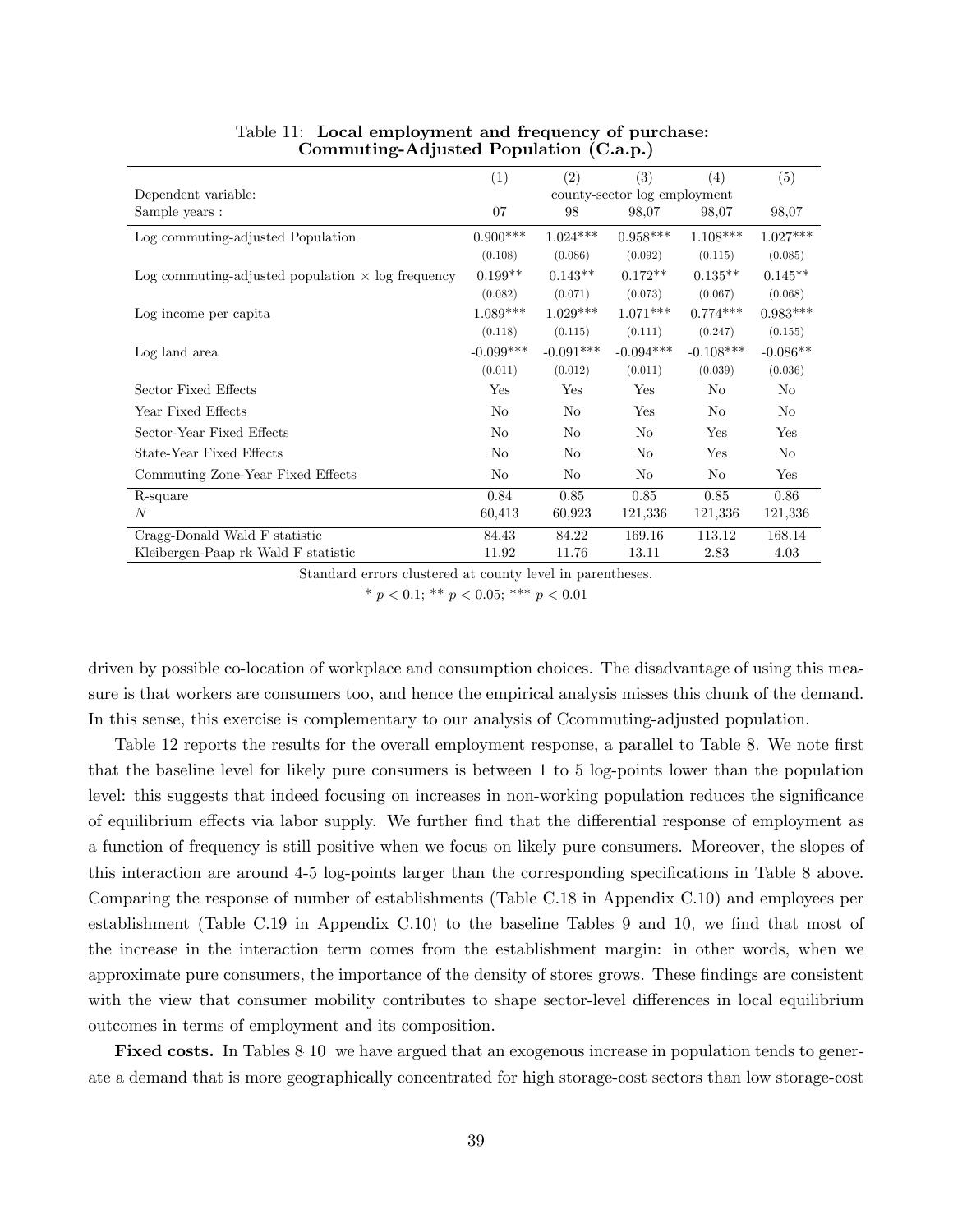|                                                  | (1)            | (2)            | (3)                          | (4)        | (5)            |
|--------------------------------------------------|----------------|----------------|------------------------------|------------|----------------|
| Dependent variable:                              |                |                | county-sector log employment |            |                |
| Sample years :                                   | 07             | 98             | 98,07                        | 98,07      | 98,07          |
| Log likely pure consumers                        | $0.720***$     | $0.884***$     | $0.799***$                   | $0.796***$ | $1.173***$     |
|                                                  | (0.112)        | (0.085)        | (0.095)                      | (0.138)    | (0.095)        |
| Log likely pure consumers $\times$ log frequency | $0.205***$     | $0.161***$     | $0.184***$                   | $0.159***$ | $0.143***$     |
|                                                  | (0.061)        | (0.054)        | (0.055)                      | (0.052)    | (0.048)        |
| Log income per capita                            | $1.965***$     | $1.966***$     | $1.978***$                   | $2.140***$ | $1.562***$     |
|                                                  | (0.133)        | (0.129)        | (0.127)                      | (0.274)    | (0.198)        |
| Log land area                                    | $0.069***$     | $0.092***$     | $0.081***$                   | $0.179***$ | 0.000          |
|                                                  | (0.013)        | (0.012)        | (0.012)                      | (0.037)    | (0.050)        |
| Sector Fixed Effects                             | Yes            | Yes            | <b>Yes</b>                   | No         | N <sub>o</sub> |
| Year Fixed Effects                               | No             | No             | Yes                          | No         | N <sub>0</sub> |
| Sector-Year Fixed Effects                        | N <sub>o</sub> | No             | N <sub>o</sub>               | Yes        | Yes            |
| State-Year Fixed Effects                         | No             | No             | No                           | Yes        | N <sub>o</sub> |
| Commuting Zone-Year Fixed Effects                | No.            | N <sub>0</sub> | N <sub>o</sub>               | No         | Yes            |
| R-square                                         | 0.80           | 0.83           | 0.82                         | 0.82       | 0.85           |
| N                                                | 60,350         | 60,828         | 121,178                      | 121,178    | 121,178        |
| Cragg-Donald Wald F statistic                    | 184.99         | 186.57         | 375.1                        | 242.64     | 367.93         |
| Kleibergen-Paap rk Wald F statistic              | 20.83          | 17.99          | 20.78                        | 6.12       | 16.01          |

#### <span id="page-40-0"></span>Table 12: Local employment and frequency of purchase: Likely pure consumers (L.p.c.)

Standard errors clustered at county level in parentheses.

\*  $p < 0.1$ ; \*\*  $p < 0.05$ ; \*\*\*  $p < 0.01$ 

ones. Heterogeneous fixed costs across industries, however, may also affect the density of establishments and hence confound our estimates.

A number of considerations support the view that these issues are not a primary concern. First, as we have noted in footnote [25,](#page-19-0) the correlation between log average frequency of transactions and log fixed costs across sectors is only 0.12, and statistically indistinguishable from zero: hence, it is not empirically true that low fixed cost sectors are those where transactions are more frequent. Second, our analysis uses sector fixed effects which absorb any factor varying at the industry level, including the true measure of fixed costs. Finally, we can explore the sensitivity of our analysis to the interaction of fixed costs with population. Similar to storage costs, direct observations of Öxed costs are hard to obtain. However, a reasonable proxy is the economy-wide ratio of total employment to total establishments in a sector-year, i.e., the average establishment size. If Öxed costs are high, increasing returns to scale are more important, and we should expect a higher employees-to-establishment ratio. This new interaction variable is again instrumented with the interaction between fixed costs and county geological composition.

If fixed costs are driving the results via their effect on local density, we should expect the interaction of population with log frequency to lose significance. Table [C.20](#page-78-0) in Appendix [C.11](#page-75-1) replicates the most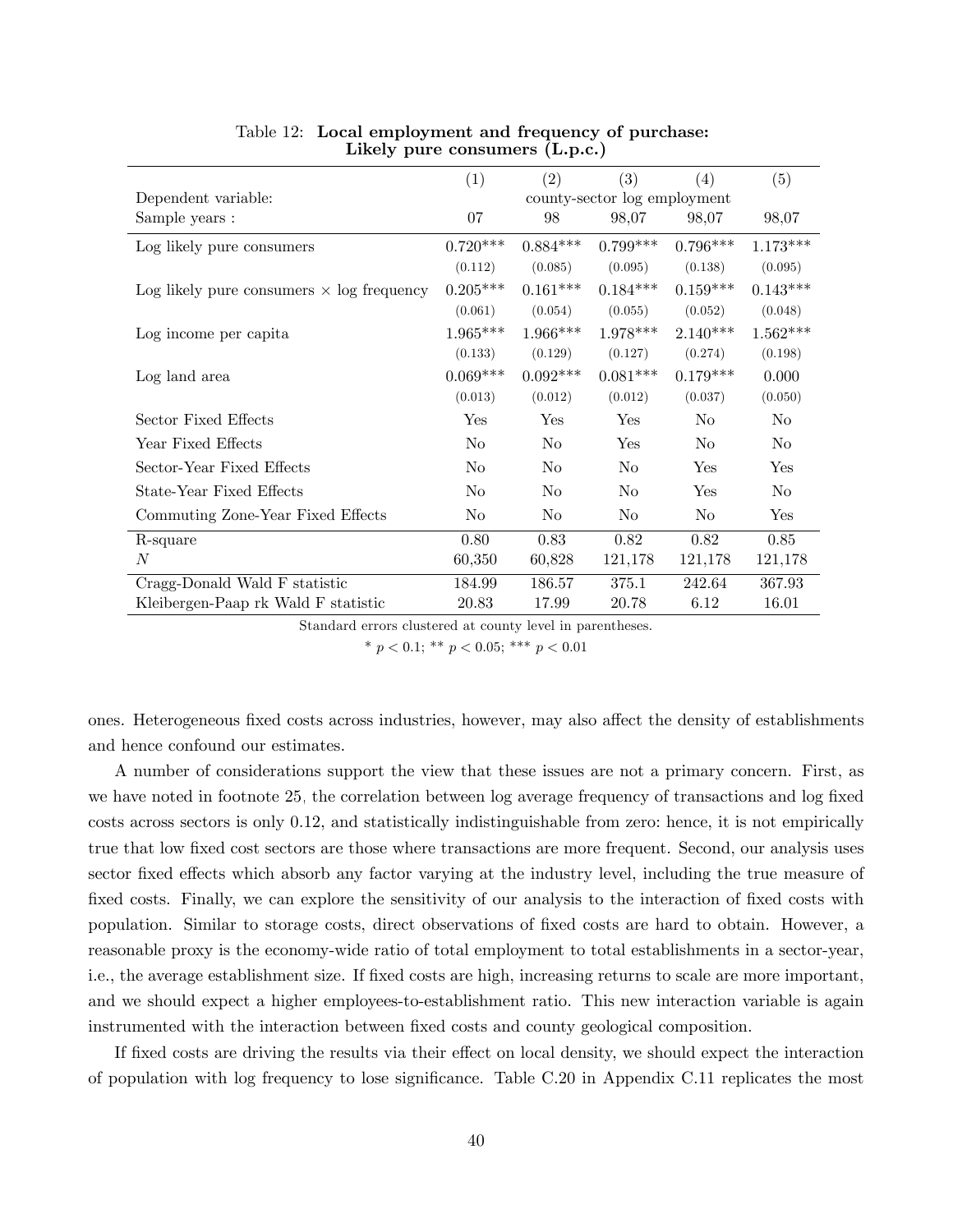conservative specifications in columns  $(5)$  and  $(6)$  for Tables [8-](#page-34-0)[10.](#page-36-0) The coefficient on the interaction between frequency and population stays positive and of very similar magnitude. Overall, we read these results as further evidence consistent with a role of consumers' mobility on local economic outcomes.

Dependence on particular sectors or geographical areas. In Appendix [C.12,](#page-76-1) we examine the extent to which our results depend on the inclusion of particular sectors or areas. In a first exercise, we re-estimate the strictest specification of Column (6) for Tables [8-](#page-34-0)[10,](#page-36-0) by excluding one sector at a time. Table [C.21](#page-78-1) shows that in no case do our estimates of the interaction between log population and log frequency loses significance. In a second exercise, we examine whether our results depend on particular geographical areas. We select 5% of commuting zones at random, and again re-estimate Column (6) from Tables [8-](#page-34-0)[10.](#page-36-0) We repeat this process 500 times. Figure [C.4](#page-77-1) shows that in no case do the estimates of the interaction coefficient falls below the  $10\%$  significance level.

Weak instruments. Our tables report Cragg-Donald and Kleibergen-Paap statistics for detecting weak instruments. An alternative way of assessing the threat of weak instruments is to compare 2SLS estimates to Limited Information Maximum Likelihood (LIML) ones. LIML has better small sample properties in presence of weak instruments, and large differences between 2SLS and LIML estimates may point to instrument weakness. We replicate in Appendix [C.13](#page-79-0) the main tables of section [6.2](#page-32-0) and show that coefficients and standard errors are indeed very similar.

A further way to assess the robustness of our results is to use still plausible but different sets of instruments: in the same Appendix [C.13](#page-79-0) we also replicate the main tables of the section using all six aquifer types reported in the U.S. Geological Service data, rather than only consolidated and semiconsolidated aquifers. Our coefficients become somewhat smaller, reflecting the smaller power of the instruments; however, all patterns of significance are robust.

Selection into method of payment. It has been documented (see for example Wang and Wolman, 2016) that transactions of smaller dollar size tend to be executed with cash, rather than with other means. Unfortunately, our data does not allow us to control for this choice. In unreported results, we find that the average transaction value increases slightly with distance, controlling for consumer characteristics; hence, short trips are less likely to be reported in our data. On the one hand, this selection will make gravity appear less important than it actually is, since we are removing expenditure that occurs close-by; this effect will, in fact, be stronger in sectors where the average distance traveled is shorter, i.e., in sectors with a high frequency of transactions. Via this first channel, the relation between gravity and frequency documented in Figure [3](#page-17-0) should be steeper than we measure. On the other hand, this selection will also remove more of the short trips (which are of higher frequency) than the longer trips (which are of low frequency). Via this second channel, the relation should be flatter than we measure. The fact that these two forces tend to compensate each other makes it hard to offer clear predictions on the net effect of these unobservable choices, and hence our results should be interpreted with this limitation in mind.

Trip chaining. It is natural to think that one way in which consumers optimize their shopping behavior is to make a number of possibly unrelated purchases on a single trip to a commercial area. For example, Shoag and Veuger (2017) document positive externalities of "big-box" stores on neighboring businesses via the increased local foot traffic. Our data is unfortunately too coarse to speak to that aspect: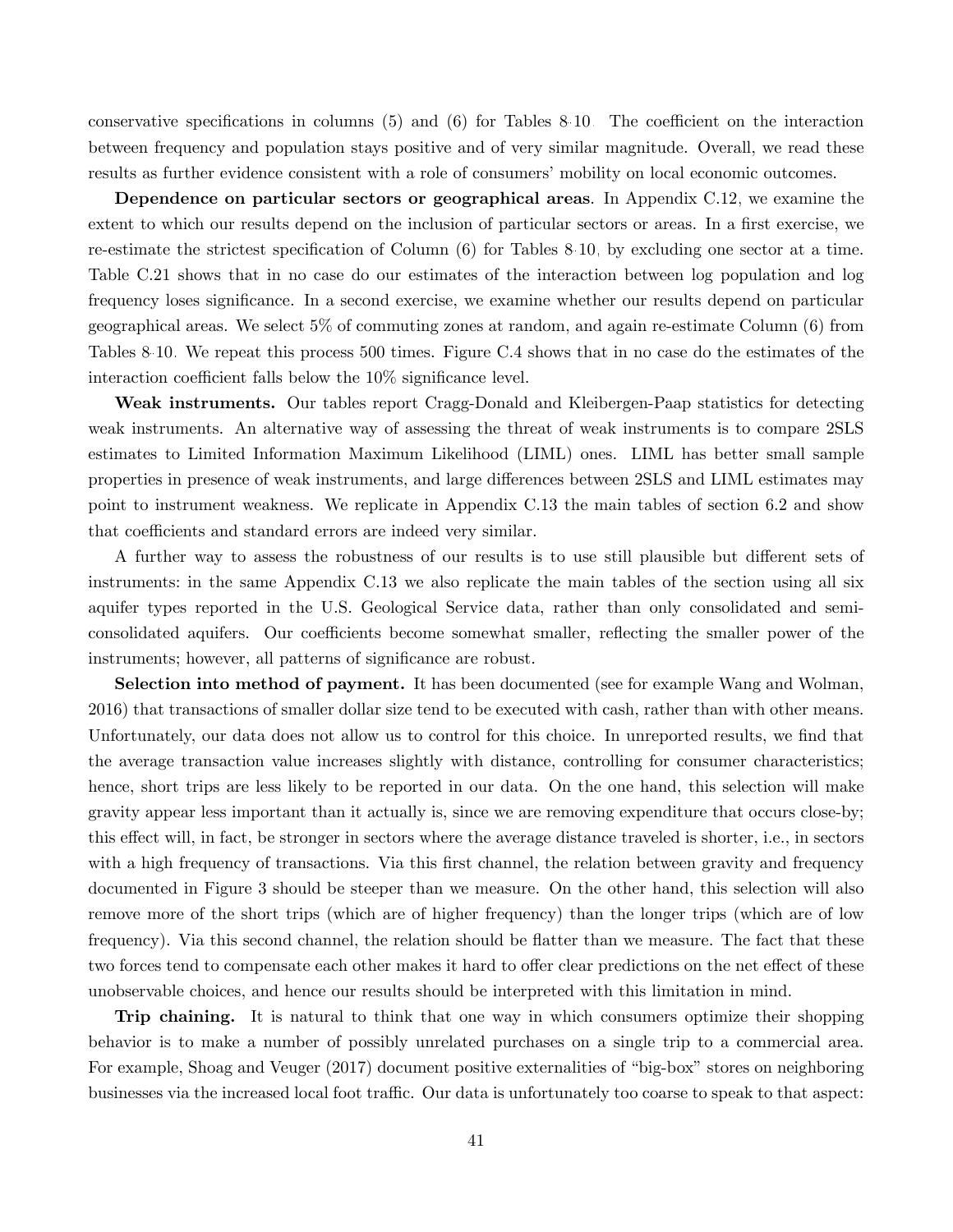out of all account-transaction dates in our data, only 25% have more than one transaction per day, and less than 1% have at least 5 transactions; of the cases in which there is more than one transaction, 80% are multiple transactions occurring in the same broad sector. How would our results be impacted if this was the predominant behavior of consumers? Suppose that consumers always travel to one mall and buy food every trip, but apparel every four trips. In that case, we would expect to see no relation between gravity and the frequency of transactions, since the frequency of purchase differs, while the distance stays constant. More importantly, the frequency of transactions in the credit card data would less likely predict heterogeneity in the impact of population on density. The fact that we see at least some impact is indicative that trip chaining is not the only relevant feature of the data.<sup>51</sup> As above, however, we emphasize that our conclusions should be considered accounting for this limitation.

### 8 Conclusion

Using detailed geographical information from more than 1.7 million credit card transactions by individual consumers, we document several stylized facts regarding the geography of consumption. We find considerable heterogeneity across industries in the overall impact of distance and in the importance of extensive margins. We identify a new sector characteristic that contributes to determine consumer spatial behavior – the storability/durability of the product or service. Differences in gravity across industries are correlated with the frequency of transactions, a proxy for storability/durability. This relationship suggests that consumers actively choose the spatial margin of their purchases considering the storability/durability of a sector's output, and an analysis of individual-level behavior further supports this view: sectors which are more frequently purchased tend to be transacted more locally by richer individuals, and their spatial distribution of transactions tends to be less sensitive to rain episodes.

Finally, we present evidence consistent with consumer mobility having implications for local equilibrium economic outcomes like employment, store density and store size. In response to larger population, sectors with high storage costs have a larger increase in local employment, which comes from increases in the number of establishments operating locally, rather than from increases in the size of the establishment. These findings are compatible with a simple theoretical framework where merchants are aware of consumers' desire to economize on travel time, and hence substitute land with labor at a faster rate for high storage-cost sectors in response to higher demand. They appear robust to measures that capture variation in likely consumers only and variation in consumption patterns partially driven by commuting flows.

Our results are subject to a number of caveats that arise from the limited nature of our data and from the attempt to bring under a unified logic consumption markets that are potentially quite different. On the other hand, our findings describe broad patterns of consumer behavior for a large portion of economic

 $51A$  natural way fo trip chaining to occur is via "shopping centers". A shopping center is "a group of architecturally unified commercial establishments built on a site that is planned, developed, owned, and managed as an operating unit related in its location, size, and type of shops to the trade area that the unit serves.î Shopping centers accounted for around 28% of total consumer expenditure in 2005, the latest year available (see Table 1061, Section 22, Statistical Abstract of the United States, 2012; and Consumer Expenditures in 2005, U.S. Dept. of Labor, Bureau of Labor Statistics, report 998).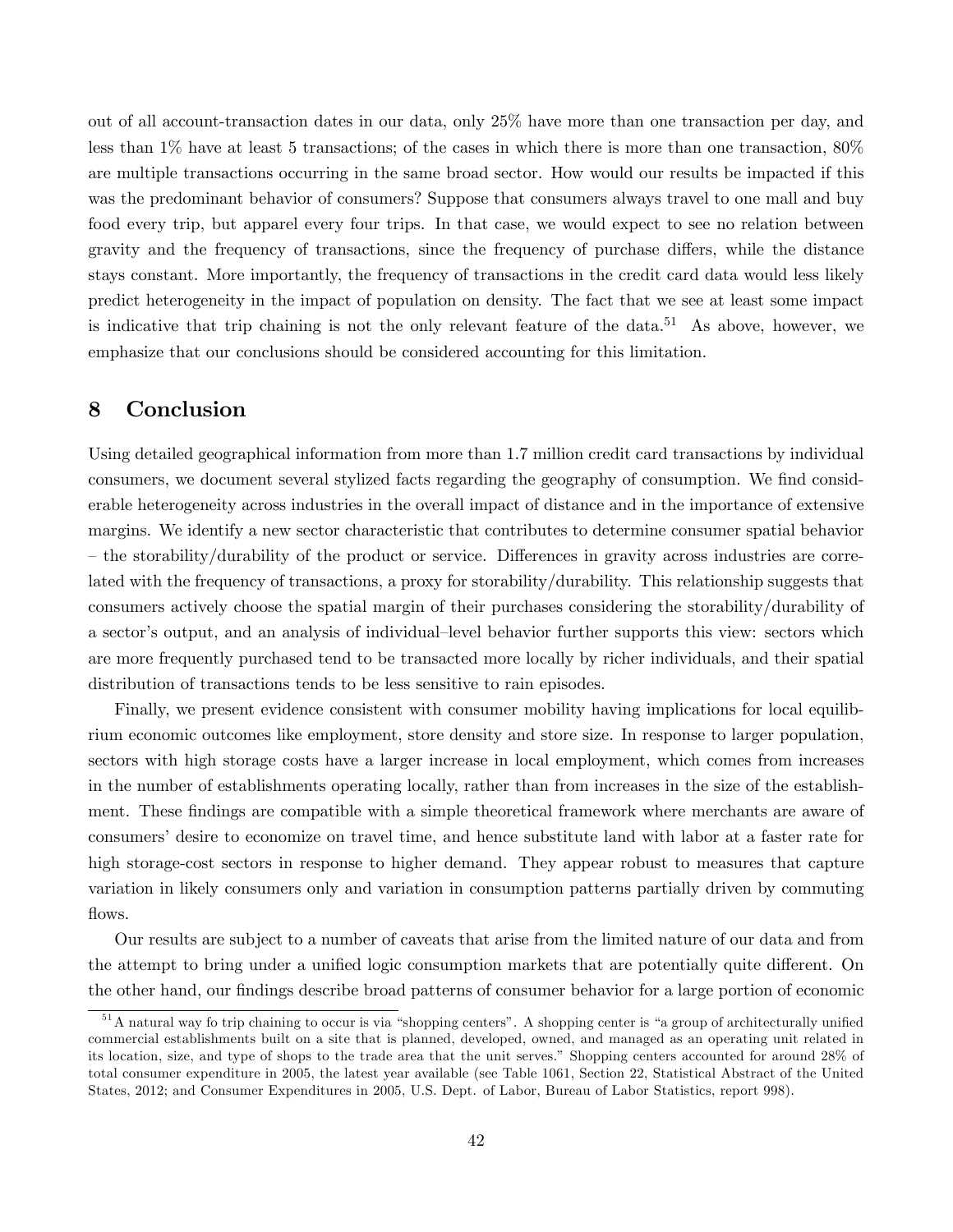activity in modern economies. Taken together, they suggest the importance of storability/durability to consumer behavior and that consumer mobility may play an important role in the formation of local equilibrium outcomes. Hence, it may be fruitful to incorporate these margins in future analyses of the consequence of local shocks and place-based policies. Our results also provide important insights for the evaluation of competitive consequences of horizontal mergers, and for firm entry following liberalization of international trade and investment in services: firms' choices appear to respond to different degrees of localization for their product's demand.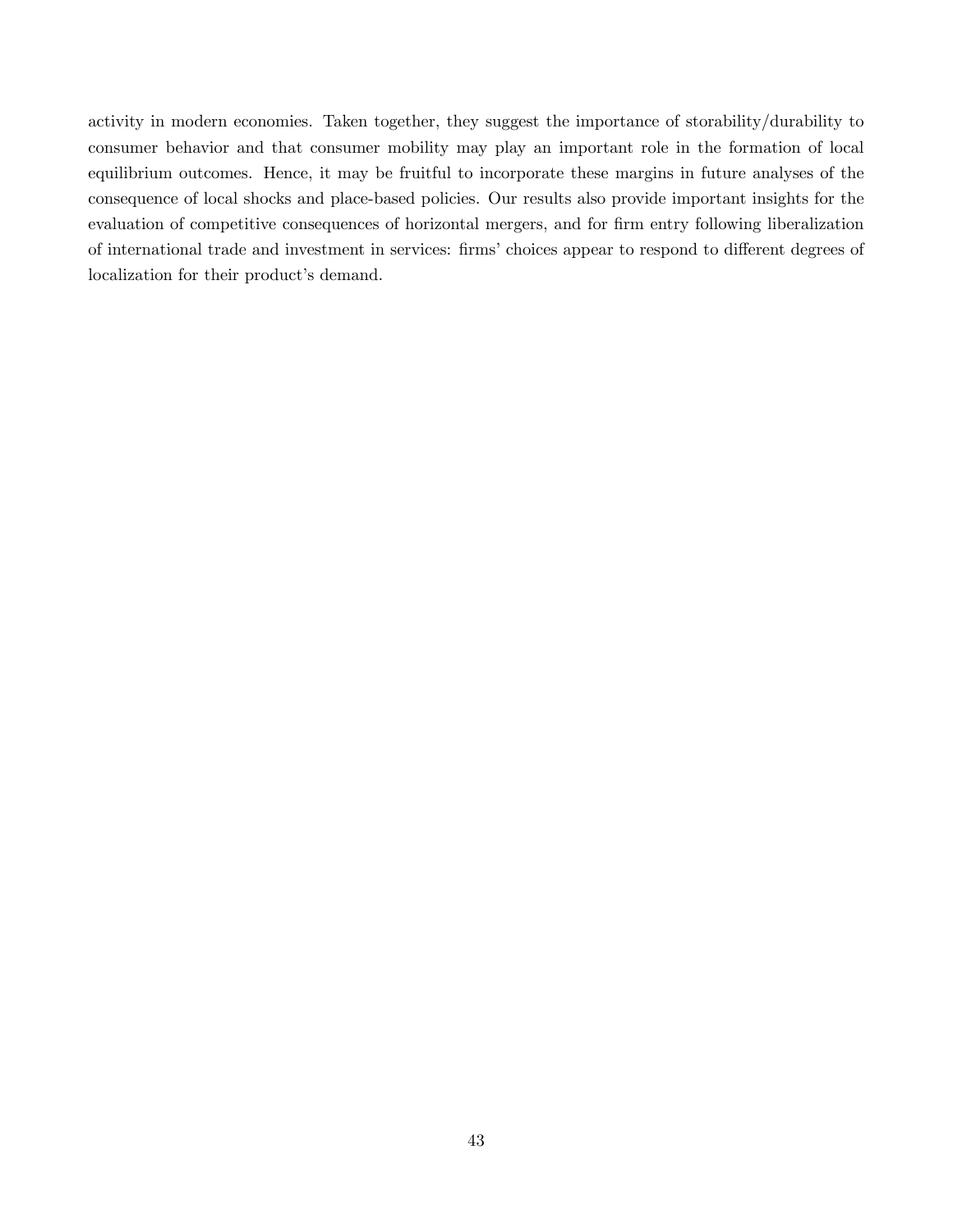## References

- [1] Alchian, A., and W. Allen (1964). "University Economics". Belmont, Calif.: Wadsworth.
- [2] Agarwal, S., N. Marwell, and L. McGranahan (2017). "Consumption Responses to Temporary Tax Incentives: Evidence from State Sales Tax Holidaysî, American Economic Journal: Economic Policy, 9:4, pp. 1-27.
- [3] Alessandria, G., J. Kaboski and V. Midrigan (2010). "Inventories, Lumpy Trade, and Large Devaluations," American Economic Review, Vol. 100:5, pp. 2304-2339.
- [4] Anderson, J. (1979). "A Theoretical Foundation for the Gravity Equation", American Economic Review, Vol. 69:1, 106:116.
- [5] Anderson, J. and E. Van Wincoop (2003). "Gravity with Gravitas: a Solution to the Border Puzzle", American Economic Review, Vol. 93:1, pp. 170-192.
- [6] Baker, S., S. Johnson and L. Kueng (2018). "Shopping for Lower Sales Tax Rates," NBER Working Paper 23665.
- [7] Baumol, W. (1952). "The Transactions Demand for Cash: An Inventory Theoretic Approach," Quarterly Journal of Economics, Vol. 66:4, pp. 545-556.
- [8] Brainard, S. L. (1997). "An Empirical Assessment of the Proximity-Concentration Trade-off between Multinational Sales and Trade," American Economic Review, Vol. 87:4, pp. 520-544.
- [9] Burchfield, M., H. G. Overman, and M. A. Turner (2006). "Causes of Sprawl: A Portrait from Space," Quarterly Journal of Economics, Vol. 121:2, pp. 587-633.
- [10] Cameron, A. C. and K. P. Trivedi (2005). "Microeconometrics: Methods and Applications", Cambridge University Press.
- [11] Chandra, A., K. Head and M. Tappata (2014). "The Economics of Cross-Border Travel", The Review of Economics and Statistics Vol. 96:4, pp. 648-661.
- [12] Chaney, T. (2018). "The Gravity Equation in International Trade: An Explanation", Vol. 126:1, pp. 150-177.
- [13] Christaller, Walter (1933): Die zentralen Orte in Süddeutschland. Gustav Fischer, Jena.
- [14] Coleman, A.M.G. 2009. "Storage, slow transport and the law of one price: theory with evidence from nineteenth century U.S. corn markets," Review of Economics and Statistics  $91(2)$  332-350.
- [15] Combes, P.F., G. Duranton, L. Gobillon, D. Puga and S. Roux (2012). "The Productivity Advantages of Large Cities: Distinguishing Agglomeration From Firm Selection," Econometrica, Vol. 80, No. 6, pp. 2543–2594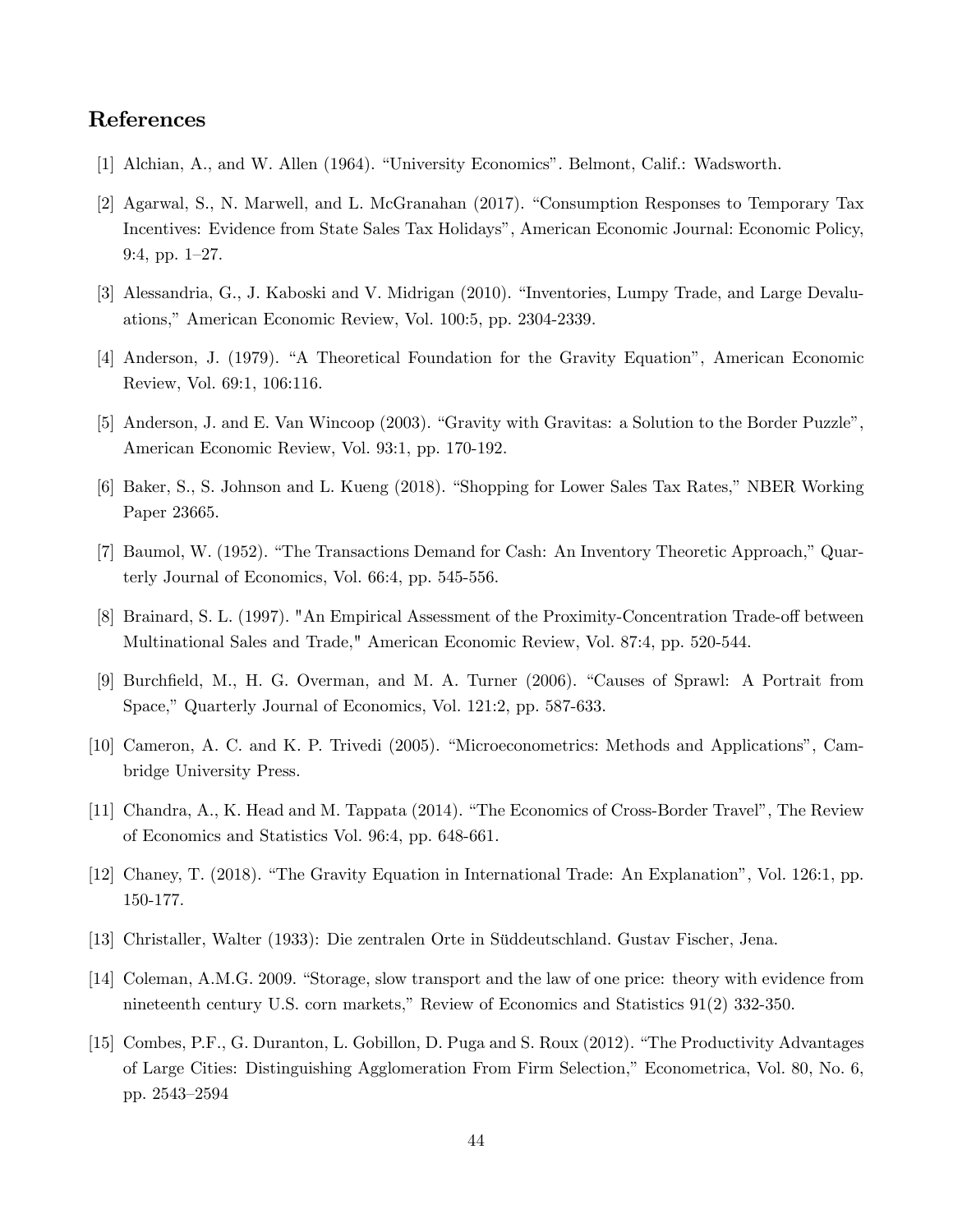- [16] Costinot, A. and J. Vogel (2010). "Matching and Inequality in the World Economy", Journal of Political Economy, Vol. 118:4, pp. 747-786.
- [17] Couture, V. (2016). "Valuing the Consumption Benefits of Urban Density", Working Paper.
- [18] Disdier, A. and K. Head (2008). "The Puzzling Persistence of the Distance Effect on Bilateral Trade", Review of Economics and Statistics, Vol. 90:1, pp. 37-48.
- [19] Davis, D., J. Dingel, J. Monras, and E. Morales (2018). "How Segregated is Urban Consumption?", Accepted, Journal of Political Economy.
- [20] Davis, P. (2006). "Spatial Competition in Retail Markets: Movie Theaters", RAND Journal of Economics, Vol. 37:4, pp. 964-982.
- [21] Dornbush, R., S. Fischer and P. Samuelson (1977). "Comparative Advantage, Trade, and Payments in a Ricardian Model with a Continuum of Goodsî, American Economic Review, Vol. 67:5, pp. 823-839.
- [22] Duranton, G. M. A. Turner (2017). "Urban form and driving: Evidence from US cities," forthcoming, Journal of Urban Economics.
- [23] Eaton, J., and S. Kortum (2003). "Technology, Geography, and Trade", Econometrica, Vol. 70:5, pp. 1741-1779.
- [24] Einav, L., P. Klenow, B. Klopack, J. Levin, L. Levin, and W. Best (2017). "Assessing The Gains from E-Commerce", Working Paper.
- [25] Ellison, G. and S. F. Ellison (2009). "Tax Sensitivity and Home State Preferences in Internet Purchasingî, American Economic Journal: Economic Policy, Vol. 1:2, p. 53-71.
- [26] Fafchamps, M. and F. Shilpi, (2003). "The Spatial Division of Labor in Nepal", Journal of Development Studies, Vol. 39:6, pp 23-66.
- [27] Fajgelbaum, P., G. M. Grossman, and E. Helpman (2011). "Income Distribution, Product Quality, and International Trade", Vol. 119:4, pp. 721-765.
- [28] Fieler, A. C. (2011). "Nonhomotheticity and Bilateral Trade: Evidence and a Quantitative Explanationî, Econometrica, Vol. 79:4, pp. 1069-1101.
- [29] Gervais, A. and J.B. Jensen (2018). "The Tradability of Services: Geographic Concentration and Trade Costs," Journal of International Economics, forthcoming.
- [30] Glaeser, E., J. Kolko, and A. Saiz (2001). "Consumer City", Journal of Economic Geography, Vol. 1:1, pp. 27-50.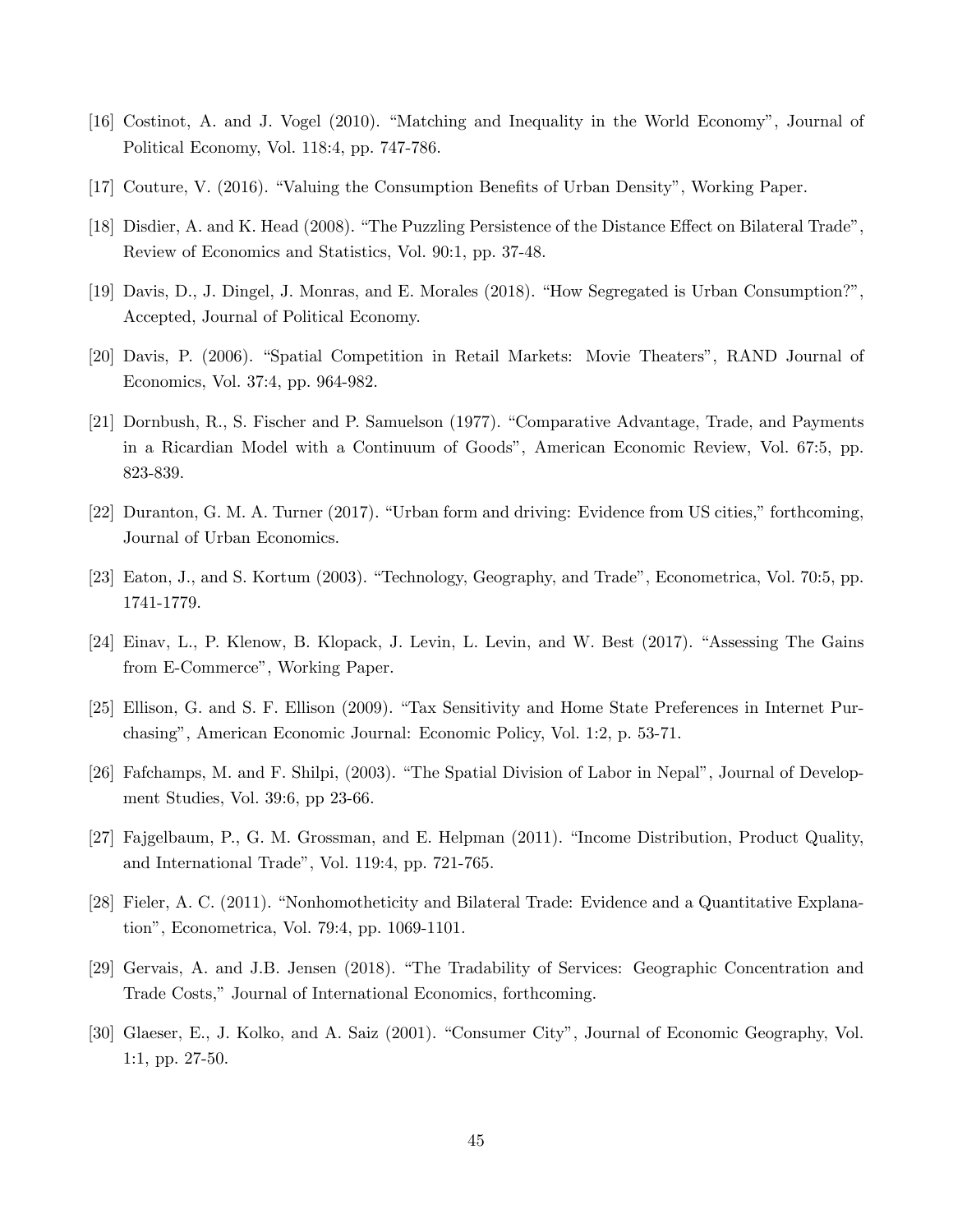- [31] Handbury, J., I. Rahkovsky, and M. Schnell (2018). "Is the Focus on Food Deserts Fruitless? Retail Access and Food Purchases Across the Socioeconomic Spectrum<sup>n</sup>, Working paper.
- [32] Hendel, I. and A. Nevo, (2006a). "Sales and consumer inventory," RAND Journal of Economics, Vol. 37, No. 3, pp. 543-561.
- [33] Hendel, I. and A. Nevo (2006b). "Measuring the Implications of Sales and Consumer Inventory Behavior," Econometrica, Vol. 74, No. 6, pp.  $1637-1673$ .
- [34] Hillberry, R. and D. Hummels (2007). "Trade Responses to Geographic Frictions: a Decomposition Using Micro-Dataî, European Economic Review Vol. 52:3, pp. 527:550.
- [35] Horstmann, I. and J. R. Markusen (1992). "Endogenous Market Structures in International Trade", Journal of International Economics Vol. 32:1-2, pp. 109-129.
- [36] Hummels, D. and P. Klenow (2005). "The Variety and Quality of a Nation's Exports", American Economic Review, Vol. 95:3, pp. 704-723.
- [37] Hummels, D. and A. Skiba (2004). "Shipping the Good Apples Out? An Empirical Confirmation of the Alchian-Allen Conjecture", Journal of Political Economy, Vol. 112:6, pp. 1384-1402.
- [38] Hortaçsu, A., F. A. Martínez-Jerez, and J. Douglas (2009). "The Geography of Trade in Online Transactions: Evidence from eBay and MercadoLibreî, American Economic Journal: Microeconomics, Vol. 1:1, p. 53-74.
- [39] Hortaçsu, A. and C. Syverson (2015). "The Ongoing Evolution of US Retail: A Format Tug-of-War", Journal of Economic Perspectives, Vol. 29:4, pp. 89-112.
- [40] Houde, J.F. (2012). "Spatial Differentiation and Vertical Mergers in Retail Markets for Gasoline", American Economic Review, Vol. 102:5, pp. 2147-2182.
- [41] Jarmin, R., S. Klimek, and J. Miranda (2005). "The Role of Retail Chains: National, Regional and Industry Results", in "Producer Dynamics: New Evidence from Micro Data", University of Chicago Press, p. 237-262.
- [42] Karádi, P. and M. Koren (2017). "Cattle, Steaks and Restaurants: Development Accounting when Space Matters," Working paper.
- [43] Kline, P. and E. Moretti (2014). "People, Places, and Public Policy: Some Simple Welfare Economics of Local Economic Development Programs," Annual Review of Economics, Vol. 6, pp. 629-662.
- [44] Menne, M.J., I. Durre, R.S. Vose, B.E. Gleason, and T.G. Houston (2012). "An Overview of the Global Historical Climatology Network-Daily Database", Journal of Atmospheric and Oceanic Technology, Vol. 29, pp. 897-910.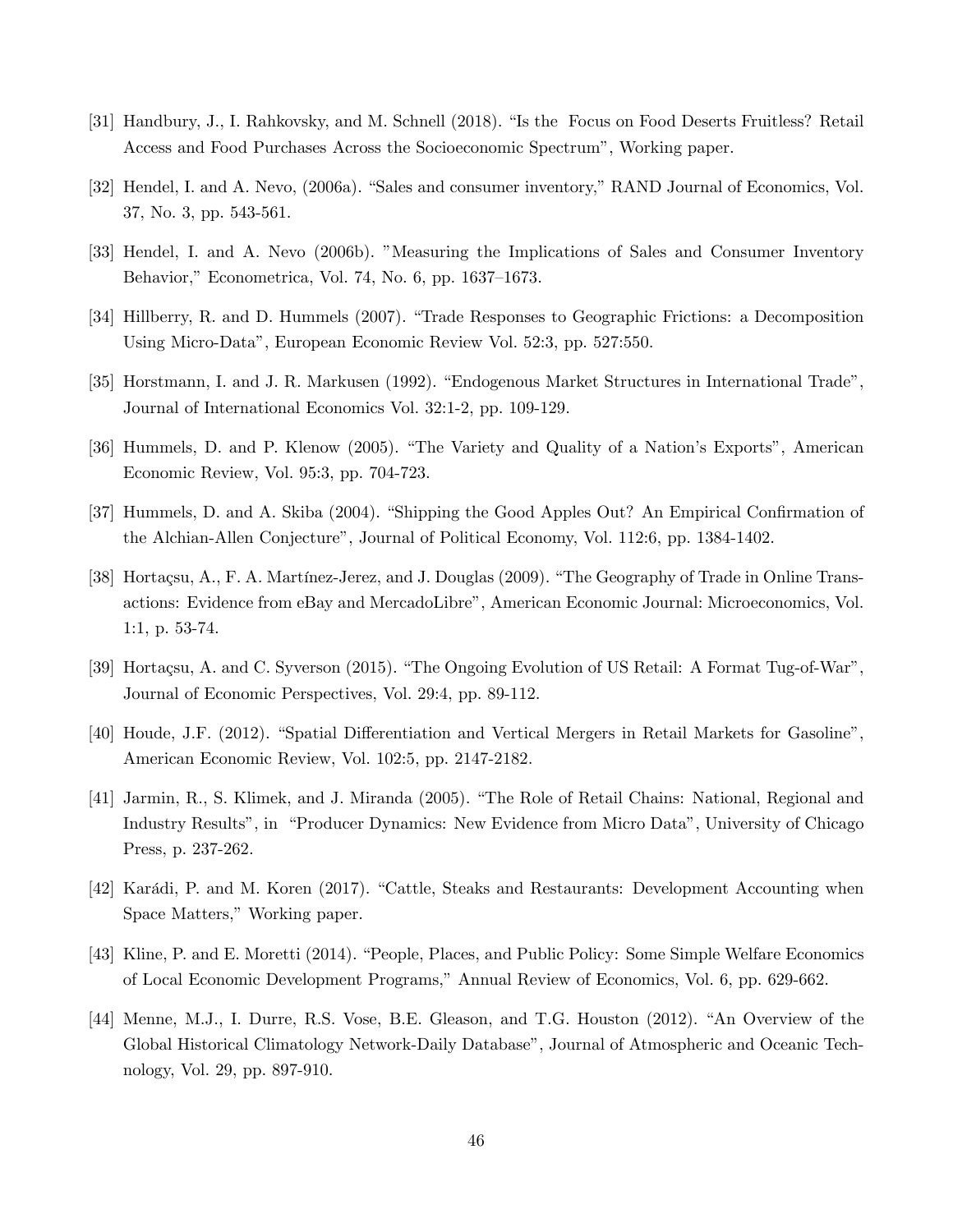- [45] Mian, A. and A. Sufi (2014). "What Explains the 2007-2009 Drop in Employment?", Econometrica, Vol. 82:6, pp.  $2197-2223$ .
- [46] Monte, F. (2011). "Skill Bias, Trade, and Wage Dispersion", Journal of International Economics, Vol. 83:2, pp. 202-218.
- [47] Monte, F., S. Redding and E. Rossi-Hansberg (2018). "Commuting, Migration, and Local Employment Elasticitiesî, American Economic Review, Vol 108:12, pp. 3855-90.
- [48] Murray, K., F. Di Muro, A. Finn and P. Popkowski Leszczyc, (2010). "The Effect of Weather on Consumer Spending,î Journal of Retailing and Consumer Services, Vol. 17, pp. 512-520.
- [49] Nakamura, E. (2008). "Pass-Through in Retail and Wholesale", American Economic Review: Papers and Proceedings, Vol. 98:2, 430-437.
- [50] Oi, W. (1992). "Productivity in the Distributive Trades: the Shopper and the Economies of Massed Reserves", in "Output Measurement in the Services Sectors", University of Chicago Press, p. 161-193.
- [51] Raval, D. and T. Rosenbaum (2018). "Why is Distance Important for Hospital Choice? Separating Home Bias from Transport Costs", Working Paper.
- [52] Reilly, W. (1931). "The Law of Retail Gravitation", New York: Knickerbocker Press.
- [53] Sattinger, M. (1993). "Assignment Models of the Distribution of Earnings," Journal of Economic Literature Vol. 31:2, pp. 831-880.
- [54] Schiff, N. (2015). "Cities and Product Variety: Evidence from Restaurants", Journal of Economic Geography, Vol 15, pp. 1085-1123.
- [55] Shoag, D. and S. Veuger (2017). "Shops and the City: Evidence on Local Externalities and Local Government Policy from Big-Box Bankruptcies," The Review of Economics and Statistics. Forthcoming.
- [56] Von Thunen, J. H. (1966). "Isolated State: an English Edition of Der Isolierte Staat" Oxford: Pergamon Press.
- [57] Wang, Z. and A. Wolman (2016). "Payment Choice and Currency Use: Insights from Two Billion Retail Transactions," Journal of Monetary Economics, Vol. 84, pp. 94-115.
- [58] Williams, J.C., and B. D. Wright, 1991, Storage and Commodity Markets, Cambridge University Press, Cambridge, U.K.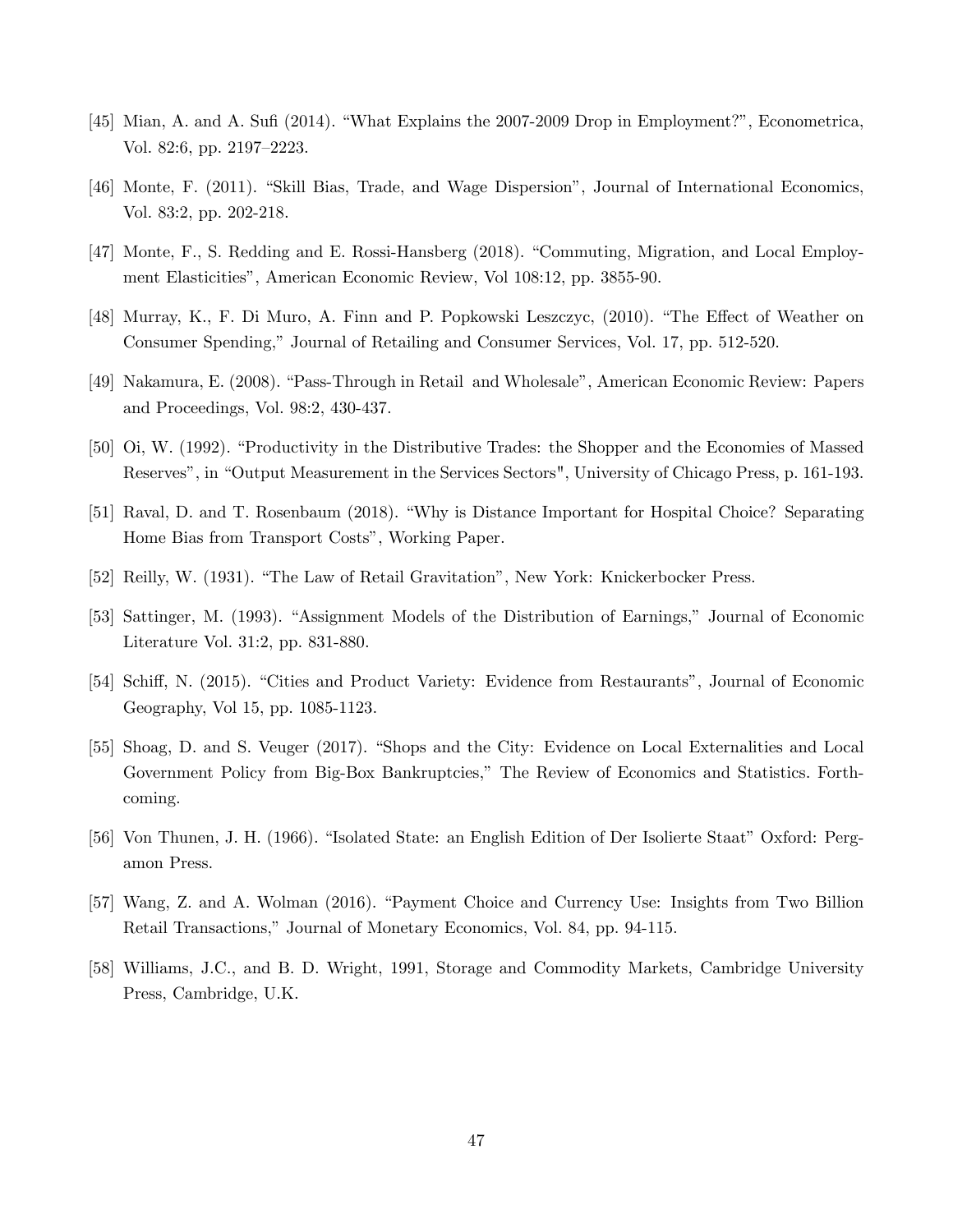# Web Appendix for "The Geography of Consumption" (Not for Publication)

Sumit Agarwal National University of Singapore

> J. Bradford Jensen Georgetown University

> Ferdinando Monte Georgetown University

## A Data Processing

#### A.1 Merchant codes

The transaction data classifies merchants using the MCC classification. Classifications of merchants come at a "broad" and "narrow" level. We exclude narrow merchant categories that either refer to a transaction which can be executed without involving physical movement of a provider or a customer, or those that are of commercial, rather than private, nature. These categories broadly include items like airlines, cruise lines, direct marketers, online marketers, insurance, Önancial institutions, business services, political organizations, and other codes reserved for cash advances and balance transfers. The result is a classification of 27 broad categories.

### A.2 Transaction data

The raw transaction data comes from U.S. credit card statements issued between March and October, 2003. Some earlier transactions still appear in the Öle as the date in which they are recorded, which may not necessarily be the date of the transaction. There are originally 3,530,027 records in the data for 134,008 unique accounts. Each record comes from a line in an individual credit card statement. A record contains the account number, transaction date and post date, amount and type of the transaction, the original merchant category code (MCC), and string information on the merchant name and location. After merging this data with the merchant codes above, 1,247,438 transactions are dropped. Of these dropped observations, around 1.1 million records are related to 1) cash advances, interest, late fees, account adjustments, balance transfers, card payments and similar activities not generated by actual purchases; 2) direct marketers and telemarketers, 3) unknown merchants. We also exclude transactions relating to educational services (where the account-holder likely pays for somebody else), and transportation services and vehicle rentals, where location of transaction and location of service use are different. We further keep only records that are actual purchases ("transaction type" code equal to 253) originating on or after February 1, 2003. This leaves us with 2,156,978 transactions from 80,087 accounts.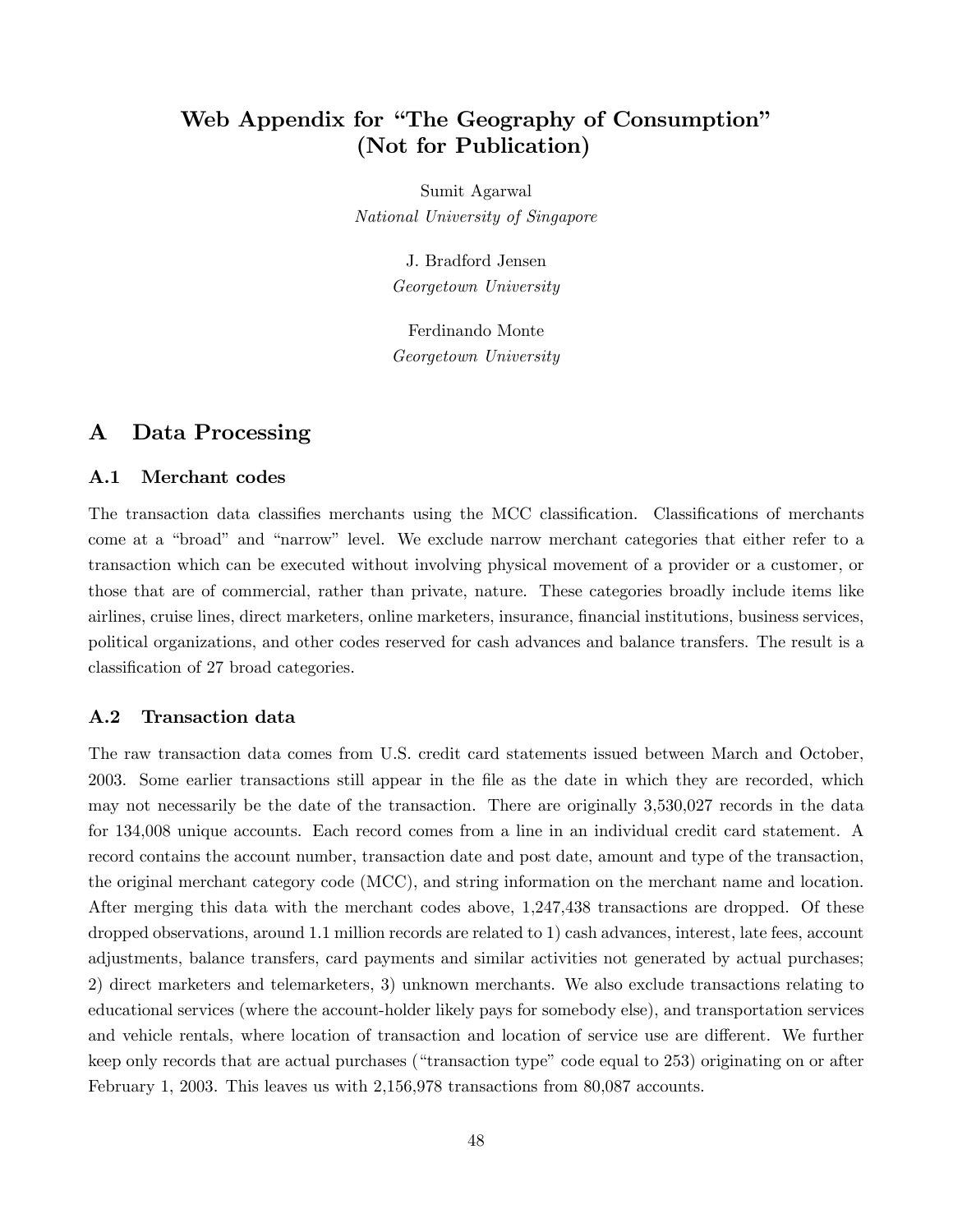#### A.3 Account data

The account data for the months of March to October 2003 originally comprises 2,272,825 records for 249,032 accounts. Among other things, each line contains the record date (year and month) for the entry, the account number, a person ID, the date of birth and gender of the account holder, an external status code, a reported income, a 5 digit ZIP code and the state of residence. Different lines for the same account may be present in the account data because of various events that affect the account (the end of the billing cycle or updates to the month end balance, for example). 28,928 observations appear to be of inactive cards (no information for state, ZIP code, and date of birth), so we drop them. Towards matching the account information with the transaction data, we start by keeping unique combinations of account number, date of birth, state, ZIP code and record date. We find 4 accounts for which the date of birth of the account holder changes, and we make that information consistent by picking the oldest date of birth. After this adjustment, almost all records are unique within account number-event date. We drop three accounts, where the same set of several ZIP codes are reported for each record date, making it difficult to find a residence location. This processing leaves us with 1,746,667 account number-event date records for 239,369 unique accounts. This step tells us the residence location of an account whenever an account event occurs. Next, we reconstruct where the account holder resided for each of the transactions described above.

#### A.4 Matching transactions and account data

We match the transaction and account data to assign a location of residence to each purchase. For a given account, we match the month of the transaction in the first file to the event month in the account data, if possible. For those observations where this is not possible, we match the closest account information that precedes the transaction; when this second option is not feasible, we match it with the earliest information following the transaction. The matching process leaves us with 2,138,575 transactions matched from 78,418 unique accounts. Out of the totality of matched transactions, only 151,725 did not find the exact event month in the account information: 142,520 records among these come from transactions in February 2003, which are then matched with information in March.

#### A.5 Extracting merchant location name

The data provides us with a full merchant name string (including usually merchant name, location/phone number and state) and a merchant name string. Here we explain how we extract the potential city and state names of each transaction.

We first extract the merchant state. The state of the merchant is typically located at the end of the full merchant name. We extract the last two characters of the merchant name string if the last three start with a space. Only 1,588 transactions do not meet this requirement: in most cases, the last two letters still represent a state (or a foreign country), but we won't be able to rule out false positives. We match these states with a list of U.S. states and country abbreviations to verify that we have extracted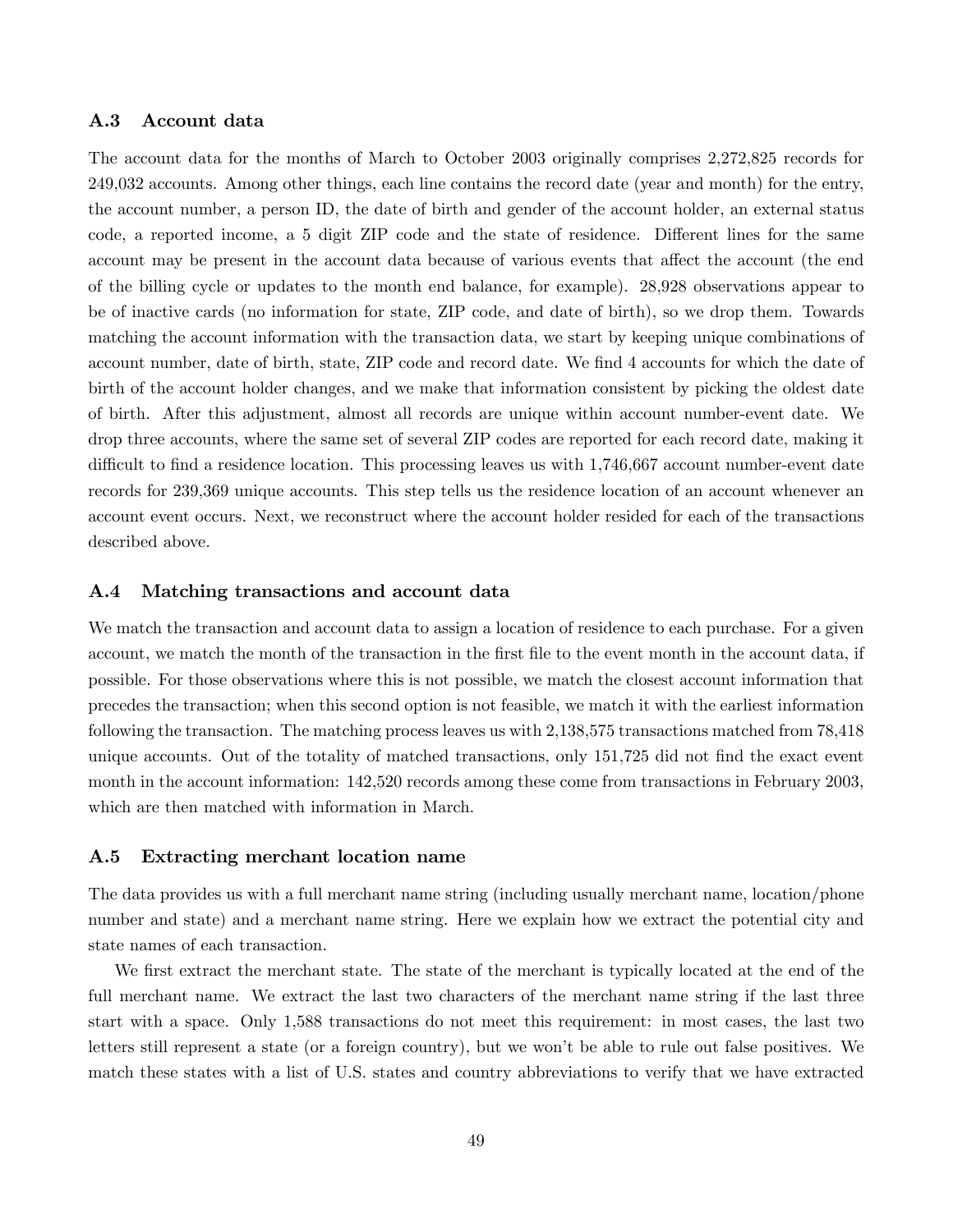U.S. states. We match only 52% of the 1,588 thousand problematic observations, and more than 98% of the other transactions. Keeping only transactions where a U.S. state could be identified leaves us with 2,106,552 observations.

To identify the set of observations we might match with a location name, we start by extracting a potential location name. To do so, we remove from the full merchant name string the merchant name that the data provides (from the left of the string) and the state we have extracted (from the right of the string). This procedure generates 7,777 observations with an empty potential location name.

We then mark transactions of common online providers<sup>52</sup> and find the words "Online", "On Line", ".com", ".net" in 100,265 observations. We mark observations where the final part of the string before the state is a phone number  $-$  these are typically online stores  $-$  and find 188,316 of them. We are left with 1,901,658 transactions that may contain city names, 90% of those for which a state name could be found, for 73,385 unique accounts. Note that the largest contributor to the drop in observations is transactions with a phone number rather than a location at the end of the merchant name. We will attempt to match this list of location names with a list of U.S. city and place names from the U.S. Census. Before turning to the different steps in that match, we will discuss briefly how we recover the list of cities.

#### A.6 List of cities and places in the United States

We construct a list of city names and states from the year 2000 U.S. Census Gazetteer List of Places and the year 2000 U.S. Census list of County Subdivisions. The List of Places contains incorporated places and unincorporated Census Designated Places (CDP); it excludes towns in the New England states, New York, and Wisconsin, and boroughs in New York (treated as Minor Civil Divisions, or MCDs). The list of County Subdivisions contains, among other things, MCDs (called for example townships, parishes, districts), and Census County Divisions. Both lists contain, among other things, population in 2000 and latitude and longitude of the location.

While FIPS codes are unique, our match to merchants will be on a location name. Hence it may happen that within the list, we have more than one record with the same name (for example, we may have "Mountain View city" and "Mountain View, CDP"). In those cases, we attribute to a name the coordinates with the highest population in 2000.<sup>53</sup>

#### A.7 Finding location names in the transactions data and computing distances

We attempt to find the name of a city in four passes. First, we match the location name and state identified above with the list of U.S. Places. We immediately find a match for 1,454,166 out of the 1,901,658 we intend to match, 76% of our observations. Out of the 447,492 transaction with no match, 122,737 have names and states that match the MCD list. We assign "match quality" equal to 10 to those transactions

<sup>&</sup>lt;sup>52</sup>We identify Paypal, QVC, AOL, Shutterfly, MUI Movies Unlimited, Amazon, Microsoft, Expedia, Untd.com, Ebay, and Netflix.

<sup>&</sup>lt;sup>53</sup>An alternative could have been to compute the average longitude and latitude of all the occurrences, weighted by population. However, we would still need a unique FIPS code identifier, since accounts will be associated to place codes, not names. This difference makes the approach infeasible.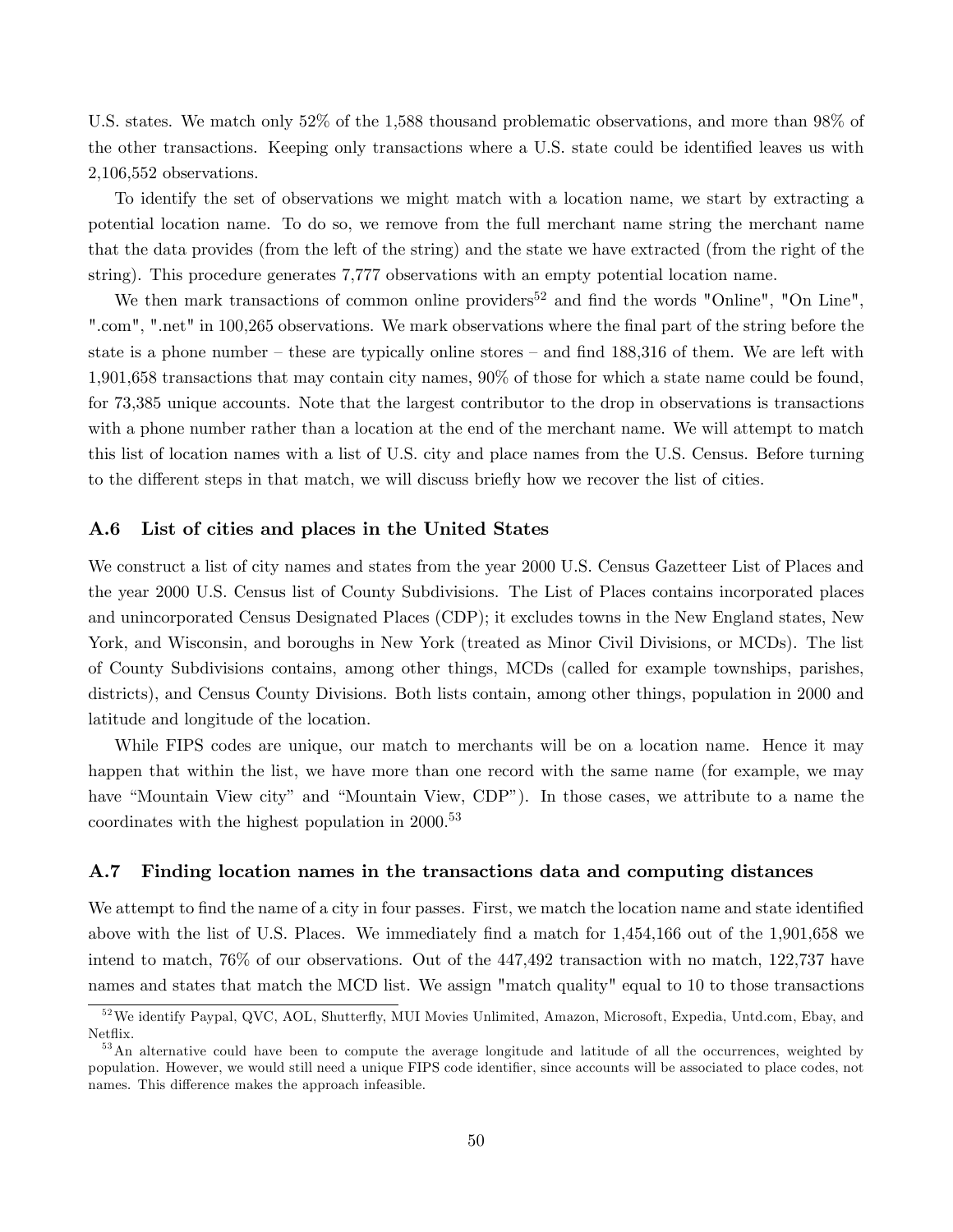matched at this first pass. We have  $324,755$  transactions with no location information (about  $17\%$  of the transactions) that we cannot match exactly.

In several instances, the name of a city in the transaction data is truncated from the original. The second pass of the match involves matching truncated versions of city names from the U.S. Census to location names in the transaction data. We assign "match quality" equal to 9 to those cases where the name of a location in the transaction data, of length  $n$ , matches the first  $n$  characters of a city name. We further assign "match quality" equal to 8 where, for a location name of length n, there is a match in the first  $n-1$  characters. Obviously, it can happen that one city in the transaction data can be matched to more than one city in the Census list. We only keep cases where the match is either unique or there are two matches. We solve the two-matches case as follows: if the match is to a Census place and to a minor civil division, we keep the coordinates of the Census place; otherwise, we take the place with the highest population and downgrade the "match quality" by 1. With the second pass, we are able to recover 114,056 observations.

In other instances, some locations may not be matched because of extra spaces or special characters  $(e.g., "St. Louis" vs. "St Louis").$  In the third pass, we "standardize" the name of the remaining unmatched locations by removing all spaces, commas, full stops, and dashes both in the transaction and in the Census files. We assign "match quality" equal to 9 to these observations. With this process, we recover additional 20,796 observations, bringing the number of matched transactions to 1,711,755.

Finally, we identify the remaining unmatched locations with at least one thousand transactions and fix those matches by hand. There are 44 of these instances. We recover 31,664 observations more (also assigned "match quality" equal to 10), bringing the total to  $1,743,419$  matched transactions, or  $91.7\%$  of the transactions we intended to match. For these matched transactions we can attribute a latitude and longitude of the merchant.

The account data provides ZIP code information for each account. We match these ZIP codes against Census Places and (if we don't find a match) MCD lists using concordances for the year 2000 provided by the census. For the few cases in which we cannot Önd a correspondence, we use analogous ZIP-places and ZIP-MCD concordances for the year 2010. In some cases, a ZIP code may span two or more geographical units: we keep in that case the unit that accounts for the highest fraction of population of the ZIP code. We then have analogous geographies for account and merchant sides, and can compute the bilateral distance between the centroid of the account and shopping locations for each transaction.

The process of matching ZIP codes to geographical areas leads to a small loss in observations. Our working sample has 1,722,873 transactions (90.6% of the transactions we intended to match) and 71,377 accounts. In our classification,  $92.2\%$  of observations have match quality equal to 10, and 7.2% have match quality 9, leaving less than 1% of observations with quality 8  $(0.61\%)$  and 7  $(0.01\%)$ .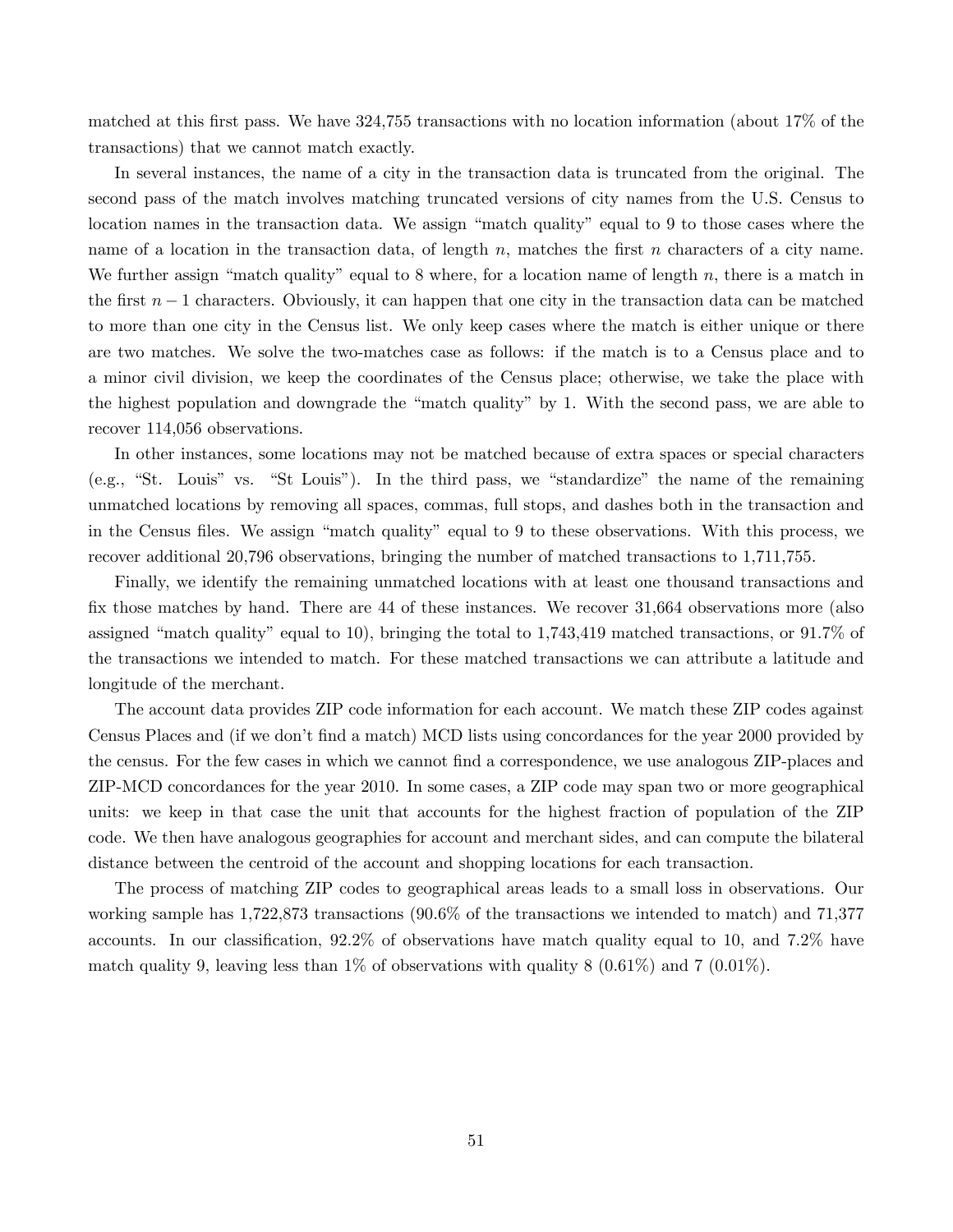## B Theoretical derivations

#### B.1 Equilibrium Price

To pin down the constants of integration, we use implications of our conjectured land allocation. In particular, since j (t) is decreasing, the person with the lowest travel cost,  $t = 1$ , will travel the maximum distance,  $j_{\text{max}} \equiv j(1)$ . At that distance, the price of the product will have to be zero (otherwise, some firms would have an incentive to enter slightly farther).

Using [\(17\)](#page-26-0), it follows that

<span id="page-52-0"></span>
$$
-c_1 \exp {\alpha j_{\text{max}}} = c_2 \exp{-\alpha j_{\text{max}}}
$$
\n(B.1)

Using the same information in the implicit function for the distance traveled, when  $t = 1 \Longrightarrow j(1) = j_{\text{max}}$ , and hence,

$$
\left(\frac{2g}{\bar{q}}\right)^{1/2} \frac{1}{\alpha} = c_2 \exp\left\{-\alpha j_{\text{max}}\right\} - c_1 \exp\left\{\alpha j_{\text{max}}\right\} \tag{B.2}
$$

We can substitute [\(B.1\)](#page-52-0) in the last equation to obtain,

$$
\left(\frac{2g}{\bar{q}}\right)^{1/2} \frac{1}{\alpha} = c_2 \exp\left\{-\alpha j_{\text{max}}\right\} + c_1 \exp\left\{-\alpha j_{\text{max}}\right\}
$$

$$
c_2 = \frac{1}{2} \left(\frac{2g}{\bar{q}}\right)^{1/2} \frac{1}{\alpha} \exp\left\{\alpha j_{\text{max}}\right\} \tag{B.3}
$$

and hence

$$
c_1 = -\frac{1}{2} \left(\frac{2g}{\bar{q}}\right)^{1/2} \frac{1}{\alpha} \exp\left\{-\alpha j_{\text{max}}\right\}
$$

We can then rewrite the price function as

$$
p(j) = -\frac{1}{2} \left(\frac{2g}{\bar{q}}\right)^{1/2} \frac{1}{\alpha} \exp\left\{-\alpha j_{\text{max}}\right\} \exp\left\{\alpha j\right\} + \frac{1}{2} \left(\frac{2g}{\bar{q}}\right)^{1/2} \frac{1}{\alpha} \exp\left\{\alpha j_{\text{max}}\right\} \exp\left\{-\alpha j\right\} =
$$

$$
= \frac{1}{2} \left(\frac{2g}{\bar{q}}\right)^{1/2} \frac{1}{\alpha} \left[\exp\left\{\alpha \left(j_{\text{max}} - j\right)\right\} - \exp\left\{-\alpha \left(j_{\text{max}} - j\right)\right\}\right]
$$
(B.4)

and the implicit equation for distance,

<span id="page-52-1"></span>
$$
t = \frac{1}{2} \exp \left\{ \alpha \left( j_{\text{max}} - j \right) \right\} + \exp \left\{ -\alpha \left( j_{\text{max}} - j \right) \right\} \tag{B.5}
$$

The individual with the highest t travels as close as possible, i.e.,  $t = 2 \implies j(2) = 0$ . Imposing this in the equation for distance traveled, the value of  $j_{\text{max}}$  is then implicitly defined by

$$
4 - \exp{\{\alpha j_{\max}\}} = \exp{\{-\alpha j_{\max}\}}
$$

For  $j_{\text{max}} \geq 0$ , the LHS starts at 3, is decreasing and concave, and crosses zero once; the RHS starts at 1, is decreasing and convex, and never crosses zero. Hence, there is a unique solution  $j_{\text{max}}(\alpha)$ . Totally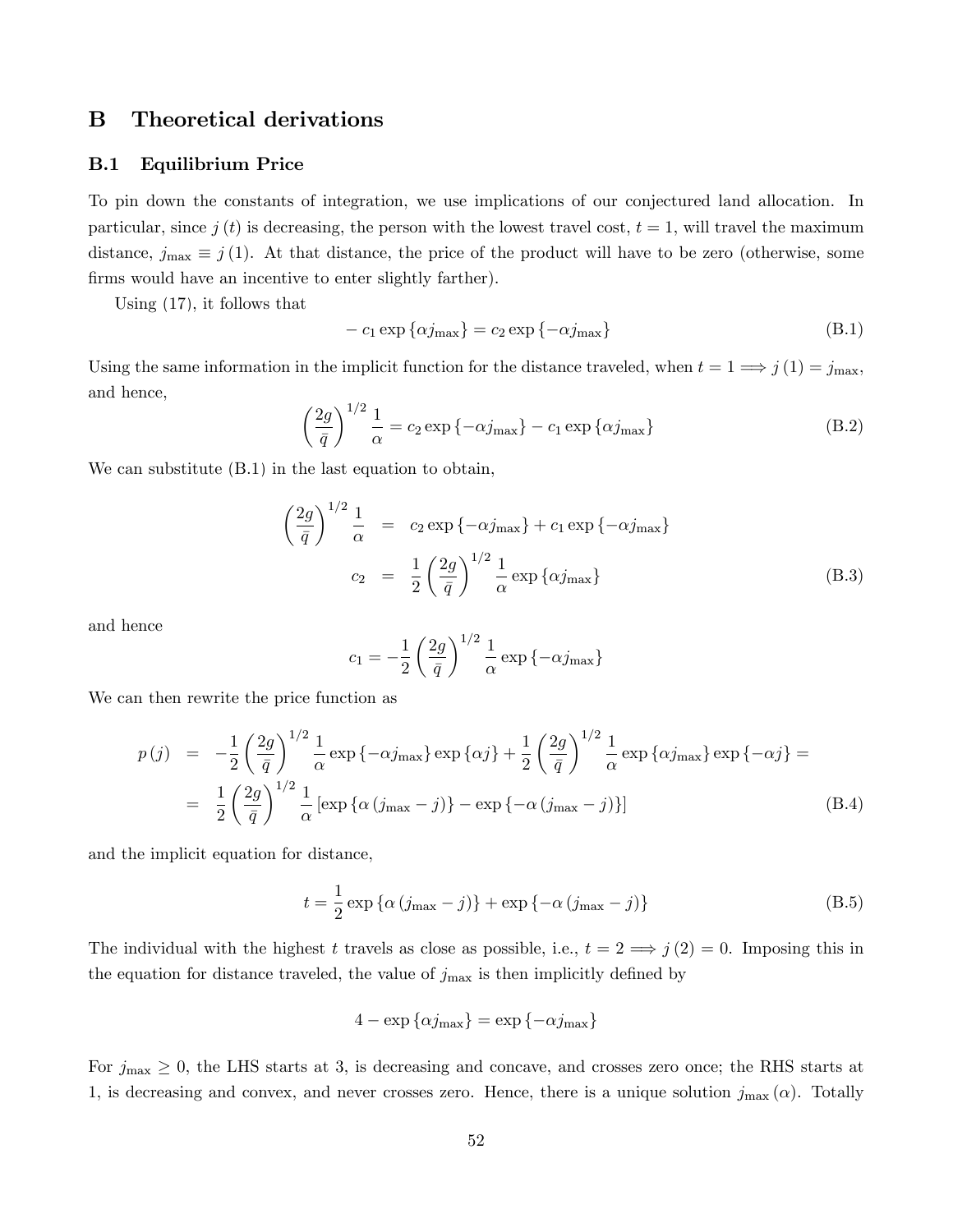differentiating this equation with respect to  $j_{\text{max}}$  and  $\alpha$ ,

$$
\frac{dj_{\text{max}}}{d\alpha} = -\frac{j_{\text{max}}}{\alpha} < 0
$$

This implies that less land is used if  $\alpha$  is higher, and also that the elasticity of  $j_{\text{max}}$  to  $\alpha$  is -1, i.e., the product  $\alpha \cdot j_{\max}\left(\alpha\right)$  is a constant independent of  $\alpha.$ 

### B.2 Aggregate Implications

**Lemma 2**. The average slope of the expenditure function  $X(j)$  between  $j \in [0, j_{\text{max}}]$  (unweighted, weighted by the number of agents  $n(j)$ , and weighted by total expenditure  $X(j)$  grows more negative when g is higher.

Proof. Recall from [\(19\)](#page-26-1) that

$$
p(j) = \frac{1}{2^{1/2}\alpha_0} \cdot \bar{q}^{1/4} g^{1/4} N^{1/2} \cdot \left[ \exp \{ \alpha \left( j_{\text{max}} - j \right) \} - \exp \{ -\alpha \left( j_{\text{max}} - j \right) \} \right], with \bar{p} \equiv \frac{1}{2} \left( \frac{2}{\bar{q}} \right)^{1/2}
$$

Differentiating with respect to  $j$ , we have

$$
p'(j) = -\left(\frac{g}{2\bar{q}}\right)^{1/2} \cdot \left[\exp\left\{\alpha\left(j_{\max} - j\right)\right\} + \exp\left\{-\alpha\left(j_{\max} - j\right)\right\}\right]
$$

The expenditure function  $X(j)$  has slope

$$
X'\left(j\right) = 2\bar{x}\cdot p\left(j\right)p'\left(j\right)
$$

The average unweighted slope over  $j \in [0, j_{\text{max}}]$  is

$$
\frac{1}{j_{\max}} \int_0^{j_{\max}} X'(j) \, dj = \frac{2\bar{x}}{j_{\max}} \int_0^{j_{\max}} p(j) \, p'(j) \, dj = -\left(\frac{g}{2\bar{q}}\right)^{1/2} \cdot \left(\frac{1}{2^{1/2}\alpha_0} \cdot \bar{q}^{1/4} g^{1/4} N^{1/2}\right) \cdot 2\bar{x} \frac{2\sinh\left[\alpha \cdot j_{\max}\right]^2}{\alpha \cdot j_{\max}} = \frac{2\sinh\left[\alpha \cdot j_{\max}\right]^2 \bar{x}}{\alpha \cdot j_{\max}} \cdot \bar{q}^{-1/4} g^{3/4} N^{1/2}
$$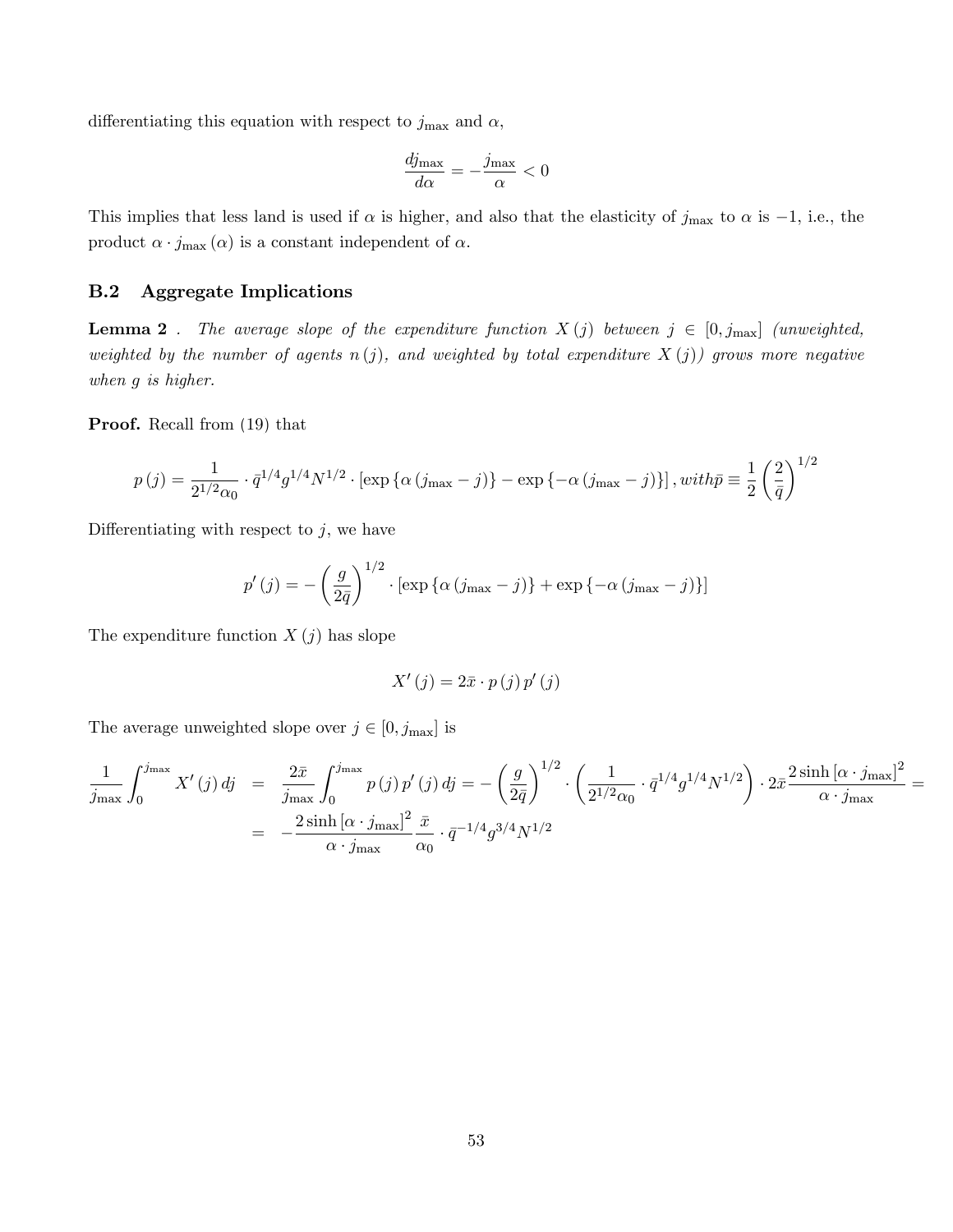which is more negative when  $g$  is higher. The agents density–weighted average slope is

$$
\frac{1}{j_{\max}} \int_{0}^{j_{\max}} n(j) X'(j) \, dj = \frac{2\bar{x}}{j_{\max}} \int_{0}^{j_{\max}} n(j) p(j) p'(j) \, dj = \frac{2\bar{x}}{j_{\max}} \int_{0}^{j_{\max}} n(j) p(j) p'(j) \, dj
$$
\n
$$
= \frac{2\bar{x}}{j_{\max}} \left(\frac{\bar{q}}{2g}\right)^{1/2} \alpha^{2} \int_{0}^{j_{\max}} p(j)^{2} p'(j) \, dj = \frac{2\bar{x}}{j_{\max}} \left(\frac{\bar{q}}{2g}\right)^{1/2} \alpha^{2} \int_{0}^{j_{\max}} p(j)^{2} p'(j) \, dj =
$$
\n
$$
= -\left(\frac{g}{2\bar{q}}\right)^{1/2} \frac{2\bar{x}}{j_{\max}} \left(\frac{\bar{q}}{2g}\right)^{1/2} \alpha^{2} \left(\frac{1}{2^{1/2}\alpha_{0}} \cdot \bar{q}^{1/4} g^{1/4} N^{1/2}\right)^{2} \frac{8 \sinh\left[\alpha \cdot j_{\max}\right]^{3}}{3\alpha}
$$
\n
$$
= -\frac{8 \sinh\left[\alpha \cdot j_{\max}\right]^{3}}{3\alpha \cdot j_{\max}} \bar{x} \left(\frac{\alpha_{0} g^{1/4}}{N^{1/2} \bar{q}^{3/4}}\right)^{2} \left(\frac{1}{2^{1/2}\alpha_{0}} \cdot \bar{q}^{1/4} g^{1/4} N^{1/2}\right)^{2} =
$$
\n
$$
= -\frac{4 \sinh\left[\alpha \cdot j_{\max}\right]^{3}}{3\alpha \cdot j_{\max}} \bar{x} \frac{g}{\bar{q}}
$$

which is more negative when  $g$  is higher. The expenditure–weighted average slope is

$$
\frac{1}{j_{\max}} \int_0^{j_{\max}} X(j) X'(j) \, dj = \frac{2\bar{x}^2}{j_{\max}} \int_0^{j_{\max}} p(j)^2 p'(j) \, dj =
$$
\n
$$
= -\frac{2\bar{x}^2}{j_{\max}} \left(\frac{g}{2\bar{q}}\right)^{1/2} \left(\frac{1}{2^{1/2}\alpha_0} \cdot \bar{q}^{1/4} g^{1/4} N^{1/2}\right)^2 \frac{8 \sinh\left[\alpha \cdot j_{\max}\right]^3}{3\alpha} =
$$
\n
$$
= -\frac{\alpha_0^2}{2^{1/2}} \frac{4 \sinh\left[\alpha \cdot j_{\max}\right]^3}{3\alpha \cdot j_{\max}} \cdot Ng
$$

which is again more negative if g is higher.  $\blacksquare$ 

#### **Lemma 3**. The frequency of trips increases with g for each individual.

**Proof.** Since the frequency of trips is  $\bar{q}/z$ , we consider the behavior of the batch size. We show that agents buy smaller batches as g grows, implying they travel more frequently. From  $(11)$  and using the functional form assumptions, the batch size is

$$
\tilde{z}(t;j) \equiv z(j(t;g),t) = \left(\frac{2\bar{q} \cdot t j(t;g)}{g}\right)^{1/2}
$$

where we have evaluated the batch at the optimal distance for agent  $t, j(t)$ , and we have made the dependence of the travel function on the parameter  $g$  explicit. As  $g$  grows, the optimal batch for given distance  $j(t; g)$  shrinks via the denominator. Also, the optimal distance traveled  $j(t; g)$  falls with g for every agent. To see this, recall that  $j(t)$  is implicitly defined by  $(B.5)$ . Totally differentiating with respect to  $j$  and  $t$ ,

$$
dt = -\left(\frac{\bar{q}}{2g}\right)^{1/2} p''(j) dj \Longrightarrow \frac{dj}{dt} = -\left(\frac{2g}{\bar{q}}\right)^{1/2} \frac{1}{p''(j)} \Longrightarrow j'(t) = -\left(\frac{2}{\bar{q}}\right)^{1/2} \frac{N}{\alpha_0^2 p(j(t))}
$$

where we have used  $p''(j) = \alpha^2 p(j)$  from [\(16\)](#page-26-2) and the definition of  $\alpha$ . Differentiating with respect to t,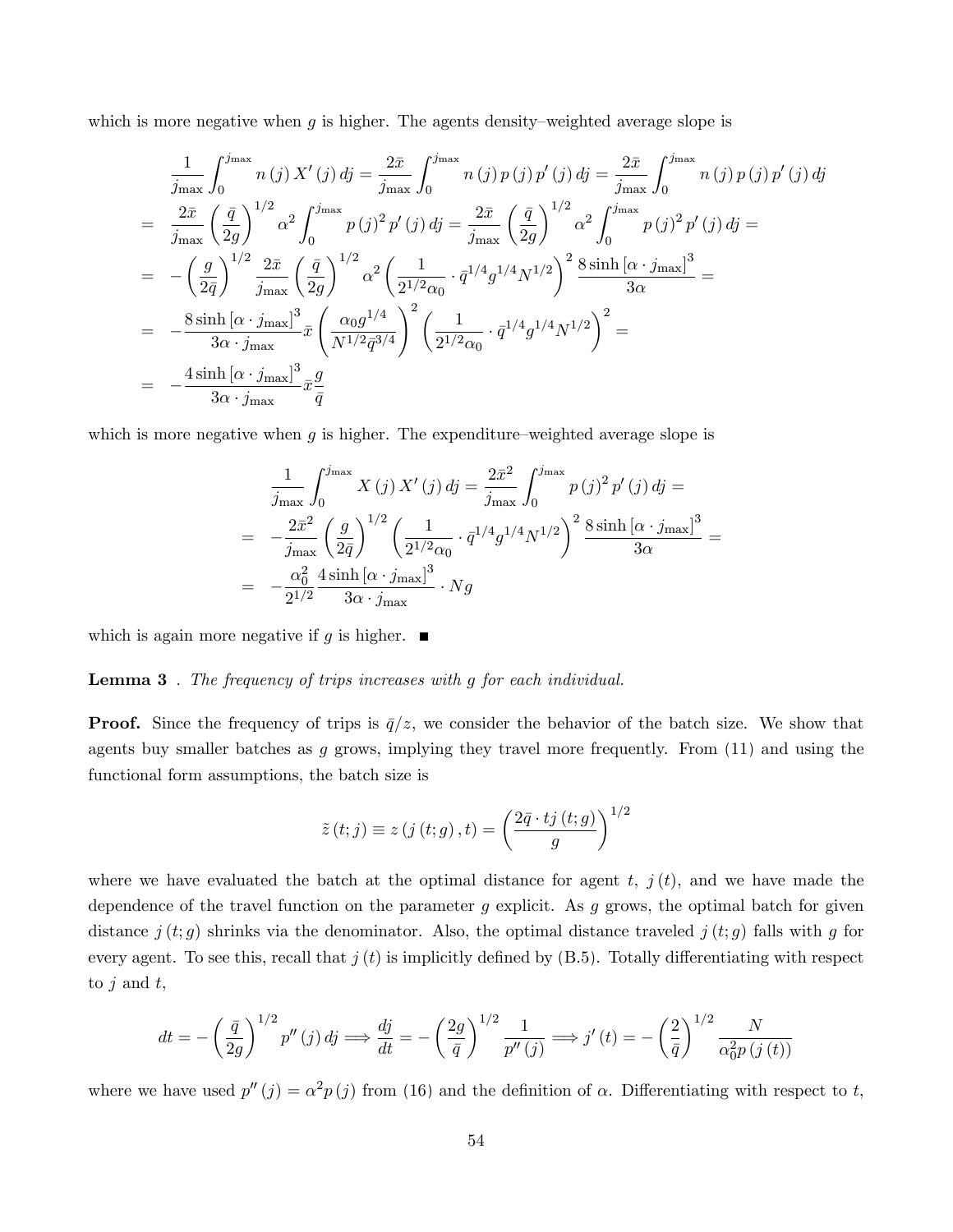one can verify that  $j(t)$  is always convex:

$$
j''(t) = + \left(\frac{2}{\bar{q}}\right)^{1/2} \frac{N}{\alpha_0^2 p(j)^2} p'(j) j'(t) > 0
$$

since  $p' < 0$  and  $j' < 0$ . Consider the function  $j(t;g)$  in the space  $(t, j)$ , for two values  $g_1 < g_2$ . Since  $j_{\text{max}}$  is decreasing in  $g, j(1; g_1) > j(1, g_2)$ , that is,  $j(t; g)$  starts at a lower value when g is higher. Since both curves are always decreasing convex,  $j(1; g_1) > j(1, g_2)$  implies that they will cross at most once in  $t \in [1, 2]$ . However, for both values of  $g, j (2; g) = 0$ ; hence, they cannot cross before, and  $j (t; g_1) > j (t, g_2)$  $\forall t \in [1, 2)$ . For any agent t, the distance traveled decreases with g and so the batch size falls. This implies that the frequency of trips increases for every agent.  $\blacksquare$ 

Lemma 4 . The average distance at which output is produced is

$$
\frac{\int_0^{j_{\max}} jQ\left(j\right)dj}{N\bar{q}} = \bar{d} \cdot \frac{N^{1/2}}{g^{1/4}}
$$

Proof. Using the expression for output [\(8\)](#page-23-0),

$$
\frac{\int_0^{j_{\text{max}}} jQ(j) \, dj}{N\bar{q}} = \frac{A^2}{2} \left(\frac{\bar{D}}{w}\right) \frac{1}{N\bar{q}} \int_0^{j_{\text{max}}} jp(j) \, dj =
$$
\n
$$
= \frac{A^2}{2} \left(\frac{\bar{D}}{w}\right) \frac{1}{N\bar{q}} \frac{1}{2^{1/2}\alpha_0} \cdot \bar{q}^{1/4} g^{1/4} N^{1/2} \cdot \frac{2\left[\sinh\left(\alpha j_{\text{max}}\right) - \alpha j_{\text{max}}\right]}{\alpha^2} =
$$
\n
$$
= \frac{A^2}{2} \left(\frac{\bar{D}}{w}\right) \frac{1}{N\bar{q}} \frac{1}{2^{1/2}\alpha_0} \cdot \bar{q}^{1/4} g^{1/4} N^{1/2} \left(N^{1/2} \bar{q}^{3/4}\right)^2 \cdot \frac{2\left[\sinh\left(\alpha j_{\text{max}}\right) - \alpha j_{\text{max}}\right]}{(\alpha_0 g^{1/4})^2} =
$$
\n
$$
= \frac{\left[\sinh\left(\alpha j_{\text{max}}\right) - \alpha j_{\text{max}}\right]}{\alpha_0} \cdot \bar{q}^{3/4} g^{-1/4} N^{1/2} = \bar{d} \cdot \frac{\bar{q}^{3/4} N^{1/2}}{g^{1/4}}
$$

 $\blacksquare$ 

Lemma 5 . The equilibrium total employment is

$$
L_{eq} = \bar{L} \cdot g^{1/4} N^{3/2}
$$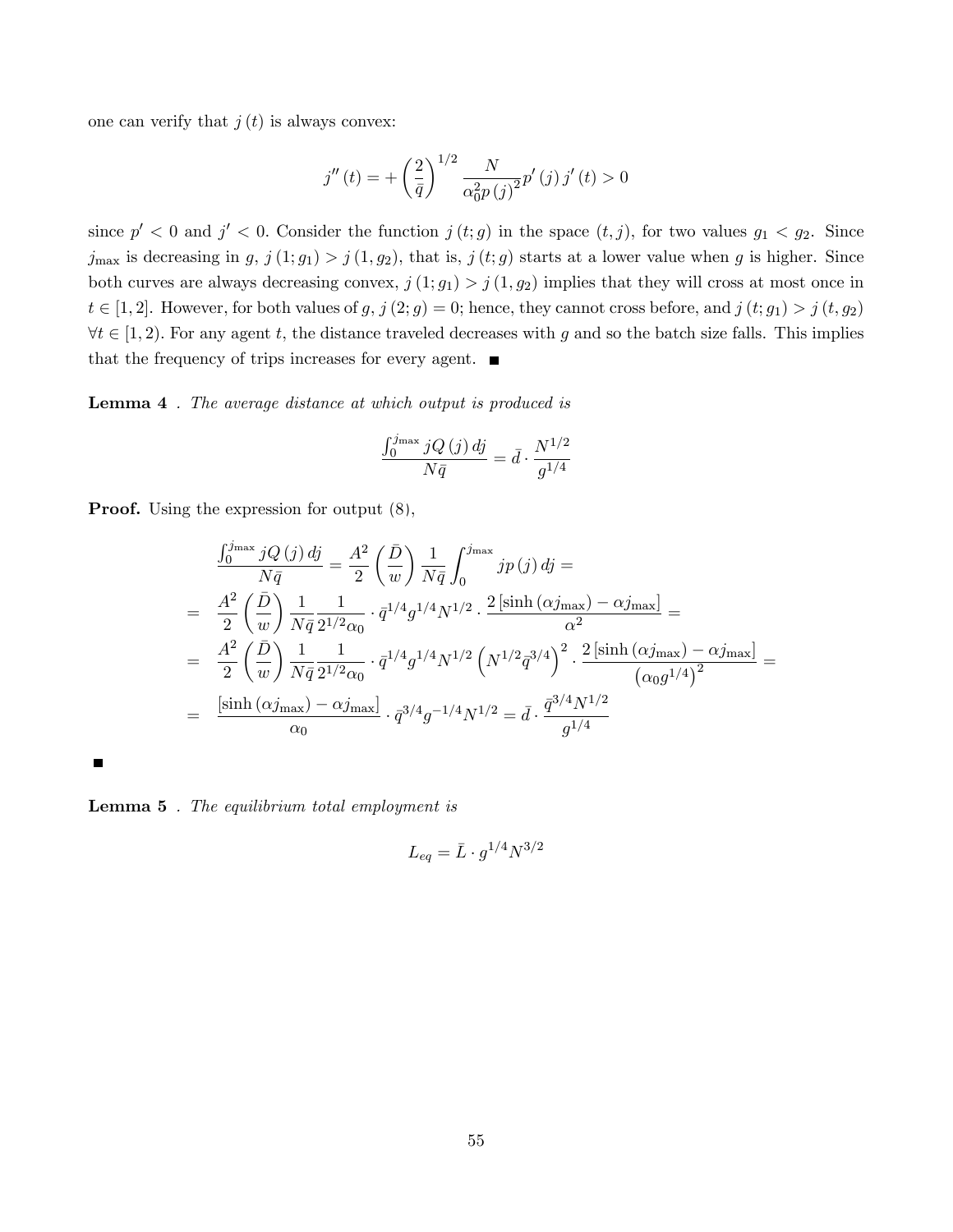**Proof.** Using the expression for labor demand [\(7\)](#page-23-1) and  $\beta = 1/2$ 

$$
L_{eq} \equiv \int_0^{j_{\text{max}}} L(j) \, dj = \bar{D} \left(\frac{1}{2} \frac{A}{w}\right)^2 \int_0^{j_{\text{max}}} p(j)^2 \, dj =
$$
\n
$$
= \bar{D} \left(\frac{1}{2} \frac{A}{w}\right)^2 \left(\frac{1}{2^{1/2} \alpha_0} \cdot \bar{q}^{1/4} g^{1/4} N^{1/2}\right)^2 \left[\frac{\sinh(2\alpha j_{\text{max}})}{\alpha} - 2j_{\text{max}}\right] =
$$
\n
$$
= \bar{D} \left(\frac{1}{2} \frac{A}{w}\right)^2 \left[\sinh(2\alpha j_{\text{max}}) - 2j_{\text{max}}\alpha\right] \left(\frac{1}{2^{1/2} \alpha_0}\right)^2 \frac{q^{5/4} g^{1/4} N^{3/2}}{2^{-1/4} A \left(\bar{D}/w\right)^{1/2}} =
$$
\n
$$
= \frac{\sinh(2\alpha j_{\text{max}}) - 2j_{\text{max}}\alpha}{2^{3/2} A \bar{D}^{1/2} w^{1/2}} \cdot q^{5/4} g^{1/4} N^{3/2} =
$$
\n
$$
= \frac{\bar{L}}{A w^{1/2}} g^{1/4} N^{3/2}
$$

with  $\bar{L} \equiv \frac{\sinh(2\alpha j_{\text{max}}) - 2j_{\text{max}}\alpha}{2^{3/2} A \bar{D}^{1/2} w^{1/2}} q^{5/4}$ . Note that  $\bar{L}$  does not vary with g or N since  $\alpha j_{\text{max}}$  is constant with  $\alpha$ .  $\blacksquare$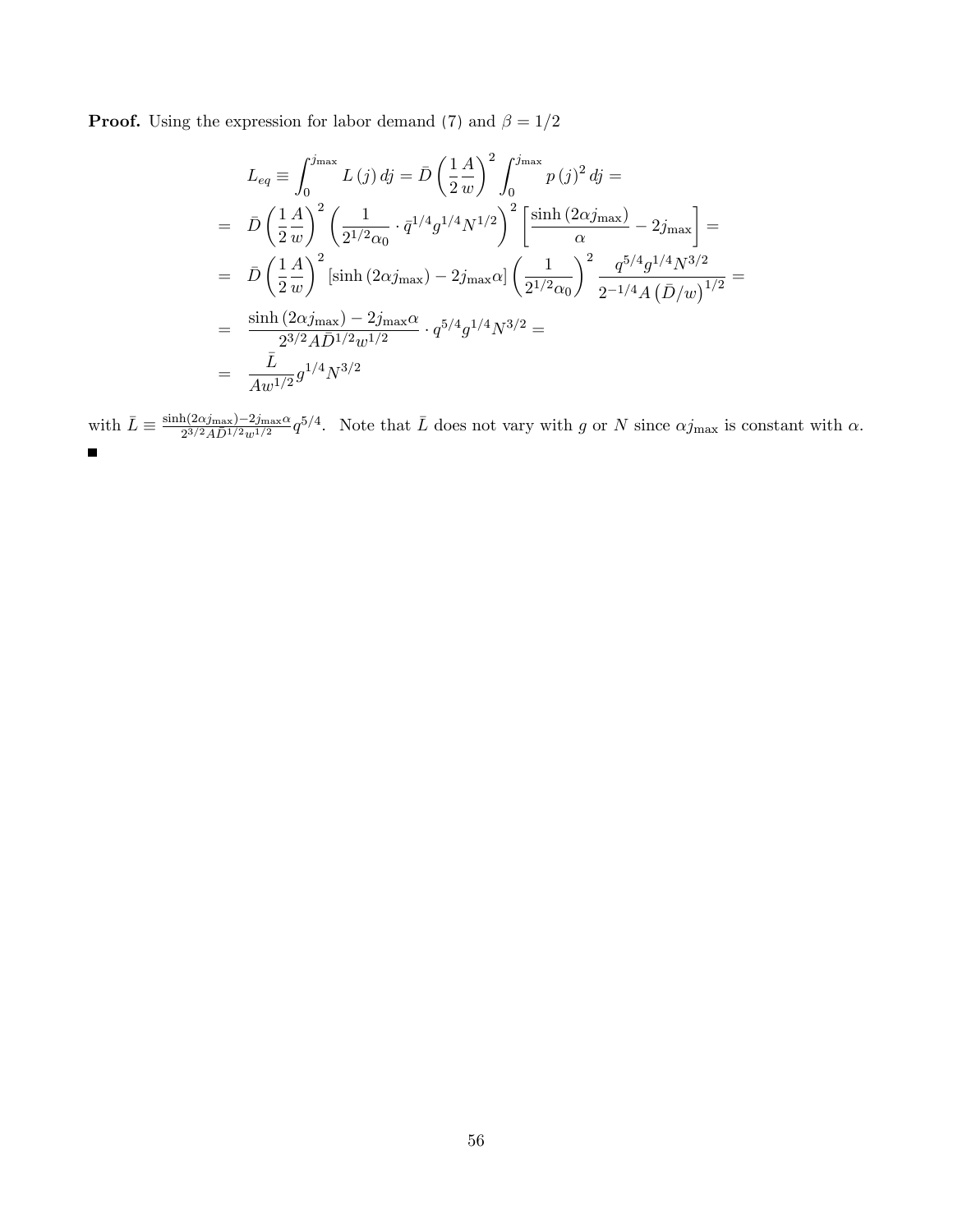## C Additional Empirical Results

#### C.1 Summary Statistics by state

Table [C.1](#page-58-0) shows summary statistics on our main dataset by state of transaction.

#### C.2 Frequent users

Here we focus on consumers with at least 120 transactions in the sample (that is, around 2 transactions per day from March to October). We term this "frequent users" (FUs) sample, and use it to show that the limited mobility of consumers described above does not depend on including low frequency usage. Our FUs sample contains 1,955 accounts, conducting around 377 thousand transactions over the sample period. They reside in 1,399 locations and shop in 6,149 of them; there are a total of 21,650 origin-destination combinations over which we observe transactions.

Table [C.2](#page-59-0) shows summary statistics for this sample. Consumers in the median residence visit only 13 distinct sales locations overall during the sample period (15.5 sales location on average). Both values are higher than in the complete data; however, these consumers also live in places with richer options: the median residence records 241 sales locations within 120 km (compared to 192 for the whole data). Hence, the median residence sees consumers shop in  $5\%$  of the available locations (the mean is  $6\%$ ), very comparable to the values in the general data (4% and 7% respectively).

Table [C.3](#page-59-1) replicates Table [3](#page-10-0) in the sample of frequent users. The role of distance is twice as high as the role of locations available. The distance elasticity is closer to conventional levels also found in the trade literature.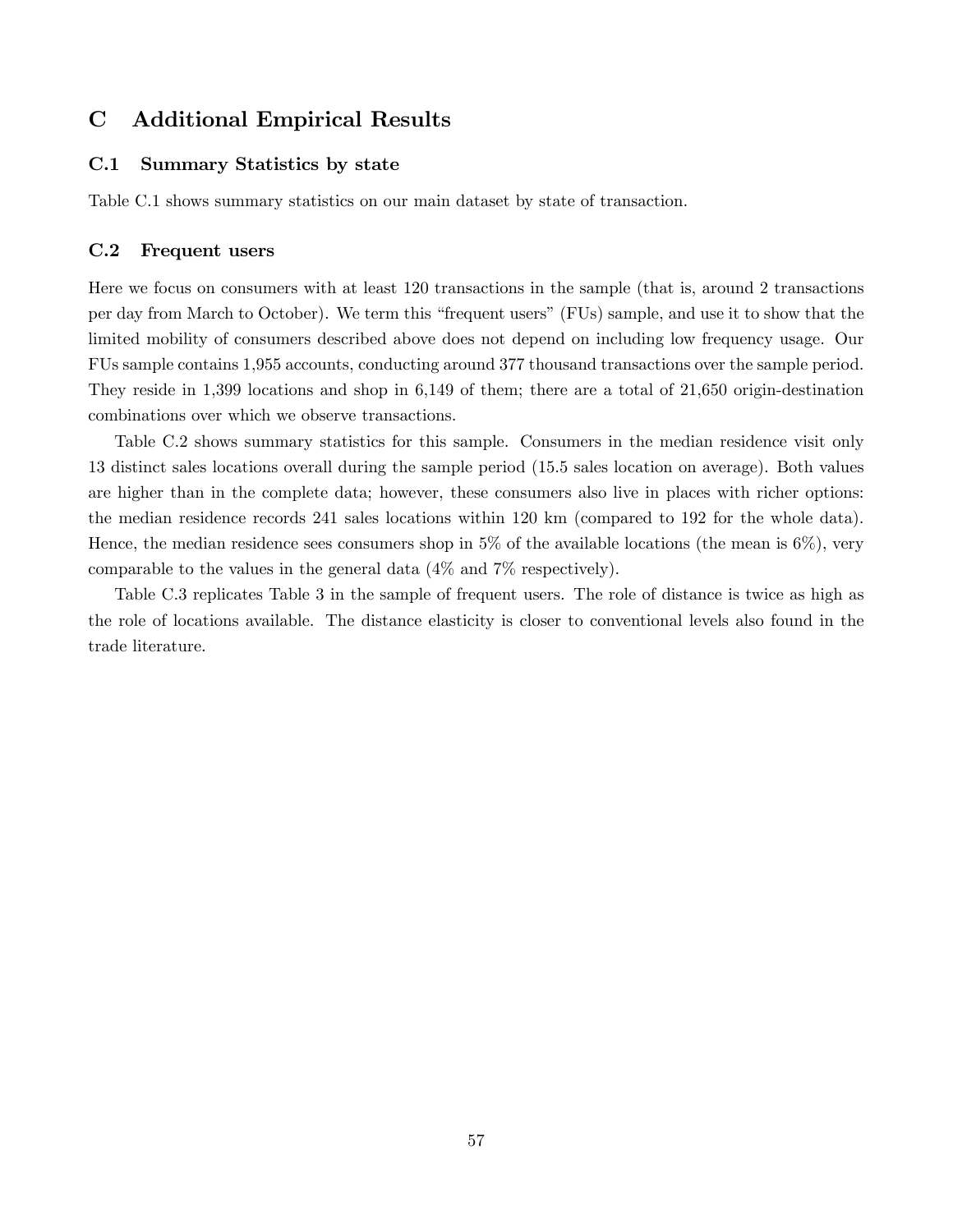| <b>State</b>                    | Median          | Mean        | St. Dev. | sum         | $\overline{\bf N}$ |
|---------------------------------|-----------------|-------------|----------|-------------|--------------------|
| $\overline{AK}$                 | $\overline{32}$ | 69          | 132      | 122,111     | 1,774              |
| $\mathbf{AL}$                   | 28              | 63          | 171      | 1,057,448   | 16,905             |
| $\rm{AR}$                       | 29              | 62          | 154      | 536,710     | 8,654              |
| $\mathbf{A}\mathbf{Z}$          | $\sqrt{28}$     | 69          | 230      | 1,768,032   | 25,681             |
| ${\rm CA}$                      | $30\,$          | $72\,$      | 207      | 10,504,912  | 146,418            |
| CO                              | 26              | 60          | 179      | 1,655,955   | 27,636             |
| ${\cal C}{\cal T}$              | $31\,$          | 68          | 178      | 4,047,578   | 59,444             |
| DC                              | 26              | 64          | 163      | 249,546     | 3,917              |
| $\rm{DE}$                       | 30              | 72          | 216      | 482,253     | 6,680              |
| ${\rm FL}$                      | $30\,$          | 70          | $212\,$  | 7,143,974   | 102,526            |
| GA                              | 27              | 63          | 181      | 2,621,643   | 41,767             |
| $\rm HI$                        | 33              | 78          | $205\,$  | 405,416     | 5,196              |
| IA                              | $\sqrt{28}$     | 60          | 167      | 795,665     | 13,366             |
| ID                              | $\,29$          | 64          | 158      | 298,824     | 4,671              |
| $\rm IL$                        | $30\,$          | 68          | 181      | 4,647,933   | 68,574             |
| IN                              | 29              | 63          | 161      | 2,168,487   | 34,338             |
| $_{\rm KS}$                     | $\,29$          | 62          | 183      | 966,213     | 15,656             |
| KY                              | $\,29$          | 63          | $192\,$  | 1,088,033   | 17,216             |
| LA                              | $\,29$          | $61\,$      | 140      | 1,151,874   | 18,865             |
| МA                              | $31\,$          | 67          | 166      | 10,239,352  | 152,870            |
| MD                              | $\sqrt{28}$     | 67          | 185      | 2,404,395   | 35,802             |
| ME                              | $32\,$          | $70\,$      | 168      | 1,161,195   | 16,553             |
| $\rm MI$                        | $30\,$          | 66          | 166      | 3,146,431   | 48,022             |
| MN                              | $\,29$          | 67          | 172      | 1,720,008   | 25,707             |
| M <sub>O</sub>                  | $\,29$          | 65          | 184      | 1,859,377   | 28,612             |
| $\overline{\rm MS}$             | 30              | 65          | 186      | 502,186     | 7,688              |
| $\rm{MT}$                       | $33\,$          | 65          | 130      | 283,635     | 4,358              |
| $\rm NC$                        | $\sqrt{28}$     | 65          | 180      | 2,414,488   | 37,408             |
| $\rm ND$                        | $\,29$          | 63          | 142      | 209,849     | 3,337              |
| $\rm NE$                        | $30\,$          | 67          | $191\,$  | 519,324     | 7,707              |
| NH                              | $32\,$          | 80          | 274      | 1,819,532   | 22,853             |
| ${\rm NJ}$                      | $31\,$          | 71          | 202      | 7,149,537   | 100,840            |
| NM                              | $\sqrt{28}$     | 63          | 193      | 478,979     | 7,576              |
| $\ensuremath{\text{NV}}$        | 40              | 90          | 229      | 1,169,957   | 13,033             |
| ${\rm NY}$                      | $33\,$          | 75          | 194      | 11,053,563  | 147,574            |
| OH                              | $\,29$          | 65          | 168      | 3,707,650   | 57,383             |
| $\mathrm{OK}$                   | $\,29$          | 65          | 171      | 841,117     | 12,910             |
| OR                              | $\sqrt{28}$     | 63          | 186      | 1,237,409   | 19,743             |
| ${\rm PA}$                      | 30              | 67          | 174      | 4,719,180   | 70,287             |
| $\rm RI$                        | 31              | 68          | 167      | 1,105,141   | 16,292             |
| $\operatorname{SC}$             | $\sqrt{28}$     | $67\,$      | $216\,$  | 1,200,522   | 17,927             |
| ${\rm SD}$                      | $34\,$          | $73\,$      | 216      | 241,186     | 3,323              |
| ${\rm TN}$                      | $\,29$          | 65          | 164      | 1,703,392   | 26,318             |
| ${\rm T}{\rm X}$                | ${\bf 26}$      | $61\,$      | 182      | 5,919,181   | 97,279             |
| ${\rm UT}$                      | ${\bf 26}$      | 65          | 238      | 581,595     | 8,983              |
| $\ensuremath{\text{VA}}\xspace$ | $\sqrt{28}$     | $\sqrt{65}$ | 192      | 2,881,000   | 44,257             |
| ${\rm VT}$                      | $30\,$          | $70\,$      | 166      | 312,755     | 4,464              |
| <b>WA</b>                       | ${\bf 26}$      | 64          | 190      | 1,481,652   | 23,134             |
| $\rm WI$                        | $30\,$          | 67          | $209\,$  | 2,224,750   | 33,065             |
| $\mathbf{W}\mathbf{V}$          | $31\,$          | 67          | 172      | 384,579     | 5,741              |
| <b>WY</b>                       | $30\,$          | 65          | 161      | 165,159     | 2,543              |
| Total                           | 30              | 68          | 188      | 116,550,684 | 1,722,873          |

<span id="page-58-0"></span>Table C.1: Summary of transaction amounts (in USD), by U.S. State of purchase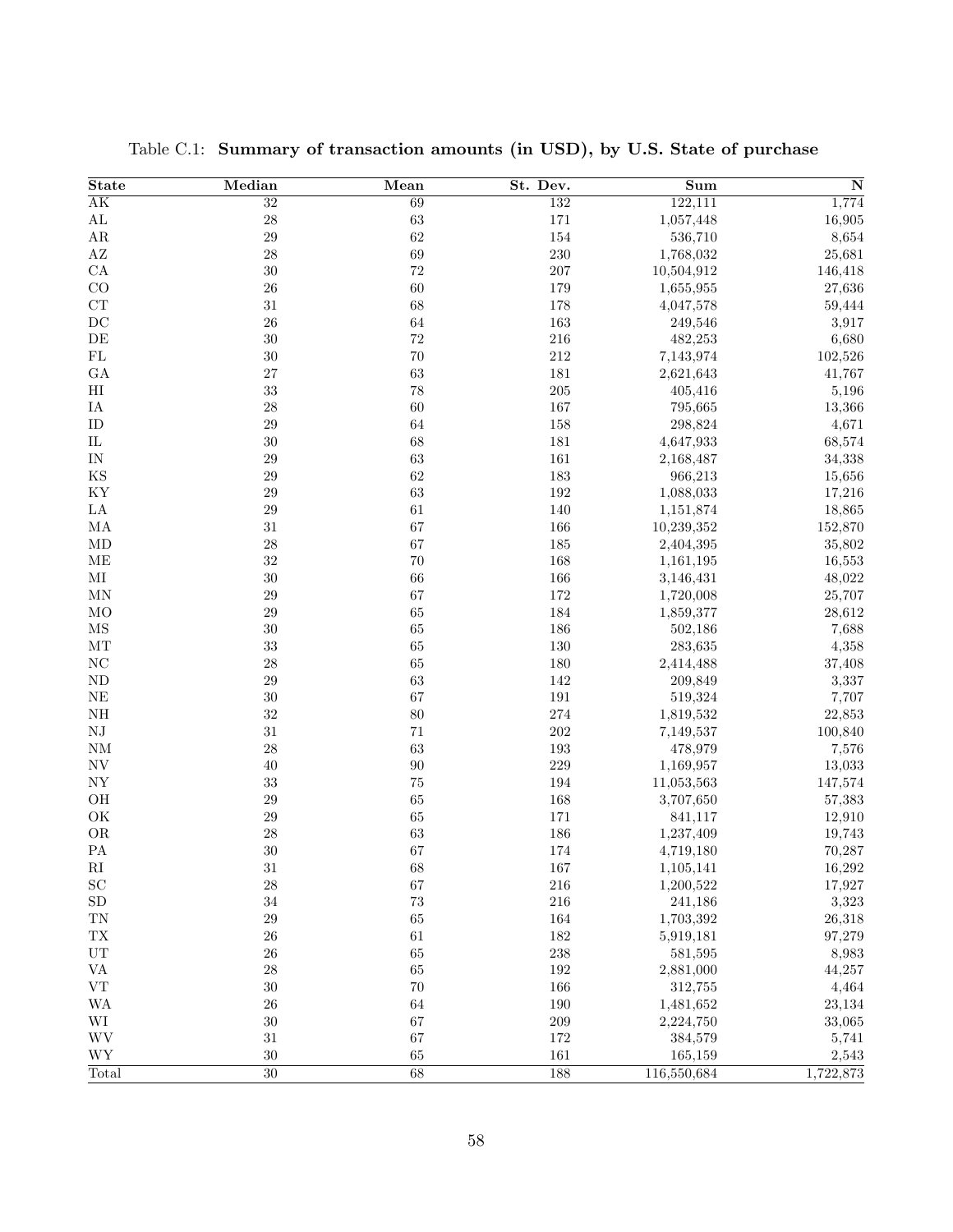| variable                          | min              | $\mathbf{D}10$ | $\mathbf{D}25$ | <b>p50</b> | p75  |      |      | p90 max mean           | $\mathbf N$ |
|-----------------------------------|------------------|----------------|----------------|------------|------|------|------|------------------------|-------------|
| Sales locations visited           |                  |                |                | 13         | 20   | 27   |      | 129 15.47 1,399        |             |
| Sales locations available         |                  | -90            | 151            | 241        | 526  |      |      | 848 1,110 357.47 1,399 |             |
| Mean distance to sales locations  | 21.1             | 59.1           | 64.9           | 71.1       | 76.8 | 81   |      | 95 70.43               | 1,399       |
| Share available locations visited | $\left( \right)$ | 0.02           | 0.03           | 0.05       | 0.08 | 0.13 | 0.46 | 0.06                   | - 1.399     |

<span id="page-59-0"></span>Table C.2: Summary statistics across residence locations (Frequent Users)

| Dependent variable:                                   |            |                   | Log of number of sales locations visited |
|-------------------------------------------------------|------------|-------------------|------------------------------------------|
|                                                       | (1)        | $\left( 2\right)$ | $\left( 3\right)$                        |
| Sales locations within 120km, log                     | $0.443***$ |                   | $0.464***$                               |
|                                                       | (0.017)    |                   | (0.017)                                  |
| Average distance to sales locations within 120km, log |            | $-0.619***$       | $-1.014***$                              |
|                                                       |            | (0.164)           | (0.118)                                  |
| Constant                                              | 0.081      | $5.169***$        | $4.272***$                               |
|                                                       | (0.095)    | (0.699)           | (0.502)                                  |
| $R^2$                                                 | 0.33       | 0.02              | 0.37                                     |
| N                                                     | 1,399      | 1,399             | 1,399                                    |

<span id="page-59-1"></span>Table C.3: Locations available and locations visited

Robust standard errors in parentheses. \*  $p < 0.1$ ; \*\*  $p < 0.05$ ; \*\*\*  $p < 0.01$ 

### C.3 Percentiles of distances traveled

These Tables show summary statistics on the percentiles of distances traveled by consumers by sector. Table [C.4](#page-60-0) refers to percentiles in the unweighted distribution. Table [C.5](#page-61-0) shows the same percentiles weighting each transaction with the correspondent purchase value.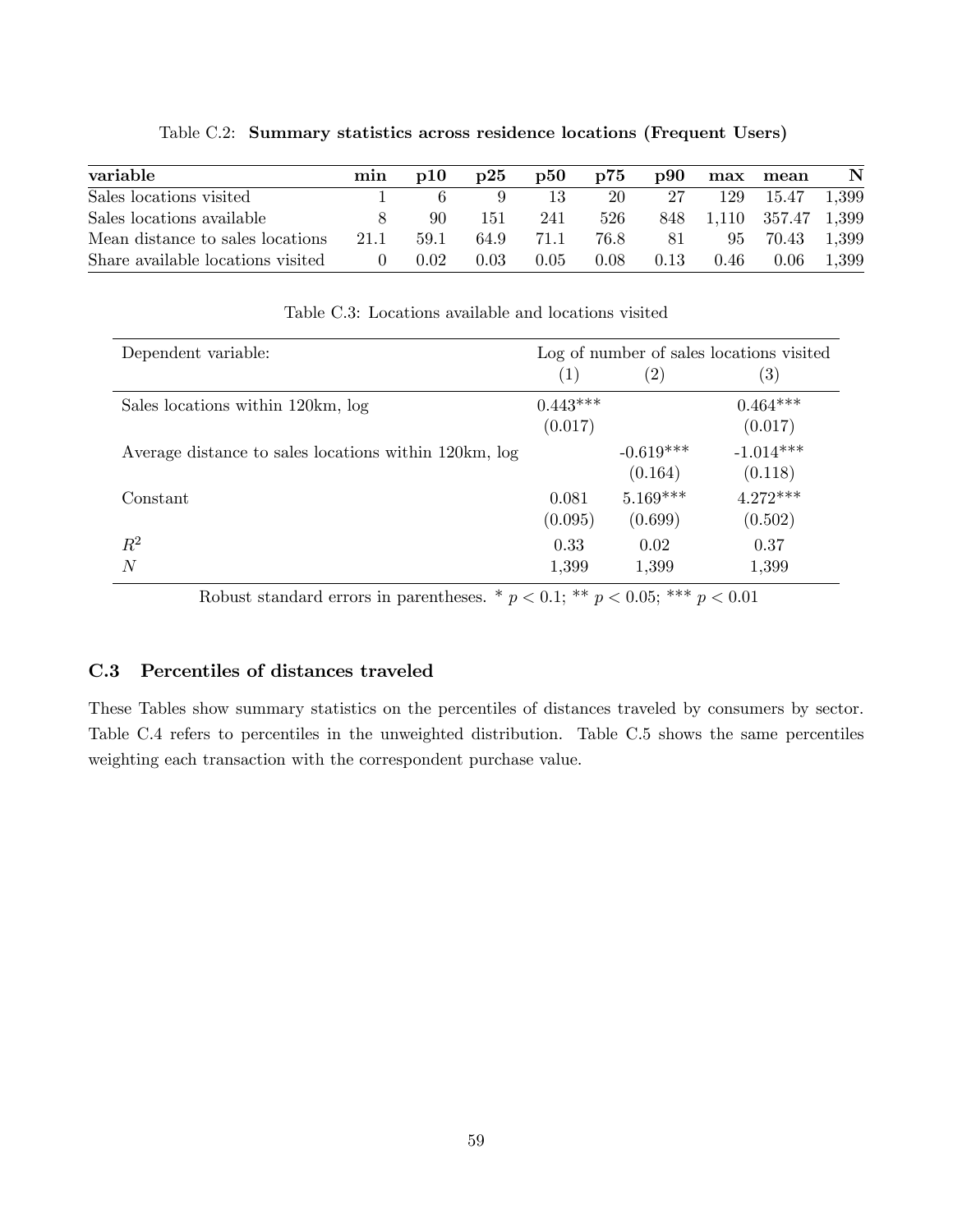<span id="page-60-0"></span>

|                                     | $_{\rm p10}$ | p25 |                                                                                                                                                                                                                                                                                                                      |                                                                                                                                                                             |                                                                                                                                                                                                                                                                                                                                                                                         | max     | mear                                                                                                                                                                                                                                                                                                          |
|-------------------------------------|--------------|-----|----------------------------------------------------------------------------------------------------------------------------------------------------------------------------------------------------------------------------------------------------------------------------------------------------------------------|-----------------------------------------------------------------------------------------------------------------------------------------------------------------------------|-----------------------------------------------------------------------------------------------------------------------------------------------------------------------------------------------------------------------------------------------------------------------------------------------------------------------------------------------------------------------------------------|---------|---------------------------------------------------------------------------------------------------------------------------------------------------------------------------------------------------------------------------------------------------------------------------------------------------------------|
| Agricultural Services               |              |     | $\begin{array}{r} \mathbf{55} \\ \hline 14.5 \\ 32.1 \\ 33.2 \\ 54.3 \\ 68.4 \\ 72.4 \\ 83.4 \\ 18.2 \\ 18.3 \\ 18.4 \\ 18.4 \\ 18.4 \\ 18.4 \\ 18.4 \\ 18.4 \\ 18.4 \\ 18.4 \\ 18.5 \\ 18.5 \\ 18.5 \\ 18.5 \\ 18.5 \\ 18.5 \\ 18.5 \\ 18.5 \\ 18.5 \\ 18.5 \\ 18.5 \\ 18.5 \\ 18.5 \\ 18.5 \\ 18.5 \\ 18.5 \\ 18.$ | $1,600.3$ $1,600.3$ $1,600.5$ $1,600.5$ $1,652.5$ $1,652.5$ $1,652.5$ $1,652.5$ $1,652.5$ $1,652.5$ $2,75$ $2,75$ $2,75$ $2,75$ $2,75$ $2,75$ $1,131.3$ $1,131.5$ $1,135.7$ | $\begin{array}{r} \textbf{99} \\ \textbf{99} \\ \textbf{1}, \overline{514.1} \\ 1, \overline{141.1} \\ 3, \overline{825.3} \\ 2, \overline{1191.7} \\ 1, \overline{491.7} \\ 4, \overline{1300.7} \\ 2, \overline{1191.7} \\ 1, \overline{4994.5} \\ 5, \overline{217.2} \\ 6, \overline{217.2} \\ 7, \overline{121.3} \\ 7, \overline{211.3} \\ 8, \overline{211.3} \\ 9, \overline{2$ | 6,372.1 |                                                                                                                                                                                                                                                                                                               |
| Amusement, Rec. Serv.               |              |     |                                                                                                                                                                                                                                                                                                                      |                                                                                                                                                                             |                                                                                                                                                                                                                                                                                                                                                                                         |         |                                                                                                                                                                                                                                                                                                               |
| Apparel                             |              |     |                                                                                                                                                                                                                                                                                                                      |                                                                                                                                                                             |                                                                                                                                                                                                                                                                                                                                                                                         |         |                                                                                                                                                                                                                                                                                                               |
| Auto Repair/Service/Parking         |              |     |                                                                                                                                                                                                                                                                                                                      |                                                                                                                                                                             |                                                                                                                                                                                                                                                                                                                                                                                         |         | $\begin{array}{l} 50.1 \\ 50.4 \\ 50.7 \\ 50.8 \\ 60.9 \\ 70.1 \\ 70.8 \\ 80.9 \\ 70.1 \\ 70.9 \\ 70.9 \\ 70.1 \\ 70.9 \\ 70.1 \\ 70.1 \\ 70.1 \\ 70.1 \\ 70.1 \\ 70.1 \\ 70.1 \\ 70.1 \\ 70.1 \\ 70.1 \\ 70.1 \\ 70.1 \\ 70.1 \\ 70.1 \\ 70.1 \\ 70.1 \\ 70.1 \\ 70.1 \\ 70.1 \\ 70.1 \\ 70.1 \\ 70.1 \\ 70$ |
| Auto and Truck Sales/Service/Parts  |              |     |                                                                                                                                                                                                                                                                                                                      |                                                                                                                                                                             |                                                                                                                                                                                                                                                                                                                                                                                         |         |                                                                                                                                                                                                                                                                                                               |
| Building Mat./Hardware/Garden Supp. |              |     |                                                                                                                                                                                                                                                                                                                      |                                                                                                                                                                             |                                                                                                                                                                                                                                                                                                                                                                                         |         |                                                                                                                                                                                                                                                                                                               |
| Communications                      |              |     |                                                                                                                                                                                                                                                                                                                      |                                                                                                                                                                             |                                                                                                                                                                                                                                                                                                                                                                                         |         |                                                                                                                                                                                                                                                                                                               |
| <b>Durable Goods</b>                |              |     |                                                                                                                                                                                                                                                                                                                      |                                                                                                                                                                             |                                                                                                                                                                                                                                                                                                                                                                                         |         |                                                                                                                                                                                                                                                                                                               |
| Eating and Drinking Places          |              |     |                                                                                                                                                                                                                                                                                                                      |                                                                                                                                                                             |                                                                                                                                                                                                                                                                                                                                                                                         |         |                                                                                                                                                                                                                                                                                                               |
| Food Stores                         |              |     |                                                                                                                                                                                                                                                                                                                      |                                                                                                                                                                             |                                                                                                                                                                                                                                                                                                                                                                                         |         |                                                                                                                                                                                                                                                                                                               |
| Furniture, Home Furnishings, Equip. |              |     |                                                                                                                                                                                                                                                                                                                      |                                                                                                                                                                             |                                                                                                                                                                                                                                                                                                                                                                                         |         |                                                                                                                                                                                                                                                                                                               |
| Gasoline Services                   |              |     |                                                                                                                                                                                                                                                                                                                      |                                                                                                                                                                             |                                                                                                                                                                                                                                                                                                                                                                                         |         |                                                                                                                                                                                                                                                                                                               |
| General Merchandise Stores          |              |     |                                                                                                                                                                                                                                                                                                                      |                                                                                                                                                                             |                                                                                                                                                                                                                                                                                                                                                                                         |         |                                                                                                                                                                                                                                                                                                               |
| Health Services                     |              |     |                                                                                                                                                                                                                                                                                                                      |                                                                                                                                                                             |                                                                                                                                                                                                                                                                                                                                                                                         |         |                                                                                                                                                                                                                                                                                                               |
| Hospitality                         | 51.3         |     |                                                                                                                                                                                                                                                                                                                      |                                                                                                                                                                             |                                                                                                                                                                                                                                                                                                                                                                                         |         |                                                                                                                                                                                                                                                                                                               |
| Misc. Retail                        |              |     |                                                                                                                                                                                                                                                                                                                      |                                                                                                                                                                             |                                                                                                                                                                                                                                                                                                                                                                                         |         |                                                                                                                                                                                                                                                                                                               |
| Misc. Services                      |              |     |                                                                                                                                                                                                                                                                                                                      |                                                                                                                                                                             |                                                                                                                                                                                                                                                                                                                                                                                         |         |                                                                                                                                                                                                                                                                                                               |
| Motion Pictures                     |              |     |                                                                                                                                                                                                                                                                                                                      |                                                                                                                                                                             |                                                                                                                                                                                                                                                                                                                                                                                         |         |                                                                                                                                                                                                                                                                                                               |
| NonDurable Goods                    |              |     |                                                                                                                                                                                                                                                                                                                      |                                                                                                                                                                             |                                                                                                                                                                                                                                                                                                                                                                                         |         |                                                                                                                                                                                                                                                                                                               |
| Other Vehicles Sales/Service/Parts  |              |     |                                                                                                                                                                                                                                                                                                                      |                                                                                                                                                                             |                                                                                                                                                                                                                                                                                                                                                                                         |         | $\begin{array}{c} 801.8 \\ 192.6 \\ 302.3 \\ 125.3 \\ 145 \\ 190.8 \\ 132.3 \end{array}$                                                                                                                                                                                                                      |
| Personal Services                   |              |     |                                                                                                                                                                                                                                                                                                                      |                                                                                                                                                                             |                                                                                                                                                                                                                                                                                                                                                                                         |         |                                                                                                                                                                                                                                                                                                               |
| Total                               |              |     | 29.4                                                                                                                                                                                                                                                                                                                 | 276.8                                                                                                                                                                       | 3,249.4                                                                                                                                                                                                                                                                                                                                                                                 | 8,254.8 | 157.4                                                                                                                                                                                                                                                                                                         |
|                                     |              |     |                                                                                                                                                                                                                                                                                                                      |                                                                                                                                                                             |                                                                                                                                                                                                                                                                                                                                                                                         |         |                                                                                                                                                                                                                                                                                                               |

Table C.4: Distribution of transaction distances (in km), by sector Table C.4: Distribution of transaction distances (in km), by sector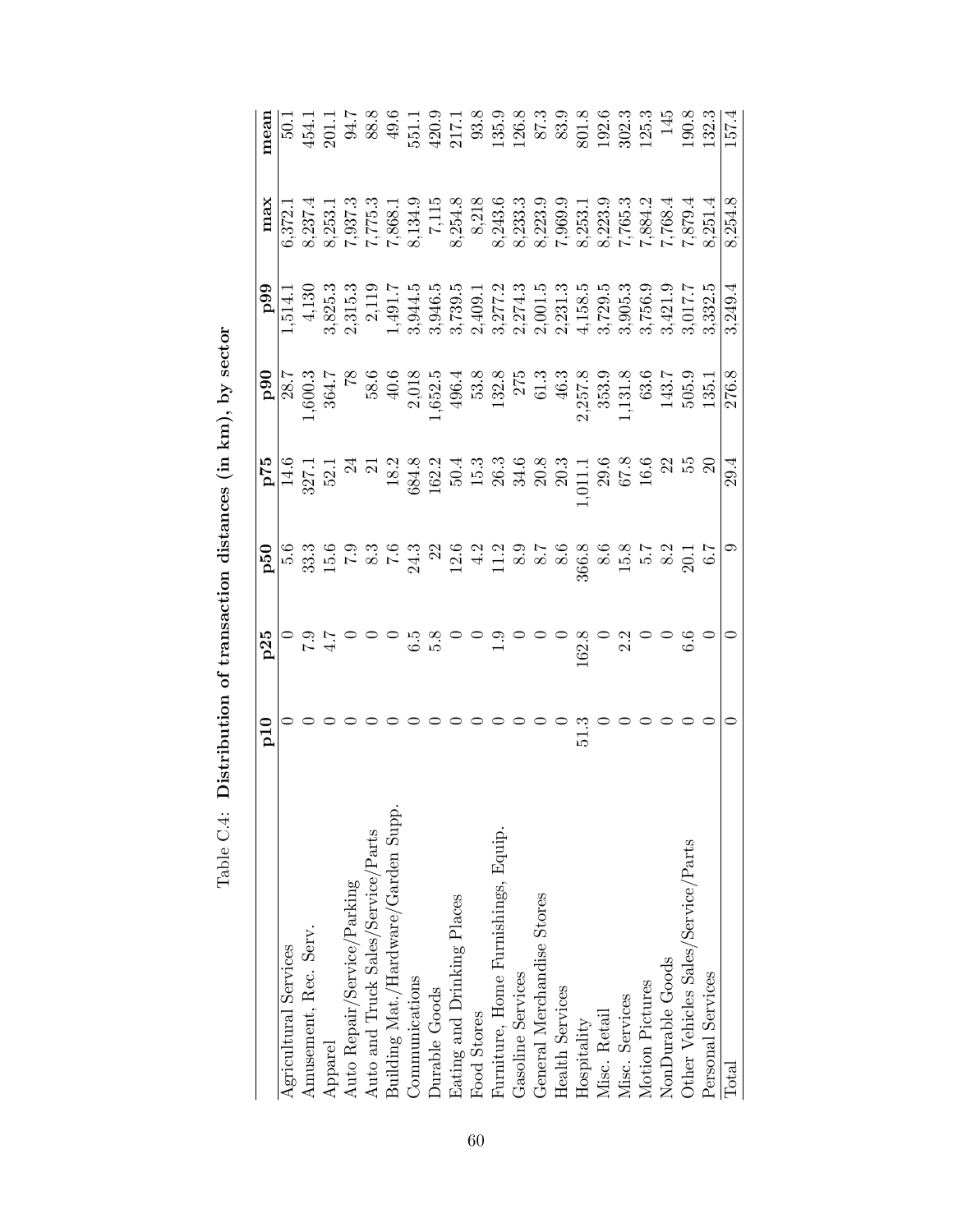<span id="page-61-0"></span>

|                                     | p10      | p25                                                                                                                                                                                                                                                                                                                            | $\mathbf{p}^{\mathbf{50}}$ |                                                                                                                                                                                                                                                                                                                                                                                                                                       | $\frac{100}{100}$                                                                                                                                                                                                                                                                                     | 66d                                                                                                                                                                                                                                                                  | $_{\rm max}$                                                                                                                                                                                                                                                                          | mean                                                                                                |
|-------------------------------------|----------|--------------------------------------------------------------------------------------------------------------------------------------------------------------------------------------------------------------------------------------------------------------------------------------------------------------------------------|----------------------------|---------------------------------------------------------------------------------------------------------------------------------------------------------------------------------------------------------------------------------------------------------------------------------------------------------------------------------------------------------------------------------------------------------------------------------------|-------------------------------------------------------------------------------------------------------------------------------------------------------------------------------------------------------------------------------------------------------------------------------------------------------|----------------------------------------------------------------------------------------------------------------------------------------------------------------------------------------------------------------------------------------------------------------------|---------------------------------------------------------------------------------------------------------------------------------------------------------------------------------------------------------------------------------------------------------------------------------------|-----------------------------------------------------------------------------------------------------|
| Agricultural Services               |          |                                                                                                                                                                                                                                                                                                                                |                            | $\begin{array}{r} \texttt{P1} \\ \texttt{P2} \\ \hline \texttt{P3} \\ \texttt{G3} \\ \texttt{G4} \\ \texttt{D5} \\ \texttt{G1} \\ \texttt{G2} \\ \texttt{G3} \\ \texttt{G4} \\ \texttt{G5} \\ \texttt{G7} \\ \texttt{G8} \\ \texttt{G9} \\ \texttt{G1} \\ \texttt{G2} \\ \texttt{G3} \\ \texttt{G4} \\ \texttt{G5} \\ \texttt{G6} \\ \texttt{G7} \\ \texttt{G8} \\ \texttt{G9} \\ \texttt{G9} \\ \texttt{G0} \\ \texttt{G1} \\ \text$ |                                                                                                                                                                                                                                                                                                       | 1,348.7                                                                                                                                                                                                                                                              | 6,372.                                                                                                                                                                                                                                                                                |                                                                                                     |
| Amusement, Rec. Serv.               |          |                                                                                                                                                                                                                                                                                                                                |                            |                                                                                                                                                                                                                                                                                                                                                                                                                                       |                                                                                                                                                                                                                                                                                                       | 4,290.5                                                                                                                                                                                                                                                              | 8,237.4                                                                                                                                                                                                                                                                               |                                                                                                     |
| Apparel                             |          |                                                                                                                                                                                                                                                                                                                                |                            |                                                                                                                                                                                                                                                                                                                                                                                                                                       |                                                                                                                                                                                                                                                                                                       | 3,864.5                                                                                                                                                                                                                                                              | 8,253.1                                                                                                                                                                                                                                                                               | 222.1                                                                                               |
| Auto Repair/Service/Parking         |          |                                                                                                                                                                                                                                                                                                                                |                            |                                                                                                                                                                                                                                                                                                                                                                                                                                       |                                                                                                                                                                                                                                                                                                       | 2,080.8                                                                                                                                                                                                                                                              |                                                                                                                                                                                                                                                                                       | 86.9                                                                                                |
| Auto and Truck Sales/Service/Parts  |          |                                                                                                                                                                                                                                                                                                                                |                            |                                                                                                                                                                                                                                                                                                                                                                                                                                       | $\begin{array}{r} 36.3 \\ 1,752.7 \\ 438.5 \\ 65.2 \\ 113.3 \\ 54.2 \end{array}$                                                                                                                                                                                                                      |                                                                                                                                                                                                                                                                      |                                                                                                                                                                                                                                                                                       |                                                                                                     |
| Building Mat./Hardware/Garden Supp. |          |                                                                                                                                                                                                                                                                                                                                |                            |                                                                                                                                                                                                                                                                                                                                                                                                                                       |                                                                                                                                                                                                                                                                                                       | $\begin{smallmatrix} &1&6\\ 2,246.5\\ 1,572.5\\ 1,672.3\\ 1,781.2\\ 1,940.17\\ 2,940.2\\ 2,947.2\\ 2,947.3\\ 2,947.3\\ 2,947.3\\ 2,947.3\\ 2,947.3\\ 2,947.3\\ 2,947.3\\ 2,947.3\\ 2,947.3\\ 2,940.3\\ 2,942.3\\ 2,942.3\\ 2,942.3\\ 2,942.3\\ 2,942.3\\ 2,942.3\\ $ | $\begin{array}{r} 7,937.3 \\ 7,775.3 \\ 7,868.1 \\ 8,134.9 \\ 8,254.8 \\ 8,243.6 \\ 8,243.33.3 \\ 8,243.5 \\ 7,765.3 \\ 8,243.5 \\ 7,765.3 \\ 7,884.2 \\ 7,884.2 \\ 7,884.2 \\ 7,884.2 \\ 7,884.2 \\ 7,884.2 \\ 7,884.2 \\ 7,884.2 \\ 7,884.2 \\ 7,884.2 \\ 7,884.2 \\ 7,884.2 \\ 7,$ | $\begin{array}{c} 105.8 \\ 56.2 \\ 567.8 \\ 454.7 \\ 264.3 \\ 21.3 \\ 133.9 \\ 133. \\ \end{array}$ |
| Communications                      |          |                                                                                                                                                                                                                                                                                                                                |                            |                                                                                                                                                                                                                                                                                                                                                                                                                                       |                                                                                                                                                                                                                                                                                                       |                                                                                                                                                                                                                                                                      |                                                                                                                                                                                                                                                                                       |                                                                                                     |
| <b>Durable Goods</b>                |          |                                                                                                                                                                                                                                                                                                                                |                            |                                                                                                                                                                                                                                                                                                                                                                                                                                       |                                                                                                                                                                                                                                                                                                       |                                                                                                                                                                                                                                                                      |                                                                                                                                                                                                                                                                                       |                                                                                                     |
| Eating and Drinking Places          |          |                                                                                                                                                                                                                                                                                                                                |                            |                                                                                                                                                                                                                                                                                                                                                                                                                                       |                                                                                                                                                                                                                                                                                                       |                                                                                                                                                                                                                                                                      |                                                                                                                                                                                                                                                                                       |                                                                                                     |
| <b>Food Stores</b>                  |          |                                                                                                                                                                                                                                                                                                                                |                            |                                                                                                                                                                                                                                                                                                                                                                                                                                       |                                                                                                                                                                                                                                                                                                       |                                                                                                                                                                                                                                                                      |                                                                                                                                                                                                                                                                                       |                                                                                                     |
| Furniture, Home Furnishings, Equip. |          | $\begin{array}{c} 0 & 0 & 0 & 0 \\ 0 & 0 & 0 & 0 \\ 0 & 0 & 0 & 0 \\ 0 & 0 & 0 & 0 \\ 0 & 0 & 0 & 0 \\ 0 & 0 & 0 & 0 \\ 0 & 0 & 0 & 0 \\ 0 & 0 & 0 & 0 \\ 0 & 0 & 0 & 0 \\ 0 & 0 & 0 & 0 \\ 0 & 0 & 0 & 0 \\ 0 & 0 & 0 & 0 \\ 0 & 0 & 0 & 0 & 0 \\ 0 & 0 & 0 & 0 & 0 \\ 0 & 0 & 0 & 0 & 0 \\ 0 & 0 & 0 & 0 & 0 \\ 0 & 0 & 0 &$ |                            |                                                                                                                                                                                                                                                                                                                                                                                                                                       | $\begin{array}{r} 1,522 \\ 1,864.6 \\ 711.2 \\ 55 \\ 129.1 \\ 129.1 \\ 77.2 \\ 77.2 \\ 78.7 \\ 79.3 \\ 764.2 \\ 763.8 \\ 764.2 \\ 763.6 \\ 742.2 \\ 742.2 \\ 742.3 \\ 742.3 \\ 742.3 \\ 742.3 \\ 742.3 \\ 742.3 \\ 742.3 \\ 742.3 \\ 742.3 \\ 742.3 \\ 742.3 \\ 742.3 \\ 742.3 \\ 742.3 \\ 742.3 \\ $ |                                                                                                                                                                                                                                                                      |                                                                                                                                                                                                                                                                                       |                                                                                                     |
| Gasoline Services                   |          |                                                                                                                                                                                                                                                                                                                                |                            |                                                                                                                                                                                                                                                                                                                                                                                                                                       |                                                                                                                                                                                                                                                                                                       |                                                                                                                                                                                                                                                                      |                                                                                                                                                                                                                                                                                       |                                                                                                     |
| General Merchandise Stores          |          |                                                                                                                                                                                                                                                                                                                                |                            |                                                                                                                                                                                                                                                                                                                                                                                                                                       |                                                                                                                                                                                                                                                                                                       |                                                                                                                                                                                                                                                                      |                                                                                                                                                                                                                                                                                       | 104                                                                                                 |
| Health Services                     |          |                                                                                                                                                                                                                                                                                                                                |                            |                                                                                                                                                                                                                                                                                                                                                                                                                                       |                                                                                                                                                                                                                                                                                                       |                                                                                                                                                                                                                                                                      |                                                                                                                                                                                                                                                                                       |                                                                                                     |
| Hospitality                         | $59.6\,$ |                                                                                                                                                                                                                                                                                                                                |                            |                                                                                                                                                                                                                                                                                                                                                                                                                                       |                                                                                                                                                                                                                                                                                                       |                                                                                                                                                                                                                                                                      |                                                                                                                                                                                                                                                                                       |                                                                                                     |
| Misc. Retail                        |          |                                                                                                                                                                                                                                                                                                                                |                            |                                                                                                                                                                                                                                                                                                                                                                                                                                       |                                                                                                                                                                                                                                                                                                       |                                                                                                                                                                                                                                                                      |                                                                                                                                                                                                                                                                                       |                                                                                                     |
| Misc. Services                      |          |                                                                                                                                                                                                                                                                                                                                |                            |                                                                                                                                                                                                                                                                                                                                                                                                                                       |                                                                                                                                                                                                                                                                                                       |                                                                                                                                                                                                                                                                      |                                                                                                                                                                                                                                                                                       |                                                                                                     |
| Motion Pictures                     |          |                                                                                                                                                                                                                                                                                                                                |                            |                                                                                                                                                                                                                                                                                                                                                                                                                                       |                                                                                                                                                                                                                                                                                                       |                                                                                                                                                                                                                                                                      |                                                                                                                                                                                                                                                                                       |                                                                                                     |
| NonDurable Goods                    |          |                                                                                                                                                                                                                                                                                                                                |                            |                                                                                                                                                                                                                                                                                                                                                                                                                                       |                                                                                                                                                                                                                                                                                                       |                                                                                                                                                                                                                                                                      |                                                                                                                                                                                                                                                                                       |                                                                                                     |
| Other Vehicles Sales/Service/Parts  |          | $\begin{array}{c} 2 \ 2 \ 0 \end{array}$                                                                                                                                                                                                                                                                                       |                            |                                                                                                                                                                                                                                                                                                                                                                                                                                       |                                                                                                                                                                                                                                                                                                       |                                                                                                                                                                                                                                                                      | $7,879.4$<br>7,879.4                                                                                                                                                                                                                                                                  | 112.3<br>949.2<br>254.7<br>238<br>181.4<br>244.7<br>244.7                                           |
| Personal Services                   |          |                                                                                                                                                                                                                                                                                                                                |                            |                                                                                                                                                                                                                                                                                                                                                                                                                                       | 529.8                                                                                                                                                                                                                                                                                                 | 3,856.4                                                                                                                                                                                                                                                              | 8,251.4                                                                                                                                                                                                                                                                               |                                                                                                     |
| Total                               |          |                                                                                                                                                                                                                                                                                                                                | 12.3                       | 40.5                                                                                                                                                                                                                                                                                                                                                                                                                                  | 434.7                                                                                                                                                                                                                                                                                                 | 3,709.5                                                                                                                                                                                                                                                              | 8,254.8                                                                                                                                                                                                                                                                               | 205.3                                                                                               |
|                                     |          |                                                                                                                                                                                                                                                                                                                                |                            |                                                                                                                                                                                                                                                                                                                                                                                                                                       |                                                                                                                                                                                                                                                                                                       |                                                                                                                                                                                                                                                                      |                                                                                                                                                                                                                                                                                       |                                                                                                     |

Table C.5: Value-Weighted Distribution of transaction distances (in km), by sector Table C.5: Value-Weighted Distribution of transaction distances (in km), by sector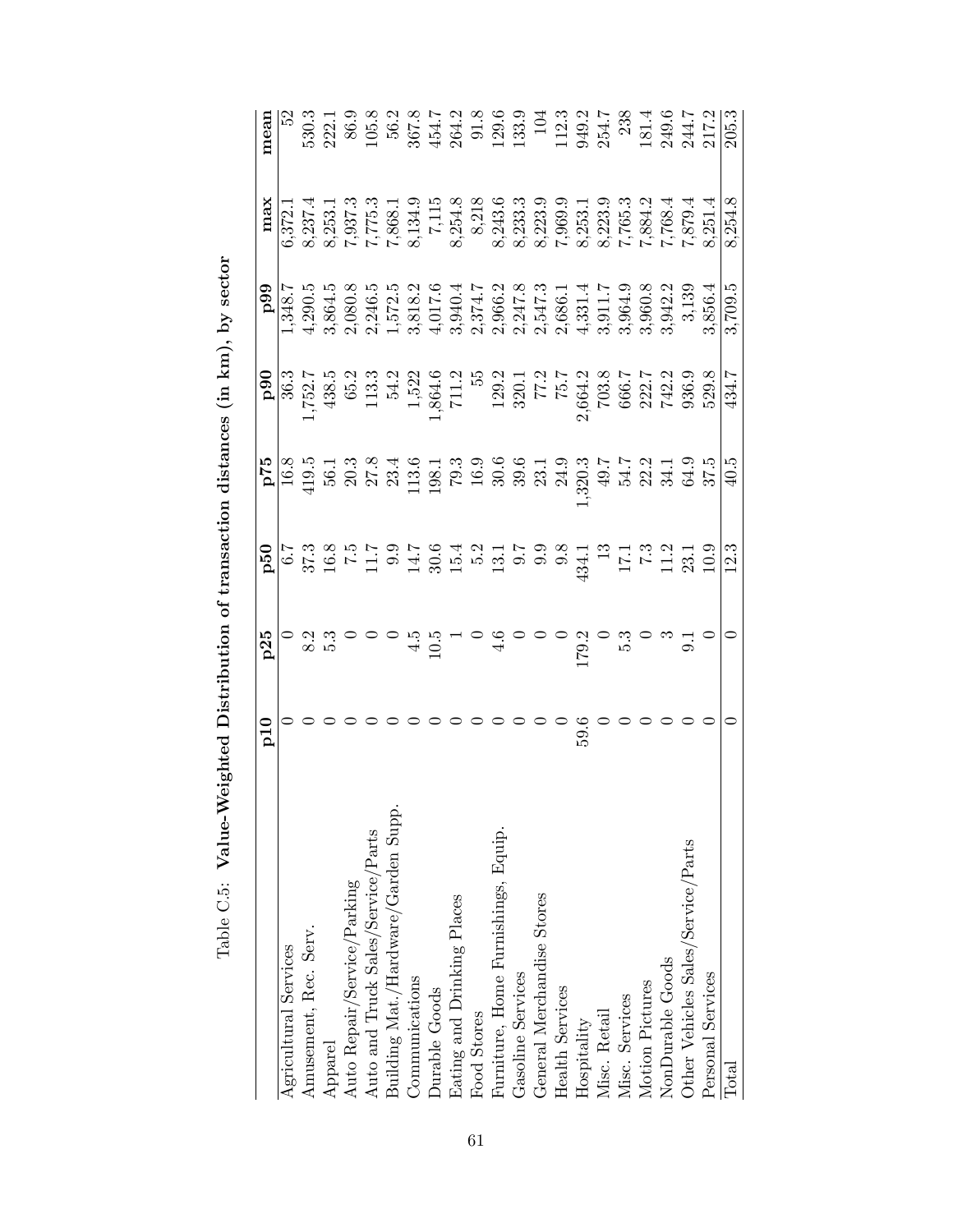#### C.4 Gravity over all distances

In Figure [C.1,](#page-62-0) we estimate Equation [\(2\)](#page-12-0) including origin-destination pairs at progressively longer distances. Specifically, we split all the  $(h, s)$  pairs in 20 quantiles of distances, and estimate it using only the first group, then only the first two, and so on, up to the whole set of observations. Figure [C.1](#page-62-0) shows the coefficient on log distance. As one can see, changes of around  $+/- 30\%$  in the 120 km cutoff (from 80 km to 160 km) only imply a variation in the gravity coefficient of around 0.1: hence, around our cutoff distance, the overall gravity slope is not particularly sensitive to the specific cutoff value. Different sectors are more or less represented at different distances (see also Tables [C.4](#page-60-0) and [C.5\)](#page-61-0), implying that the coefficient  $\delta$  varies.



<span id="page-62-0"></span>Figure C.1: Gravity in Expenditure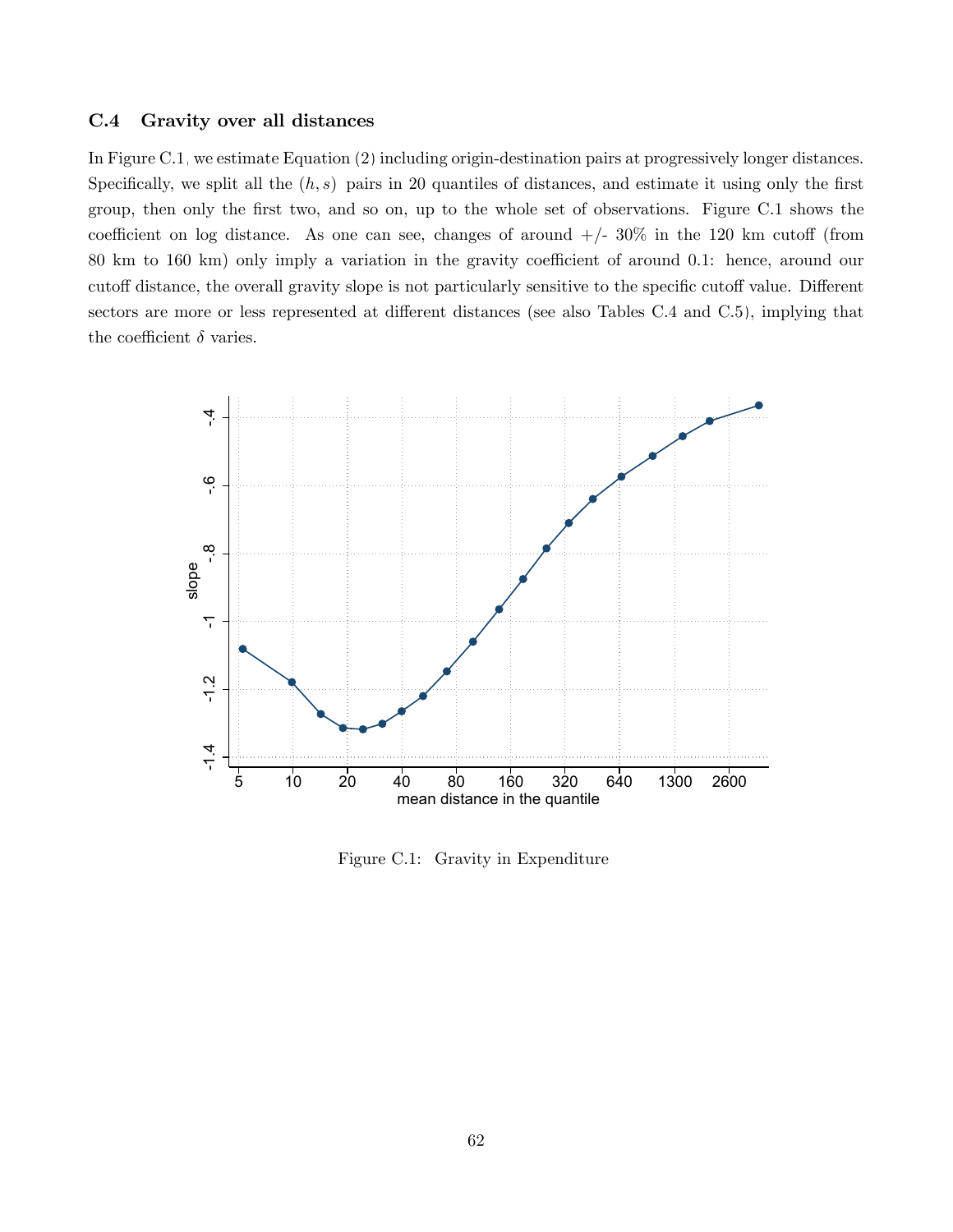#### C.5 Margins decomposition

Tables [C.6](#page-63-0) shows the actual values of the account and expenditure margin with associated p-values for the margins decomposition associated with Equation [\(1\)](#page-12-1); Table [C.7](#page-64-0) shows the actual values of the account and expenditure margin with associated p-values associated with Equation [\(2\)](#page-12-0).

Tables [C.8](#page-64-1) and [C.9](#page-65-0) show the composition of frequency and batch size margin into the overall expenditure margin. They also show the share of the frequency margin in the expenditure margin, and the overall role of frequency and account margins in the total decline of expenditure with distance. As in the main text, all p-values are computed using heteroskedasticity–robust standard errors; the number of observations reported excludes singletons, i.e. those observations that would be absorbed by fixed effects and do not contribute to the estimation.

|                                     | Overall          |      |                  | Accounts Margin |                  | Expenditure Margin | Share Accounts | Obs.   |
|-------------------------------------|------------------|------|------------------|-----------------|------------------|--------------------|----------------|--------|
| Category                            | $\mathrm{coeff}$ | pv   | $\mathrm{coeff}$ | pv              | $\mathrm{coeff}$ | pv                 | Margin         |        |
| Food Stores                         | $-2.23$          | 0.00 | $-1.12$          | 0.00            | $-1.11$          | 0.00               | 0.50           | 22,649 |
| Gasoline Services                   | $-2.08$          | 0.00 | $-0.97$          | 0.00            | $-1.11$          | 0.00               | 0.47           | 39,666 |
| General Merchandise Stores          | $-1.78$          | 0.00 | $-1.08$          | 0.00            | $-0.71$          | 0.00               | 0.60           | 26,837 |
| Misc. Retail                        | $-1.70$          | 0.00 | $-1.07$          | 0.00            | $-0.63$          | 0.00               | 0.63           | 34,052 |
| Eating and Drinking Places          | $-1.57$          | 0.00 | $-0.93$          | 0.00            | $-0.64$          | 0.00               | 0.59           | 34,504 |
| Building Mat./Hardware/Garden Supp. | $-1.40$          | 0.00 | $-0.87$          | 0.00            | $-0.53$          | 0.00               | 0.62           | 14,185 |
| Auto Repair/Service/Parking         | $-1.25$          | 0.00 | $-0.88$          | 0.00            | $-0.38$          | 0.00               | 0.70           | 4,414  |
| NonDurable Goods                    | $-1.16$          | 0.00 | $-1.05$          | 0.00            | $-0.11$          | 0.45               | 0.91           | 978    |
| <b>Health Services</b>              | $-1.12$          | 0.00 | $-0.77$          | 0.00            | $-0.35$          | 0.00               | 0.68           | 5,134  |
| Apparel                             | $-1.10$          | 0.00 | $-0.83$          | 0.00            | $-0.27$          | 0.00               | 0.75           | 15,918 |
| Furniture, Home Furnishings, Equip. | $-1.07$          | 0.00 | $-0.85$          | 0.00            | $-0.23$          | 0.00               | 0.79           | 12,286 |
| Auto and Truck Sales/Service/Parts  | $-1.04$          | 0.00 | $-0.81$          | 0.00            | $-0.23$          | 0.00               | 0.78           | 7,298  |
| Motion Pictures                     | $-1.04$          | 0.00 | $-0.85$          | 0.00            | $-0.18$          | 0.01               | 0.82           | 1,922  |
| Amusement, Rec. Serv.               | $-1.03$          | 0.00 | $-0.66$          | 0.00            | $-0.37$          | 0.00               | 0.64           | 2,958  |
| Personal Services                   | $-0.96$          | 0.00 | $-0.89$          | 0.00            | $-0.07$          | 0.12               | 0.93           | 5,203  |
| Misc. Services                      | $-0.92$          | 0.06 | $-0.63$          | 0.00            | $-0.29$          | 0.52               | 0.69           | 220    |
| Communications                      | $-0.89$          | 0.00 | $-0.61$          | 0.00            | $-0.28$          | 0.04               | 0.69           | 424    |
| Agricultural Services               | $-0.88$          | 0.00 | $-0.66$          | 0.00            | $-0.21$          | 0.10               | 0.75           | 552    |
| Other Vehicles Sales/Service/Parts  | $-0.68$          | 0.41 | $-0.71$          | 0.00            | 0.03             | 0.97               | 1.04           | 257    |
| Hospitality                         | $-0.64$          | 0.01 | $-0.49$          | 0.00            | $-0.15$          | 0.40               | 0.76           | 1,392  |
| Durable Goods                       | $-0.09$          | 0.90 | $-0.27$          | 0.04            | 0.18             | 0.76               | 3.15           | 79     |

<span id="page-63-0"></span>Table C.6: Expenditure out of home place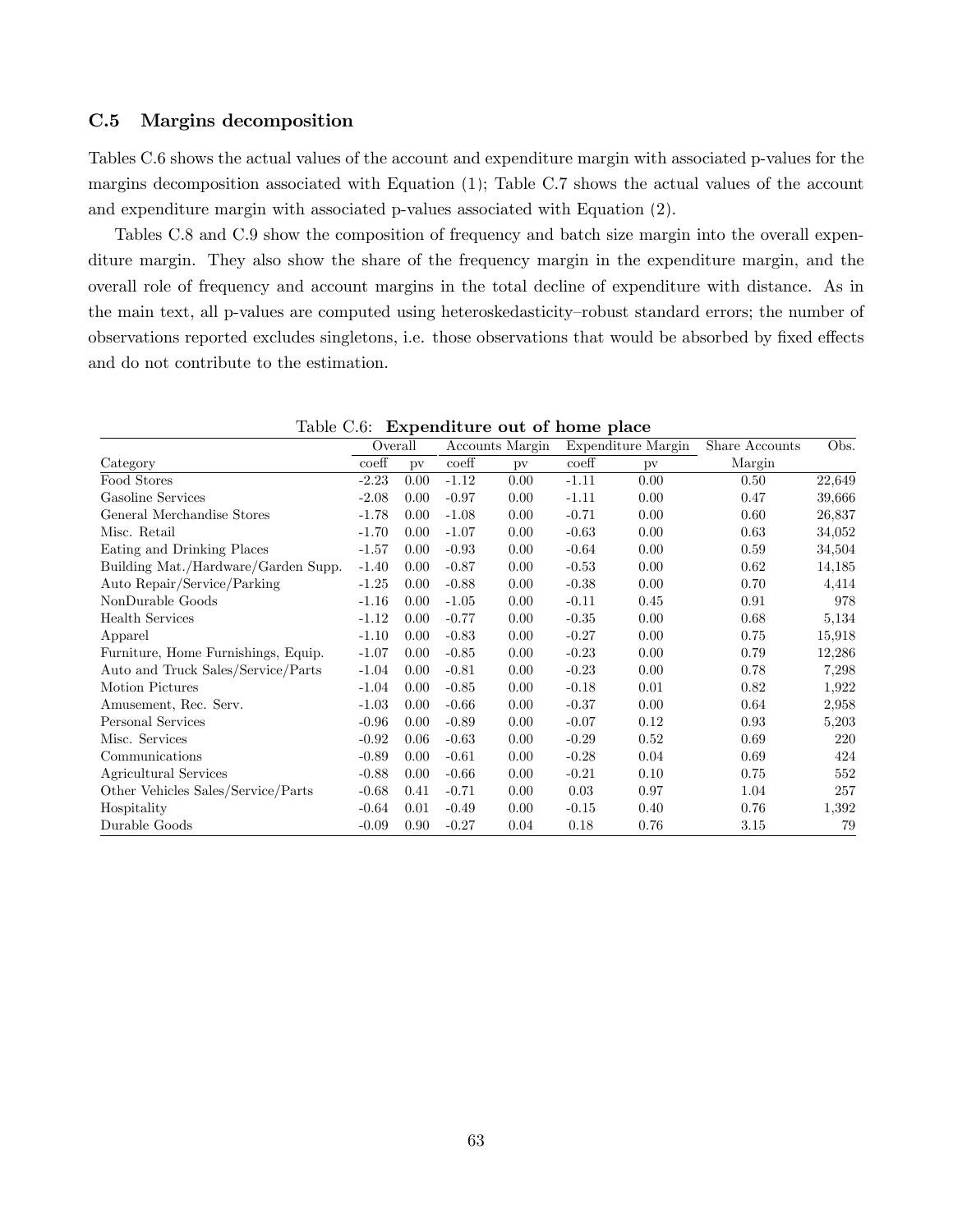|                                     | Overall          |      |         | Accounts Margin |         | Expenditure Margin | Share Accounts | Obs.   |
|-------------------------------------|------------------|------|---------|-----------------|---------|--------------------|----------------|--------|
| Category                            | $\mathrm{coeff}$ | pv   | coeff   | pv              | coeff   | pv                 | Margin         |        |
| Food Stores                         | $-0.85$          | 0.00 | $-0.36$ | 0.00            | $-0.49$ | 0.00               | 0.42           | 18,632 |
| Gasoline Services                   | $-0.60$          | 0.00 | $-0.25$ | 0.00            | $-0.35$ | 0.00               | 0.41           | 34,615 |
| General Merchandise Stores          | $-0.93$          | 0.00 | $-0.50$ | 0.00            | $-0.43$ | 0.00               | 0.54           | 23,932 |
| Misc. Retail                        | $-0.65$          | 0.00 | $-0.40$ | 0.00            | $-0.25$ | 0.00               | 0.61           | 30,042 |
| Eating and Drinking Places          | $-0.56$          | 0.00 | $-0.31$ | 0.00            | $-0.25$ | 0.00               | 0.55           | 31,022 |
| Building Mat./Hardware/Garden Supp. | $-0.73$          | 0.00 | $-0.39$ | 0.00            | $-0.34$ | 0.00               | 0.53           | 11,604 |
| Auto Repair/Service/Parking         | $-0.40$          | 0.00 | $-0.23$ | 0.00            | $-0.16$ | 0.00               | 0.59           | 3,013  |
| NonDurable Goods                    | $-0.65$          | 0.00 | $-0.40$ | 0.00            | $-0.24$ | 0.01               | 0.62           | 758    |
| <b>Health Services</b>              | $-0.33$          | 0.00 | $-0.25$ | 0.00            | $-0.09$ | 0.08               | 0.74           | 3,910  |
| Apparel                             | $-0.53$          | 0.00 | $-0.36$ | 0.00            | $-0.17$ | 0.00               | 0.67           | 14,066 |
| Furniture, Home Furnishings, Equip. | $-0.57$          | 0.00 | $-0.40$ | 0.00            | $-0.17$ | 0.00               | 0.70           | 10,734 |
| Auto and Truck Sales/Service/Parts  | $-0.33$          | 0.00 | $-0.26$ | 0.00            | $-0.07$ | 0.08               | 0.79           | 5,508  |
| <b>Motion Pictures</b>              | $-0.34$          | 0.00 | $-0.28$ | 0.00            | $-0.07$ | 0.22               | 0.80           | 1,248  |
| Amusement, Rec. Serv.               | $-0.23$          | 0.00 | $-0.10$ | 0.00            | $-0.13$ | 0.00               | 0.44           | 2,329  |
| Personal Services                   | $-0.31$          | 0.00 | $-0.27$ | 0.00            | $-0.04$ | 0.27               | 0.86           | 3,760  |
| Misc. Services                      | 0.91             | 0.02 | $-0.11$ | 0.06            | 1.02    | 0.01               | $-0.12$        | 116    |
| Communications                      | $-0.41$          | 0.01 | $-0.26$ | 0.00            | $-0.15$ | 0.21               | 0.63           | 263    |
| Agricultural Services               | 0.42             | 0.11 | $-0.12$ | 0.21            | 0.54    | 0.03               | $-0.28$        | 190    |
| Other Vehicles Sales/Service/Parts  | $-0.59$          | 0.08 | $-0.07$ | 0.17            | $-0.51$ | 0.10               | 0.13           | 128    |
| Hospitality                         | $-0.14$          | 0.08 | $-0.08$ | 0.00            | $-0.06$ | 0.39               | 0.55           | 1,158  |
| Durable Goods                       | 1.11             | 0.67 | 0.00    |                 | 1.11    | 0.67               | 0.00           | 15     |

<span id="page-64-0"></span>Table C.7: Gravity in expenditure

## Table C.8: Expenditure out of home place: number of transactions and average expenditure

<span id="page-64-1"></span>

|                                     | Expenditure               |      | Batch size |      | Frequency                 |      | Share of  | Share of              |        |
|-------------------------------------|---------------------------|------|------------|------|---------------------------|------|-----------|-----------------------|--------|
|                                     | margin                    |      | margin     |      | margin                    |      | Frequency | $Account + Frequency$ | Obs.   |
| Category                            | $\overline{\text{coeff}}$ | pv   | coeff      | pv   | $\overline{\text{coeff}}$ | pv   | margin    | margins               |        |
| Food Stores                         | $-1.11$                   | 0.00 | $-0.18$    | 0.00 | $-0.93$                   | 0.00 | 0.84      | 0.92                  | 22,649 |
| Gasoline Services                   | $-1.11$                   | 0.00 | $-0.09$    | 0.00 | $-1.02$                   | 0.00 | 0.92      | 0.96                  | 39,666 |
| General Merchandise Stores          | $-0.71$                   | 0.00 | $-0.06$    | 0.00 | $-0.65$                   | 0.00 | 0.91      | 0.97                  | 26,837 |
| Misc. Retail                        | $-0.63$                   | 0.00 | 0.05       | 0.00 | $-0.68$                   | 0.00 | 1.08      | 1.03                  | 34,052 |
| Eating and Drinking Places          | $-0.64$                   | 0.00 | 0.02       | 0.05 | $-0.66$                   | 0.00 | 1.04      | 1.02                  | 34,504 |
| Building Mat./Hardware/Garden Supp. | $-0.53$                   | 0.00 | $-0.02$    | 0.48 | $-0.51$                   | 0.00 | 0.96      | 0.99                  | 14,185 |
| Auto Repair/Service/Parking         | $-0.38$                   | 0.00 | $-0.21$    | 0.00 | $-0.16$                   | 0.00 | 0.43      | 0.83                  | 4,414  |
| NonDurable Goods                    | $-0.11$                   | 0.45 | 0.02       | 0.88 | $-0.13$                   | 0.04 | 1.17      | 1.02                  | 978    |
| <b>Health Services</b>              | $-0.35$                   | 0.00 | $-0.17$    | 0.00 | $-0.18$                   | 0.00 | 0.52      | 0.85                  | 5,134  |
| Apparel                             | $-0.27$                   | 0.00 | $-0.01$    | 0.54 | $-0.26$                   | 0.00 | 0.95      | 0.99                  | 15,918 |
| Furniture, Home Furnishings, Equip. | $-0.23$                   | 0.00 | $-0.01$    | 0.88 | $-0.22$                   | 0.00 | 0.97      | 0.99                  | 12,286 |
| Auto and Truck Sales/Service/Parts  | $-0.23$                   | 0.00 | $-0.01$    | 0.85 | $-0.22$                   | 0.00 | 0.96      | 0.99                  | 7,298  |
| Motion Pictures                     | $-0.18$                   | 0.01 | 0.02       | 0.72 | $-0.20$                   | 0.00 | 1.10      | 1.02                  | 1,922  |
| Amusement, Rec. Serv.               | $-0.37$                   | 0.00 | $-0.19$    | 0.01 | $-0.18$                   | 0.00 | 0.48      | 0.81                  | 2,958  |
| Personal Services                   | $-0.07$                   | 0.12 | 0.16       | 0.00 | $-0.23$                   | 0.00 | 3.31      | 1.17                  | 5,203  |
| Misc. Services                      | $-0.29$                   | 0.52 | $-0.20$    | 0.64 | $-0.09$                   | 0.37 | 0.32      | 0.79                  | 220    |
| Communications                      | $-0.28$                   | 0.04 | $-0.17$    | 0.25 | $-0.11$                   | 0.09 | 0.38      | 0.81                  | 424    |
| Agricultural Services               | $-0.21$                   | 0.10 | 0.01       | 0.94 | $-0.22$                   | 0.00 | 1.04      | 1.01                  | 552    |
| Other Vehicles Sales/Service/Parts  | 0.03                      | 0.97 | 0.27       | 0.71 | $-0.24$                   | 0.28 | $-7.96$   | 1.39                  | 257    |
| Hospitality                         | $-0.15$                   | 0.40 | $-0.04$    | 0.81 | $-0.11$                   | 0.11 | 0.75      | 0.94                  | 1,392  |
| Durable Goods                       | 0.18                      | 0.76 | 0.02       | 0.97 | 0.17                      | 0.50 | 0.91      | 1.19                  | 79     |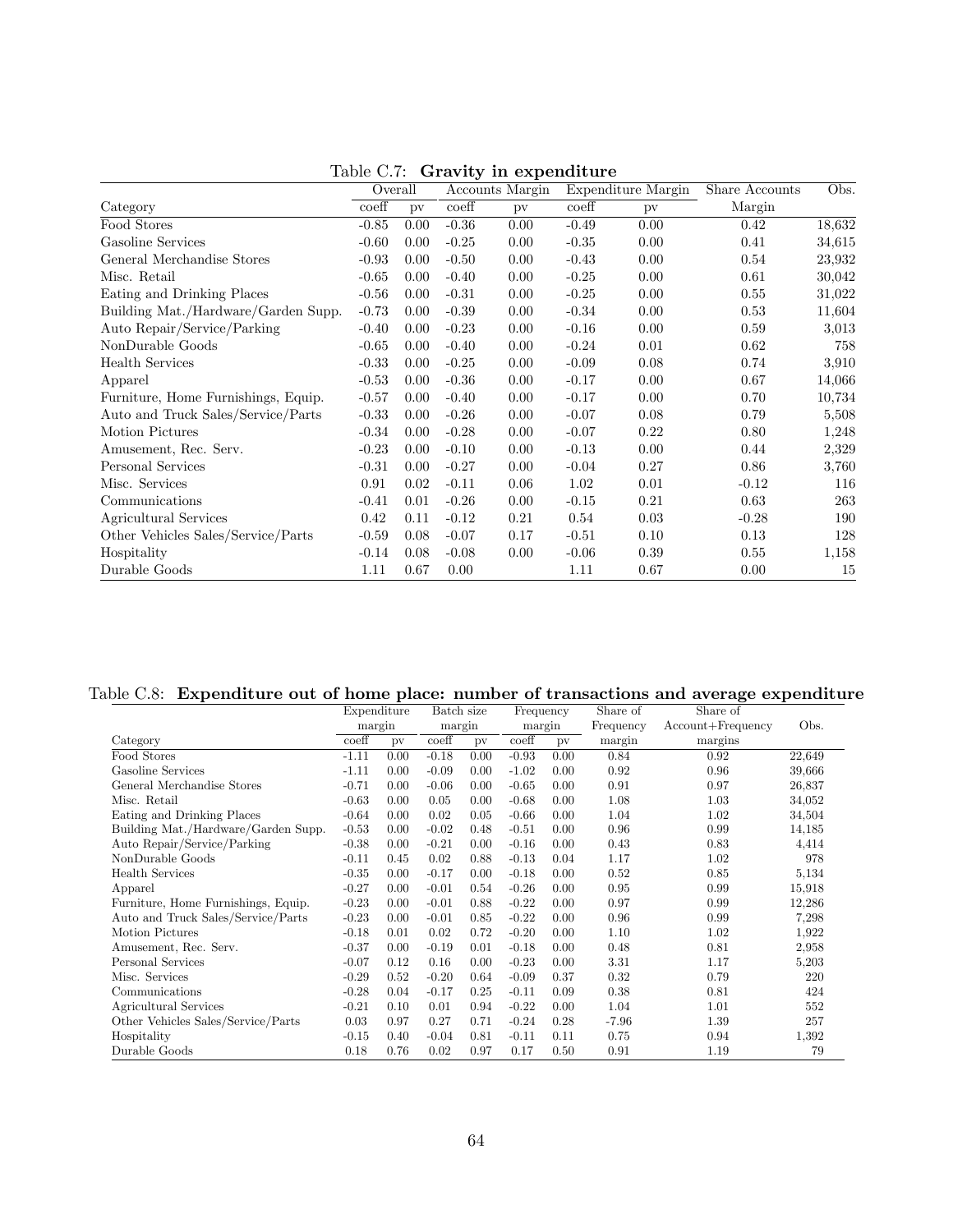|                                     | Expenditure |      | Batch size |      | Frequency                 |      | Share of  | Share of             |        |
|-------------------------------------|-------------|------|------------|------|---------------------------|------|-----------|----------------------|--------|
|                                     | margin      |      | margin     |      | margin                    |      | Frequency | of Account+Frequency | Obs.   |
| Category                            | coeff       | pv   | coeff      | pv   | $\overline{\text{coeff}}$ | pv   | margin    | margins              |        |
| Food Stores                         | $-0.49$     | 0.00 | $-0.13$    | 0.00 | $-0.36$                   | 0.00 | 0.73      | 0.84                 | 18,632 |
| Gasoline Services                   | $-0.35$     | 0.00 | $-0.04$    | 0.00 | $-0.31$                   | 0.00 | 0.89      | 0.93                 | 34.615 |
| General Merchandise Stores          | $-0.43$     | 0.00 | $-0.09$    | 0.00 | $-0.33$                   | 0.00 | 0.78      | 0.90                 | 23,932 |
| Misc. Retail                        | $-0.25$     | 0.00 | $-0.01$    | 0.16 | $-0.24$                   | 0.00 | 0.95      | 0.98                 | 30,042 |
| Eating and Drinking Places          | $-0.25$     | 0.00 | $-0.02$    | 0.00 | $-0.23$                   | 0.00 | 0.90      | 0.96                 | 31,022 |
| Building Mat./Hardware/Garden Supp. | $-0.34$     | 0.00 | $-0.07$    | 0.00 | $-0.27$                   | 0.00 | 0.80      | 0.91                 | 11,604 |
| Auto Repair/Service/Parking         | $-0.16$     | 0.00 | $-0.09$    | 0.07 | $-0.07$                   | 0.00 | 0.44      | 0.77                 | 3,013  |
| NonDurable Goods                    | $-0.24$     | 0.01 | $-0.09$    | 0.23 | $-0.15$                   | 0.00 | 0.62      | 0.86                 | 758    |
| <b>Health Services</b>              | $-0.09$     | 0.08 | 0.03       | 0.56 | $-0.11$                   | 0.00 | 1.30      | 1.08                 | 3,910  |
| Apparel                             | $-0.17$     | 0.00 | $-0.02$    | 0.12 | $-0.16$                   | 0.00 | 0.90      | 0.97                 | 14,066 |
| Furniture, Home Furnishings, Equip. | $-0.17$     | 0.00 | $-0.04$    | 0.06 | $-0.13$                   | 0.00 | 0.77      | 0.93                 | 10,734 |
| Auto and Truck Sales/Service/Parts  | $-0.07$     | 0.08 | 0.02       | 0.53 | $-0.09$                   | 0.00 | 1.33      | 1.07                 | 5,508  |
| Motion Pictures                     | $-0.07$     | 0.22 | 0.02       | 0.72 | $-0.08$                   | 0.03 | 1.23      | 1.05                 | 1,248  |
| Amusement, Rec. Serv.               | $-0.13$     | 0.00 | $-0.04$    | 0.28 | $-0.08$                   | 0.00 | 0.66      | 0.81                 | 2,329  |
| Personal Services                   | $-0.04$     | 0.27 | 0.08       | 0.02 | $-0.12$                   | 0.00 | 2.84      | 1.25                 | 3,760  |
| Misc. Services                      | 1.02        | 0.01 | 1.13       | 0.00 | $-0.11$                   | 0.18 | $-0.11$   | $-0.24$              | 116    |
| Communications                      | $-0.15$     | 0.21 | $-0.24$    | 0.05 | 0.09                      | 0.15 | $-0.61$   | 0.40                 | 263    |
| Agricultural Services               | 0.54        | 0.03 | 0.68       | 0.01 | $-0.15$                   | 0.35 | $-0.27$   | $-0.63$              | 190    |
| Other Vehicles Sales/Service/Parts  | $-0.51$     | 0.10 | $-0.51$    | 0.10 | $-0.00$                   | 0.98 | 0.01      | 0.13                 | 128    |
| Hospitality                         | $-0.06$     | 0.39 | $-0.05$    | 0.41 | $-0.01$                   | 0.72 | 0.18      | 0.63                 | 1,158  |
| Durable Goods                       | 1.11        | 0.67 | 0.96       | 0.73 | 0.15                      | 0.79 | 0.14      | 0.14                 | 15     |

<span id="page-65-0"></span>Table C.9: Gravity in expenditure: number of transactions and average expenditure

### C.6 Gravity and the frequency of transactions

These figures show further robustness on the relation between gravity and the frequency of transactions. Figure [C.2](#page-66-0) shows the correspondent of Figure [3](#page-17-0) using all coefficients, not just the ones significantly different from zero; one can clearly note the outlier "Durable Goods" in the top-left part of the graph. Figure [C.3](#page-67-0) uses the strength of gravity as measured by regression [\(2\)](#page-12-0) using all estimated slopes. We have also experimented with an alternative measure of frequency that gives more weight to users that spend more overall, with essentially identical results.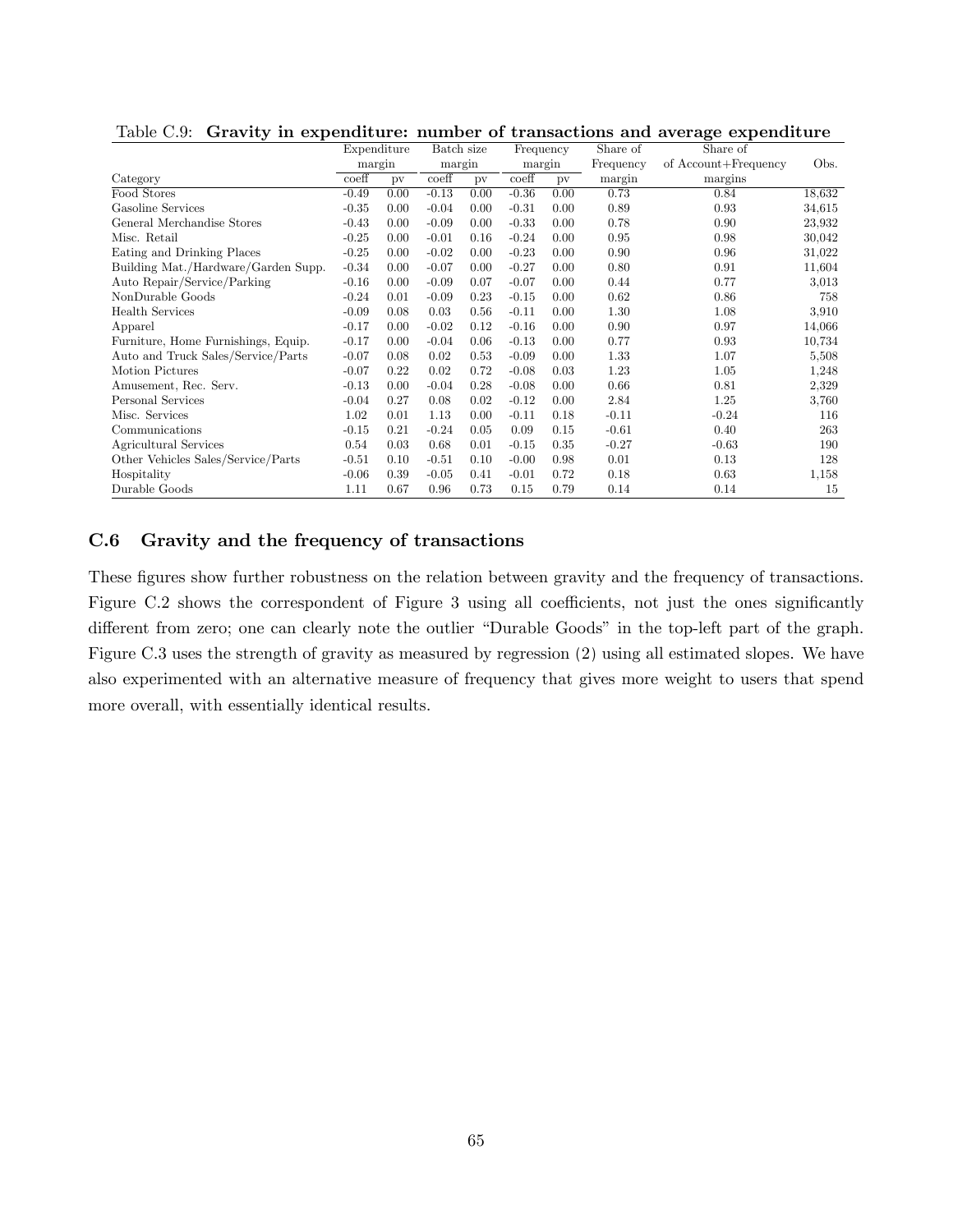

<span id="page-66-0"></span>Figure C.2: Drop in expenditure out of home (all coefficients)

### C.7 More individual-level analyses

In this subsection we report robustness exercises on our individual level analysis. Table [C.10](#page-68-1) extends Table [5](#page-19-0) in the main text, adding the economy–wide average number of employees per store for different sectors (a proxy for sector-level fixed costs) and its interactions with log age and log income. The interaction between log frequency of transactions with log income and age are little affected both in magnitude and in significance.

A well-known property of the Poisson model is equidispersion: if the mean of the Poisson random variable  $y_i$  for individual  $i$  is  $E[y_i] \equiv \lambda_i = \exp\{\beta' x_i\}$ , then  $V[y_i] = \exp\{\beta' x_i\}$  as well. This is potentially problematic since count data tend to be overdispersed. Without correction, a strict estimate of the Poisson model will tend to underestimate the standard errors of our coefficients.<sup>54</sup> One possible correction to this problem is to simply estimate the Poisson regression allowing more flexible specifications for the standard errors: a Poisson pseudo-maximum likelihood estimation is still consistent under correct specification of the conditional mean. This is the route we choose in the main text. An alternative is to explicitly model overdispersion. Here, we use a Negative Binomial model where  $E[y_i] \equiv \lambda_i$ , but  $V[y_i] = \lambda_i + \alpha \lambda_i^2$ , with  $\alpha$ being an additional overdispersion parameter to be estimated. An attractive feature of this model is that the overdispersion is allowed to vary at individual level, since  $V[y_i]/E[y_i] = 1 + \alpha \lambda_i$ ; on the other hand, the Negative Binomial model is less robust to mis-specifications in density,<sup>55</sup> and potentially suffers from the incidental parameter problem, making it difficult to account for individual level heterogeneity<sup>56</sup>. For these reasons, we focus on Poisson in the main text, and report in Table [C.11](#page-69-0) below the results of the Negative Binomial model.

 $54$ The discussion here follows Cameron and Trivedi (2005).

<sup>55</sup>See again Cameron and Trivedi (2005), section 20.4.1.

 $56$  Allison and Waterman (2002) find in simulation studies that the incidental parameter problem may not be very severe.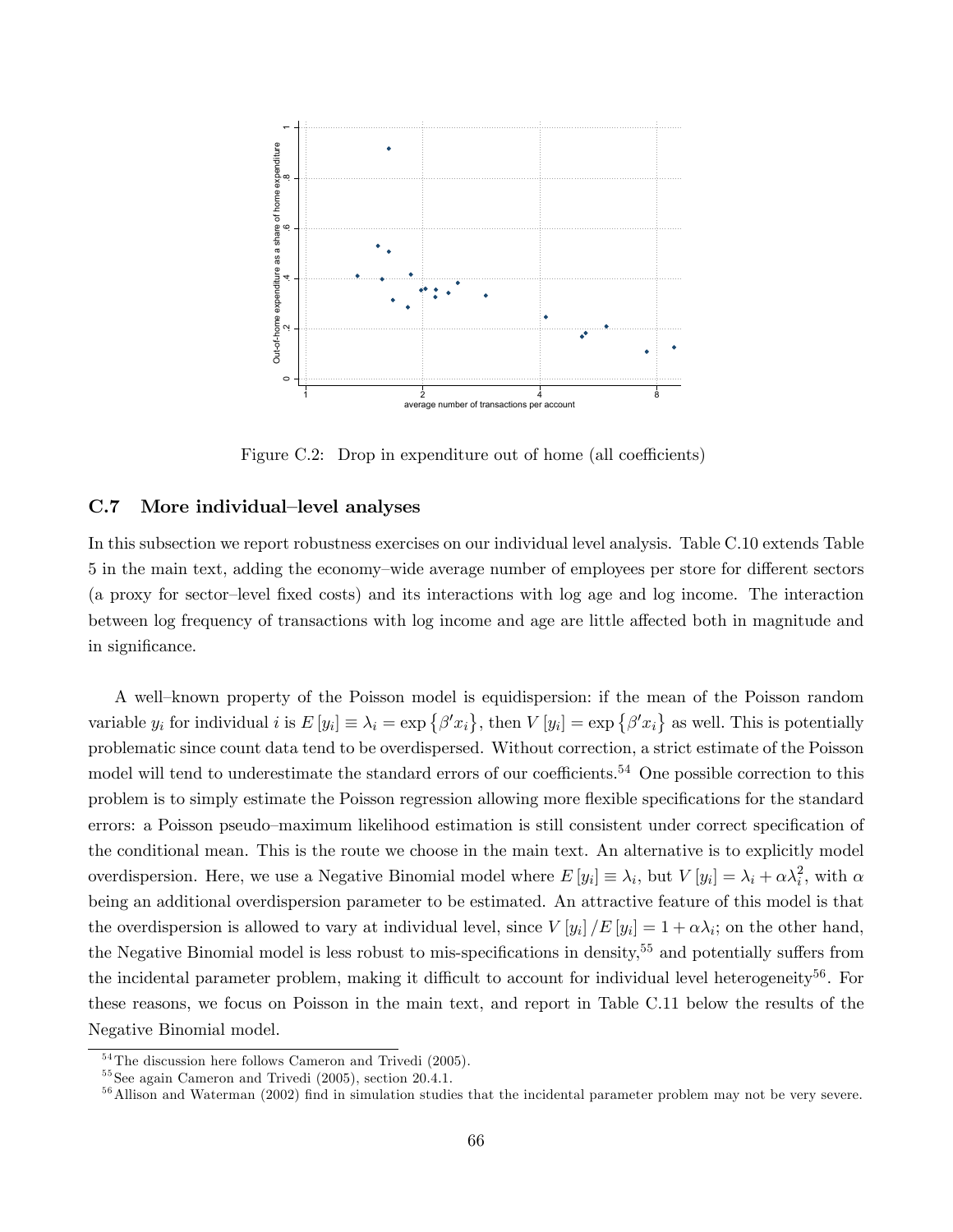

<span id="page-67-0"></span>Figure C.3: Gravity and frequency of transactions (all slopes)

Table [C.12](#page-70-0) extends Table [6](#page-21-0) in the main text, introducing the economy-wide average number of employees per store for different sectors, and its interactions with log age and log income. Column (7), additionally, replicates column (6) introducing triple interactions between rain, log frequency, and log income (or log age); and rain, log number of employees per store, and log income (or log age). Table [C.13](#page-71-0) replicates Table [C.12](#page-70-0) estimating a Negative Binomial model.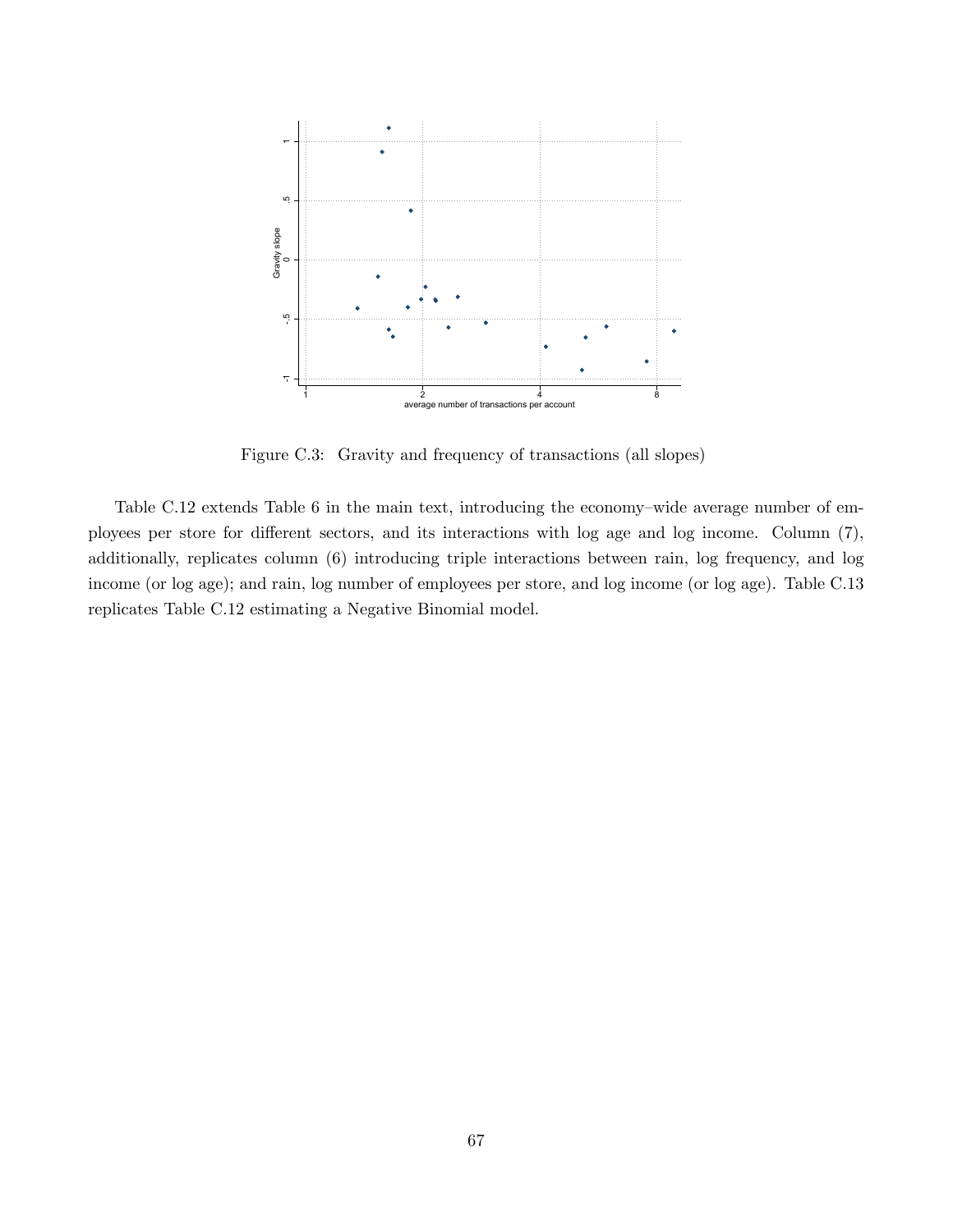| rapic O.IV.<br>The Tole of murviqual neterogeneity (extended regression) |            |                                         |             |                |
|--------------------------------------------------------------------------|------------|-----------------------------------------|-------------|----------------|
|                                                                          | (1)        | (2)                                     | (3)         | (4)            |
| Dependent Variable:                                                      |            | Number of transactions out of residence |             |                |
|                                                                          |            |                                         |             |                |
| Number of transactions                                                   | $0.016***$ | $0.016***$                              | $0.022***$  | $0.023***$     |
|                                                                          | (0.001)    | (0.001)                                 | (0.001)     | (0.001)        |
| Log age                                                                  | $-0.026$   | $-0.395***$                             | $-0.271*$   |                |
|                                                                          |            | $(0.059)$ $(0.159)$ $(0.152)$           |             |                |
| Log income                                                               | $0.139***$ | $0.589***$                              | $0.390***$  |                |
|                                                                          | (0.029)    | (0.070)                                 | (0.067)     |                |
| Log age $\times$ log frequency of transactions                           |            | $-0.027$                                | $-0.055$    | $-0.052$       |
|                                                                          |            | (0.061)                                 | (0.057)     | (0.057)        |
| Log income $\times$ log frequency of transactions                        |            | $-0.203***$                             | $-0.197***$ | $-0.192***$    |
|                                                                          |            | (0.029)                                 | (0.025)     | (0.025)        |
| Log age $\times$ log of employees per store                              |            | $0.155***$                              | $0.117***$  | $0.115***$     |
|                                                                          |            | (0.040)                                 | (0.030)     | (0.030)        |
| Log income $\times$ log of employees per store                           |            | $-0.040**$                              | $-0.050***$ | $-0.051***$    |
|                                                                          |            | (0.019)                                 | (0.013)     | (0.013)        |
|                                                                          |            |                                         |             |                |
| Observations                                                             | 28,959     | 28,959                                  | 28,959      | 28,959         |
| Sector fixed effects                                                     | Yes        | Yes                                     | Yes         | Yes            |
| ZIP code fixed effects                                                   | $\rm No$   | $\rm No$                                | Yes         | N <sub>o</sub> |
| Individual fixed effects                                                 | $\rm No$   | $\rm No$                                | $\rm No$    | Yes            |
| Pseudo R-Square                                                          | .61        | .61                                     | .74         | .74            |

<span id="page-68-1"></span>Table C.10: The role of individual heterogeneity (extended regression)

Standard errors clustered at account level in parentheses.

\*\*\* p<0.01, \*\* p<0.05, \* p<0.1

### <span id="page-68-0"></span>C.8 More on density

In this subsection, we examine the role of density and sorting on preferences. As described in the main text, one might imagine that aquifers are associated with older and denser economic centers: it may be the case that the type of people that sort into those places have more preference for high frequency amenities (they may be higher income, or with fewer children); at the same time, high density locations may be less conducive to commercial activity in low frequency sectors, perhaps because those sectors need larger retail surfaces. This might introduce an independent role for density on top of population size. We examine these possibilities on two sides.

In Table [C.14](#page-72-0) we extend our main regressions to control for an interaction between log income and log frequency of transactions. In this way, we control for the possibility that people with "tastes" for higher frequency sectors - as proxied by income - are more likely to sort in bigger places. In this table, the outcome variables are log employment (columns (1) and (2)), log establishment density (columns (3) and (4)), and log employees per establishment (columns (5) and (6)): within each of the outcomes, we replicate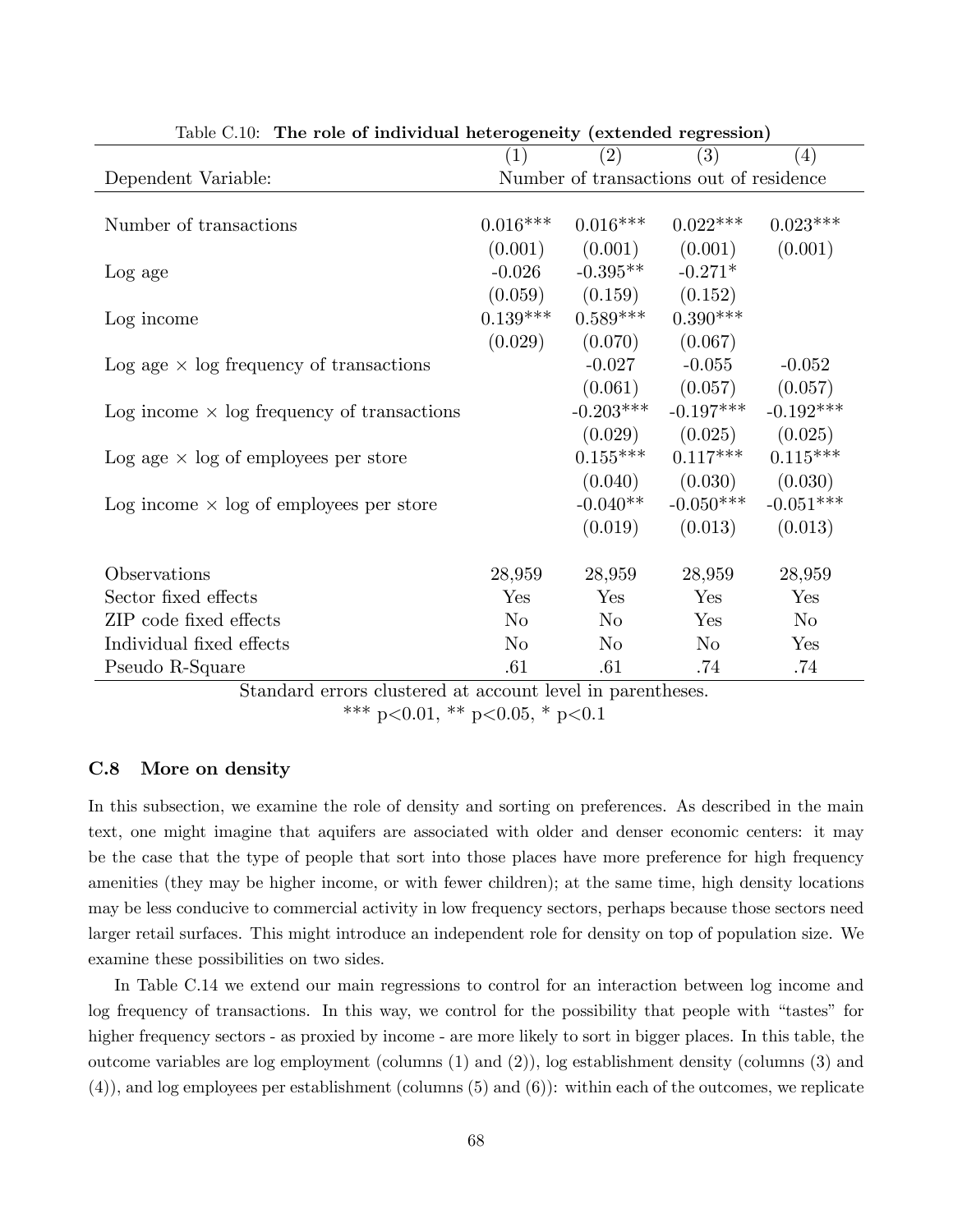<span id="page-69-0"></span>

|                                                   | (1)        | (2)         | (3)                                     | (4)            |
|---------------------------------------------------|------------|-------------|-----------------------------------------|----------------|
| Dependent Variable:                               |            |             | Number of transactions out of residence |                |
|                                                   |            |             |                                         |                |
| Number of transactions                            | $0.051***$ | $0.051***$  | $0.043***$                              | $0.042***$     |
|                                                   | (0.001)    | (0.001)     | (0.001)                                 | (0.001)        |
| Log age                                           | $-0.061$   | $-0.176$    | $-0.103$                                |                |
|                                                   | (0.055)    | (0.128)     | (0.139)                                 |                |
| Log income                                        | $0.210***$ | $0.483***$  | $0.435***$                              |                |
|                                                   | (0.025)    | (0.057)     | (0.062)                                 |                |
| Log age $\times$ log frequency of transactions    |            | $-0.146***$ | $-0.132**$                              | $-0.154***$    |
|                                                   |            | (0.053)     | (0.054)                                 | (0.054)        |
| Log income $\times$ log frequency of transactions |            | $-0.143***$ | $-0.156***$                             | $-0.165***$    |
|                                                   |            | (0.023)     | (0.022)                                 | (0.022)        |
| Log age $\times$ log of employees per store       |            | $0.113***$  | $0.135***$                              | $0.145***$     |
|                                                   |            | (0.036)     | (0.035)                                 | (0.035)        |
| Log income $\times$ log of employees per store    |            | $-0.039**$  | $-0.055***$                             | $-0.051***$    |
|                                                   |            | (0.016)     | (0.016)                                 | (0.016)        |
| Observations                                      | 28,959     | 28,959      | 28,959                                  | 28,959         |
| Overdispersion                                    | 1.22       | 1.21        | .69                                     | .61            |
| Sector fixed effects                              | $\rm No$   | Yes         | Yes                                     | Yes            |
| ZIP code fixed effects                            | $\rm No$   | $\rm No$    | Yes                                     | N <sub>o</sub> |
| Individual fixed effects                          | $\rm No$   | $\rm No$    | $\rm No$                                | Yes            |
| Pseudo R-Square                                   | .18        | .18         | .23                                     | .24            |

Table C.11: The role of individual heterogeneity (extended negative binomial regression)

Standard errors clustered at account level in parentheses. \*\*\* p<0.01, \*\* p<0.05, \* p<0.1

columns  $(5)$  and  $(6)$  in our main specification: columns differ on whether we control for heterogeneous state time trends or commuting zone time trends; all columns include sector-year fixed effects. As in our main specification, a higher income per capita is associated to a higher employment across sectors; moreover, employment tends to be smaller in high-frequency than in low frequency sectors as income grows. The sign of this correlation may reflect non-homothetic preferences and possibly capture further un-modeled equilibrium feedbacks. We do not see this exercise as a way to identify the causal effect of higher income, but rather as a simple way to control for heterogeneity in individual characteristics. Importantly, the sign and magnitude of the interaction between population and frequency is little affected.

In Table [C.15,](#page-73-0) we directly examine the role of density, again on log employment (columns (1) and (2)), log establishment density (columns (3) and (4)), and log employees per establishment (columns (5) and (6)). The structure of the table mimics the one of Table [C.14.](#page-72-0) The main regressors now include log income per capita, log density (computed as log population less log land area), an interaction of log density with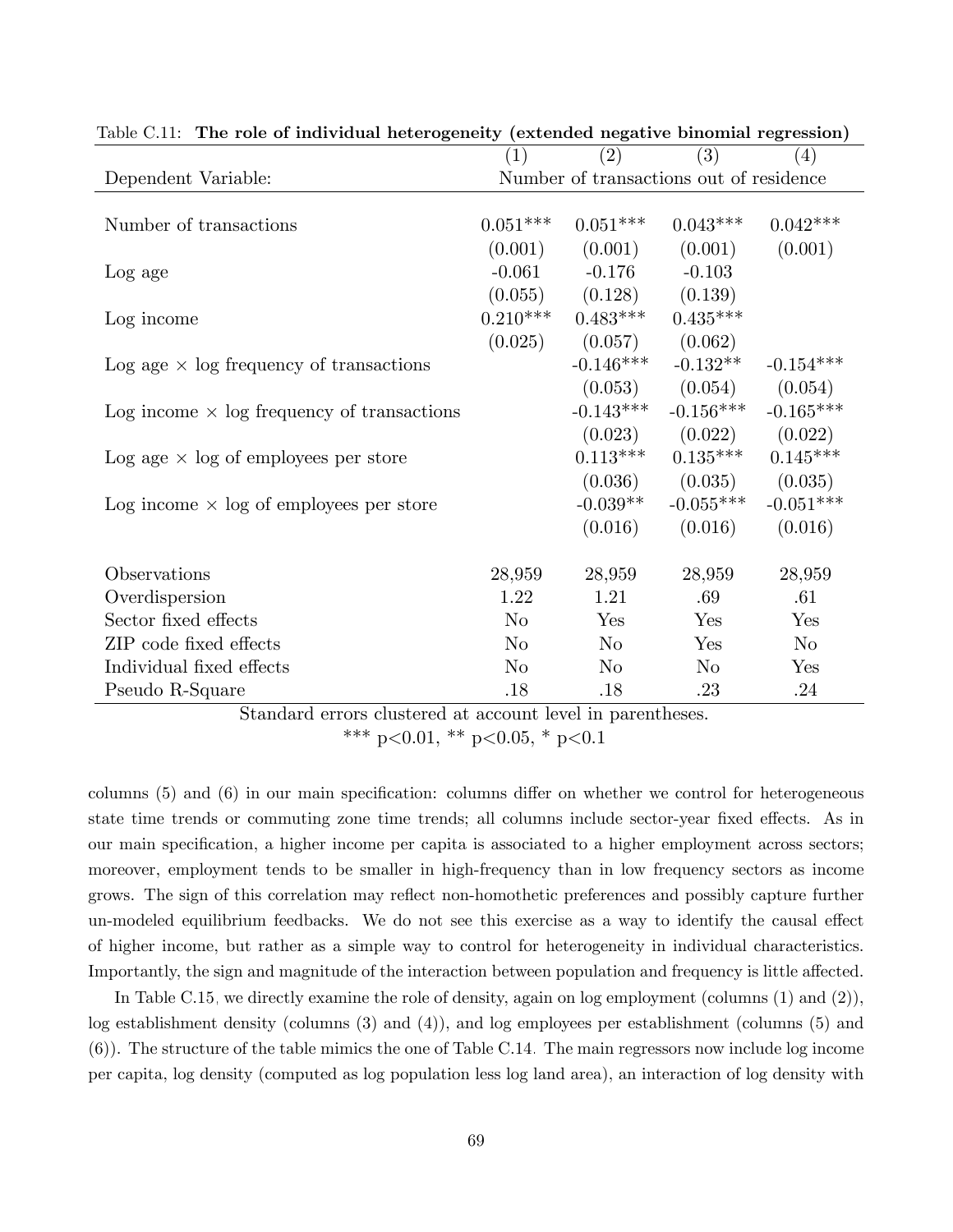<span id="page-70-0"></span>

|                                                                    |                | $\widehat{\mathfrak{S}}$ | ನಾ                    | $\widehat{\mathbb{F}}$                  | $\widetilde{5}$           |                                                                        |
|--------------------------------------------------------------------|----------------|--------------------------|-----------------------|-----------------------------------------|---------------------------|------------------------------------------------------------------------|
| Dependent Variable:                                                |                |                          |                       | Number of transactions out of residence |                           | $\odot$                                                                |
| Number of transactions                                             | $0.023***$     | $0.023***$               | $0.023***$            | $0.035***$                              | $0.036***$                | $0.036***$                                                             |
|                                                                    | (0.001)        | (0.001)                  | (0.001)               | (0.002)                                 | (0.002)                   | (0.002)                                                                |
| $Log$ age                                                          | $-0.020$       | $-0.019$                 | $-0.487***$           | $0.326**$                               |                           |                                                                        |
|                                                                    | (0.066)        | (0.066)                  | (0.185)               | (0.158)                                 |                           |                                                                        |
| Log income                                                         | $0.115***$     | $0.115***$               | $0.651***$            | $0.408***$                              |                           |                                                                        |
|                                                                    | (0.032)        | (0.032)                  | (0.089)               | (0.066)                                 |                           |                                                                        |
| Rain dummy                                                         | $-0.314***$    | $-0.954***$              | $-0.948***$           | $0.978***$                              | $-0.980***$               | $-1.292$                                                               |
|                                                                    | (0.019)        | (0.055)                  | (0.054)               | (0.048)                                 | (0.048)                   | (0.881)                                                                |
| $\times$ log frequency of transactions<br>Rain dummy               |                | $0.308***$               | $0.308***$            | $0.421***$                              | $0.424***$                | 0.560                                                                  |
|                                                                    |                | $0.047***$<br>(0.026)    | $0.046***$<br>(0.026) | $0.024**$<br>(0.031)                    | $0.024***$<br>(0.033)     | (0.354)                                                                |
| x log of employees per store<br>Rain dummy                         |                | (0.013)                  | (0.012)               | (0.009)                                 | (0.010)                   | (0.205)<br>0.089                                                       |
| Log age $\times$ log frequency of transactions                     |                |                          | $-0.032$              | $-0.053$                                | $-0.052$                  | $-0.088$                                                               |
|                                                                    |                |                          | (0.069)               | (0.058)                                 | (0.058)                   | (0.068)                                                                |
| $\operatorname{Log}$ income $\times$ log frequency of transactions |                |                          | $0.239***$            | $0.208***$                              | $0.204***$                | $0.187***$                                                             |
|                                                                    |                |                          | (0.037)               | (0.025)                                 | (0.025)                   | (0.028)                                                                |
| Log age $\times$ log of employees per store                        |                |                          | $0.195***$            | $0.145***$                              | $0.145***$                | $0.139***$                                                             |
|                                                                    |                |                          | (0.048)               | (0.032)                                 | (0.032)                   | (0.038)                                                                |
| Log income $\times$ log of employees per store                     |                |                          | $0.050**$             | $0.047***$                              | $0.048***$                | $0.044***$                                                             |
|                                                                    |                |                          | (0.022)               | (0.014)                                 | (0.014)                   | (0.015)                                                                |
| Rain dummy $\times$ log income                                     |                |                          |                       |                                         |                           | $0.108*$                                                               |
|                                                                    |                |                          |                       |                                         |                           | (0.062)<br>$-0.243$                                                    |
| Rain dummy $\times$ log age                                        |                |                          |                       |                                         |                           | (0.166)                                                                |
| Rain $\times$ log income $\times$ log frequency of transactions    |                |                          |                       |                                         |                           | $-0.047*$                                                              |
|                                                                    |                |                          |                       |                                         |                           | (0.027)                                                                |
| Rain $\times$ log age $\times$ log frequency of transactions       |                |                          |                       |                                         |                           | 0.105                                                                  |
|                                                                    |                |                          |                       |                                         |                           | (0.072)                                                                |
| Rain $\times$ log income $\times$ log of employees per store       |                |                          |                       |                                         |                           | (0.014)<br>$-0.011$                                                    |
| Rain $\times$ log age $\times$ log of employees per store          |                |                          |                       |                                         |                           | 0.017                                                                  |
|                                                                    |                |                          |                       |                                         |                           | (0.039)                                                                |
| Observations                                                       | 57,918         | 57,918                   | 57,918                | 57,918                                  | 57,918                    | 57,918                                                                 |
| Sector fixed effects                                               | ${\rm Yes}$    | ${\it Yes}$              | Yes                   | ${\rm Yes}$                             | ${\it Yes}$               | ${\it Yes}$                                                            |
| ZIP code fixed effects                                             | $\rm _{No}$    | $\overline{M}$           | $\overline{M}$        | ${\rm Yes}$                             | $\rm \stackrel{\circ}{R}$ | $\rm \stackrel{\circ}{\rm \stackrel{\circ}{\rm \scriptscriptstyle M}}$ |
| Individual fixed effects                                           | $\overline{N}$ | $\overline{N}$           | $\overline{R}$        | $\overline{S}$                          | Yes                       | ${\rm Yes}$                                                            |
| Pseudo R-Square                                                    | 56.            | .56                      | 56.                   | 68                                      | 69                        | 69                                                                     |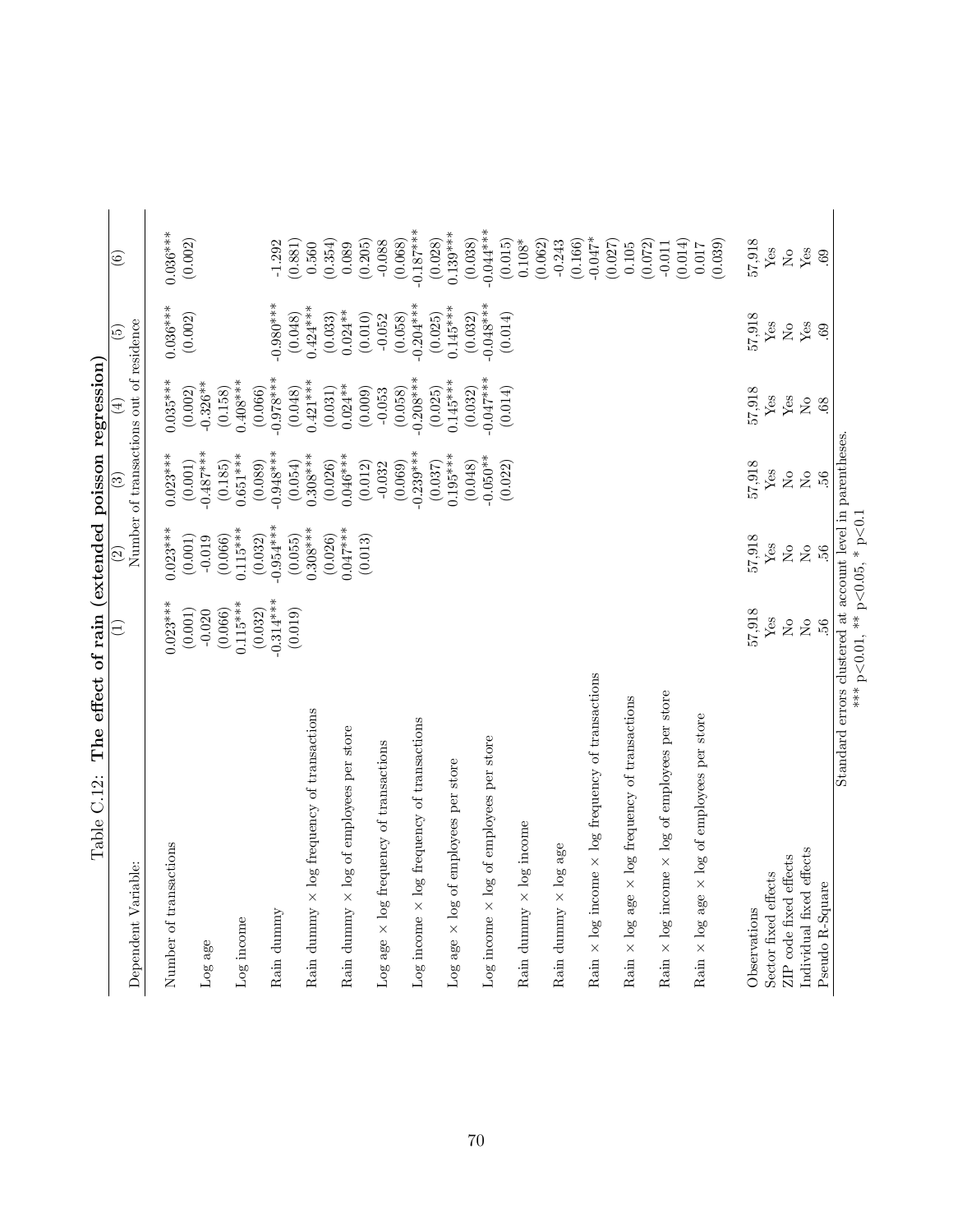<span id="page-71-0"></span>

| $\left(1\right)$ | $\widehat{2}$                                                                                                                                                           | $\widehat{c}$                                                                                                                                                                                                      | $(\pm)$                                                                                                                                                                                                                                   | $\widetilde{\mathbf{5}}$                                                                                                                                                                                                                                                                                              | $\circledS$                                                                                                                                                                                                                                                                                                                                       |
|------------------|-------------------------------------------------------------------------------------------------------------------------------------------------------------------------|--------------------------------------------------------------------------------------------------------------------------------------------------------------------------------------------------------------------|-------------------------------------------------------------------------------------------------------------------------------------------------------------------------------------------------------------------------------------------|-----------------------------------------------------------------------------------------------------------------------------------------------------------------------------------------------------------------------------------------------------------------------------------------------------------------------|---------------------------------------------------------------------------------------------------------------------------------------------------------------------------------------------------------------------------------------------------------------------------------------------------------------------------------------------------|
|                  |                                                                                                                                                                         |                                                                                                                                                                                                                    |                                                                                                                                                                                                                                           |                                                                                                                                                                                                                                                                                                                       |                                                                                                                                                                                                                                                                                                                                                   |
|                  |                                                                                                                                                                         |                                                                                                                                                                                                                    |                                                                                                                                                                                                                                           | $0.072***$                                                                                                                                                                                                                                                                                                            | $0.072***$                                                                                                                                                                                                                                                                                                                                        |
| (0.002)          | (0.002)                                                                                                                                                                 | (0.002)                                                                                                                                                                                                            | (0.001)                                                                                                                                                                                                                                   | (0.001)                                                                                                                                                                                                                                                                                                               | (0.001)                                                                                                                                                                                                                                                                                                                                           |
|                  |                                                                                                                                                                         |                                                                                                                                                                                                                    |                                                                                                                                                                                                                                           |                                                                                                                                                                                                                                                                                                                       |                                                                                                                                                                                                                                                                                                                                                   |
| (0.054)          | (0.054)                                                                                                                                                                 | (0.120)                                                                                                                                                                                                            |                                                                                                                                                                                                                                           |                                                                                                                                                                                                                                                                                                                       |                                                                                                                                                                                                                                                                                                                                                   |
|                  |                                                                                                                                                                         |                                                                                                                                                                                                                    |                                                                                                                                                                                                                                           |                                                                                                                                                                                                                                                                                                                       |                                                                                                                                                                                                                                                                                                                                                   |
| $-0.206***$      | $-0.823***$                                                                                                                                                             | $-0.826***$                                                                                                                                                                                                        | $0.869***$                                                                                                                                                                                                                                | $-0.870$ ***                                                                                                                                                                                                                                                                                                          | $-0.484$                                                                                                                                                                                                                                                                                                                                          |
| (0.011)          | (0.039)                                                                                                                                                                 | (0.039)                                                                                                                                                                                                            | (0.039)                                                                                                                                                                                                                                   | (0.039)                                                                                                                                                                                                                                                                                                               | $(0.743)$<br>0.542*                                                                                                                                                                                                                                                                                                                               |
|                  |                                                                                                                                                                         | $0.492***$                                                                                                                                                                                                         |                                                                                                                                                                                                                                           |                                                                                                                                                                                                                                                                                                                       |                                                                                                                                                                                                                                                                                                                                                   |
|                  |                                                                                                                                                                         |                                                                                                                                                                                                                    |                                                                                                                                                                                                                                           |                                                                                                                                                                                                                                                                                                                       | (0.321)                                                                                                                                                                                                                                                                                                                                           |
|                  |                                                                                                                                                                         |                                                                                                                                                                                                                    |                                                                                                                                                                                                                                           |                                                                                                                                                                                                                                                                                                                       | (0.188)<br>$-0.179$                                                                                                                                                                                                                                                                                                                               |
|                  |                                                                                                                                                                         | $-0.115**$                                                                                                                                                                                                         |                                                                                                                                                                                                                                           |                                                                                                                                                                                                                                                                                                                       | $0.167***$                                                                                                                                                                                                                                                                                                                                        |
|                  |                                                                                                                                                                         | (0.050)                                                                                                                                                                                                            | (0.051)                                                                                                                                                                                                                                   | (0.051)                                                                                                                                                                                                                                                                                                               | (0.058)                                                                                                                                                                                                                                                                                                                                           |
|                  |                                                                                                                                                                         |                                                                                                                                                                                                                    |                                                                                                                                                                                                                                           |                                                                                                                                                                                                                                                                                                                       | $0.149***$<br>(0.025)                                                                                                                                                                                                                                                                                                                             |
|                  |                                                                                                                                                                         |                                                                                                                                                                                                                    |                                                                                                                                                                                                                                           |                                                                                                                                                                                                                                                                                                                       | $0.092***$                                                                                                                                                                                                                                                                                                                                        |
|                  |                                                                                                                                                                         | (0.030)                                                                                                                                                                                                            | (0.031)                                                                                                                                                                                                                                   |                                                                                                                                                                                                                                                                                                                       | (0.035)                                                                                                                                                                                                                                                                                                                                           |
|                  |                                                                                                                                                                         | $-0.045***$                                                                                                                                                                                                        | $0.055***$                                                                                                                                                                                                                                | $-0.054***$                                                                                                                                                                                                                                                                                                           | $0.045***$                                                                                                                                                                                                                                                                                                                                        |
|                  |                                                                                                                                                                         |                                                                                                                                                                                                                    |                                                                                                                                                                                                                                           |                                                                                                                                                                                                                                                                                                                       | (0.015)                                                                                                                                                                                                                                                                                                                                           |
|                  |                                                                                                                                                                         |                                                                                                                                                                                                                    |                                                                                                                                                                                                                                           |                                                                                                                                                                                                                                                                                                                       | $0.122**$                                                                                                                                                                                                                                                                                                                                         |
|                  |                                                                                                                                                                         |                                                                                                                                                                                                                    |                                                                                                                                                                                                                                           |                                                                                                                                                                                                                                                                                                                       | $0.470***$<br>(0.058)                                                                                                                                                                                                                                                                                                                             |
|                  |                                                                                                                                                                         |                                                                                                                                                                                                                    |                                                                                                                                                                                                                                           |                                                                                                                                                                                                                                                                                                                       | (0.139)                                                                                                                                                                                                                                                                                                                                           |
|                  |                                                                                                                                                                         |                                                                                                                                                                                                                    |                                                                                                                                                                                                                                           |                                                                                                                                                                                                                                                                                                                       | $-0.042$                                                                                                                                                                                                                                                                                                                                          |
|                  |                                                                                                                                                                         |                                                                                                                                                                                                                    |                                                                                                                                                                                                                                           |                                                                                                                                                                                                                                                                                                                       | (0.026)                                                                                                                                                                                                                                                                                                                                           |
|                  |                                                                                                                                                                         |                                                                                                                                                                                                                    |                                                                                                                                                                                                                                           |                                                                                                                                                                                                                                                                                                                       | (0.060)<br>$0.106*$                                                                                                                                                                                                                                                                                                                               |
|                  |                                                                                                                                                                         |                                                                                                                                                                                                                    |                                                                                                                                                                                                                                           |                                                                                                                                                                                                                                                                                                                       | $-0.021$                                                                                                                                                                                                                                                                                                                                          |
|                  |                                                                                                                                                                         |                                                                                                                                                                                                                    |                                                                                                                                                                                                                                           |                                                                                                                                                                                                                                                                                                                       | $0.112***$<br>(0.015)                                                                                                                                                                                                                                                                                                                             |
|                  |                                                                                                                                                                         |                                                                                                                                                                                                                    |                                                                                                                                                                                                                                           |                                                                                                                                                                                                                                                                                                                       | (0.036)                                                                                                                                                                                                                                                                                                                                           |
|                  |                                                                                                                                                                         |                                                                                                                                                                                                                    | 57,918                                                                                                                                                                                                                                    |                                                                                                                                                                                                                                                                                                                       | 57,918                                                                                                                                                                                                                                                                                                                                            |
| 1.12             | $\Box$                                                                                                                                                                  | 1.09                                                                                                                                                                                                               | 53                                                                                                                                                                                                                                        | 52                                                                                                                                                                                                                                                                                                                    | 52.                                                                                                                                                                                                                                                                                                                                               |
| $\rm _{NO}$      | $\rm \stackrel{\circ}{\rm \stackrel{\circ}{\rm \scriptstyle X}}$                                                                                                        | ${\rm Yes}$                                                                                                                                                                                                        | ${\rm Yes}$                                                                                                                                                                                                                               | Yes                                                                                                                                                                                                                                                                                                                   | ${\rm Yes}$                                                                                                                                                                                                                                                                                                                                       |
|                  |                                                                                                                                                                         |                                                                                                                                                                                                                    |                                                                                                                                                                                                                                           |                                                                                                                                                                                                                                                                                                                       | $\rm _{NO}^{\circ}$                                                                                                                                                                                                                                                                                                                               |
|                  |                                                                                                                                                                         |                                                                                                                                                                                                                    |                                                                                                                                                                                                                                           |                                                                                                                                                                                                                                                                                                                       | ${\rm Yes}$                                                                                                                                                                                                                                                                                                                                       |
|                  |                                                                                                                                                                         |                                                                                                                                                                                                                    |                                                                                                                                                                                                                                           |                                                                                                                                                                                                                                                                                                                       | 27                                                                                                                                                                                                                                                                                                                                                |
|                  |                                                                                                                                                                         |                                                                                                                                                                                                                    |                                                                                                                                                                                                                                           |                                                                                                                                                                                                                                                                                                                       |                                                                                                                                                                                                                                                                                                                                                   |
|                  | $0.088***$<br>$0.194***$<br>(0.025)<br>57,918<br>$-0.075$<br>$\rm \stackrel{\circ}{\rm \stackrel{\circ}{\rm \scriptscriptstyle M}}$<br>$\stackrel{\circ}{\simeq}$<br>21 | $0.090***$<br>$0.193***$<br>$0.493***$<br>(0.025)<br>(0.018)<br>57,918<br>(0.010)<br>$-0.076$<br>$-0.003$<br>$\rm \stackrel{\circ}{\rm \stackrel{\circ}{\rm \scriptscriptstyle M}}$<br>$\mathop{\mathsf{S}}$<br>21 | $0.149***$<br>$0.089***$<br>$0.126***$<br>$0.257***$<br>$0.500***$<br>(0.053)<br>(0.010)<br>(0.021)<br>(0.018)<br>57,918<br>(0.013)<br>$-0.002$<br>$\overline{S}$<br>$\overline{R}$<br>21<br>*** $p < 0.01$ , ** $p < 0.05$ , * $p < 0.1$ | $0.163***$<br>$0.356***$<br>$0.466***$<br>$0.141***$<br>$0.072***$<br>$-0.119**$<br>$-0.244*$<br>(0.130)<br>(0.021)<br>(0.010)<br>(0.014)<br>(0.057)<br>(0.017)<br>$0.004\,$<br>${\rm Yes}$<br>$\rm \stackrel{\circ}{\rm \hspace{0.05cm} \Sigma}$<br>27<br>Standard errors clustered at account level in parentheses. | $0.166***$<br>$0.466***$<br>$0.143***$<br>$0.124***$<br>(0.021)<br>(0.010)<br>(0.031)<br>(0.017)<br>(0.014)<br>57,918<br>0.003<br>The enect of train (exhended megan political research<br>Number of transactions out of residence<br>$\ensuremath{\mathrm{Yes}}$<br>$\rm \stackrel{\circ}{\rm \stackrel{\circ}{\rm \scriptscriptstyle M}}$<br>27 |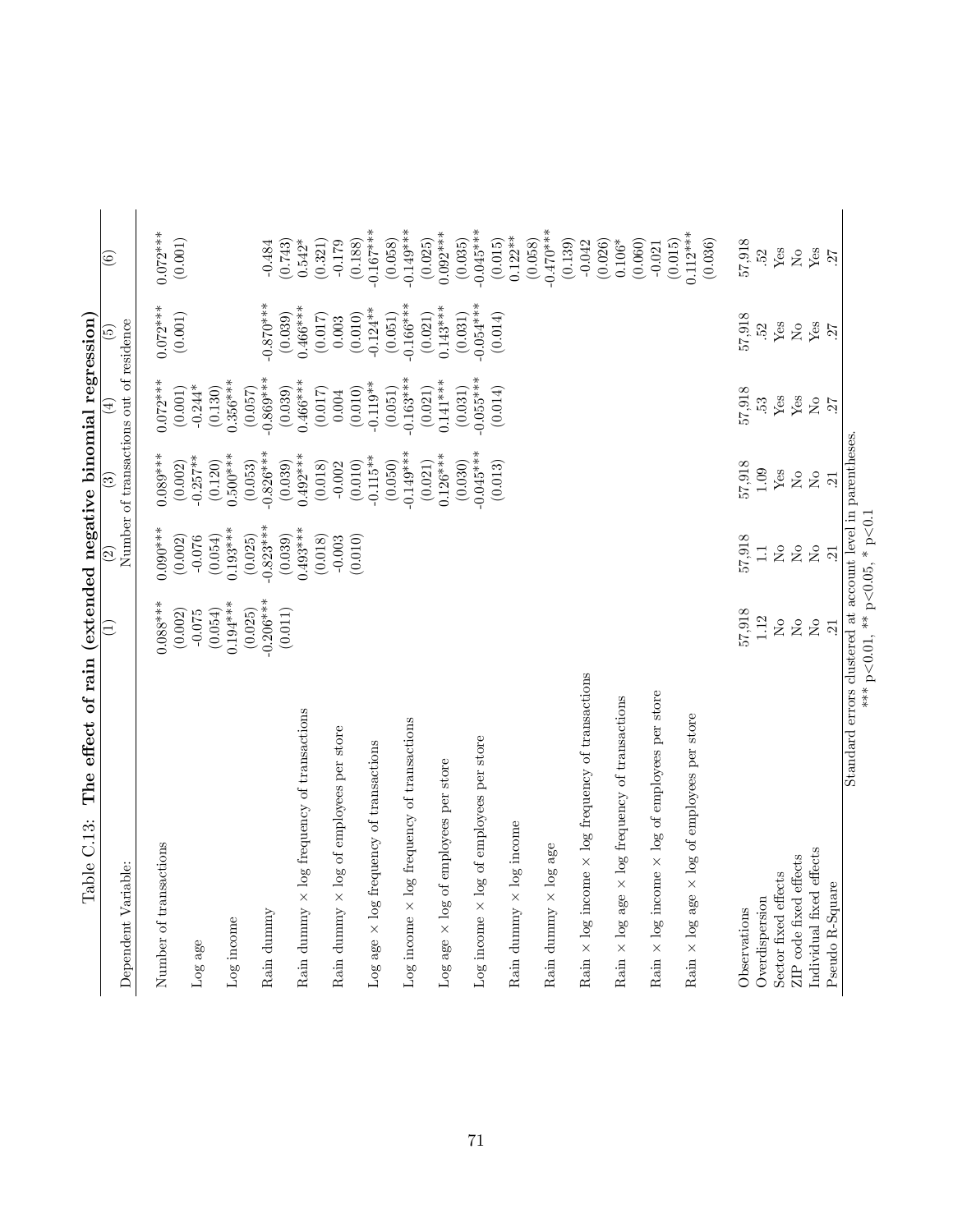| Dependent variable:                          | county-sector log |             |             | county-sector log | county-sector log    |             |  |
|----------------------------------------------|-------------------|-------------|-------------|-------------------|----------------------|-------------|--|
|                                              |                   | employment  |             | establishments    | employees per estab. |             |  |
|                                              | $\left( 1\right)$ | (2)         | (3)         | (4)               | (5)                  | (6)         |  |
| Log population                               | $0.845***$        | $1.247***$  | $0.557***$  | $0.811***$        | $0.288***$           | $0.436***$  |  |
|                                              | (0.115)           | (0.078)     | (0.087)     | (0.054)           | (0.051)              | (0.045)     |  |
| Log population $\times$ log frequency        | $0.093***$        | $0.082***$  | $0.159***$  | $0.153***$        | $-0.065***$          | $-0.070***$ |  |
|                                              | (0.031)           | (0.028)     | (0.026)     | (0.024)           | (0.019)              | (0.019)     |  |
| Log land area                                | $0.184***$        | $-0.026$    | $0.161***$  | 0.033             | 0.023                | $-0.059**$  |  |
|                                              | (0.034)           | (0.044)     | (0.026)     | (0.029)           | (0.015)              | (0.026)     |  |
| Log income per capita                        | $2.576***$        | $1.799***$  | $2.201***$  | $1.684***$        | $0.375**$            | 0.115       |  |
|                                              | (0.342)           | (0.220)     | (0.259)     | (0.152)           | (0.147)              | (0.129)     |  |
| Log income per capita $\times$ log frequency | $-0.827***$       | $-0.807***$ | $-0.776***$ | $-0.763***$       | $-0.052$             | $-0.044$    |  |
|                                              | (0.085)           | (0.077)     | (0.074)     | (0.068)           | (0.051)              | (0.051)     |  |
| Sector-Year Fixed Effects                    | Yes               | Yes         | Yes         | Yes               | Yes                  | Yes         |  |
| State-Year Fixed Effects                     | Yes               | No          | Yes         | No                | Yes                  | No          |  |
| Commuting Zone-Year Fixed Effects            | No                | Yes         | No          | Yes               | No                   | Yes         |  |
| R-square                                     | 0.83              | 0.86        | 0.88        | 0.90              | 0.52                 | 0.54        |  |
| $\boldsymbol{N}$                             | 121,336           | 121,336     | 121,336     | 121,336           | 121,336              | 121,336     |  |
| Cragg-Donald Wald F statistic                | 235.03            | 349.05      | 235.03      | 349.05            | 235.03               | 349.05      |  |
| Kleibergen-Paap rk Wald F statistic          | 8.66              | 7.21        | 8.66        | 7.21              | 8.66                 | 7.21        |  |

Table C.14: Local outcome responses controlling for heterogeneity via income per capita

\*  $p < 0.1$ ; \*\*  $p < 0.05$ ; \*\*\*  $p < 0.01$ 

log frequency, and the main object of our analysis, log population times log frequency. We now have three endogenous variables: log density, its interaction with log frequency, and the interaction of population with frequency: as instruments, we use the county composition of consolidated and semi-consolidated aquifers, their interaction with frequency, and their interaction with county land size. These regressions are essentially "fixing" a density level and compare, say, a small sprawling place to a large sprawling place. We find that, controlling for density, an increase in population is significantly associated to a larger employment increase in high frequency sectors than in low frequency sectors. The point estimate of the interaction effect is much larger. The reason can be traced to the interaction of density and frequency. We find that as we increase density, employment in high frequency sectors *falls* relative to employment in low frequency sectors. This is consistent with our results in Figure [5](#page-36-0) in the main text, that shows that adding denser counties to the estimation sample tends to pull the interaction coefficient down and towards zero.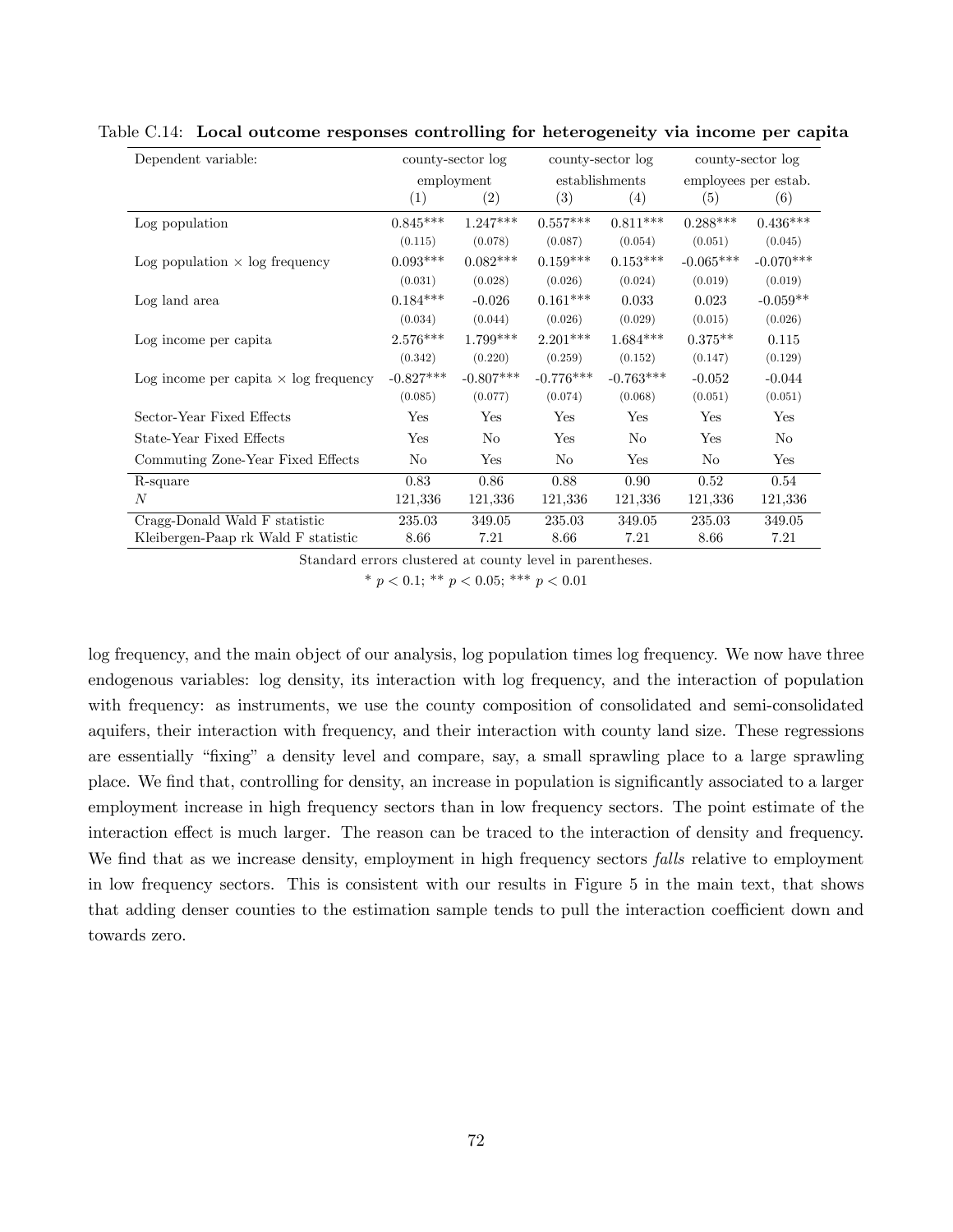| Dependent variable:                   | county-sector log |                |             | county-sector log | county-sector log    |                |  |
|---------------------------------------|-------------------|----------------|-------------|-------------------|----------------------|----------------|--|
|                                       |                   | employment     |             | establishments    | employees per estab. |                |  |
|                                       | (1)               | (2)            | (3)         | (4)               | (5)                  | (6)            |  |
| Log density                           | $0.321***$        | $0.623***$     | $0.199**$   | $0.386***$        | $0.121***$           | $0.237***$     |  |
|                                       | (0.107)           | (0.084)        | (0.083)     | (0.060)           | (0.036)              | (0.037)        |  |
| Log density $\times$ log frequency    | $-0.504***$       | $-0.591***$    | $-0.349***$ | $-0.395***$       | $-0.156***$          | $-0.197***$    |  |
|                                       | (0.077)           | (0.072)        | (0.059)     | (0.053)           | (0.025)              | (0.025)        |  |
| Log population $\times$ log frequency | $1.106***$        | $1.261***$     | $0.845***$  | $0.926***$        | $0.261***$           | $0.335***$     |  |
|                                       | (0.063)           | (0.043)        | (0.049)     | (0.031)           | (0.027)              | (0.027)        |  |
| Log income per capita                 | $1.803***$        | $1.102***$     | $1.485***$  | $1.052***$        | $0.318***$           | 0.050          |  |
|                                       | (0.280)           | (0.185)        | (0.212)     | (0.134)           | (0.113)              | (0.115)        |  |
| Sector-Year Fixed Effects             | Yes               | $_{\rm Yes}$   | Yes         | Yes               | Yes                  | Yes            |  |
| State-Year Fixed Effects              | Yes               | N <sub>o</sub> | Yes         | N <sub>o</sub>    | Yes                  | N <sub>o</sub> |  |
| Commuting Zone-Year Fixed Effects     | No                | Yes            | No          | Yes               | N <sub>o</sub>       | Yes            |  |
| R-square                              | 0.76              | 0.77           | 0.81        | 0.83              | 0.50                 | 0.51           |  |
| $\overline{N}$                        | 121,336           | 121,336        | 121,336     | 121,336           | 121,336              | 121,336        |  |
| Cragg-Donald Wald F statistic         |                   | 236.22         |             | 236.22            |                      | 236.22         |  |
| Kleibergen-Paap rk Wald F statistic   | 4.97              | 4.53           | 4.97        | 4.53              | 4.97                 | 4.53           |  |

Table C.15: Local outcome responses controlling for density

\*  $p < 0.1$ ; \*\*  $p < 0.05$ ; \*\*\*  $p < 0.01$ 

# C.9 Commuting-adjusted population

This subsection describes further results on the differential impact of increases in commuting-adjusted population on local employment as a function of the frequency of transactions.

Table [11](#page-39-0) below reports the effect of an increase in the commuting-adjusted population on the differ-ential growth in the number of establishments across sectors; Table [C.17](#page-75-0) reports the same effect on the number of employees per establishment.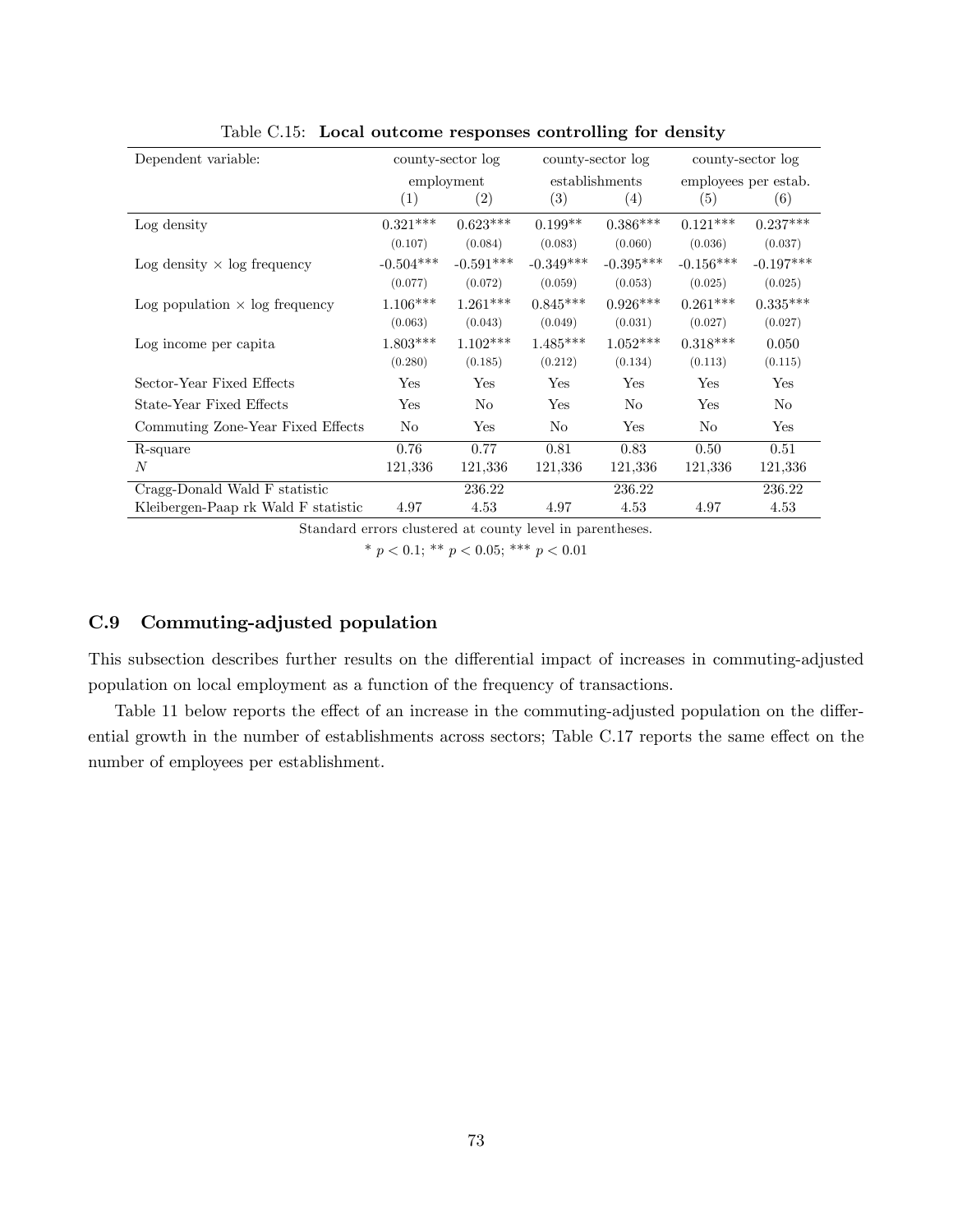|                                                          | (1)         | (2)            | (3)                                        | (4)            | (5)        |
|----------------------------------------------------------|-------------|----------------|--------------------------------------------|----------------|------------|
| Dependent variable:                                      |             |                | county-sector log number of establishments |                |            |
| Sample years :                                           | 07          | 98             | 98,07                                      | 98,07          | 98,07      |
| Log commuting-adjusted Population                        | $0.548***$  | $0.663***$     | $0.603***$                                 | $0.734***$     | $0.639***$ |
|                                                          | (0.099)     | (0.078)        | (0.085)                                    | (0.088)        | (0.075)    |
| Log commuting-adjusted population $\times$ log frequency | $0.256***$  | $0.213***$     | $0.235***$                                 | $0.201***$     | $0.210***$ |
|                                                          | (0.077)     | (0.070)        | (0.072)                                    | (0.064)        | (0.066)    |
| Log income per capita                                    | $1.061***$  | $0.946***$     | $1.013***$                                 | $0.722***$     | $0.917***$ |
|                                                          | (0.090)     | (0.075)        | (0.078)                                    | (0.161)        | (0.117)    |
| Log land area                                            | $-0.049***$ | $-0.036***$    | $-0.041***$                                | $-0.056**$     | $-0.011$   |
|                                                          | (0.008)     | (0.008)        | (0.007)                                    | (0.026)        | (0.027)    |
| Sector Fixed Effects                                     | Yes         | Yes            | Yes                                        | N <sub>o</sub> | No.        |
| Year Fixed Effects                                       | No          | No             | Yes                                        | No             | No         |
| Sector-Year Fixed Effects                                | No          | No             | N <sub>0</sub>                             | Yes            | Yes        |
| State-Year Fixed Effects                                 | No          | No             | No                                         | Yes            | No         |
| Commuting Zone-Year Fixed Effects                        | No          | N <sub>o</sub> | N <sub>0</sub>                             | N <sub>o</sub> | Yes        |
| R-square                                                 | 0.88        | 0.89           | 0.89                                       | 0.90           | 0.90       |
| N                                                        | 60,413      | 60,923         | 121,336                                    | 121,336        | 121,336    |
| Cragg-Donald Wald F statistic                            | 84.43       | 84.22          | 169.16                                     | 113.12         | 168.14     |
| Kleibergen-Paap rk Wald F statistic                      | 11.92       | 11.76          | 13.11                                      | 2.83           | 4.03       |

Table C.16: Number of establishments and frequency of purchase: Commuting-Adjusted Population (C.a.p.)

\*  $p < 0.1$ ; \*\*  $p < 0.05$ ; \*\*\*  $p < 0.01$ 

### C.10 Likely Pure Consumers

This subsection describes further results on the differential impact of increases in likely pure consumers on local employment as a function of the frequency of transactions. Likely pure consumers are constructed by subtracting a measure of residential employment, the number of residents of a county working anywhere (either in the county or outside), from the total population of a county. The residential employment in a given year is constructed as follow. We start from the bilateral commuting matrices of 2007 (from the 5 year American Community Survey tabulations, 2005-2009), and 2000 (from the 2000 U.S. Census), cleaned using a procedure analogous to Monte et al. (2018). For each workplace county and year, we compute the origin composition of employment as the fraction of workers working in county  $i$  that reside in county n. We multiply this fraction for total employment in a county in 2007 and 1998, to obtain an estimate of the number of workers flowing from county n to county i. Summing across all destinations  $i$ for any given residence county  $n$  gives total residential employment.

Table [12](#page-40-0) below reports the effect of an increase in the number of likely pure consumers on the differ-ential growth in the number of establishments across sectors; Table [C.19](#page-77-0) reports the same effect on the number of employees per establishment.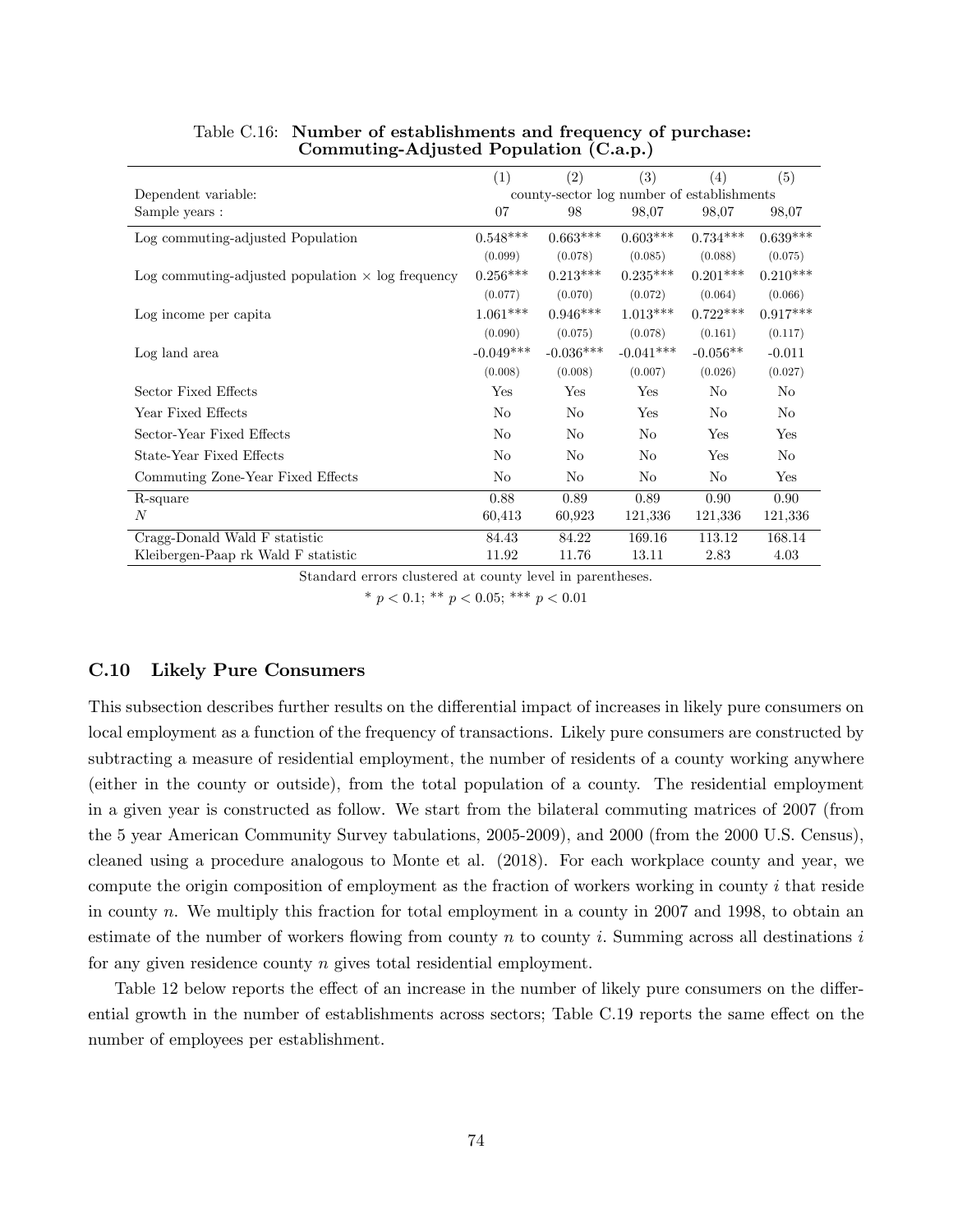|                                                          | (1)                                                     | (2)         | (3)         | (4)            | (5)         |  |  |
|----------------------------------------------------------|---------------------------------------------------------|-------------|-------------|----------------|-------------|--|--|
| Dependent variable:                                      | county-sector log number of employees per establishment |             |             |                |             |  |  |
| Sample years :                                           | 07                                                      | 98          | 98,07       | 98,07          | 98,07       |  |  |
| Log commuting-adjusted Population                        | $0.352***$                                              | $0.361***$  | $0.355***$  | $0.374***$     | $0.388***$  |  |  |
|                                                          | (0.059)                                                 | (0.052)     | (0.049)     | (0.074)        | (0.047)     |  |  |
| Log commuting-adjusted population $\times$ log frequency | $-0.057$                                                | $-0.070*$   | $-0.063*$   | $-0.066*$      | $-0.065*$   |  |  |
|                                                          | (0.039)                                                 | (0.040)     | (0.034)     | (0.035)        | (0.034)     |  |  |
| Log land area                                            | $-0.051***$                                             | $-0.055***$ | $-0.053***$ | $-0.052**$     | $-0.076***$ |  |  |
|                                                          | (0.008)                                                 | (0.008)     | (0.008)     | (0.026)        | (0.025)     |  |  |
| Log income per capita                                    | 0.029                                                   | 0.083       | 0.058       | 0.052          | 0.066       |  |  |
|                                                          | (0.076)                                                 | (0.074)     | (0.071)     | (0.161)        | (0.105)     |  |  |
| Sector Fixed Effects                                     | Yes                                                     | Yes         | Yes         | N <sub>0</sub> | No          |  |  |
| Year Fixed Effects                                       | No                                                      | No          | Yes         | N <sub>0</sub> | No          |  |  |
| Sector-Year Fixed Effects                                | No                                                      | No          | No          | Yes            | Yes         |  |  |
| State-Year Fixed Effects                                 | No                                                      | No          | No          | Yes            | No          |  |  |
| Commuting Zone-Year Fixed Effects                        | No                                                      | No          | No          | N <sub>0</sub> | Yes         |  |  |
| R-square                                                 | 0.51                                                    | 0.54        | 0.53        | 0.53           | 0.55        |  |  |
| N                                                        | 60,413                                                  | 60,923      | 121,336     | 121,336        | 121,336     |  |  |
| Cragg-Donald Wald F statistic                            | 84.43                                                   | 84.22       | 169.16      | 113.12         | 168.14      |  |  |
| Kleibergen-Paap rk Wald F statistic                      | 11.92                                                   | 11.76       | 13.11       | 2.83           | 4.03        |  |  |

<span id="page-75-0"></span>

| Table C.17: Number of employees per establishment and frequency of purchase: |
|------------------------------------------------------------------------------|
| Commuting-Adjusted Population (C.a.p.)                                       |

\*  $p < 0.1$ ; \*\*  $p < 0.05$ ; \*\*\*  $p < 0.01$ 

### C.11 The role of fixed costs

In this section we control for the interaction between measures of fixed costs and frequency of transactions. A reasonable proxy is the economy-wide ratio of total employment to total establishments in a sector-year, i.e., the average establishment size: if Öxed costs are high, increasing returns to scale tend to be important, and we should expect a higher employees-to-establishment ratio. In what follows, we will refer to this ratio simply as "fixed costs".Table [C.20](#page-78-0) replicates the most conservative specifications in columns (5) and (6) for Tables [8](#page-34-0)[-10:](#page-36-1) all the unreported columns behave similarly. Columns (1) and (2) replicate Table [8,](#page-34-0) where the dependent variable is employment. The coefficient on the interaction between frequency and population stays positive and of very similar magnitude. Moreover, in response to larger population, sectoral employment does not seem to change differentially as a function of fixed costs. The remaining 4 columns look at the margins of these changes: columns (3) and (4) replicate columns (5) and (6) of Table [9,](#page-35-0) where the dependent variable is the log number of establishments; columns (5) and (6) replicate the last two columns of Table [10,](#page-36-1) which consider employees per store. We find that controlling for fixed costs tilt these interactions slightly towards zero; the interaction with Öxed costs are not estimated to be significant per se. Overall, we read these results as further evidence that consumers' mobility impacts local economic outcomes.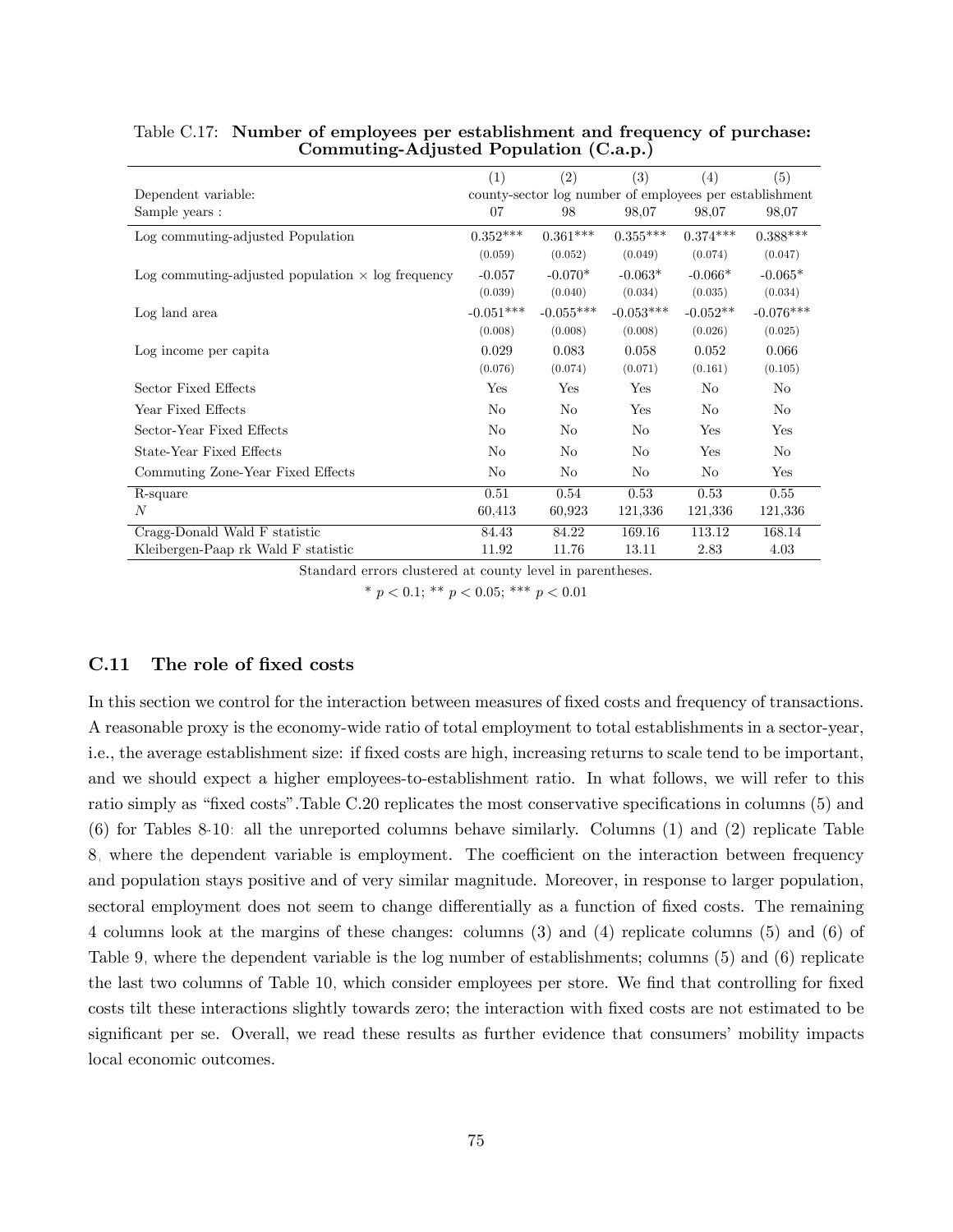|                                                  | (1)            | (2)            | (3)            | (4)                                        | (5)            |
|--------------------------------------------------|----------------|----------------|----------------|--------------------------------------------|----------------|
| Dependent variable:                              |                |                |                | county-sector log number of establishments |                |
| Sample years :                                   | 07             | 98             | 98,07          | 98,07                                      | 98,07          |
| Log likely pure consumers                        | $0.425***$     | $0.561***$     | $0.491***$     | $0.503***$                                 | $0.750***$     |
|                                                  | (0.096)        | (0.071)        | (0.081)        | (0.109)                                    | (0.071)        |
| Log likely pure consumers $\times$ log frequency | $0.251***$     | $0.223***$     | $0.238***$     | $0.215***$                                 | $0.204***$     |
|                                                  | (0.053)        | (0.049)        | (0.050)        | (0.047)                                    | (0.044)        |
| Log income per capita                            | $1.703***$     | $1.649***$     | $1.687***$     | $1.749***$                                 | $1.333***$     |
|                                                  | (0.109)        | (0.093)        | (0.099)        | (0.205)                                    | (0.136)        |
| Log land area                                    | $0.074***$     | $0.101***$     | $0.089***$     | $0.160***$                                 | 0.051          |
|                                                  | (0.011)        | (0.009)        | (0.009)        | (0.028)                                    | (0.034)        |
| Sector Fixed Effects                             | Yes            | Yes            | Yes            | No                                         | No             |
| Year Fixed Effects                               | No.            | N <sub>0</sub> | Yes            | No                                         | N <sub>0</sub> |
| Sector-Year Fixed Effects                        | No.            | N <sub>0</sub> | No             | Yes                                        | Yes            |
| State-Year Fixed Effects                         | N <sub>o</sub> | N <sub>0</sub> | N <sub>o</sub> | Yes                                        | N <sub>o</sub> |
| Commuting Zone-Year Fixed Effects                | No.            | N <sub>0</sub> | No             | N <sub>0</sub>                             | Yes            |
| R-square                                         | 0.84           | 0.87           | 0.86           | 0.86                                       | 0.89           |
| N                                                | 60,350         | 60,828         | 121,178        | 121,178                                    | 121,178        |
| Cragg-Donald Wald F statistic                    | 184.99         | 186.57         | 375.1          | 242.64                                     | 367.93         |
| Kleibergen-Paap rk Wald F statistic              | 20.83          | 17.99          | 20.78          | 6.12                                       | 16.01          |

## Table C.18: Number of establishments and frequency of purchase: Likely pure consumers (L.p.c.)

Standard errors clustered at county level in parentheses.

\*  $p < 0.1$ ; \*\*  $p < 0.05$ ; \*\*\*  $p < 0.01$ 

## C.12 Dependence on sector or areas

We examine whether our results are dependent on particular sectors being present in the regressions. In Table [C.21,](#page-78-1) we report the results of running the most stringent specification in our main tables (column (6) in Tables [8-](#page-34-0)[10\)](#page-36-1) by removing one sector at a time: the Örst group of three columns report results for log employment, the second group for log establishments, and the third group for log employees per establishment. Within each group, we report the coefficient on the interaction between population and frequency, its standard error and its t-ratio. Regardless of the excluded sector, an increase in population increases employment in high frequency sectors more than in low frequency sectors; in no case this effect is insignificant; in one case, it is significant at  $10\%$  rather than 5%. In all cases, the increase occurs via more stores and a relatively smaller store sizes on average.

We further examine whether our results depend on particular geographical areas. In particular, we select randomly  $5\%$  of commuting zones and re-estimate the most stringent specification in our main tables (column (6) in Tables [8](#page-34-0)[-10\)](#page-36-1) without the counties in those commuting zones. We repeat this process 500 times. When the dependent variable is log employment, the interaction between population and frequency of transactions is positive and significant at  $10\%$  in three cases; in all the others, it is positive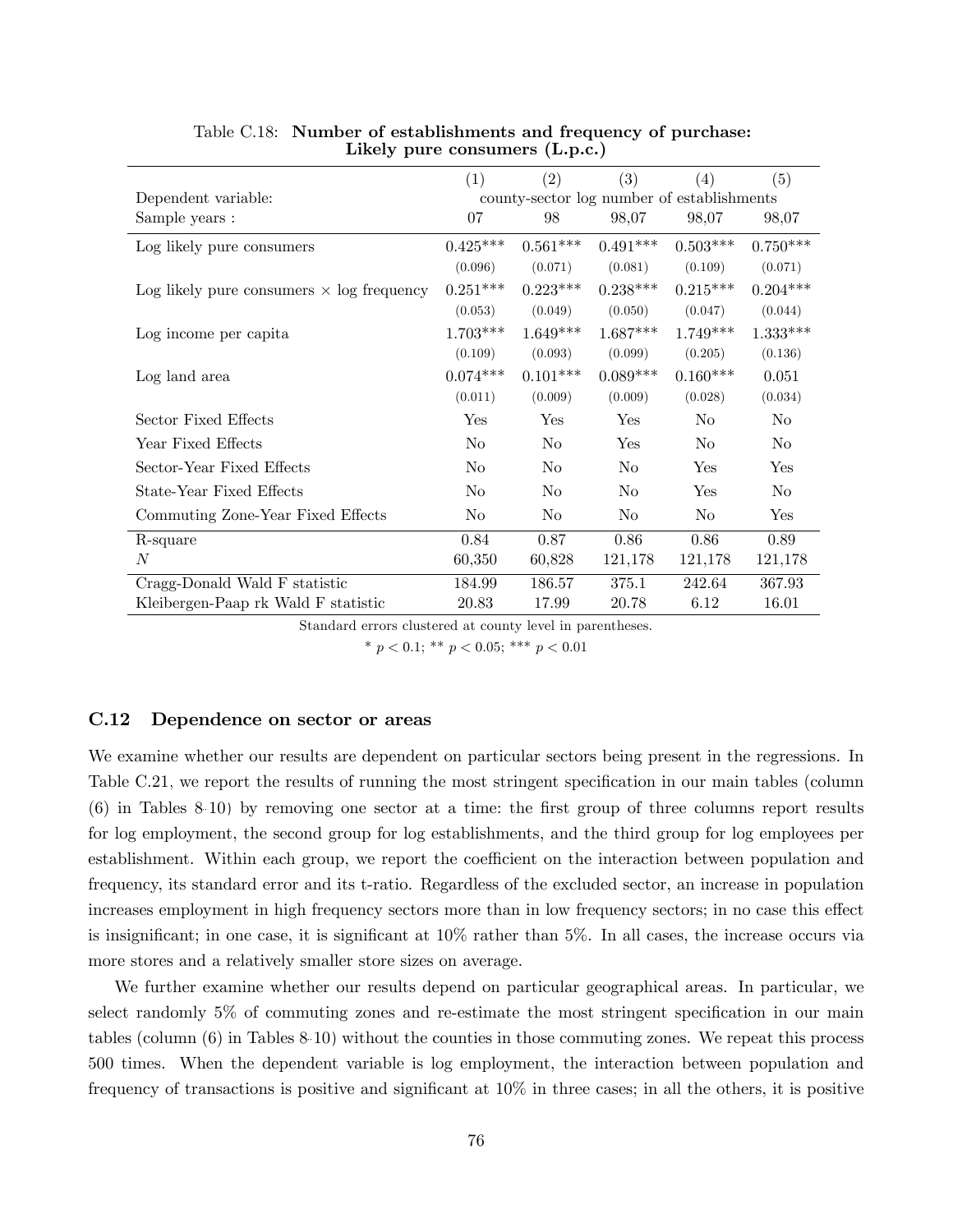|                                                  | (1)            | (2)            | (3)            | (4)                                           | (5)            |
|--------------------------------------------------|----------------|----------------|----------------|-----------------------------------------------|----------------|
| Dependent variable:                              |                |                |                | county-sector log employees per establishment |                |
| Sample years :                                   | 07             | 98             | 98,07          | 98,07                                         | 98,07          |
| Log likely pure consumers                        | $0.295***$     | $0.323***$     | $0.308***$     | $0.293***$                                    | $0.422***$     |
|                                                  | (0.045)        | (0.040)        | (0.039)        | (0.056)                                       | (0.048)        |
| Log likely pure consumers $\times$ log frequency | $-0.046$       | $-0.063**$     | $-0.054**$     | $-0.056**$                                    | $-0.061**$     |
|                                                  | (0.028)        | (0.028)        | (0.024)        | (0.025)                                       | (0.024)        |
| Log land area                                    | $-0.005$       | $-0.010$       | $-0.008$       | 0.019                                         | $-0.051**$     |
|                                                  | (0.006)        | (0.006)        | (0.006)        | (0.016)                                       | (0.025)        |
| Log income per capita                            | $0.262***$     | $0.317***$     | $0.291***$     | $0.391***$                                    | $0.229**$      |
|                                                  | (0.054)        | (0.060)        | (0.054)        | (0.112)                                       | (0.102)        |
| Sector Fixed Effects                             | Yes            | Yes            | Yes            | No                                            | No             |
| Year Fixed Effects                               | N <sub>0</sub> | No             | Yes            | No                                            | N <sub>o</sub> |
| Sector-Year Fixed Effects                        | N <sub>o</sub> | No             | No             | Yes                                           | Yes            |
| State-Year Fixed Effects                         | No.            | No             | No             | Yes                                           | No             |
| Commuting Zone-Year Fixed Effects                | N <sub>o</sub> | N <sub>0</sub> | N <sub>o</sub> | N <sub>0</sub>                                | Yes            |
| R-square                                         | 0.50           | 0.53           | 0.51           | 0.52                                          | 0.54           |
| N                                                | 60,350         | 60,828         | 121,178        | 121,178                                       | 121,178        |
| Cragg-Donald Wald F statistic                    | 184.99         | 186.57         | 375.1          | 242.64                                        | 367.93         |
| Kleibergen-Paap rk Wald F statistic              | 20.83          | 17.99          | 20.78          | 6.12                                          | 16.01          |
|                                                  |                |                |                |                                               |                |

# <span id="page-77-0"></span>Table C.19: Number of employees per establishment and frequency of purchase: Likely pure consumers (L.p.c.)

Standard errors clustered at county level in parentheses.

\*  $p < 0.1$ ; \*\*  $p < 0.05$ ; \*\*\*  $p < 0.01$ 

and significant at least at the  $5\%$  level. The estimated coefficients range between 0.055 and 0.142, with median 0.964. The distribution of coefficients for the three outcome variables, by level of significance, is reported in Figure [C.4.](#page-77-1)



<span id="page-77-1"></span>Figure C.4: Coefficients removing 5 percent of commuting zones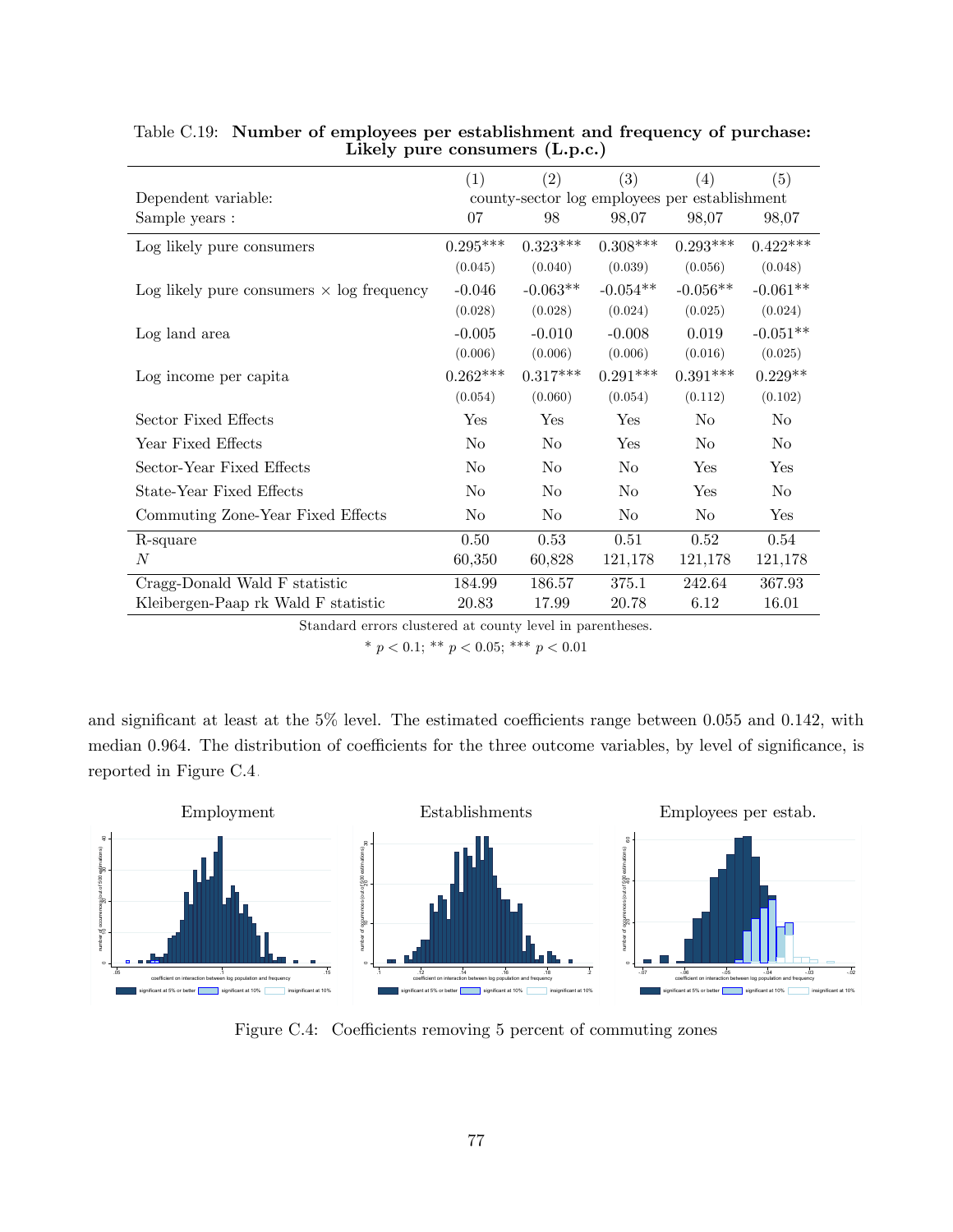| Dependent variable:                     | county-sector log |                |            | county-sector log | county-sector log    |            |  |
|-----------------------------------------|-------------------|----------------|------------|-------------------|----------------------|------------|--|
|                                         | employment        |                |            | establishments    | employees per estab. |            |  |
|                                         | (1)               | (2)            | (3)        | (4)               | (5)                  | (6)        |  |
| Log population                          | $0.709***$        | $1.120***$     | $0.493***$ | $0.758***$        | $0.216**$            | $0.362***$ |  |
|                                         | (0.128)           | (0.117)        | (0.132)    | (0.099)           | (0.085)              | (0.100)    |  |
| Log population $\times$ log frequency   | $0.113***$        | $0.097**$      | $0.151***$ | $0.141***$        | $-0.038*$            | $-0.045**$ |  |
|                                         | (0.042)           | (0.038)        | (0.034)    | (0.031)           | (0.022)              | (0.021)    |  |
| Log population $\times$ log fixed costs | 0.044             | 0.042          | 0.026      | 0.023             | 0.017                | 0.019      |  |
|                                         | (0.030)           | (0.030)        | (0.024)    | (0.024)           | (0.033)              | (0.034)    |  |
| Log land area                           | $0.183***$        | $-0.024$       | $0.161***$ | 0.036             | 0.023                | $-0.060**$ |  |
|                                         | (0.034)           | (0.043)        | (0.026)    | (0.029)           | (0.015)              | (0.026)    |  |
| Log income per capita                   | $1.765***$        | $1.012***$     | $1.440***$ | $0.943***$        | $0.324***$           | 0.069      |  |
|                                         | (0.294)           | (0.202)        | (0.216)    | (0.133)           | (0.125)              | (0.118)    |  |
| Sector-Year Fixed Effects               | Yes               | Yes            | Yes        | Yes               | Yes                  | Yes        |  |
| State-Year Fixed Effects                | Yes               | N <sub>o</sub> | Yes        | No.               | Yes                  | No.        |  |
| Commuting Zone-Year Fixed Effects       | No                | Yes            | No         | Yes               | No                   | Yes        |  |
| R-square                                | 0.83              | 0.85           | 0.87       | 0.90              | 0.53                 | 0.54       |  |
| N                                       | 121,336           | 121,336        | 121,336    | 121,336           | 121,336              | 121,336    |  |
| Cragg-Donald Wald F statistic           | 155.19            | 230.38         | 155.19     | 230.38            | 155.19               | 230.38     |  |
| Kleibergen-Paap rk Wald F statistic     | 3.86              | 4.6            | 3.86       | 4.6               | 3.86                 | 4.6        |  |

<span id="page-78-0"></span>Table C.20: Local outcome responses controlling for fixed costs

<span id="page-78-1"></span>

| Table C.21: Robustness to excluding one sector at a time |  |  |  |  |
|----------------------------------------------------------|--|--|--|--|
|                                                          |  |  |  |  |

| Excluded Sector                     |         | Employment |             | Establishments |                   |             | Employees per establishment |        |             |
|-------------------------------------|---------|------------|-------------|----------------|-------------------|-------------|-----------------------------|--------|-------------|
|                                     | (coeff) | (s.e.)     | $(t$ ratio) | (coeff)        | $(\mathrm{s.e.})$ | $(t$ ratio) | $(\text{coeff})$            | (s.e.) | $(t$ ratio) |
| Agricultural Services               | 0.09    | 0.04       | 2.36        | 0.14           | 0.03              | 4.20        | $-0.05$                     | 0.02   | 2.16        |
| Amusement, Rec. Serv.               | 0.10    | 0.04       | 2.74        | 0.15           | 0.03              | 4.57        | $-0.05$                     | 0.02   | 2.25        |
| Apparel                             | 0.10    | 0.04       | 2.54        | 0.14           | 0.03              | 4.45        | $-0.05$                     | 0.02   | 2.28        |
| Auto Repair/Service/Parking         | 0.10    | 0.04       | 2.49        | 0.15           | 0.03              | 4.53        | $-0.05$                     | 0.02   | 2.41        |
| Auto and Truck Sales/Service/Parts  | 0.10    | 0.04       | 2.60        | 0.15           | 0.03              | 4.37        | $-0.04$                     | 0.02   | 2.05        |
| Building Mat./Hardware/Garden Supp. | 0.13    | 0.04       | 3.24        | 0.18           | 0.04              | 5.04        | $-0.05$                     | 0.02   | 2.27        |
| Communications                      | 0.10    | 0.04       | 2.79        | 0.15           | 0.03              | 4.37        | $-0.04$                     | 0.02   | 2.14        |
| Durable Goods                       | 0.08    | 0.04       | 2.17        | 0.15           | 0.03              | 4.65        | $-0.07$                     | 0.02   | 3.16        |
| Eating and Drinking Places          | 0.09    | 0.04       | 2.19        | 0.14           | 0.04              | 4.06        | $-0.06$                     | 0.02   | 2.61        |
| Food Stores                         | 0.11    | 0.04       | 2.78        | 0.12           | 0.03              | 4.26        | $-0.01$                     | 0.02   | 0.42        |
| Furniture, Home Furnishings, Equip. | 0.10    | 0.04       | 2.66        | 0.15           | 0.03              | 4.54        | $-0.04$                     | 0.02   | 2.08        |
| Gasoline Services                   | 0.15    | 0.04       | 3.43        | 0.16           | 0.04              | 4.52        | $-0.02$                     | 0.03   | 0.64        |
| General Merchandise Stores          | 0.07    | 0.04       | 1.92        | 0.13           | 0.03              | 4.87        | $-0.06$                     | 0.02   | 3.03        |
| <b>Health Services</b>              | 0.10    | 0.04       | 2.53        | 0.16           | 0.03              | 4.73        | $-0.06$                     | 0.02   | 2.63        |
| Hospitality                         | 0.08    | 0.04       | 2.36        | 0.13           | 0.03              | 4.29        | $-0.05$                     | 0.02   | 2.36        |
| Misc. Retail                        | 0.07    | 0.04       | 1.97        | 0.13           | 0.03              | 4.02        | $-0.06$                     | 0.02   | 2.61        |
| Misc. Services                      | 0.14    | 0.04       | 3.12        | 0.18           | 0.04              | 4.97        | $-0.04$                     | 0.02   | 1.85        |
| Motion Pictures                     | 0.10    | 0.04       | 2.56        | 0.14           | 0.03              | 4.40        | $-0.05$                     | 0.02   | 2.11        |
| NonDurable Goods                    | 0.07    | 0.04       | 1.76        | 0.11           | 0.03              | 3.72        | $-0.05$                     | 0.02   | 2.11        |
| Other Vehicles Sales/Service/Parts  | 0.10    | 0.04       | 2.55        | 0.14           | 0.03              | 4.35        | $-0.04$                     | 0.02   | 1.95        |
| Personal Services                   | 0.10    | 0.04       | 2.64        | 0.15           | 0.03              | 4.53        | $-0.05$                     | 0.02   | 2.18        |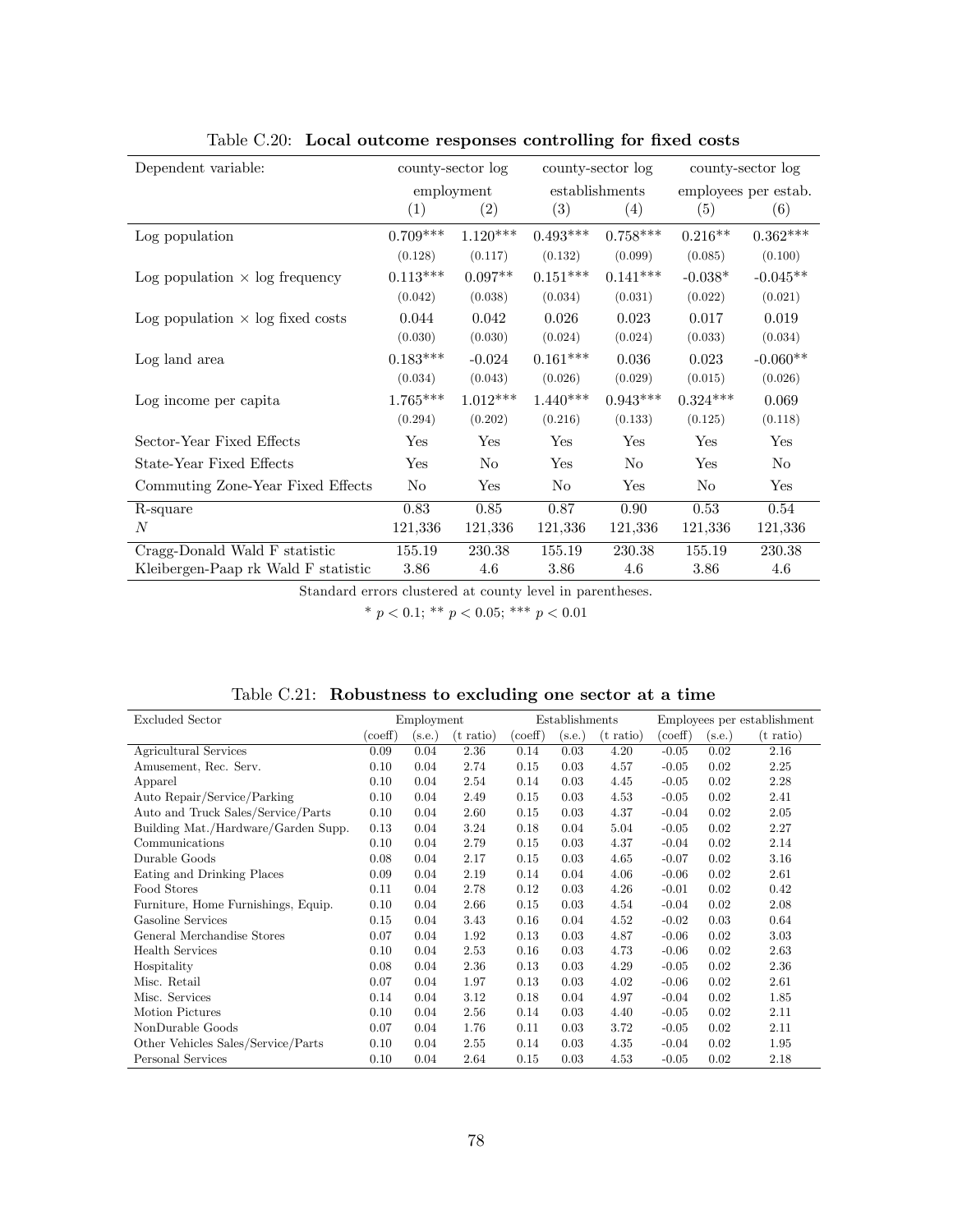### C.13 Weak Instruments

As an alternative check on the strength of our instrumentation strategy, we estimate the main tables in our analysis via Limited Information Maximum Likelihood (LIML), rather than Two-Stages Least Squares (2SLS). LIML estimators are known to have better small sample properties with weak instruments. Swings in the coefficients or much larger standard errors as compared to 2SLS would be an indication of a potentially weak instrument.

Table [C.22](#page-79-0)[-C.24](#page-81-0) report the corresponding LIML estimates of Tables [8-](#page-34-0)[10.](#page-36-1) Coefficients are broadly in line, and standard errors essentially unchanged. These findings further help alleviate potential concerns about weak instruments.

|                                       | (1)        | (2)        | (3)                          | (4)        | (5)        |
|---------------------------------------|------------|------------|------------------------------|------------|------------|
| Dependent variable:                   |            |            | county-sector log employment |            |            |
| Sample years :                        | 07         | 98         | 98,07                        | 98,07      | 98,07      |
| Log population                        | $0.749***$ | $0.902***$ | $0.826***$                   | $0.812***$ | $1.223***$ |
|                                       | (0.103)    | (0.072)    | (0.083)                      | (0.126)    | (0.085)    |
| Log population $\times$ log frequency | $0.155***$ | $0.105**$  | $0.129***$                   | $0.117***$ | $0.100***$ |
|                                       | (0.052)    | (0.043)    | (0.044)                      | (0.043)    | (0.039)    |
| Log income per capita                 | $1.641***$ | $1.604***$ | $1.632***$                   | $1.783***$ | $1.016***$ |
|                                       | (0.149)    | (0.137)    | (0.137)                      | (0.303)    | (0.205)    |
| Log land area                         | $0.103***$ | $0.136***$ | $0.120***$                   | $0.185***$ | $-0.024$   |
|                                       | (0.013)    | (0.011)    | (0.011)                      | (0.035)    | (0.044)    |
| Sector Fixed Effects                  | Yes        | Yes        | Yes                          | No.        | No         |
| Year Fixed Effects                    | $\rm No$   | $\rm No$   | Yes                          | $\rm No$   | $\rm No$   |
| Sector-Year Fixed Effects             | No         | No         | No                           | Yes        | Yes        |
| State-Year Fixed Effects              | No         | $\rm No$   | $\rm No$                     | Yes        | No         |
| Commuting Zone-Year Fixed Effects     | No         | No         | N <sub>o</sub>               | No         | Yes        |
| R-square                              | 0.81       | 0.84       | 0.83                         | 0.83       | 0.85       |
| N                                     | 60,413     | 60,923     | 121,336                      | 121,336    | 121,336    |
| Cragg-Donald Wald F statistic         | 205.05     | 223.19     | 435.95                       | 233.1      | 346.08     |
| Kleibergen-Paap rk Wald F statistic   | 23.42      | 21.73      | 24.93                        | 5.68       | 6.15       |

<span id="page-79-0"></span>Table C.22: Local employment and frequency of purchase: LIML estimator

Standard errors clustered at county level in parentheses.

\*  $p < 0.1$ ; \*\*  $p < 0.05$ ; \*\*\*  $p < 0.01$ 

We also use the full set of 6 types of aquifers (i.e, including sandstone aquifers, carbonated-rock aquifers, sandstone and carbonate-rock aquifers, igneous and metamorphic-rock aquifers) rather than just consolidated and semiconsolidated aquifers as instruments for population in Table [8-](#page-34-0)[10.](#page-36-1) Tables [C.25-](#page-82-0)[C.27](#page-84-0) report the results. The Cragg-Donald statistics become a little weaker and the coefficients become smaller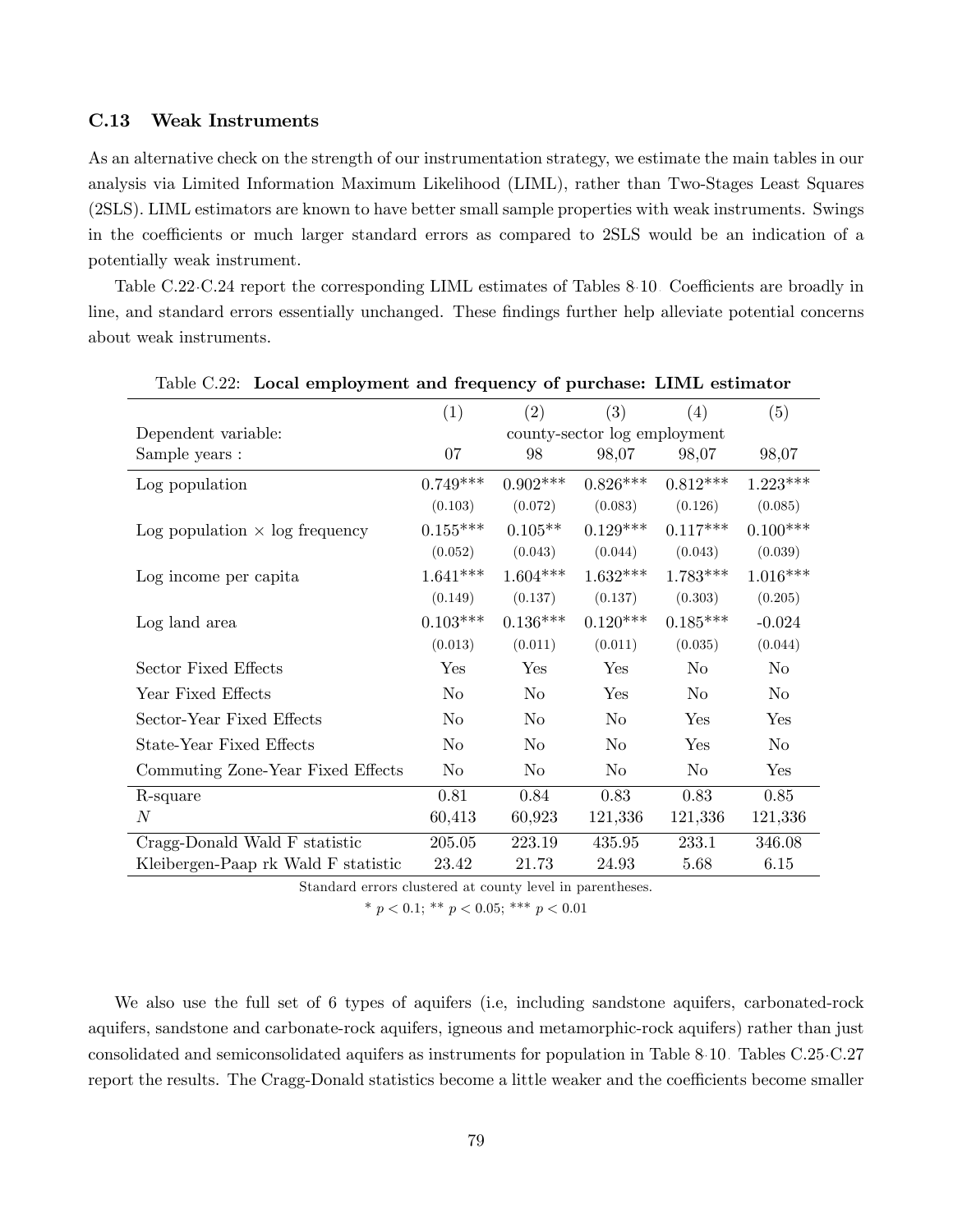|                                       | (1)            | (2)        | (3)                                        | (4)        | (5)        |
|---------------------------------------|----------------|------------|--------------------------------------------|------------|------------|
| Dependent variable:                   |                |            | county-sector log number of establishments |            |            |
| Sample years :                        | 07             | 98         | 98,07                                      | 98,07      | 98,07      |
| Log population                        | $0.441***$     | $0.591***$ | $0.520***$                                 | $0.528***$ | $0.797***$ |
|                                       | (0.096)        | (0.061)    | (0.074)                                    | (0.106)    | (0.065)    |
| Log population $\times$ log frequency | $0.206***$     | $0.163***$ | $0.183***$                                 | $0.165***$ | $0.157***$ |
|                                       | (0.049)        | (0.039)    | (0.042)                                    | (0.039)    | (0.036)    |
| Log income per capita                 | $1.498***$     | $1.385***$ | $1.446***$                                 | $1.499***$ | $0.953***$ |
|                                       | (0.135)        | (0.104)    | (0.114)                                    | (0.246)    | (0.145)    |
| Log land area                         | $0.098***$     | $0.135***$ | $0.118***$                                 | $0.166***$ | 0.038      |
|                                       | (0.012)        | (0.008)    | (0.009)                                    | (0.029)    | (0.031)    |
| Sector Fixed Effects                  | Yes            | Yes        | Yes                                        | No         | No         |
| Year Fixed Effects                    | N <sub>0</sub> | No         | Yes                                        | No.        | No.        |
| Sector-Year Fixed Effects             | No             | No         | No                                         | Yes        | Yes        |
| State-Year Fixed Effects              | N <sub>o</sub> | No         | N <sub>o</sub>                             | Yes        | No         |
| Commuting Zone-Year Fixed Effects     | No             | No         | No                                         | No         | Yes        |
| R-square                              | 0.85           | 0.88       | 0.86                                       | 0.87       | 0.90       |
| N                                     | 60,413         | 60,923     | 121,336                                    | 121,336    | 121,336    |
| Cragg-Donald Wald F statistic         | 205.05         | 223.19     | 435.95                                     | 233.1      | 346.08     |
| Kleibergen-Paap rk Wald F statistic   | 23.42          | 21.73      | 24.93                                      | 5.68       | 6.15       |

Table C.23: Number of establishments and frequency of purchase: LIML estimator

\*  $p < 0.1$ ; \*\*  $p < 0.05$ ; \*\*\*  $p < 0.01$ 

and towards the OLS result; the patterns of significance are broadly preserved.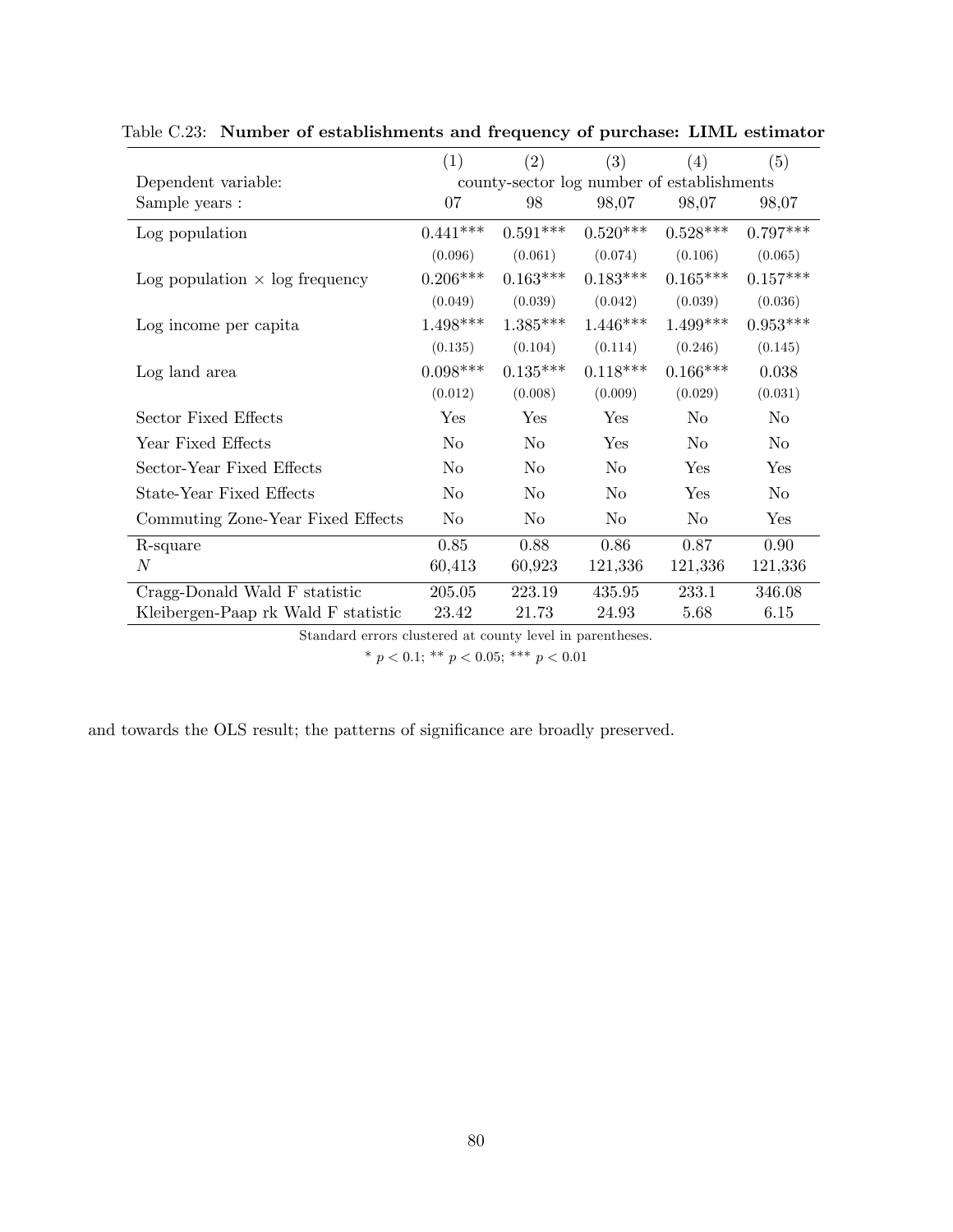<span id="page-81-0"></span>

|                                       | (1)                                                     | (2)            | (3)            | (4)            | (5)            |  |
|---------------------------------------|---------------------------------------------------------|----------------|----------------|----------------|----------------|--|
| Dependent variable:                   | county-sector log number of employees per establishment |                |                |                |                |  |
| Sample years :                        | 07                                                      | 98             | 98,07          | 98,07          | 98,07          |  |
| Log population                        | $0.281***$                                              | $0.299***$     | $0.288***$     | $0.259***$     | $0.411***$     |  |
|                                       | (0.042)                                                 | (0.036)        | (0.035)        | (0.055)        | (0.047)        |  |
| Log population $\times$ log frequency | $-0.038$                                                | $-0.048*$      | $-0.043**$     | $-0.040*$      | $-0.047**$     |  |
|                                       | (0.025)                                                 | (0.025)        | (0.022)        | (0.022)        | (0.021)        |  |
| Log land area                         | 0.004                                                   | 0.002          | 0.002          | 0.024          | $-0.059**$     |  |
|                                       | (0.006)                                                 | (0.006)        | (0.006)        | (0.015)        | (0.026)        |  |
| Log income per capita                 | $0.174***$                                              | $0.229***$     | $0.204***$     | $0.335***$     | 0.076          |  |
|                                       | (0.059)                                                 | (0.064)        | (0.058)        | (0.130)        | (0.118)        |  |
| Sector Fixed Effects                  | Yes                                                     | Yes            | Yes            | No             | $\rm No$       |  |
| Year Fixed Effects                    | $\rm No$                                                | No             | Yes            | No             | No             |  |
| Sector-Year Fixed Effects             | $\rm No$                                                | No             | N <sub>o</sub> | Yes            | Yes            |  |
| State-Year Fixed Effects              | N <sub>o</sub>                                          | N <sub>o</sub> | N <sub>o</sub> | Yes            | N <sub>o</sub> |  |
| Commuting Zone-Year Fixed Effects     | N <sub>o</sub>                                          | N <sub>o</sub> | N <sub>o</sub> | N <sub>o</sub> | Yes            |  |
| R-square                              | 0.51                                                    | 0.53           | 0.52           | 0.52           | 0.54           |  |
| $_{N}$                                | 60,413                                                  | 60,923         | 121,336        | 121,336        | 121,336        |  |
| Cragg-Donald Wald F statistic         | 205.05                                                  | 223.19         | 435.95         | 233.1          | 346.08         |  |
| Kleibergen-Paap rk Wald F statistic   | 23.42                                                   | 21.73          | 24.93          | 5.68           | 6.15           |  |

Table C.24: Number of employees per establishment and frequency of purchase: LIML estimator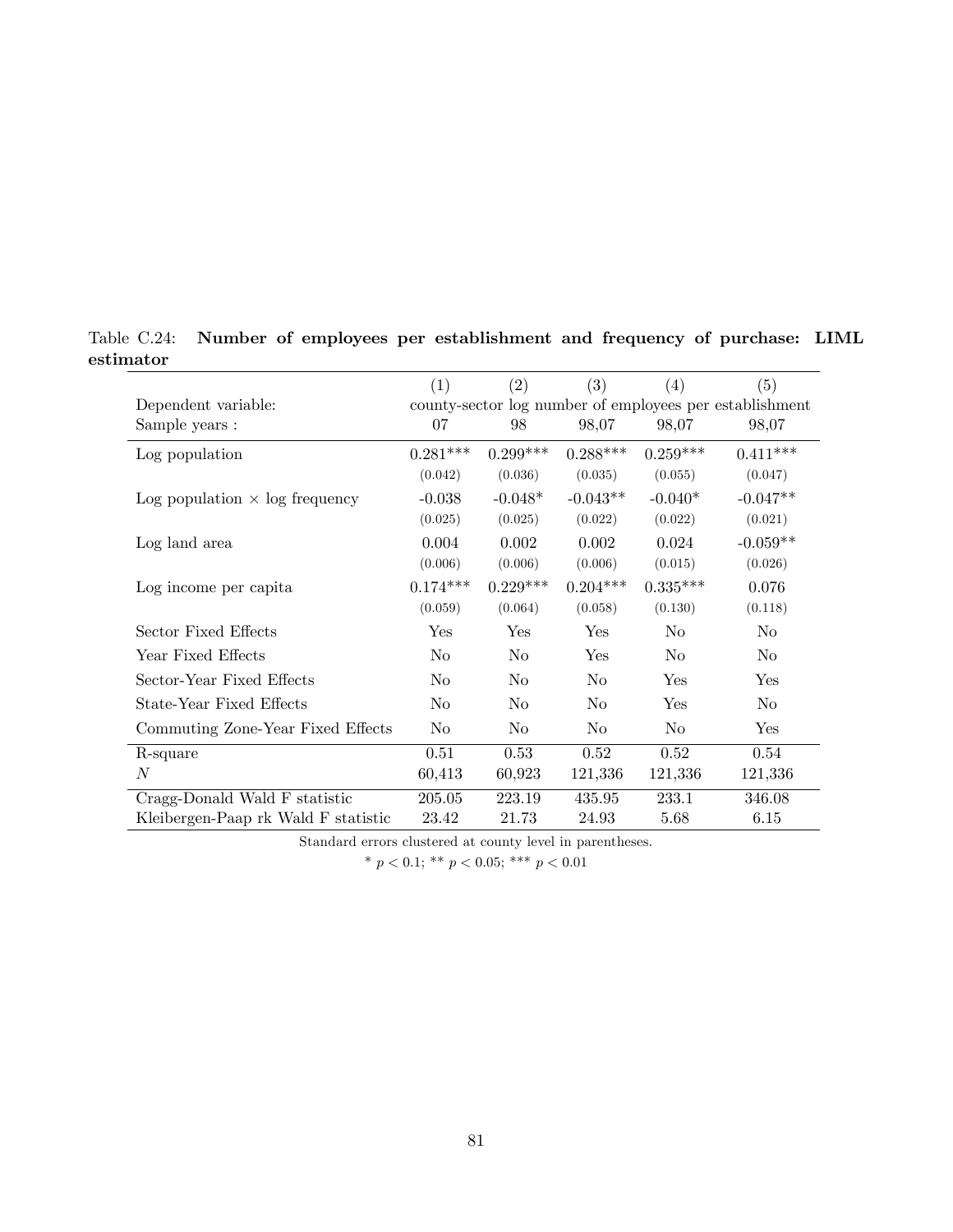|                                       | (1)                          | (2)        | (3)        | (4)        | (5)        |
|---------------------------------------|------------------------------|------------|------------|------------|------------|
| Dependent variable:                   | county-sector log employment |            |            |            |            |
| Sample years :                        | 07                           | 98         | 98,07      | 98,07      | 98,07      |
| Log population                        | $0.975***$                   | $1.017***$ | $0.985***$ | $0.981***$ | $1.226***$ |
|                                       | (0.045)                      | (0.043)    | (0.043)    | (0.066)    | (0.060)    |
| Log population $\times$ log frequency | $0.057**$                    | 0.037      | $0.048**$  | $0.046**$  | $0.042*$   |
|                                       | (0.025)                      | (0.024)    | (0.023)    | (0.023)    | (0.022)    |
| Log income per capita                 | $1.347***$                   | $1.463***$ | $1.423***$ | $1.494***$ | $1.165***$ |
|                                       | (0.077)                      | (0.094)    | (0.083)    | (0.170)    | (0.153)    |
| Log land area                         | $0.111***$                   | $0.135***$ | $0.122***$ | $0.157***$ | 0.008      |
|                                       | (0.010)                      | (0.010)    | (0.010)    | (0.023)    | (0.034)    |
| Sector Fixed Effects                  | Yes                          | Yes        | Yes        | No         | $\rm No$   |
| Year Fixed Effects                    | No                           | $\rm No$   | Yes        | No         | $\rm No$   |
| Sector-Year Fixed Effects             | $\rm No$                     | $\rm No$   | $\rm No$   | Yes        | Yes        |
| State-Year Fixed Effects              | No                           | $\rm No$   | No         | Yes        | $\rm No$   |
| Commuting Zone-Year Fixed Effects     | $\rm No$                     | $\rm No$   | $\rm No$   | $\rm No$   | Yes        |
| R-square                              | 0.84                         | 0.84       | 0.84       | 0.84       | 0.86       |
| $\boldsymbol{N}$                      | 60,413                       | 60,923     | 121,336    | 121,336    | 121,336    |
| Cragg-Donald Wald F statistic         | 168.11                       | 156.3      | 323.75     | 175.28     | 192.93     |
| Kleibergen-Paap rk Wald F statistic   | 13.38                        | 14.67      | 14.75      | 6          | 4.76       |

<span id="page-82-0"></span>Table C.25: Local employment and frequency of purchase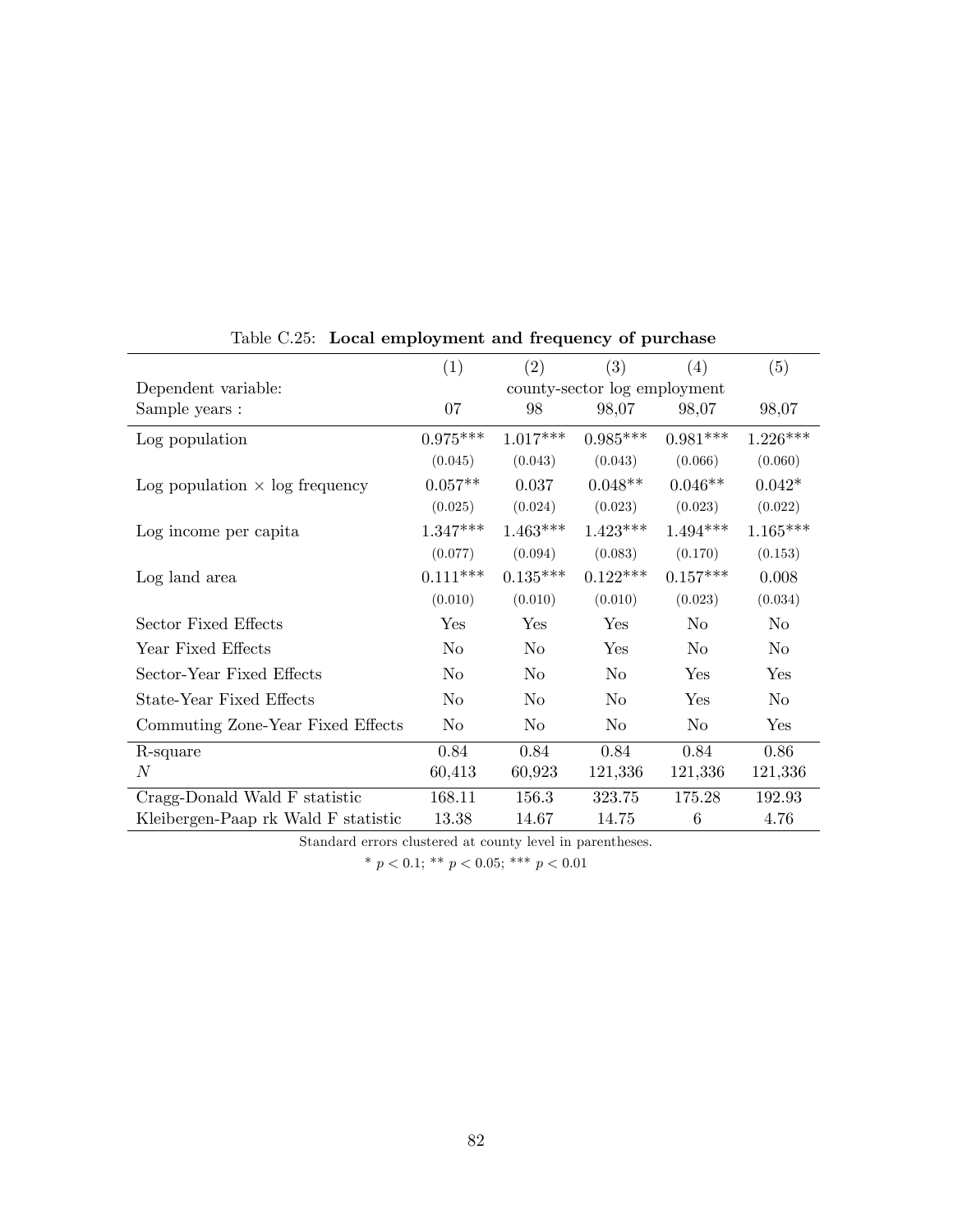|                                       | (1)                                        | (2)        | (3)        | (4)        | (5)        |
|---------------------------------------|--------------------------------------------|------------|------------|------------|------------|
| Dependent variable:                   | county-sector log number of establishments |            |            |            |            |
| Sample years :                        | 07                                         | 98         | 98,07      | 98,07      | 98,07      |
| Log population                        | $0.676***$                                 | $0.684***$ | $0.669***$ | $0.690***$ | $0.844***$ |
|                                       | (0.034)                                    | (0.033)    | (0.033)    | (0.048)    | (0.041)    |
| Log population $\times$ log frequency | $0.097***$                                 | $0.093***$ | $0.097***$ | $0.089***$ | $0.088***$ |
|                                       | (0.018)                                    | (0.019)    | (0.018)    | (0.017)    | (0.017)    |
| Log income per capita                 | $1.208***$                                 | $1.315***$ | $1.278***$ | $1.242***$ | $1.013***$ |
|                                       | (0.059)                                    | (0.070)    | (0.063)    | (0.123)    | (0.103)    |
| Log land area                         | $0.106***$                                 | $0.134***$ | $0.119***$ | $0.142***$ | $0.051**$  |
|                                       | (0.008)                                    | (0.008)    | (0.008)    | (0.017)    | (0.023)    |
| Sector Fixed Effects                  | Yes                                        | Yes        | Yes        | No         | No         |
| Year Fixed Effects                    | $\rm No$                                   | $\rm No$   | Yes        | No         | No         |
| Sector-Year Fixed Effects             | $\rm No$                                   | $\rm No$   | $\rm No$   | Yes        | Yes        |
| State-Year Fixed Effects              | $\rm No$                                   | $\rm No$   | $\rm No$   | Yes        | No         |
| Commuting Zone-Year Fixed Effects     | $\rm No$                                   | $\rm No$   | $\rm No$   | $\rm No$   | Yes        |
| R-square                              | 0.88                                       | 0.88       | 0.88       | 0.89       | 0.90       |
| $\boldsymbol{N}$                      | 60,413                                     | 60,923     | 121,336    | 121,336    | 121,336    |
| Cragg-Donald Wald F statistic         | 168.11                                     | 156.3      | 323.75     | 175.28     | 192.93     |
| Kleibergen-Paap rk Wald F statistic   | 13.38                                      | 14.67      | 14.75      | 6          | 4.76       |
|                                       |                                            |            |            |            |            |

# Table C.26: Number of establishments and frequency of purchase

Standard errors clustered at county level in parentheses.